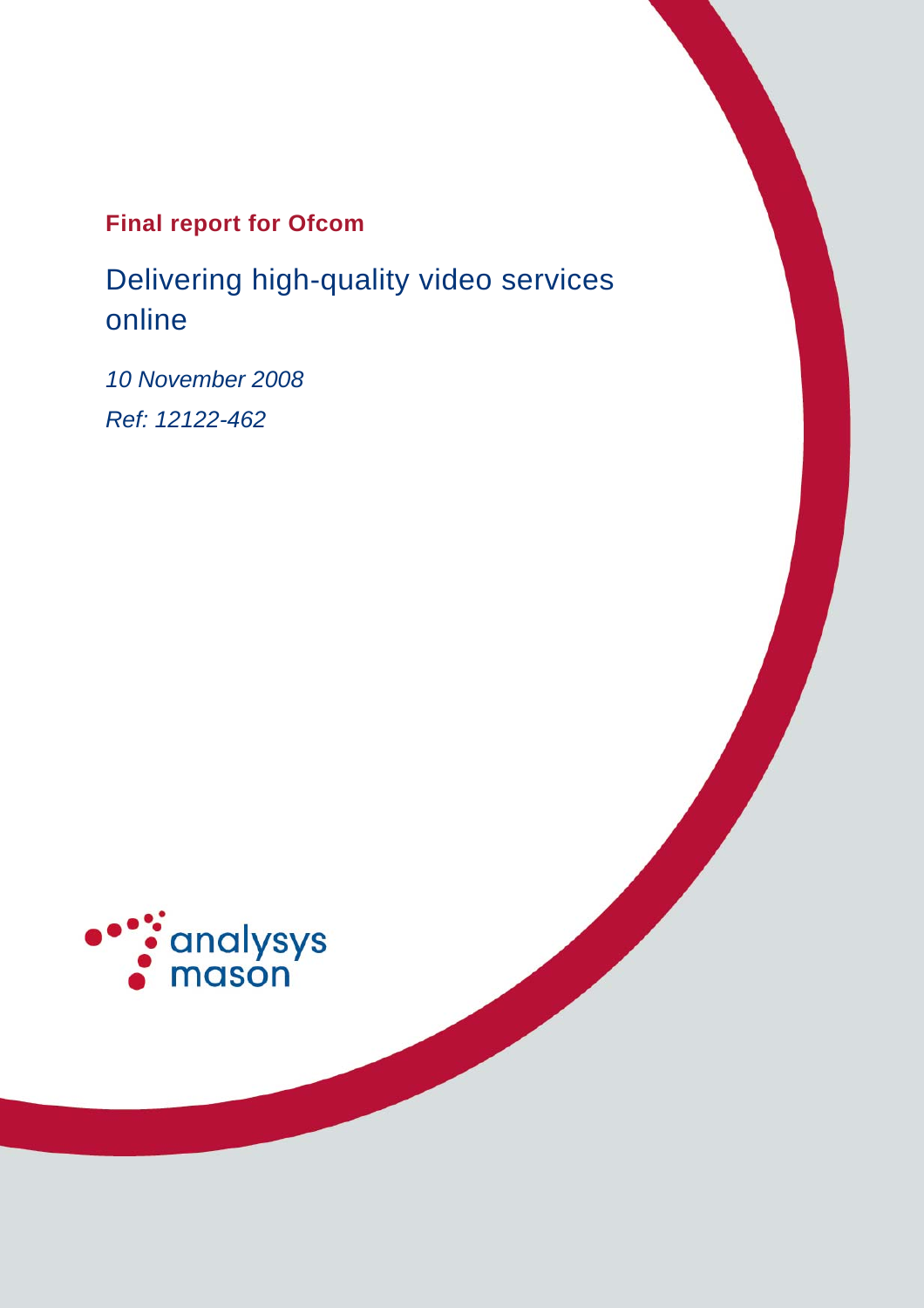# Contents

| $\mathbf{1}$            | <b>Executive summary</b>                                                                   | $\mathbf{1}$   |
|-------------------------|--------------------------------------------------------------------------------------------|----------------|
| 1.1                     | Introduction                                                                               | $\mathbf{1}$   |
| 1.2                     | Approach of the study                                                                      | $\overline{2}$ |
| 1.3                     | Key findings from the stakeholder interviews                                               | $\overline{4}$ |
| 1.4                     | End-to-end delivery of high-quality video                                                  | $\mathfrak s$  |
| 1.5                     | Future demand scenarios                                                                    | $\tau$         |
| 1.6                     | Technical and economic analysis                                                            | 10             |
| 1.7                     | Evolving business models                                                                   | 15             |
| 1.8                     | Implications for Ofcom                                                                     | 16             |
| $\boldsymbol{2}$        | <b>Introduction</b>                                                                        | 17             |
| 2.1                     | Background                                                                                 | 17             |
| 2.2                     | Objectives of the study and approach taken                                                 | 21             |
| 3                       | Key findings from stakeholder interviews                                                   | 23             |
| 3.1                     | Demand for online video will continue to grow                                              | 23             |
| 3.2                     | Backhaul is currently a bottleneck                                                         | 23             |
| 3.3                     | The access network may become a bottleneck                                                 | 24             |
| 3.4                     | Technological solutions can limit the effect of traffic, whilst providing the same service | 24             |
| 3.5                     | The business models for QoS and caching are not yet mature                                 | 24             |
| $\overline{\mathbf{4}}$ | End-to-end delivery of high-quality video services                                         | 25             |
| 4.1                     | QoS in the public Internet and the role of content distribution networks                   | 26             |
| 4.2                     | QoS in the backhaul and access networks                                                    | 28             |
| 5                       | <b>Future demand scenarios</b>                                                             | 29             |
| 5.1                     | Definition of demand scenarios                                                             | 29             |
| 5.2                     | Quantification of demand scenarios                                                         | 31             |
| 6                       | <b>Technical and economic analysis</b>                                                     | 36             |
| 6.1                     | Market definition                                                                          | 36             |
| 6.2                     | Network costs under the base case                                                          | 38             |
| 6.3                     | Potential technical solutions to minimise cost increases due to traffic growth             | 52             |
| 6.4                     | Impact of technical solutions                                                              | 55             |
| 6.5                     | Commercial impact of increased traffic                                                     | 64             |
| 7                       | <b>Evolving business models</b>                                                            | 68             |
| 7.1                     | Retail business models                                                                     | 68             |
|                         |                                                                                            |                |
| 7.2                     | Wholesale business models                                                                  | 69             |

**8 Conclusions and implications for Ofcom 71**

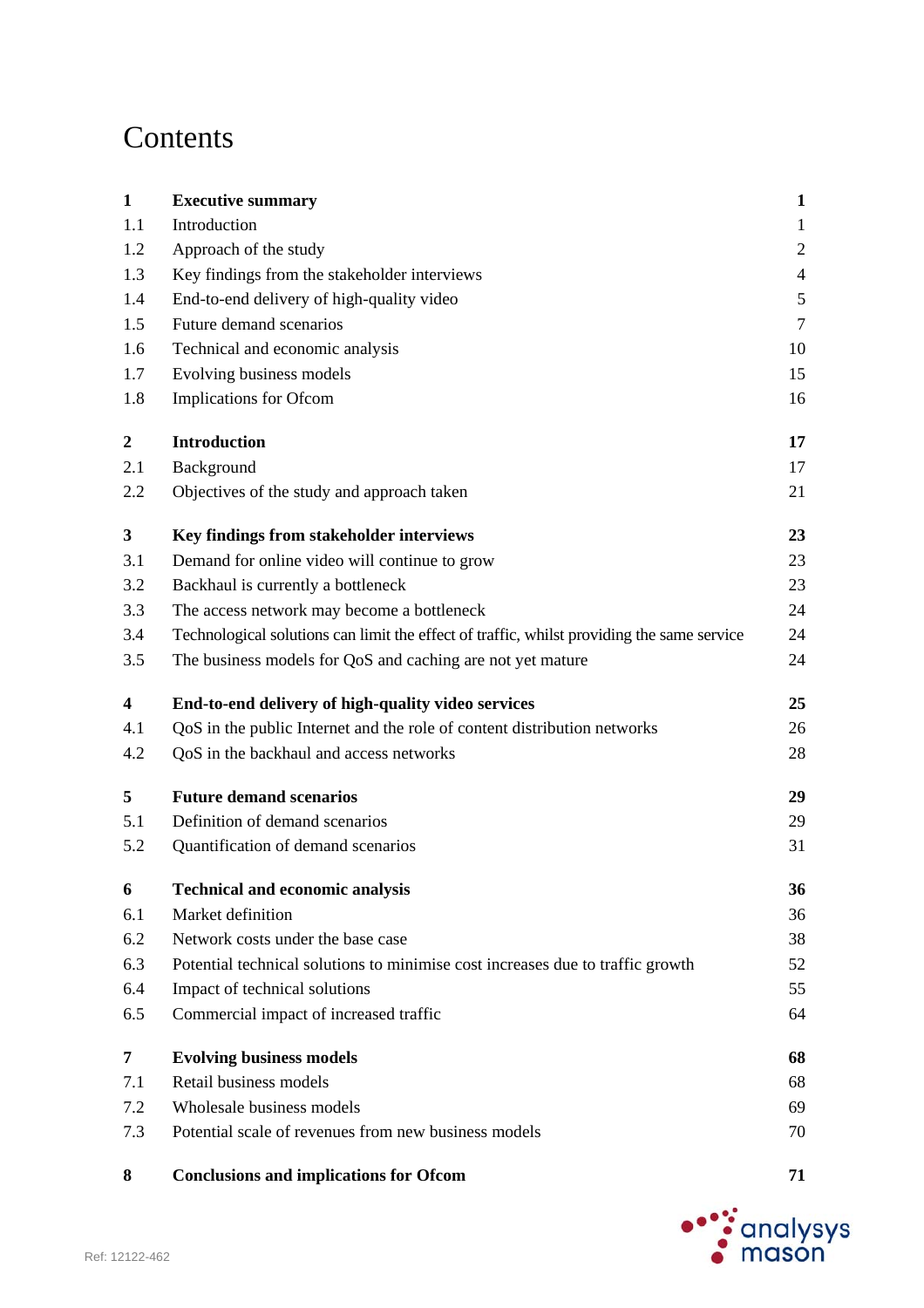Annex A: Key issues in the definition of demand scenarios

Annex B: Demand scenarios

Annex C: Case studies of companies and services relevant to evolving business models for online video

Annex D: Technical challenges in implementing caching at the exchange

Annex E: Results from technical and economic analysis

Annex F: Glossary

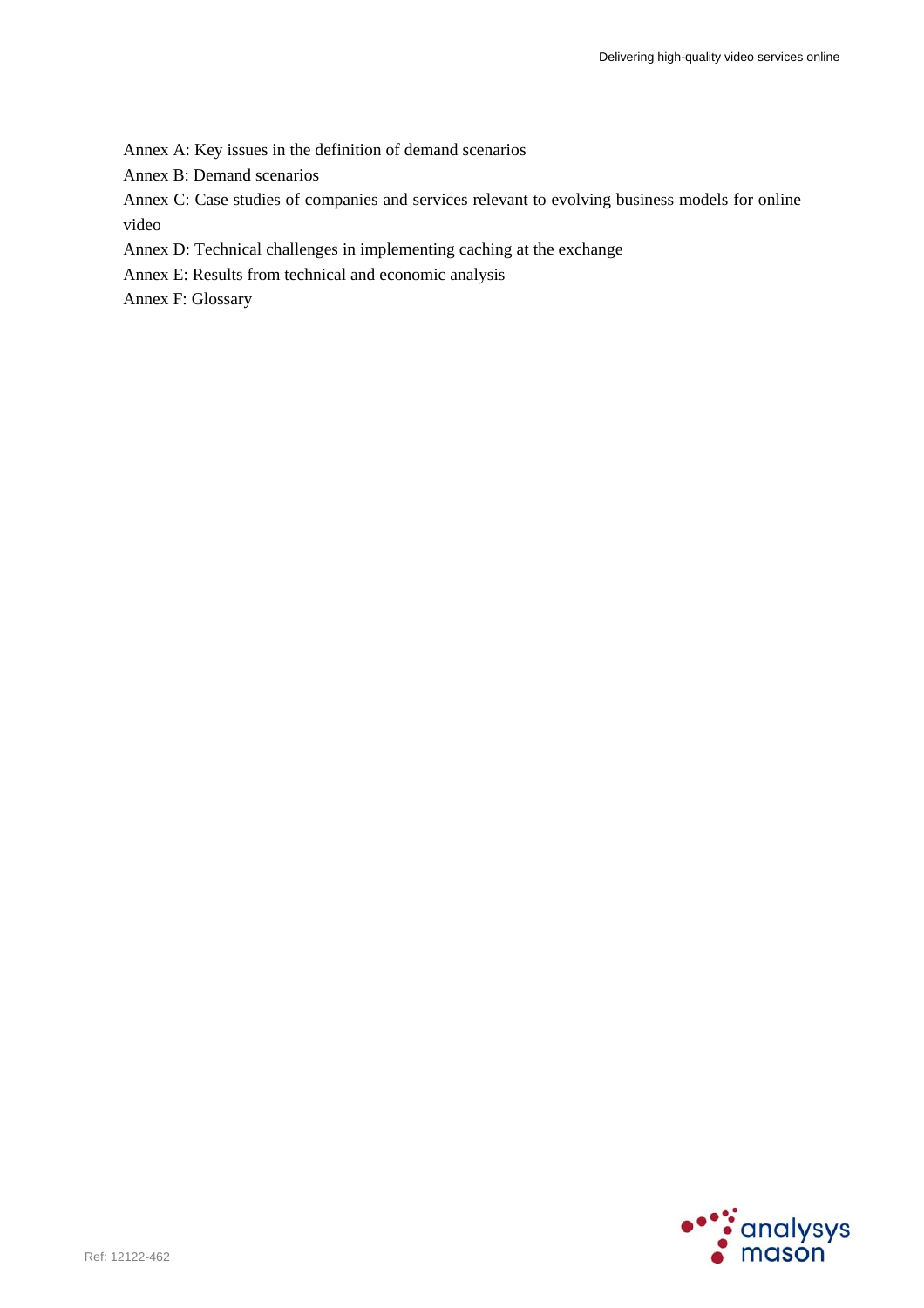Confidentiality Notice: This document and the information contained herein are strictly private and confidential, and are solely for the use of Ofcom.

Copyright © 2008. The information contained herein is the property of Analysys Mason Limited and is provided on condition that it will not be reproduced, copied, lent or disclosed, directly or indirectly, nor used for any purpose other than that for which it was specifically furnished.

Analysys Mason Limited St Giles Court 24 Castle Street Cambridge CB3 0AJ UK Tel: +44 (0)1223 460600 Fax: +44 (0)1223 460866 enquiries@analysysmason.com www.analysysmason.com

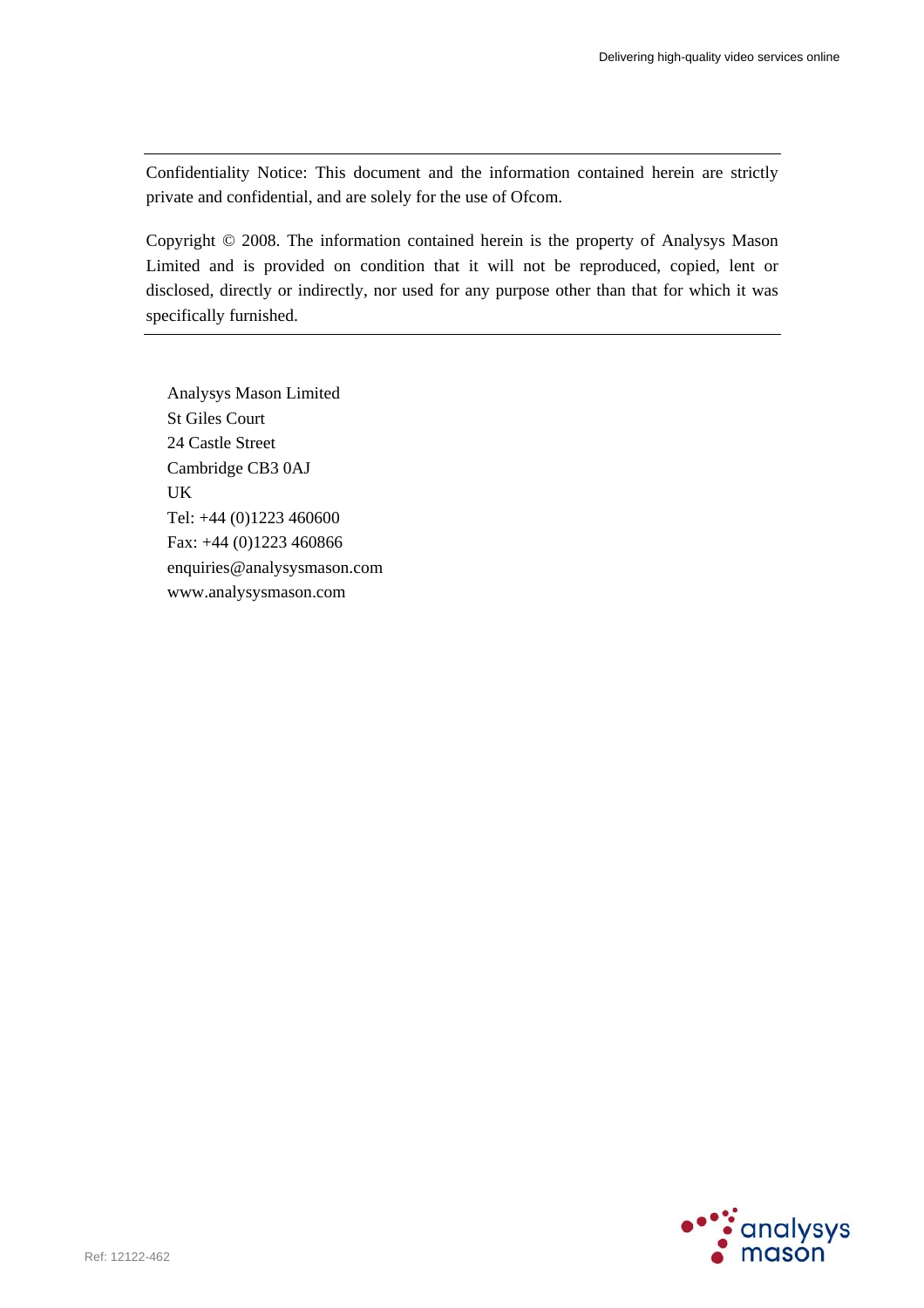## 1 Executive summary

## **1.1 Introduction**

Video content, such as TV programmes, films and short video clips, is readily available over the Internet and is increasingly popular. Such material is very bandwidth-hungry: one minute of medium-quality video equates to around 7–10 MB of data, which must be transmitted over a telecoms network to the consumer. If that network does not have sufficient capacity, the quality of the video being carried may be impaired. In fact, the delivery of video content often involves data traversing *multiple* networks, sometimes across different countries. If any of the individual network links are congested, this will impact the delivery of content to the end user. Although current networks are generally able to cope with the demand from today's video services, it is questionable as to whether problems may arise in the future as more and more video content is carried.

In this context, Ofcom wishes to understand the impact that congestion could have on the ability to provide high-quality video services over the Internet in the UK, and what regulatory measures, if any, may be required to alleviate such problems.

Video content is available over the Internet via a variety of services that use different kinds of delivery mechanisms. We can classify these delivery mechanisms into three broad types: download-and-store, streamed to a PC or TV using an 'open' platform, and streamed to a TV using a 'closed' (proprietary) IPTV platform. These three categories are shown in Figure 1.1.

|                                   | Download-<br>and-store video        | Streamed<br>video (open) | <b>Streamed</b><br>video<br>(closed IPTV)     |
|-----------------------------------|-------------------------------------|--------------------------|-----------------------------------------------|
| Mode                              | Non-linear                          | Non-linear VoD           | Linear and non-<br>linear VoD                 |
| <b>User</b> interface             | $PC(TV*)$                           | $PC(TV*)$                | <b>TV</b>                                     |
| Relative video<br>quality         | Medium                              | Low                      | <b>High</b>                                   |
| Relative bandwidth<br>requirement | Low                                 | <b>Medium</b>            | High                                          |
| <b>Examples</b>                   | 4oD, iPlayer,<br><b>Sky Anytime</b> | YouTube, iPlayer         | Tiscali,<br>BT Vision,<br><b>Virgin Media</b> |

*Figure 1.1: Simple classification of the different types of mechanisms used for delivering video content over the Internet. The (\*) indicates a transition to TV from PC, already starting, enabled by inhome technologies [Source: Analysys Mason]* 

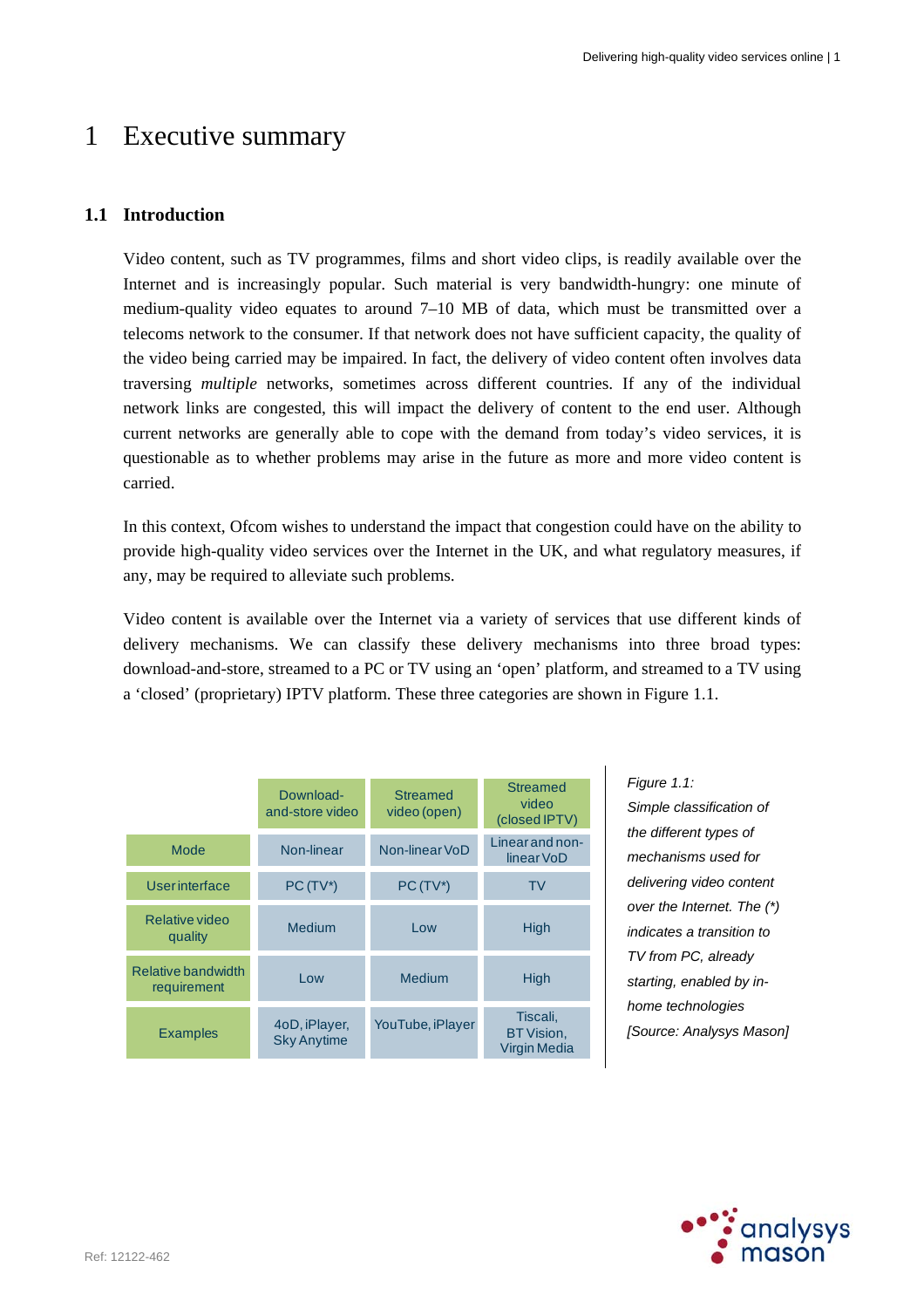The first mechanism, **download-and-store**, involves users downloading video files for storing and viewing later.<sup>1</sup> The files are typically 500–1000 MB<sup>2</sup> in size and are typically stored and viewed on a PC. This mechanism is used by services such as Channel 4's 4oD, the BBC's iPlayer or Sky's Anytime. This video content is non-linear which means that there is no pre-determined schedule for when the content is viewed, unlike traditionally broadcast TV. However, as these downloads usually take a number of hours, download-and-store does not give the user instant access to the content. This has limited the growth of this type of video content, even though it often offers higher-quality video.

Much of the recent growth in video services has come from the second category, **open (or 'overthe-top') streamed video**. Streamed video is a form of video on demand (VoD), in which the consumer is able to view content when they want to, with no need to wait until the whole video file has been received. The success of streamed video has shown that there is an underlying demand for online video services, which provide instant gratification. However, there is concern over the ability of current broadband networks to support the widespread adoption of such services at a high level of quality.

There has also been growth in the third category of **closed IPTV** systems.<sup>3</sup> These also use streaming to deliver content, but have the benefit of being higher quality, and are often easier to use. One notable example is Virgin Media's implementation of the BBC's iPlayer, this offer has been particularly successful. A large part of this success is likely to come from the fact that consumers can access the content on a TV, as opposed to the smaller-screened PC which is used by the standard Web-based iPlayer. Once it becomes easier to access on-demand services on TVs, there may be significant additional growth in the consumption of online video services in open network environments.

## **1.2 Approach of the study**

Ofcom commissioned Analysys Mason Limited to undertake this study of video delivered via broadband, in order to understand the issues that may arise relating to quality, thereby informing Ofcom's future activities in this area.

We began by discussing the key issues with a number of stakeholders, who represent different parts of the telecoms and media sectors, in order to ensure that our assumptions were reasonable and that all the major issues were considered. We then constructed four different demand scenarios and carried out a technical and economic analysis to identify any potential bottlenecks and the

<sup>3</sup> Closed IPTV systems involve purchasing both broadband and television services from the same provider. The subscriber is then supplied with a specific set-top box for that television platform. This approach allows the service provider to have more control over the service, which should lead to a higher quality of video service for the end user.



<sup>1</sup> Note: such services can be broader than just video services – audio, games and other content types are relevant. However, for this study, we focus just on video.

<sup>2</sup> On a 4Mbit/s broadband connection, this would take 17–33 minutes to download.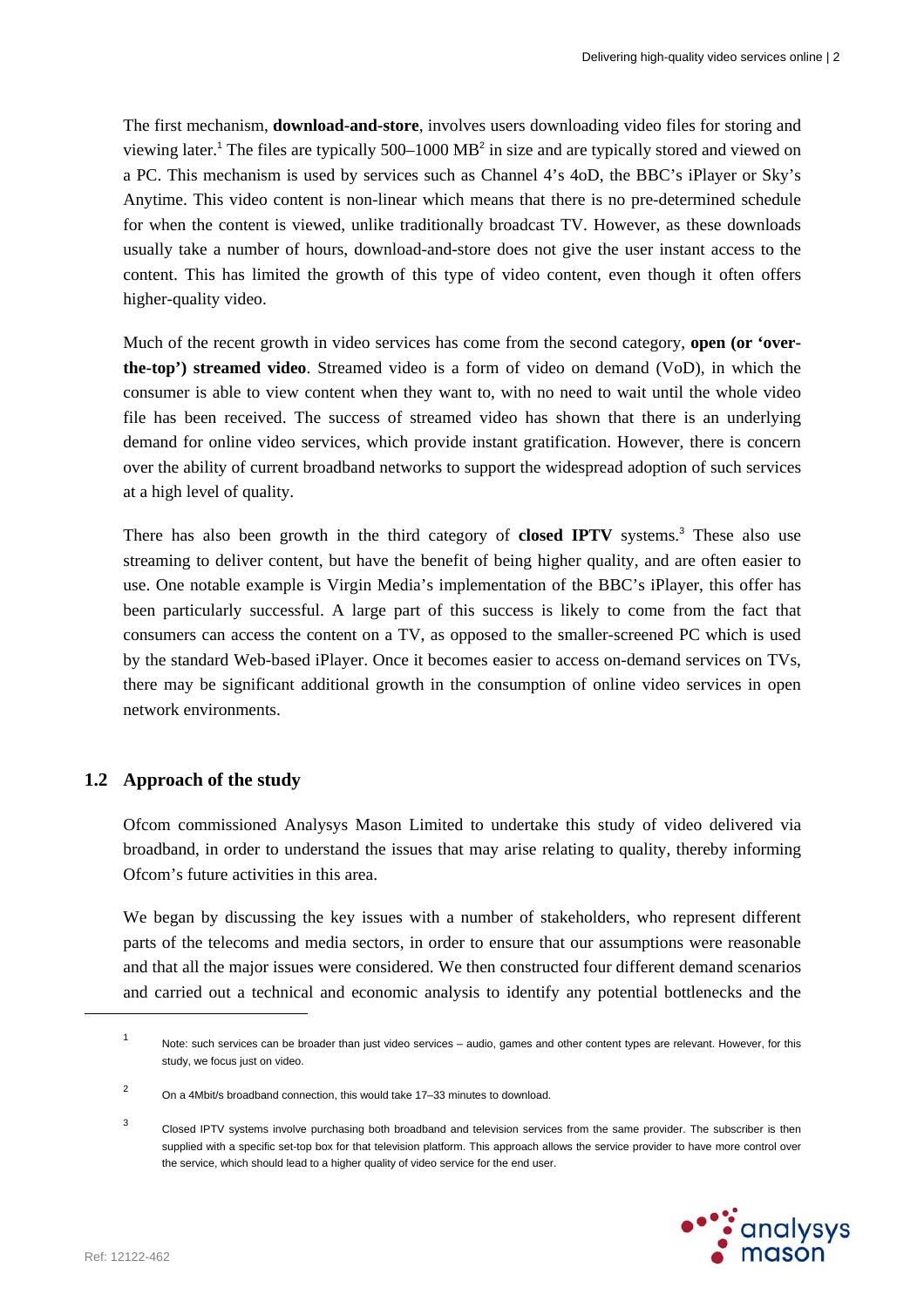implications for the quality of video services. Our analysis quantified the impact of the growth in traffic on broadband networks using a model that considers the main drivers of network costs for a range of service provider types. Finally, the findings from the technical and economic analysis were used to draw conclusions and make recommendations for Ofcom. This approach is illustrated in Figure 1.2 below.



In the sections below we cover the following topics:

- **Key findings from the stakeholder interviews:** the key themes that emerged from our discussions with the nine different organisations that we interviewed.
- **End-to-end delivery of high-quality video:** the issues with delivering high-quality video to consumers is introduced in this section. The section also highlights where the major bottlenecks are, which would limit the delivery of high-quality video.
- **Future demand scenarios:** the different demand scenarios are defined and the demand parameters are quantified.
- **Technical and economic analysis:** an analysis of how each demand scenario would impact broadband networks, and how networks would evolve to cope with additional traffic.
- **Evolving business models:** it is possible that business models for the delivery of online video may have to evolve to support a viable business case. Some of the potential changes to business models are discussed here.

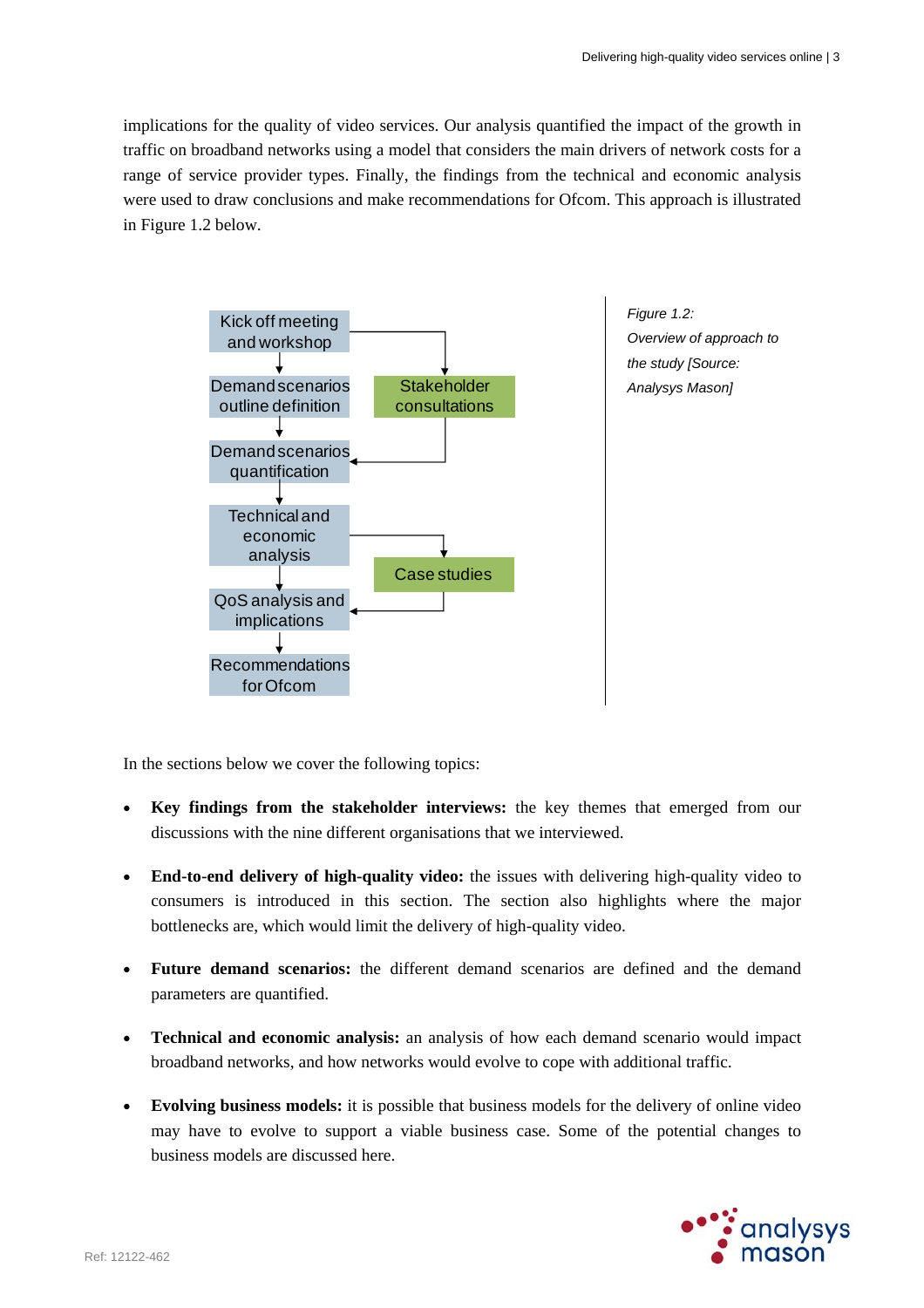**Implications for Ofcom:** the implications of the analysis are outlined and include a number of areas that Ofcom may wish to monitor in the future.

## **1.3 Key findings from the stakeholder interviews**

During June and July 2008, Analysys Mason interviewed nine stakeholders who represent different parts of the telecoms and media sectors. The organisations we spoke to were: BBC, BT Wholesale, Carphone Warehouse, Channel 4, Cisco, Sky, Velocix, Virgin Media, and a multinational content owner who wishes to remain anonymous. The principal points that came from these discussions are summarised below.

- Demand for online video is currently growing; this growth is expected to continue, with streaming being the predominant method of video delivery in the future.
- Backhaul<sup>4</sup> in broadband networks is currently a bottleneck, although alternative operators that take advantage of local loop unbundling<sup>5</sup> (LLU) can exploit economies of scale to offer additional capacity at a lower cost than those operators that rely on wholesale bitstream services.<sup>6</sup>
- The limited capacity of much of the current access network may be a bottleneck, which limits the offering of higher quality video services. However, investments in next-generation access  $(NGA)$  infrastructure expected from Virgin Media<sup>7</sup> show that the market is beginning to address this bottleneck, and in the long term, access speeds are unlikely to be a limitation for a significant proportion of the country.
- Technological solutions such as multicasting and caching can limit the impact of increased traffic, although caching solutions that require more intelligent servers closer to the end user face technical challenges.<sup>8</sup>
- Business models are likely to evolve so that service providers will be able to include additional revenue from video services; at present, there is no clear, favoured model.

<sup>8</sup> Multicasting is a way of reducing the traffic load on a network by sending the same data to many users at the same time instead of sending a dedicated stream to each user. Caching involves storing data closer to the end user so that it does not have to be sent over the whole network each time it is requested.



<sup>4</sup> Telecoms networks can be divided into three parts: (a) the high-capacity core (also called the backbone); (b) the backhaul network which links the core network to the 'local point of presence' (e.g. the local telephone exchange); and (c) the access network that connects the customer's premises to the local point of presence.

<sup>5</sup> Local loop unbundling (LLU) is a suite of products supplied by incumbent operators (e.g. BT) to allow other operators to place their equipment in the telephone exchange and rent the copper access line to the customer's premises.

<sup>6</sup> B**itstream is** a wholesale product, typically from an incumbent such as BT, that allows other operators to provide broadband connections on a wholesale basis. Bitstream does not require significant investment in infrastructure from alternative operators.

<sup>7</sup> The planned NGA investment by BT will also address the access network bottleneck, although this investment had not yet been announced when we conducted our stakeholder interviews.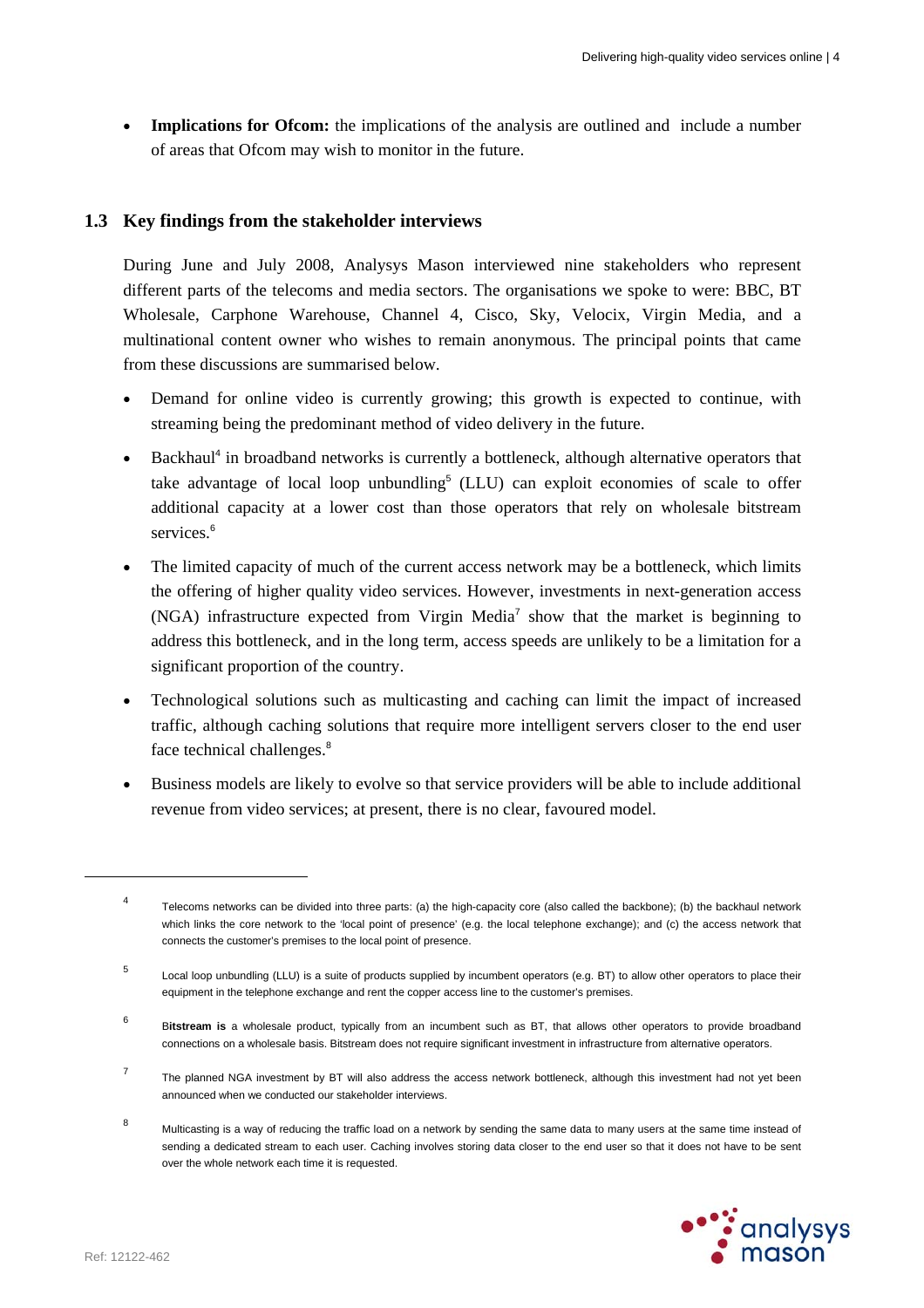### **1.4 End-to-end delivery of high-quality video**

The end-to-end delivery of video content often involves data traversing multiple networks, sometimes across different countries, or even continents. For example if a consumer from a smaller service provider in the UK requests content from a Web site hosted in the USA, the data may traverse a number of networks in the USA, across the Atlantic and within the UK.

If any of the individual links are congested, this will impact the quality of the video service delivered to the end user. **Quality of service** (QoS) is a technical term that generally refers to a measure of reliability in the delivery of content over IP<sup>9</sup> networks. Metrics to measure QoS can include guaranteed bandwidth, the fraction of packets lost, and latency (delays in the transmission of the data). A high QoS is often required to ensure that video services are delivered so that they can be watched without loss of picture quality.

Some content owners wish to improve the QoS for the delivery of their content, and to achieve this they typically use a **content distribution network** (CDN). One of the key features roles of a CDN is that it is able to deliver content close to the end user using a combination of caching and dedicated capacity that provides a higher QoS than the public Internet. The role of a CDN is illustrated in Figure 1.3 below.



*Figure 1.3: End-to-end traffic routeing using a content distribution network [Source: Analysys Mason]* 

<sup>9</sup> Internet Protocol (IP) is the protocol used for transferring packet-based data that underpins the Internet.

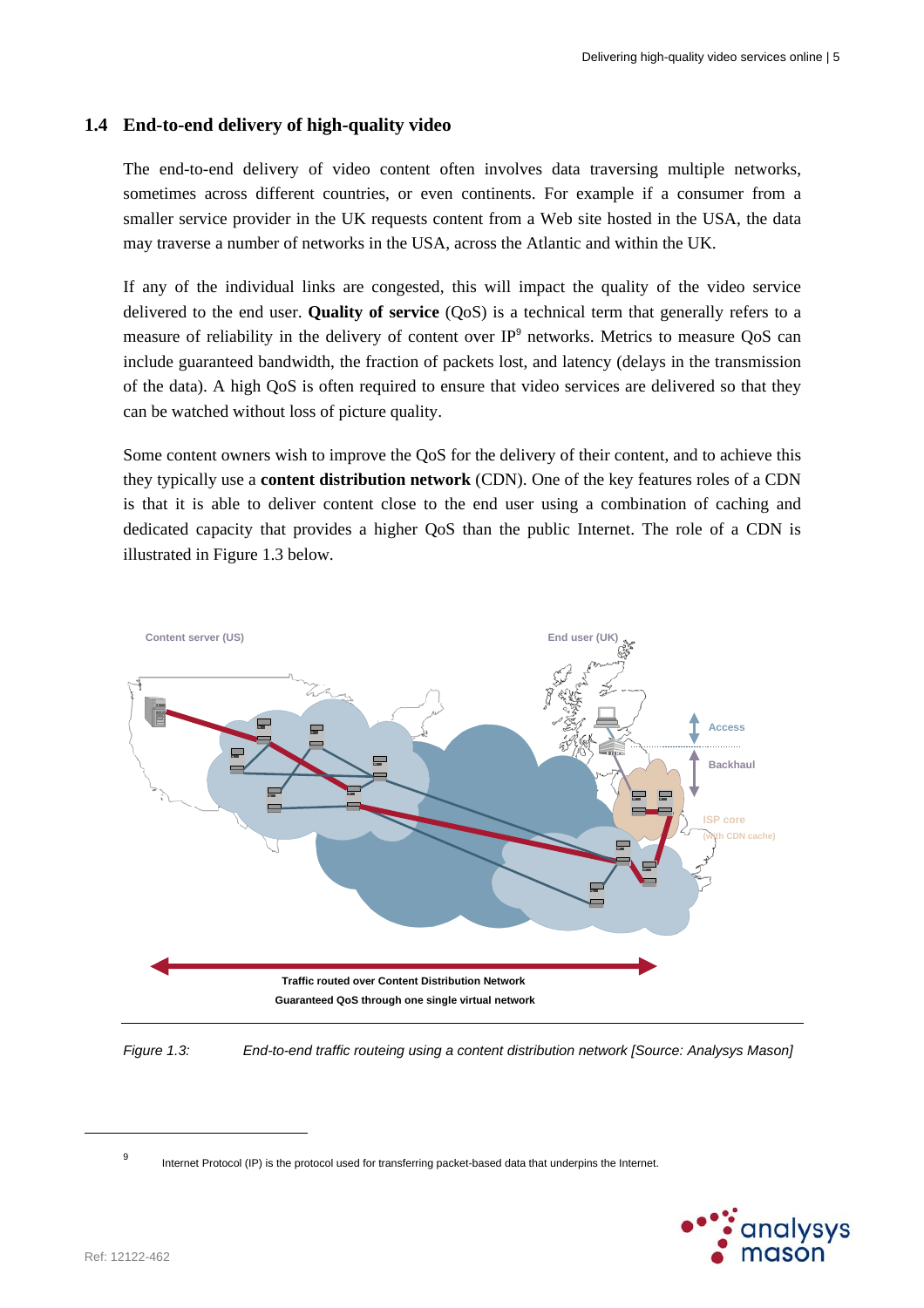Many large content owners, both national and international, purchase services from CDNs so that they can deliver their content. The detailed business model for CDNs varies between operators but generally involves charging content owners either per gigabyte (the volume of data carried) or per Mbit/s (the rate at which data is transmitted) for the content that is delivered. There is usually no charge to the service provider that supports the end user, although the service provider does sometimes have to provide space in which to house the necessary equipment (caches and routers), and also provide some bandwidth to the CDN. The costs to service providers of supplying these facilities are usually minimal when compared with the benefits they receive in reduced IP transit costs.<sup>10</sup> Our discussions with stakeholders indicated that this business model should be able to handle an expansion in online video distribution.

It is not normally possible to provide guaranteed end-to-end QoS over multiple networks as the commercial arrangements to provide the additional features required have not been agreed. Our consultations with stakeholders suggest that there is no underlying *technical* reason for this, as QoS features are standardised across modern networking equipment. We therefore believe that if there was a real demand – and need – for end-to-end QoS to be available over the public Internet, then these services would emerge. Indeed, the first signs of the these services emerging can already be observed. Level 3, which is a global Tier 1 carrier, purchased the CDN business of SAVVIS in 2007. This now allows Level 3 to provide end-to-end QoS over its global backbone network. Although Level 3 does not yet provide QoS over multiple networks, the convergence of CDN providers and traditional Tier 1 carriers indicates that QoS may become more of a standard feature over time.

We believe that the business models, technology and competitive pressures exist to ensure that content owners can deliver their content to the final service provider that serves the end user. For these reasons, we do not think that Ofcom has any major reason for concern.

As mentioned above, the connection from the core network to the end user has two components: the backhaul network from the service provider's core network to the local point of presence (e.g. telephone exchange), and the access network to the customer's premises. These parts of the endto-end network are of more interest to Ofcom as they relate to parts of the network that have persistently functioned as economic bottlenecks.

<sup>&</sup>lt;sup>10</sup> IP Transit costs are incurred when service providers have to purchase connectivity to external networks run by large carriers. These costs are reduced if a CDN is present as CDNs cache content in the service providers' own network, reducing the total amount of traffic that needs to be delivered from external networks.

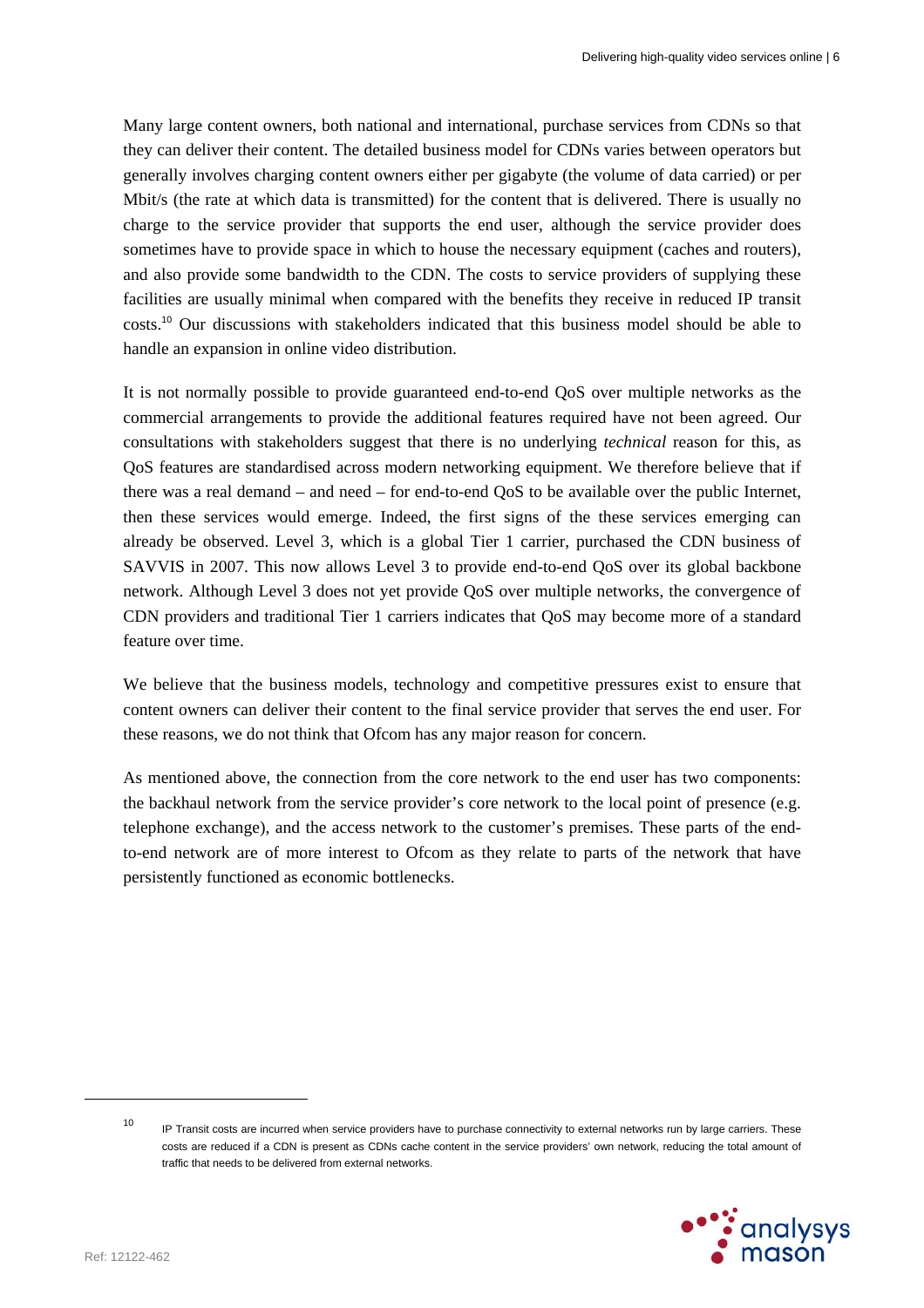

*Figure 1.4: Illustration of access, backhaul and core networks [Source: Analysys Mason]* 

The **backhaul** network typically has capacity shared between many end users, with each service provider using its own engineering rules to dimension the total capacity. Due to the recent growth in the broadband market and the drive towards lower prices due to competition, we believe that in many cases these backhaul networks are running at close to their maximum capacity. As a consequence, we believe that this part of the network may currently be a bottleneck for some end users of video services. The provision of capacity in the backhaul network has therefore been a major focus of our technical and economic analysis.

The **access** network may also become a bottleneck for video services, particularly for the delivery of high-definition (HD) content (which requires greater bandwidth). An analysis of access networks has not been included in our work as NGA networks involve many other issues that go beyond the scope of this study. The geographical extent of any bottleneck in the access network will depend on the deployments of NGA networks by BT and other operators.

#### **1.5 Future demand scenarios**

In order to obtain a picture of how the broadband market may evolve over the next ten years, we have used a scenario planning approach, constructing four possible scenarios for how broadband networks may be affected by the demands placed upon then by video services. The essence of scenario analysis is to focus on the issues that have the **most uncertainty** and the **greatest impact**  upon the area being studied. (Outcomes that are *highly likely* to occur generally require little analysis – it is relatively easy to plan for these. And outcomes that will have *little impact* do not demand as much attention as those that will have a significant effect.)

In line with this approach, we have identified a number of issues that may impact the traffic arising from video on broadband networks. The six factors that are most uncertain and have the greatest impact are as follows.

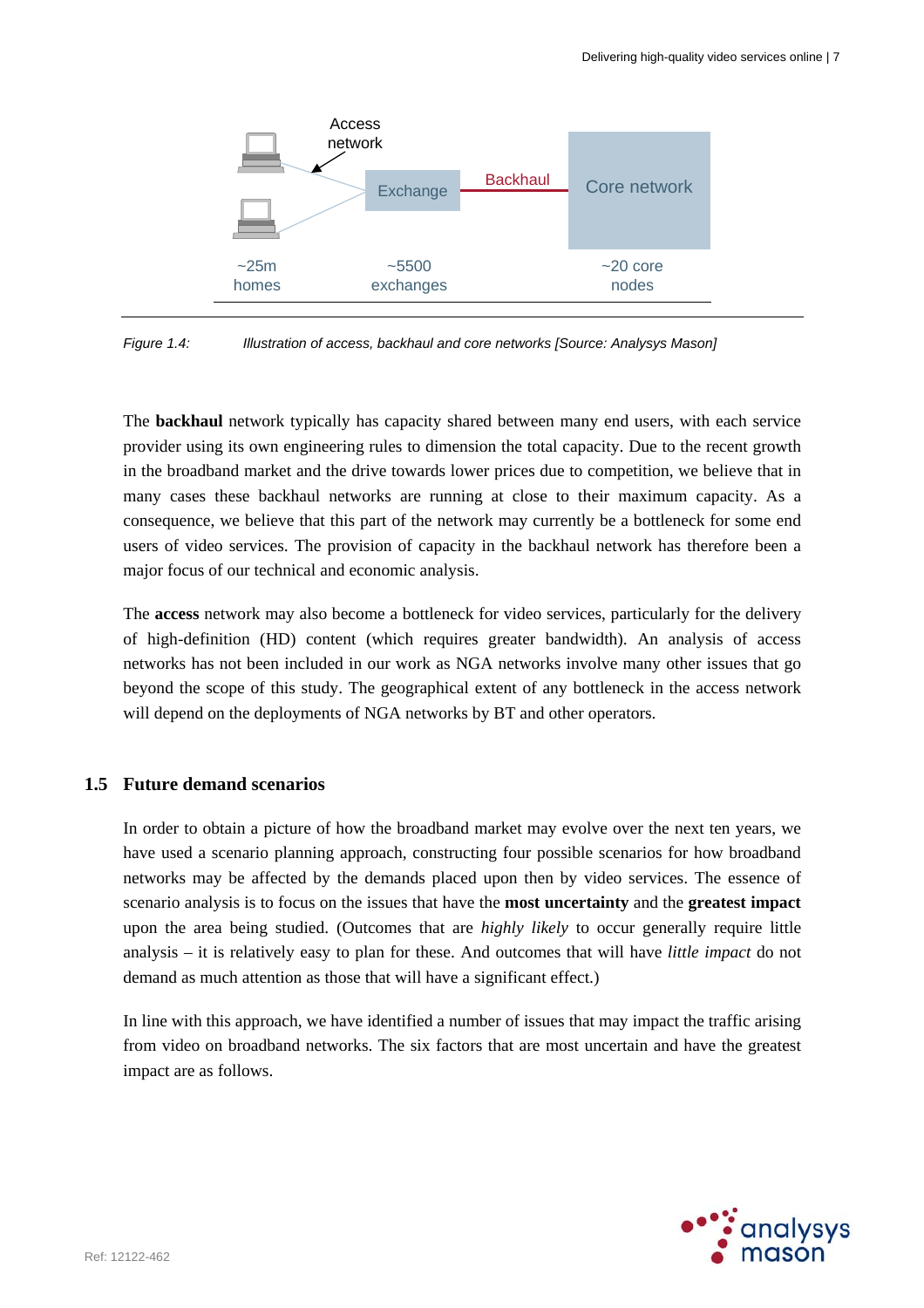- **Shift to on-demand TV:** TV viewing behaviour is likely to shift away from scheduled programming to more on-demand viewing, with programmes delivered via IP networks.
- **High-definition content**: the industry is slowly moving towards HD. Better picture quality will lead to larger files and therefore more demand for network capacity.
- **Fragmentation of content providers**: the evolution of niche content providers might challenge the current dominance of a limited number of content providers (e.g. iPlayer and YouTube) and make caching more complicated.
- **Structure of broadband industry**: the UK broadband market is in a period of consolidation, which is occurring because LLU is more scalable than bitstream products and operators are exploiting these scale economies. At present, most service providers purchasing a wholesale bitstream product in order to provide broadband use the IP Stream product from BT Wholesale. However, BT Wholesale is now moving to its new fibre-based **WBC**  (Wholesale Broadband Connect) product based on its 21CN next-generation network. This shift from IP Stream to WBC may lead to a more fragmented market. This could be caused, for example, by the deployment of an NGA network by BT, which might mean that service providers become more reliant on bitstream services.
- **Linear content broadcast over IP networks**: IPTV is slowly gaining a foothold in the UK market. As a result, there may be a significant increase in the amount of linear broadcast content that is delivered via IP networks.
- **Shift away from physical DVDs to a download-based model**: the increase in online video may lead to content that has traditionally been viewed on DVDs being downloaded instead. Services from iTunes, LOVEFiLM and Netflix indicate that this new download-based business model is beginning to gain momentum.

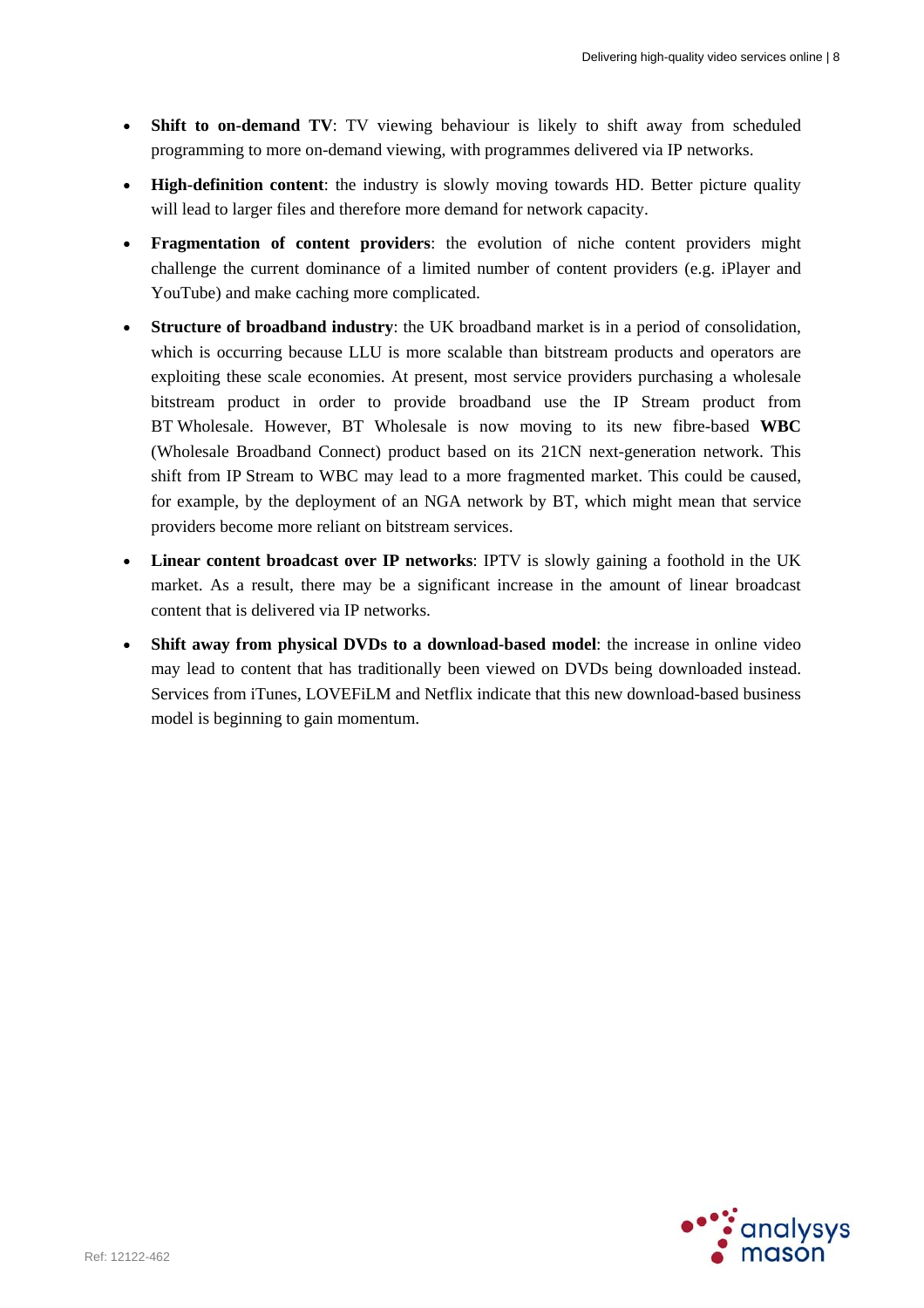Based upon these key issues, we have defined the following four scenarios.

#### **Scenario 1: Gradual increase in online video content**

- Most TV viewing is via traditional linear broadcasts (or via Sky+-type devices)
- On-demand content is generally consumed on the PC at a lower quality, with some people accessing the same lower-quality content on their TV
- Most content is from traditional broadcasters, plus a few online specialists
- Very limited shift to broadcasting linear content over IP networks
- Modest move to DVDs being downloaded
- Relatively concentrated set of service providers

#### **Scenario 2: Large increase in online and on-demand TV, concentrated service providers**

- Major shift in TV viewing preferences to on-demand content, often delivered over IP networks
- A larger proportion of the content is from specialist independent channels rather than existing broadcasters
- Limited shift to broadcasting linear content over IP networks
- Content is easily accessible on the TV, with the majority in HD
- Significant move to DVDs being downloaded
- Relatively concentrated set of service providers

#### **Scenario 3: Large increase in online and on-demand TV, fragmented service providers**

As Scenario 2, but with a fragmented set of service providers

#### **Scenario 4: Almost all TV is online and on demand**

- Almost all TV is on-demand and consumed over IP networks
- All content is in HD
- More pronounced shift to broadcasting linear content over IP networks
- Wide range of specialist independent channels, at the expense of existing broadcasters
- Larger move to DVDs being downloaded
- The service provider market is fragmented

Scenario 1 is a natural evolution of the market today; Scenarios 2 and 3 are quite likely to emerge if NGA is widely deployed; and Scenario 4 is an extreme scenario that is less likely to emerge but it illustrates the impact of a major shift in content distribution.

Figure 1.5 below shows our forecasts for demand per line during the busy-hour under the four scenarios.<sup>11</sup>

<sup>11</sup> Scenarios 2 and 3 have the same traffic forecasts, but use different assumptions for the market shares held by operators.

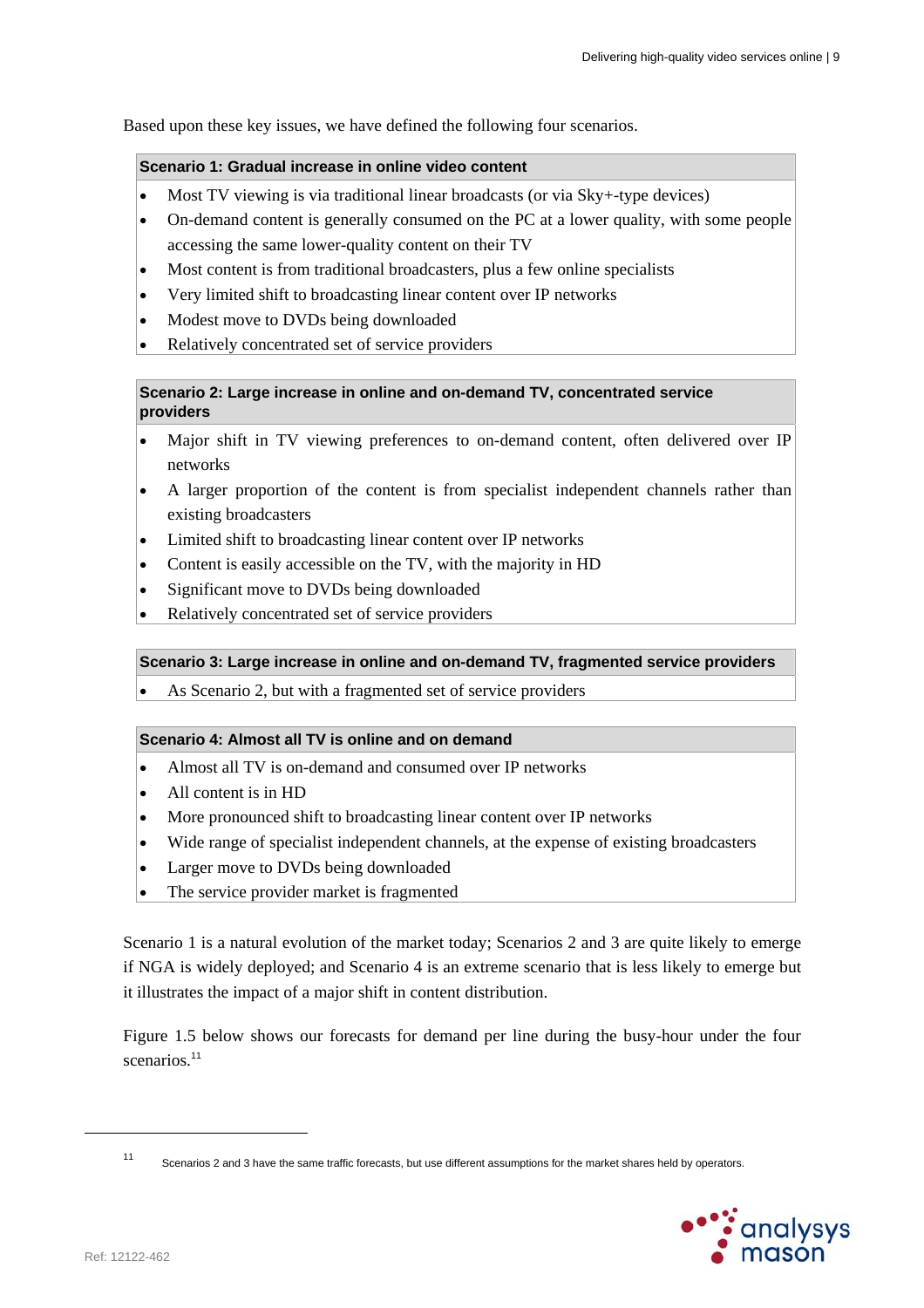It can be seen that in 2008 the busy-hour bandwidth requirement per household in the UK is around 24kbit/s (of which about 20% originates from video services). Under Scenario 1 this is forecast to grow at a compound annual growth rate (CAGR) of 29% to reach around 300kbit/s per household by 2018. Under Scenarios 2 and 3 the bandwidth requirement grows to around 950kbit/s per household in 2018, and in Scenario 4 to about 2000kbit/s per household.

For comparison with historical trends, we understand (based on our discussions with industry contacts) that in 2001, ISPs typically provisioned 5–6kbit/s per user for busy-hour bandwidth. The growth rate between 2001 and 2008 was therefore 23% per annum. It seems reasonable to expect a higher rate of growth in the future given the increasing availability and user awareness of video services.





### **1.6 Technical and economic analysis**

In order to quantify the impact of this traffic growth on broadband networks, we have developed a model of the network costs for three main types of service providers, as follows.

- **LLU operators** are alternative operators that purchase access to unbundled local loops, over which they provide their own retail services using their own network equipment (typically co-located with the incumbent operator's equipment in the local exchange).
- **Bitstream operators** are smaller service providers that do not have the scale required for LLU to be attractive from a cost perspective. Such operators purchase wholesale bitstream products from BT Wholesale, thus avoiding the need to deploy any equipment in the access network. The operator simply purchases the required high-speed connections, over which it provides its own retail services; it does not own the physical line or the equipment at the local exchange. It

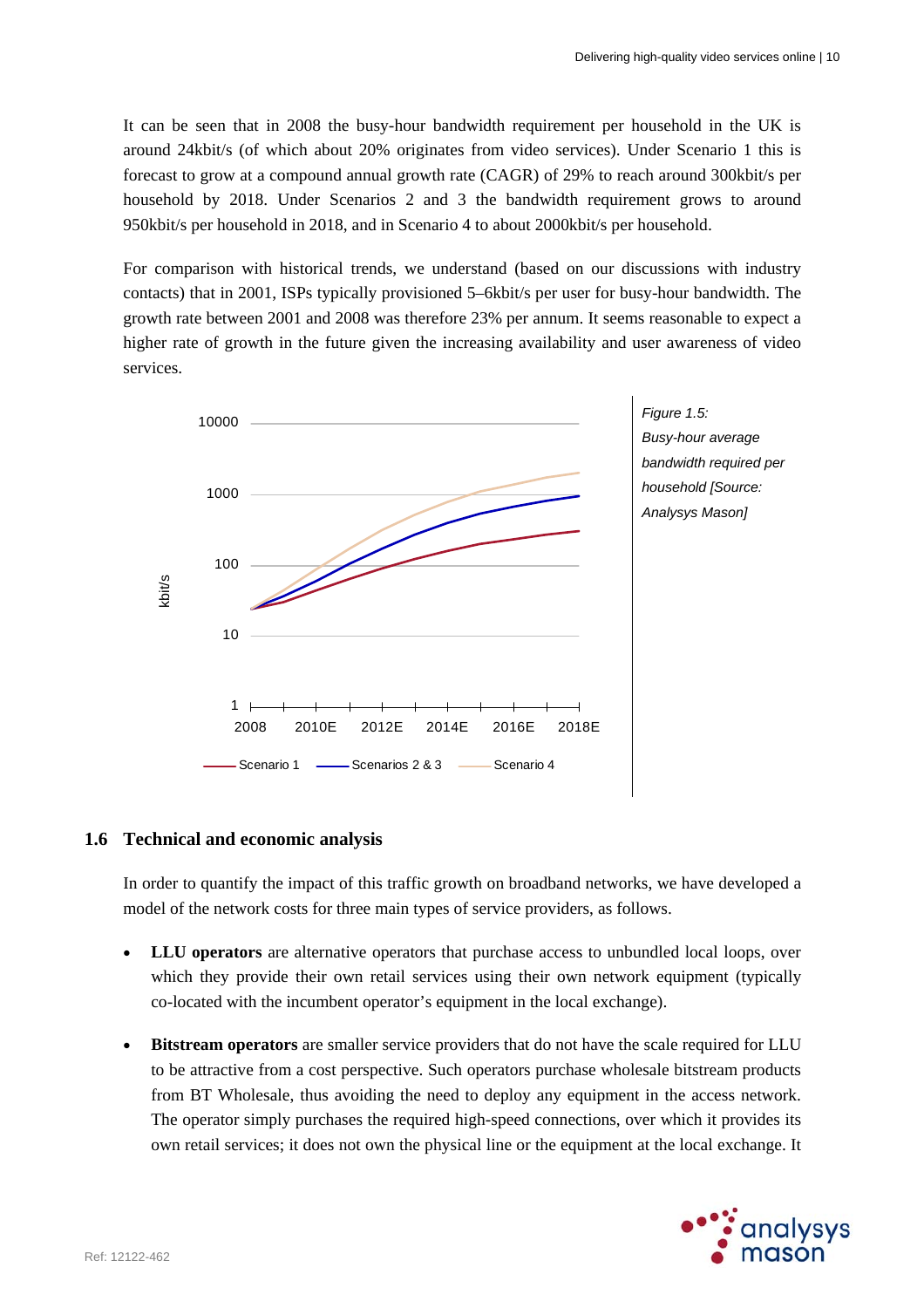may be noted that the incumbent retail operator (BT Retail) also provides broadband offerings to consumers by purchasing wholesale backhaul and access services from BT Wholesale.

 The larger alternative operators in the UK take a hybrid LLU/bitstream approach, using bitstream to serve those areas not covered by their LLU networks.

There is also the **cable operator** Virgin Media, which provides retail broadband services over an access network based on coaxial cable rather than copper. We have not considered Virgin Media because of its vertically integrated status. Virgin Media should also have similar economies of scale to LLU operators.

It should be noted that the technical and economic analysis does not consider either new revenue streams or the potential for a reduction in the price of products supplied by Openreach.

As discussed above, we believe that the bottleneck in supplying video services with a high level of QoS is primarily in the backhaul and access networks of retail service providers. Our technical and economic analysis focuses on the additional network costs that arise from increases in video traffic: it therefore only includes **costs that are traffic-related**. In the access network, however, the costs are primarily driven by the number of lines provided, and not the amount of traffic carried. (An operator must provide a functioning line for each customer, irrespective of how much traffic that customer generates.) For that reason, our cost analysis **excludes the access network**.

Generally speaking there are two methods that service providers can use to ensure that services such as video or voice are delivered with a high level of QoS: either (a) deploy additional bandwidth, or (b) reserve bandwidth specifically for those applications. The choice between these two is essentially driven by the relative costs of bandwidth and servers respectively. Most core and backhaul networks are based upon optical fibre, so deploying incremental bandwidth is a relatively low-cost option as it is possible to exploit economies of scale.<sup>12</sup> In addition, purchasing additional bandwidth is a simpler option for network operators than prioritising specific traffic types. It also avoids having to provide a lower-quality service for other applications during busy periods. In our analysis the majority of bandwidth is required by real-time video services. There is therefore limited scope for prioritising this traffic over other types of traffic. Our discussions with stakeholders did not raise any major concerns about the ability to deploy QoS within broadband networks if it was to be required (as illustrated by the deployment of traffic shaping, which is a form of QoS, by many service providers). Our analysis therefore focuses on deploying additional bandwidth to ensure a high level of QoS.

At present, most service providers purchasing wholesale broadband use the IP Stream product from BT Wholesale. However, service providers will be migrated to the fibre-based WBC bitstream product as BT rolls out its 21CN next-generation network. Our detailed analysis has

<sup>12</sup> For a typical alternative operator using LLU, the costs of the three different bandwidths of backhaul link available are roughly in the ratio of 2:4:7, whereas the bandwidths available are in the ratio of 1:10:100. The costs of providing backhaul capacity are therefore subject to large economies of scale. In contrast, bitstream pricing does not offer any economies of scale with increasing bandwidth for the major cost components.

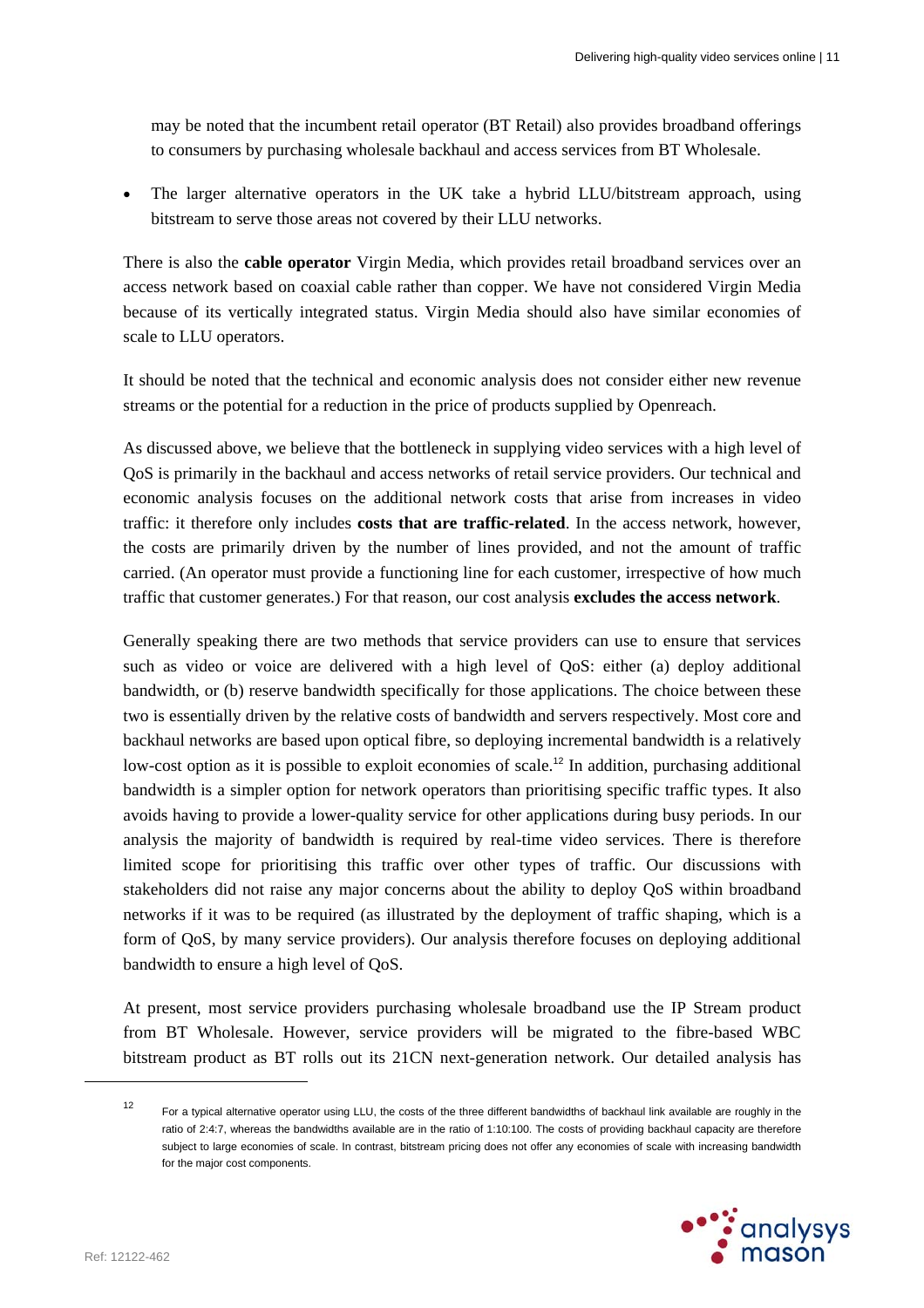therefore been based upon WBC. Until 21CN is completed, we have assumed that operators using bitstream services will not be able to take advantage of the economies of scale that are expected to emerge with the 21CN-based WBC product.<sup>13</sup>

#### **1.6.1 Results of the analysis**

The main cost that is traffic-driven is the backhaul link between the local exchange and the core network. A large proportion of the total network costs are primarily driven by the number of lines. These include the costs of copper access lines and active equipment in the exchange such as DSLAMs.<sup>14</sup> However, these cost factors are independent of the amount of traffic and therefore excluded from the analysis.

LLU-based operators which typically use fibre-based backhaul products from Openreach are able to exploit significant economies of scale that help to limit the cost increases under most scenarios (although there are still significant increases in costs under the most aggressive scenario). We have assumed that the prices of backhaul products from Openreach (e.g. BES) remain unchanged over time.

Operators using bitstream-based services from BT Wholesale would face extremely large increases in costs if the demand forecasts were to materialise *without* a significant reduction in the price of those wholesale products. The forecast cost increases – under current bitstream wholesale pricing – are so large that they may limit the growth of online video services.<sup>15</sup>

We understand that BT Wholesale will begin to use fibre-based backhaul products from Openreach in its 21CN network. This offers the prospect of lower bitstream prices, as BT Wholesale will be able to exploit similar economies of scale to unbundlers in its own backhaul once migration to 21CN is complete and all service providers have been migrated to WBC.

We have illustrated the impact of potential future prices of bitstream products based upon an estimate of the costs incurred by BT Wholesale, by taking as inputs Openreach fibre products for backhaul (including an allowance for additional costs and profits). These illustrations are based on the assumption that WBC prices per Mbit/s fall drastically over time if traffic volumes increase, i.e. following similar economies of scale to today's Ethernet-based backhaul products.

Our WBC analysis is based upon a national average, though the differences in costs by exchange may lead to an element of geographic pricing in the future that we have not attempted to include.

<sup>15</sup> The current pricing means that backhaul costs are essentially linear with traffic. A significant growth in traffic would therefore lead to significant increases in costs to over GBP100 per month per line in our highest traffic scenario. Clearly, this would not be commercially sustainable.



<sup>13</sup> IP Stream has a broadly similar pricing structure, with backhaul being the most significant cost that is dependent upon bandwidth. IP Stream prices are generally higher than those for WBC.

<sup>14</sup> A DSLAM is a digital subscriber line access multiplexer that receives signals from digital subscriber line (DSL) connections and transfers the signal to the network.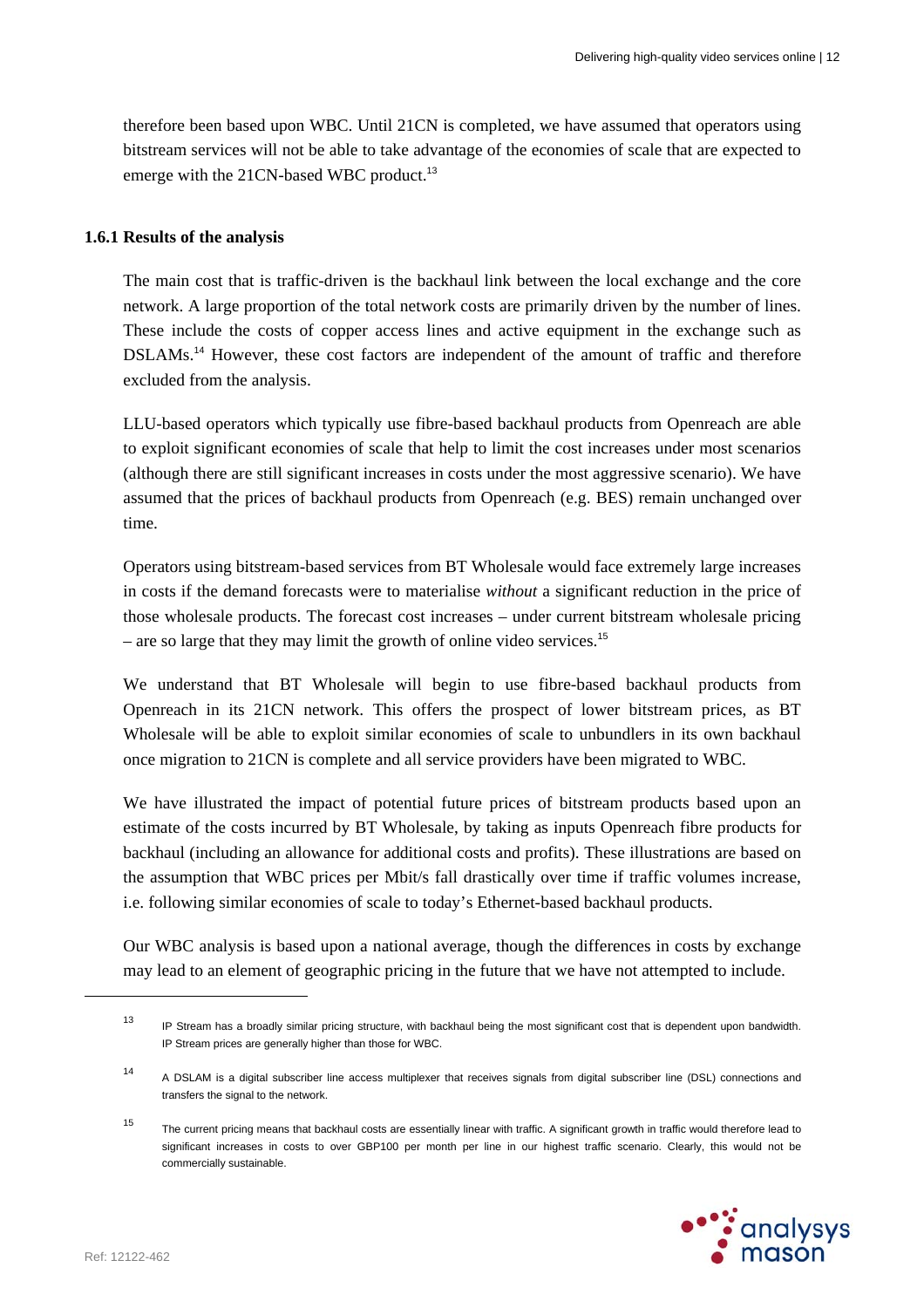As the WBC roll-out is still underway, it may not be possible for service providers to benefit from these economies of scale in the near term. If this is the case, the current prices of bitstream services may mean that the rise in costs associated with growth in online video consumption are prohibitive in which case service providers may contend their network capacity more, which could impact the user experience for video services.

Once bitstream services are able to exploit economies of scale in the backhaul network, it should be possible for wholesale prices of bitstream services to decline. However, for this to occur the reduction in costs per Mbit/s for BT Wholesale would need to be passed on to service providers. As BT Wholesale's biggest customer is BT Retail, we believe that there should be incentives for BT Wholesale to pass on these cost savings, although there may be timing issues associated with how rapidly this occurs; this could limit the ability of retail service providers to offer a service that allows customers to consume as much online video content at the same quality as customers on LLU networks.

The introduction of technical solutions such as traffic shaping, multicasting and content caching at the exchange should allow service providers to further minimise the cost impacts of increased video traffic on their networks. The benefits that each technical solution brings are dependent upon the volume of different traffic types on the network. In our analysis the deployment of traffic shaping yields cost savings throughout the timeframe considered. However, under our base case the business case for investing in multicasting only becomes positive in the middle years of our analysis; and the case for content caching at the exchange becomes positive in the final years. However, if the costs of deploying these technical solutions were to fall significantly it may become economical to deploy them significantly earlier.

#### **1.6.2 A comparison of future and current network costs**

To assess the impact of increased network costs it is useful to compare the costs to those currently experienced by service providers. In assessing the costs in 2008 it is important to recognise the differences between service providers. Some will have lower pricing, and typically attract lowerusage subscribers, while other service providers may have higher pricing and attract subscribers who generate more traffic. There is therefore a range in the costs experienced by service providers at present.

We believe that our analysis of the costs per subscriber per month, with and without traffic shaping deployed in 2008, provides a reasonable upper and lower bound for the costs per subscriber per month in 2008. We have therefore used these two estimates of costs in 2008 as the baseline costs for our analysis of the commercial impact of increased traffic upon service providers. The results for the cost per line per month<sup>16</sup> when deploying all technical solutions that are commercially attractive are shown below in Figure 1.6 for LLU, and Figure 1.7 for bitstream.

<sup>&</sup>lt;sup>16</sup> The total monthly traffic costs include backhaul, core network and IP transit costs but exclude costs of the access network that are independent of bandwidth usage.

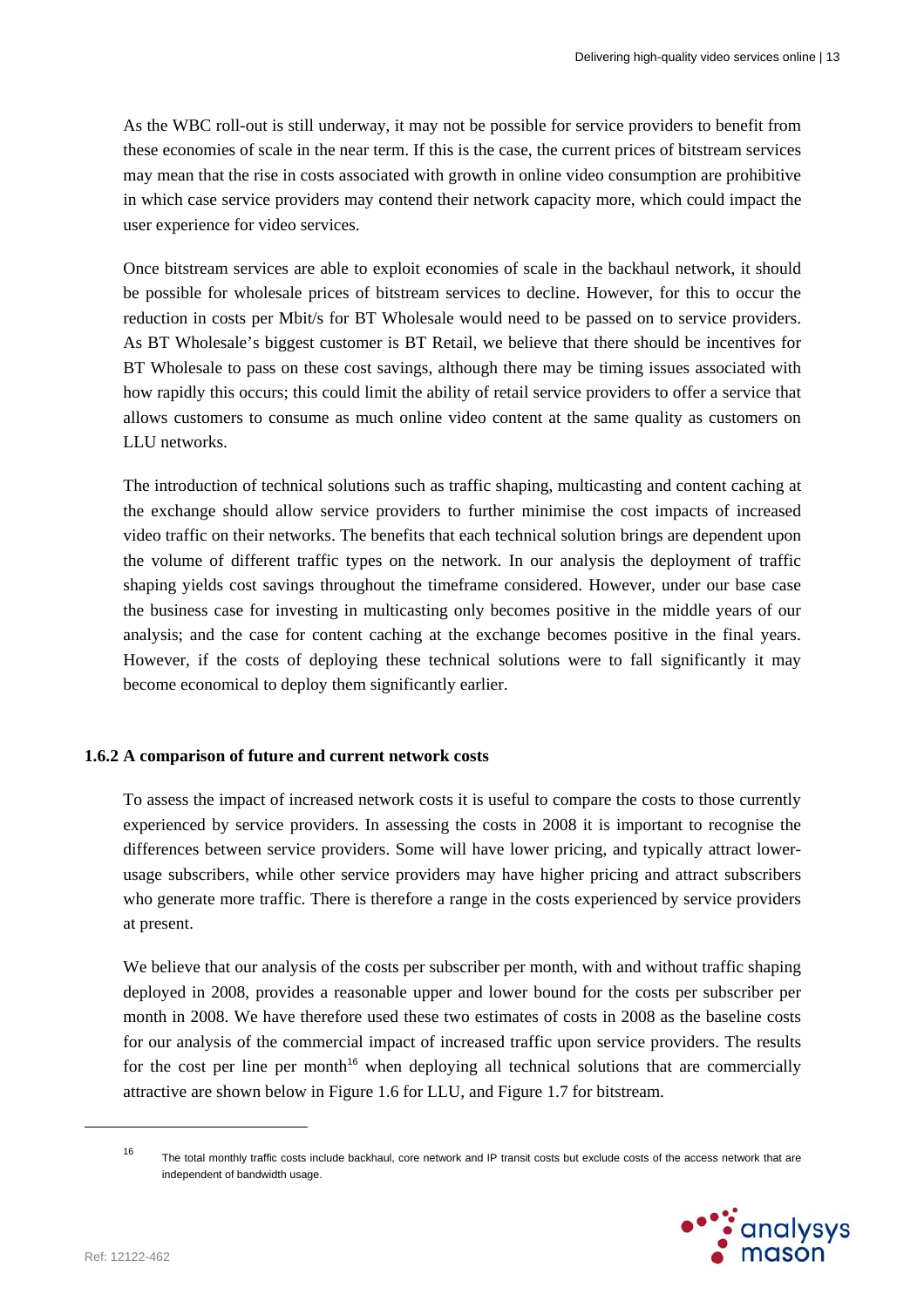





*Figure 1.7: Overview of the total monthly cost per line when deploying all technical solutions for Scenarios 1 to 4 for a bitstream-based operator [Source: Analysys Mason]* 

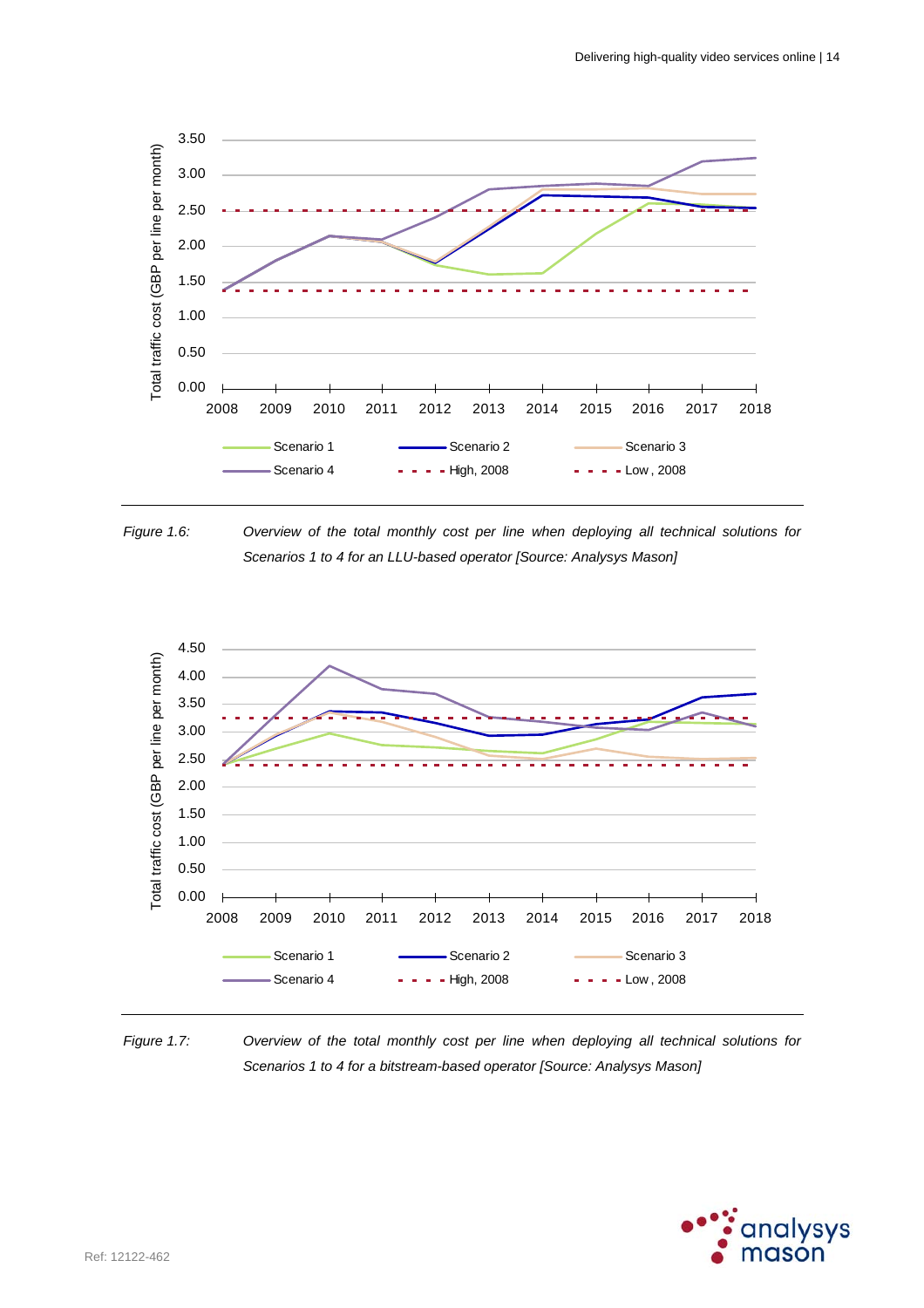For an LLU operator, if the technical solutions are deployed, the increase in network costs by 2018 is not significantly above the high baseline for 2008 in Scenarios 1, 2 and 3. Under Scenario 4 there is a reasonable increase above the upper baseline by 2018.

For a WBC (bitstream) operator, the costs increase above the baseline in two periods: 2010–2012 under Scenario 4, and in the final years under Scenario 2. The increase during 2010–12 is due to the incomplete migration to 21CN, which means it is not possible to exploit the economies of scale associated with the fibre-based backhaul products used in WBC. The higher costs for Scenario 2 in the final years are due to the high traffic levels per line and the lower total traffic levels due to a lower market share for WBC operators when compared to Scenarios 3 and 4.

Our demand modelling has assumed that no demand constraints will arise in access networks. However, the limited availability of NGA may mean that take-up of HD services is slower than forecast, and this would limit the impact of the increased costs for bitstream operators in 2010–12. During this period the proportion of HD under Scenario 4 is assumed to be 10–20% of all video traffic.

Technological advances in content caching<sup>17</sup> may make it cheaper to deploy this kind of technical solution – our modelling indicates that caching could limit the cost increase to levels similar to our base-line 2008 costs per line per month.

As mentioned previously, we have not considered either new revenue streams or the potential for a reduction in the price of products supplied by Openreach. It appears reasonable to assume that a combination of these two factors would minimise the impact of increased network costs to a level that could be supported by operators.

## **1.7 Evolving business models**

It may be that service providers will need to realise additional revenue streams from online video services in order to support the costs of providing such services. We have identified two broad types of business model they might adopt:

- **Retail business models** involve the service provider charging additional fees to its customers for high-quality access to video content. Current examples of this business model include BT Vision and Tiscali TV. Of particular interest is the catch-up TV service from BT Vision. This gives users access to video content that can already be obtained free of charge on a PC directly from the BBC and Channel 4 – the BT service provides this content to the TV set, with a guaranteed level of quality.
- **Wholesale business models** involve payments to the service provider (possibly via a CDN from content owners down the value chain, for services that help to ensure their content is

17 Examples include the small footprint caching solutions from companies such as Edgeware.

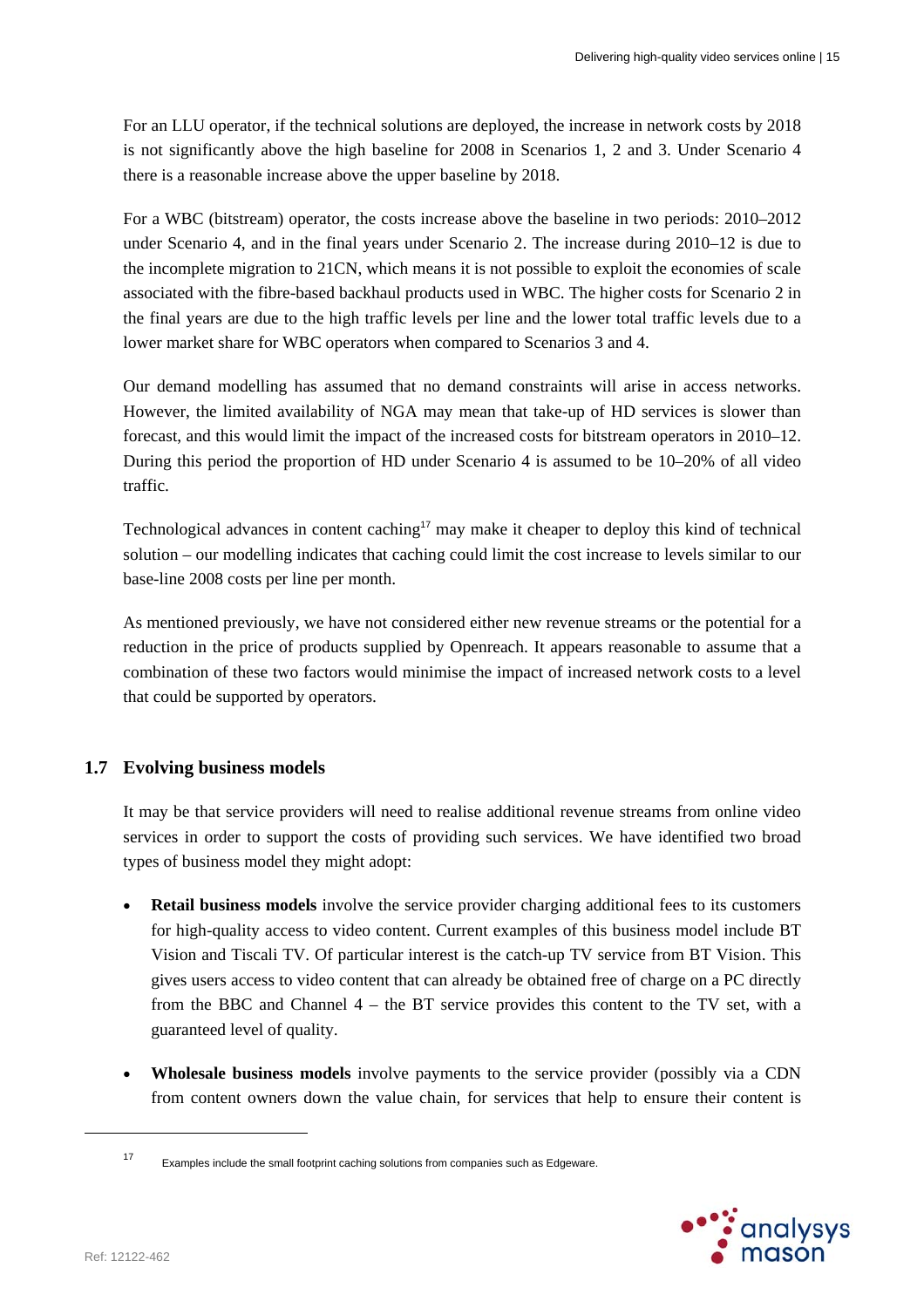delivered with a high quality of service. Such wholesale business models are currently less mature, and may take a number of years to develop. These business models can also be described as 'two-sided', as revenue is obtained from both end users and other businesses.

It is possible that the retail and wholesale business models outlined above could also receive contributions from advertising revenue. In the case of the retail business model, the service provider would deal directly with advertising agencies, but in the wholesale model advertisers would have a relationship with the content owners.

#### **1.8 Implications for Ofcom**

Analysys Mason believes there are five areas which could have regulatory implications for Ofcom. We do not believe that any of these areas require immediate action.

- **A delay in the migration to 21CN-based bitstream products** may have a negative impact on service providers that use current bitstream products, as growth in consumption of video services could be held back due to the prohibitive costs of backhaul capacity to support them on the legacy core network. We believe that the timely migration to 21CN will be important in enabling significant take-up of online video services at prices that are reasonable for consumers.
- **Video traffic could be accommodated by increasing the total bandwidth available**, and it is not essential to deploy advanced technologies to prioritise video traffic over other types of traffic in order to ensure a high QoS for video services.
- If video services are to continue to grow without leading to significant increases in costs to service providers, **there will have to be a significant reduction in the cost per Mbit/s of bitstream products**. This should be achievable once BT Wholesale has fully migrated to 21CN by exploiting the economies of scale associated with fibre-based Ethernet services, and the associated cost savings are passed on to service providers.
- Even in the most aggressive demand scenario (Scenario 4), the cost implications may not be excessive if **future bitstream pricing benefits from the economies of scale** that fibre-based backhaul products offer unbundlers today (as outlined in the point above), and if there are **technological advances in Ethernet services** that further reduce the cost per Mbit/s (e.g. through the availability of 100Gbit/s equipment).
- Finally, **innovative business models might be limited by regulation**: if the ability to develop and deploy novel approaches was limited by new regulation, this might limit the potential for growth in online video services.

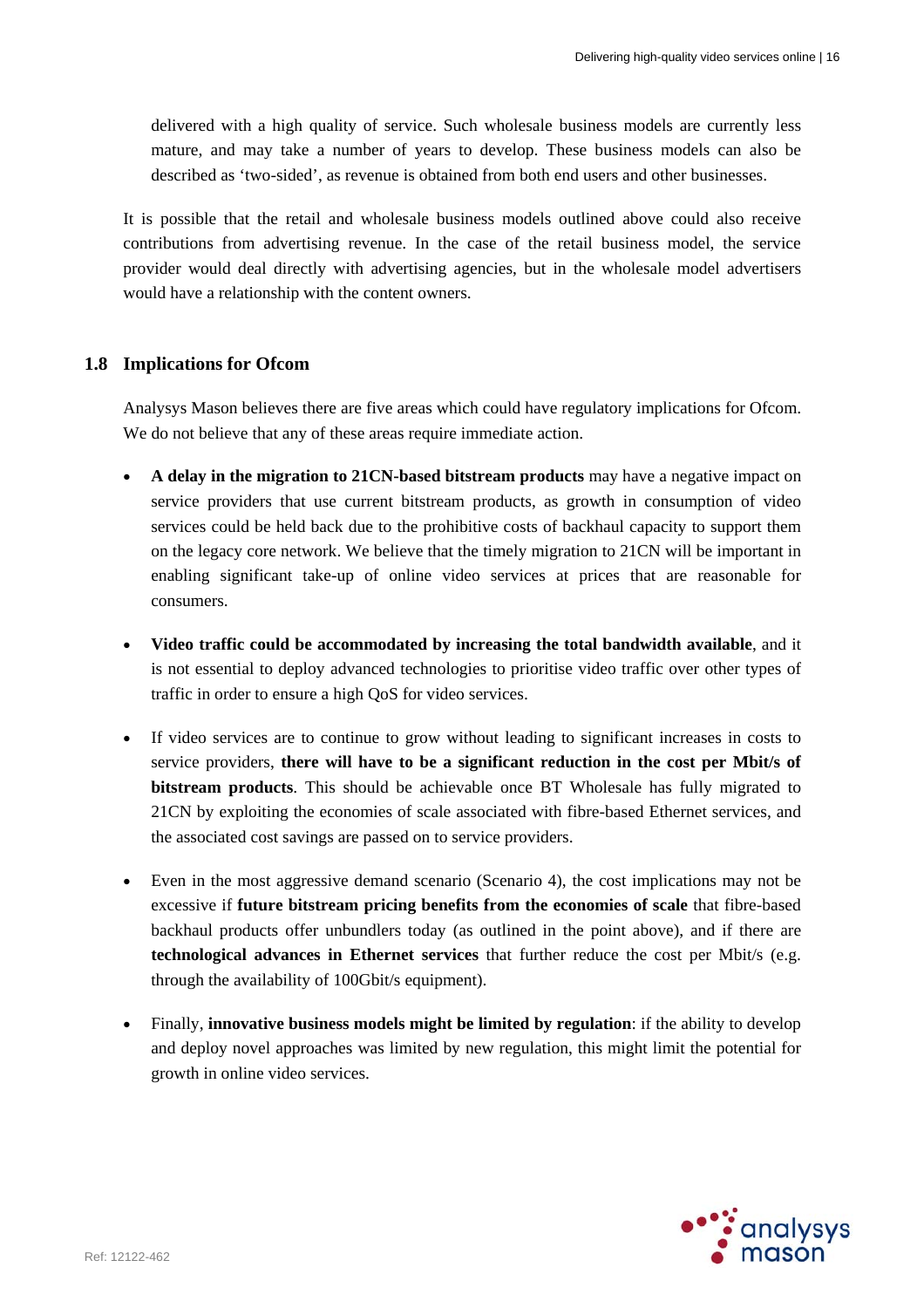## 2 Introduction

This section provides some background to the study, then moves on to outline the objectives of the study, and the approach taken.

## **2.1 Background**

Ofcom wishes to understand the impact that congestion would have on the ability to provide video services over the Internet and what regulatory measures might be taken to overcome it.

Video content is already available over the Internet and is increasingly popular, offered over a variety of services. We can classify different kinds of delivery mechanisms for video content over the Internet into three broad types, as shown in Figure 2.1.

|                                   | Download-<br>and-store video        | <b>Streamed</b><br>video (open) | <b>Streamed</b><br>video<br>(closed IPTV)     |
|-----------------------------------|-------------------------------------|---------------------------------|-----------------------------------------------|
| Mode                              | Non-linear                          | Non-linear VoD                  | Linear and non-<br>linear VoD                 |
| <b>Userinterface</b>              | $PC(TV*)$                           | $PC(TV*)$                       | <b>TV</b>                                     |
| Relative video<br>quality         | Medium                              | Low                             | High                                          |
| Relative bandwidth<br>requirement | Low                                 | Medium                          | High                                          |
| <b>Examples</b>                   | 4oD, iPlayer,<br><b>Sky Anytime</b> | YouTube, iPlayer                | Tiscali,<br>BT Vision,<br><b>Virgin Media</b> |

*Figure 2.1: Simple classification of the different types of mechanisms used for delivering video content over the Internet. The (\*) indicates a transition, already starting, enabled by in-home technologies (see main text) [Source: Analysys Mason]* 

Firstly, there are download and store services, such as Channel 4's 4oD, the BBC's iPlayer and Sky's Anytime service. This is non-linear in the sense that there is no set schedule for viewing, unlike traditional broadcast television. Users download video files, typically  $500-1000MB^{18}$  in size, to a PC for storing and viewing.<sup>19</sup> Some content of this kind may only be viewable in a limited time window (e.g. seven days), with content being protected by digital rights management (DRM) technologies. Peer-to-peer (P2P) delivery technologies may also be used in order to increase delivery efficiency. Downloads by their very nature are not time-critical and thus can provide relatively high video quality without requiring large amounts of bandwidth by spreading out the delivery. It is not uncommon for download and store services to offer higher quality video content than streamed video for this reason – the BBC's iPlayer is a good example of differential

<sup>19</sup> Note: such services are broader than just video services – audio, games and other content types are relevant. However, for this study, we focus on video.



<sup>18</sup> On a 4Mbit/s broadband connection, this would take 17–33 minutes to download.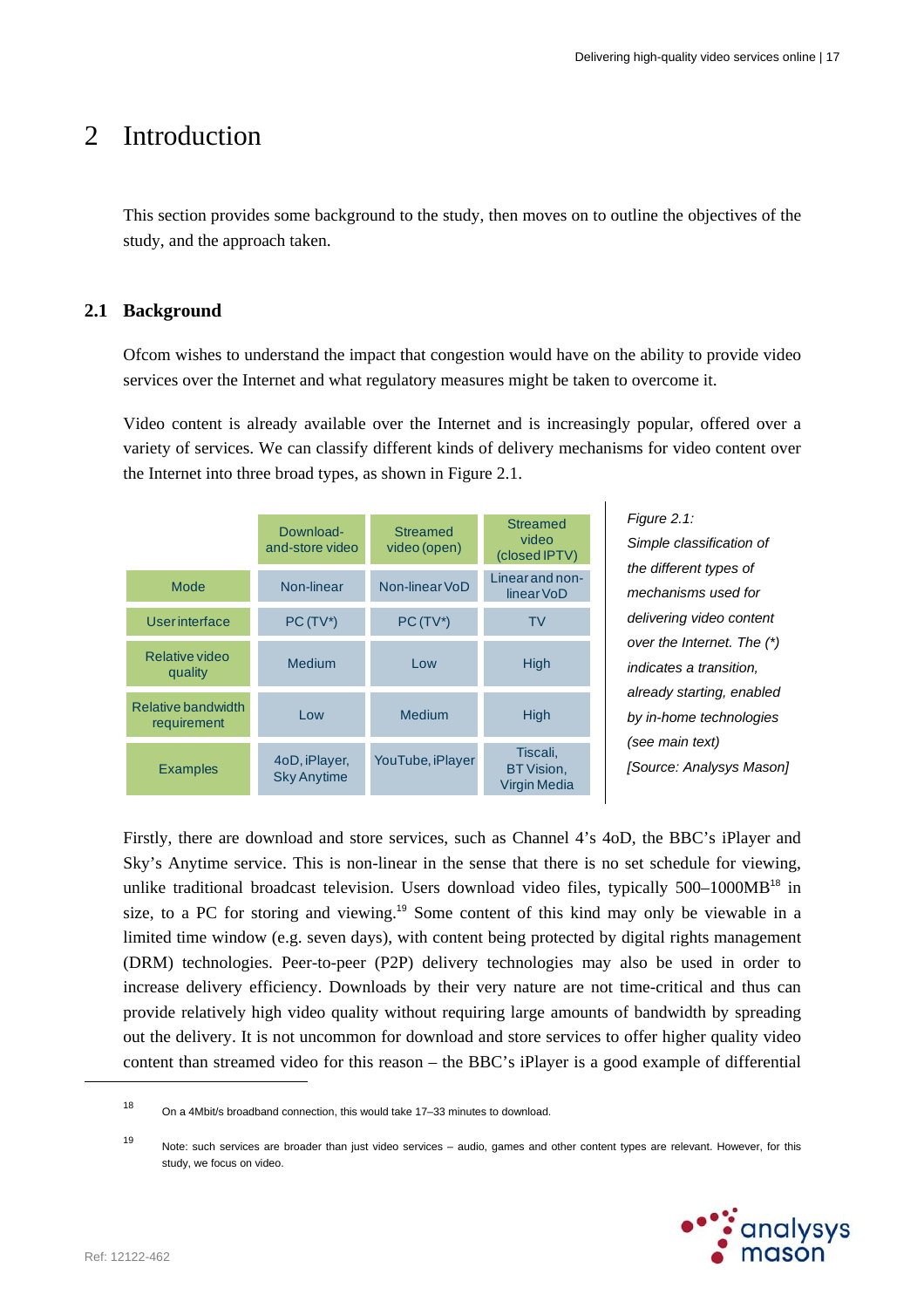quality for the same content dependent on the delivery mechanism. Others, such as Vuze, already offer some high-definition (HD) content for download. By their very nature, download and store video services do not require any specific quality of service (QoS) for their delivery; however, the volume of such content being delivered across the Internet is such that it may affect overall congestion, and hence may need to be considered in the broader scope of this work.

Secondly, streamed video services comprise a vast range of content classes, ranging from short clips, to full-length feature films. Broadly, these may be termed video-on-demand (VoD). YouTube is perhaps the most well-known example, which aggregates content provided by users and select channels – in July 2006, YouTube delivered 100 million video streams per day. Other social networking sites, such as MySpace and Facebook, also offer video streaming functionality, as does the BBC's iPlayer with a Flash-based streaming service. Finally, there is a range of new players such as Joost and Babelgum which offer TV-like channel experiences. Currently, streaming is done to a PC, although there are signs of movement to the TV.

Thirdly, it is also possible to access both linear and non-linear content via closed IPTV networks. These services typically have a proprietary set-top box that ensures a high quality user experience that is closely managed. As the set-top box is closely tied to the underlying broadband network it is also possible to ensure a higher quality video service. One notable example here is Virgin Media's implementation of the iPlayer which has been particularly successful. A large part of this success is likely to come from being able to access the content on a large TV, as opposed to the PC when using the standard Web-based iPlayer. Once it becomes easier to access on demand services such as iPlayer on traditional TVs there may be significant additional growth in the usage of online video services.

There is already some evidence emerging that suggests streaming video is having quite an impact on ISPs' networks – see Figure 2.2 below. VUDU in the USA appears to have an interesting solution whereby real-time streaming of enhanced or even high-definition video over a DSL connection works with as little as 2Mbit/s of throughput. However, this may not scale well to all sources of traffic or a dramatic increase of up-take. Information from Virgin Media (September 2007) indicates that 45% of their customer base use VoD at least once a month; it was also stated that there were over 270 million VoD viewings during 2007.<sup>20</sup>

<sup>20</sup> Source: Malcolm Wall, Virgin Media, speaking at the Westminster Media Forum, 31 January 2008.

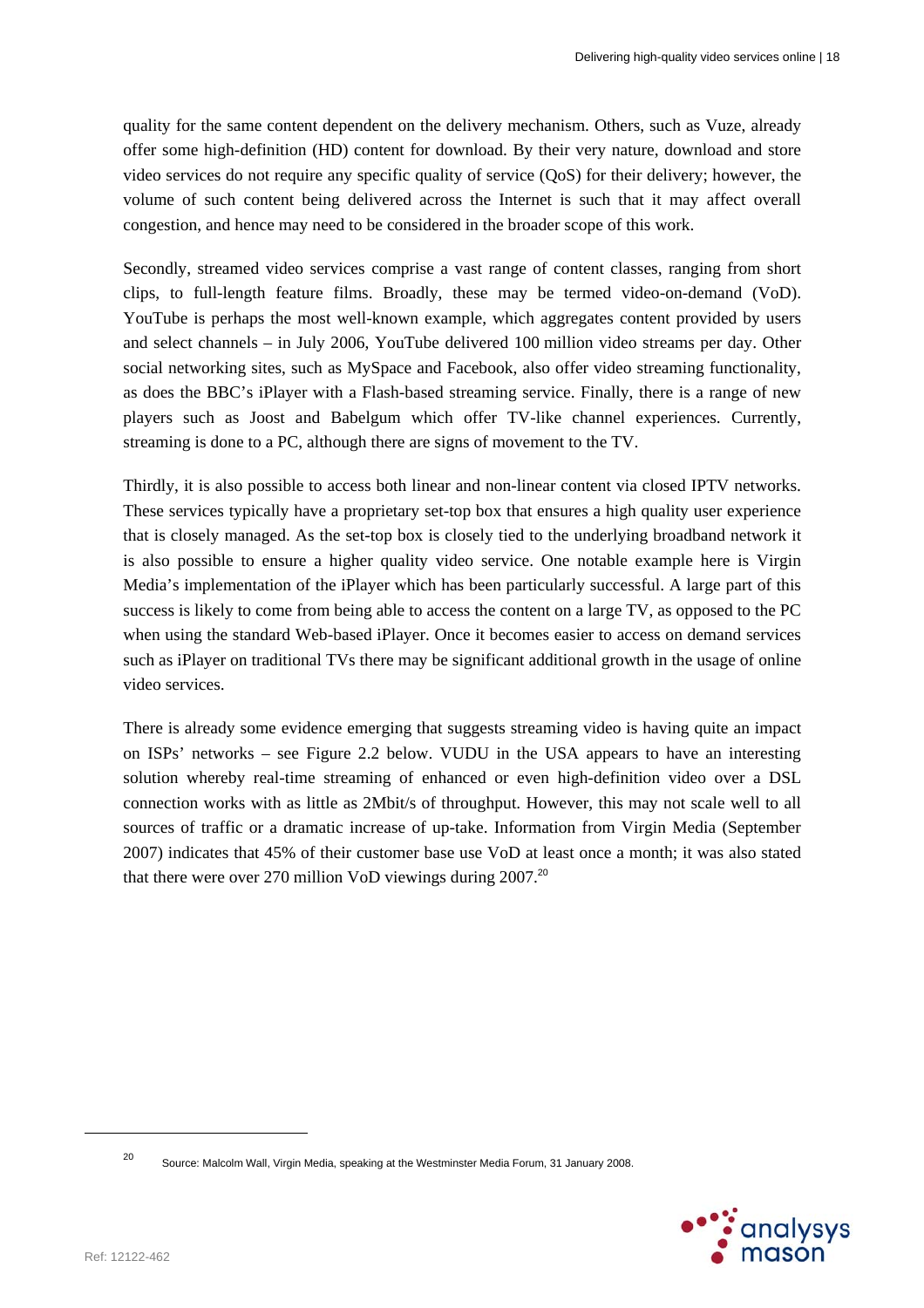

*Recent data on the increase in streaming video [Source: Plusnet, 2008; annotation by Analysys Mason]* 

The quality of streamed video is currently relatively low – content providers recognise that broadband networks have certain limitations in terms of bandwidth available. Streamed video content also tends to be free to the end user, being generally supported by paid advertising, and thus consumers may be willing to tolerate quality levels that would not be tolerable in a paid service. Other factors, such as PC processing power, can also be important in determining the overall quality level, and cannot be controlled by the video provider.

Recent data from the BBC regarding the use of iPlayer indicates that, when there is a choice of download and store or streaming, users show a very strong preference for streaming: eight times more people are now using the Flash-based streaming iPlayer than the desktop P2P download and store version.<sup>21</sup> This may have important implications for this study (and in a broader context, for the BBC and the industry at large).

For both download and store video and streamed video it is common today for the content to be viewed on a PC screen. However, in-home technologies that connect PC to TV, e.g. Apple TV, will start to change users' viewing habits. Since TV screens are larger than PC screens, and with increasing numbers of consumers purchasing larger LCD and plasma screens, which will be further stimulated by the digital switch-over, it seems likely there will be increasing demand for higher quality streamed video. This clearly has implications for networks and hence this study.

The final classification is streamed TV, or IPTV, services, where content similar to that provided by cable or satellite transmission services is delivered. Internet Protocol (IP) is used for transmission, and the service is linear (broadcast according to a schedule). IPTV is generally a paid service, and thus quality expectations are high, particularly when there is competition with other more established models such as satellite broadcasting. Linear broadband TV is also real-time and this has implications for networks. In the UK, Tiscali offers such a service.<sup>22</sup> In Europe, there is a

<sup>22</sup> BT Vision uses DTT for broadcast TV, and streamed video for VoD services (film, 'catch up' TV, sport, music and kids content)



<sup>21</sup> Data from HitWise, an Internet traffic research firm, supports this. HitWise reported a 14-fold increase in visits to iPlayer following the release of the Mac-compatible streaming version, and the marketing campaign around the launch. See http://www.hitwise.co.uk/press-center/hitwiseHS2004/iplayer.php.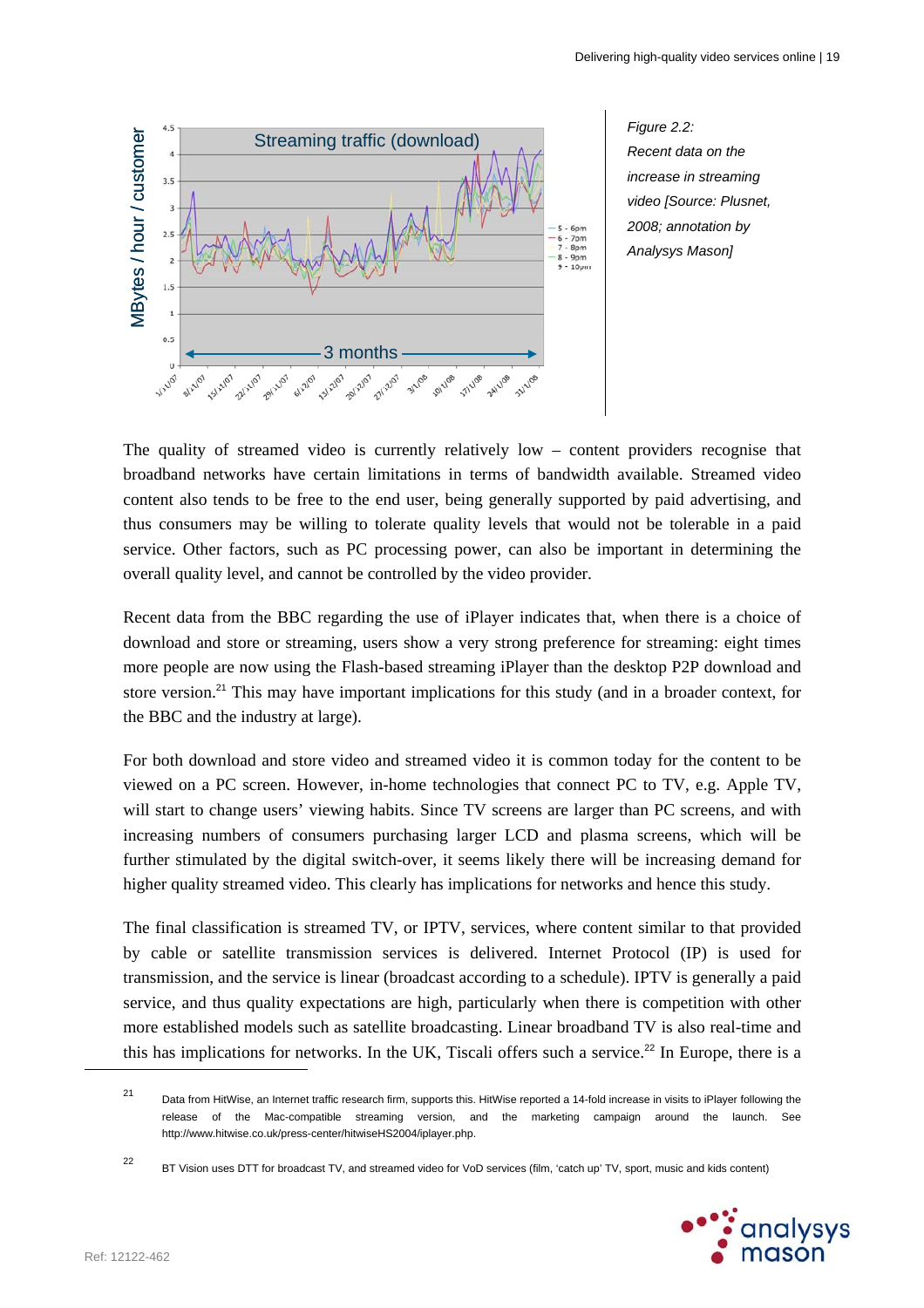wide range of similar offers from incumbents (e.g. MaLigne TV from France Telecom, Home TV from Telecom Italia and Belgacom TV) and alternative operators (e.g. Free and Neuf Cegetel in France, and Fastweb in Italy).

Whereas streamed video is often buffered,<sup>23</sup> this is much more difficult to do in IPTV – a change of channel means that the buffer will not hold the right content and there would be a noticeable delay, a feature that users do not like. IPTV providers can ensure high-quality transmissions because they offer the service as part of a managed service,<sup>24</sup> meaning that they provision the service in a manner similar to the way in which a cable company does – delivering content to points in their network where it can be delivered over reserved bandwidth to users. Local caches and other technologies can play an important role here.

QoS becomes increasingly important in contended networks where congestion may occur. QoS enables network operators to differentiate and prioritise between different traffic streams in contended networks. In this context, real-time services can be prioritised over less time-critical services to ensure IP packets arrive at the customer's premises in a timely manner to meet the quality of experience expected by the customer. When considering QoS, it is important to look at the end-to-end delivery, which may entail content traversing multiple different networks, and how the content is delivered, e.g. via unicast, multicast or P2P.

It is interesting to consider QoS in the context of some of the players already mentioned. Figure 2.3 shows the distribution mechanism used and whether or not QoS is currently being implemented.

| Content provider     | Distribution mechanism                                 | QoS<br><i>implemented?</i> |
|----------------------|--------------------------------------------------------|----------------------------|
| BBC - iPlayer        | Download and Flash streaming over the<br>Internet      | No.                        |
| Channel $4 - 4OD$    | Download over the Internet                             | No.                        |
| Sky – Sky Anytime    | Download and progressive download over<br>the Internet | No.                        |
| YouTube              | Flash streaming over the Internet                      | <b>No</b>                  |
| Tiscali              | Streaming over an LLU network                          | <b>No</b>                  |
| <b>BT Vision VoD</b> | Streaming over a managed closed network                | Yes                        |

At present, QoS implementations are limited. Providers such as Tiscali, which both broadcast TV content and provide VoD services like BT Vision, provision sufficient capacity in their backhaul networks (for unbundling, using 1Gbit/s BES circuits) rather than use any specific QoS

<sup>&</sup>lt;sup>24</sup> Inuk Networks offers its Freewire IPTV service to university halls of residences in the UK (as part of a triple play offer with broadband and telephony). Although the screen is a PC rather than a TV, they claim "broadcast quality TV". This is possible as it is delivered over a managed network.



<sup>&</sup>lt;sup>23</sup> The buffer stores a certain number of seconds of a stream in the end device – thus even if there is a delay in input or a need to request retransmission of packets, it can continue to output from the buffer without any noticeable pause in the service.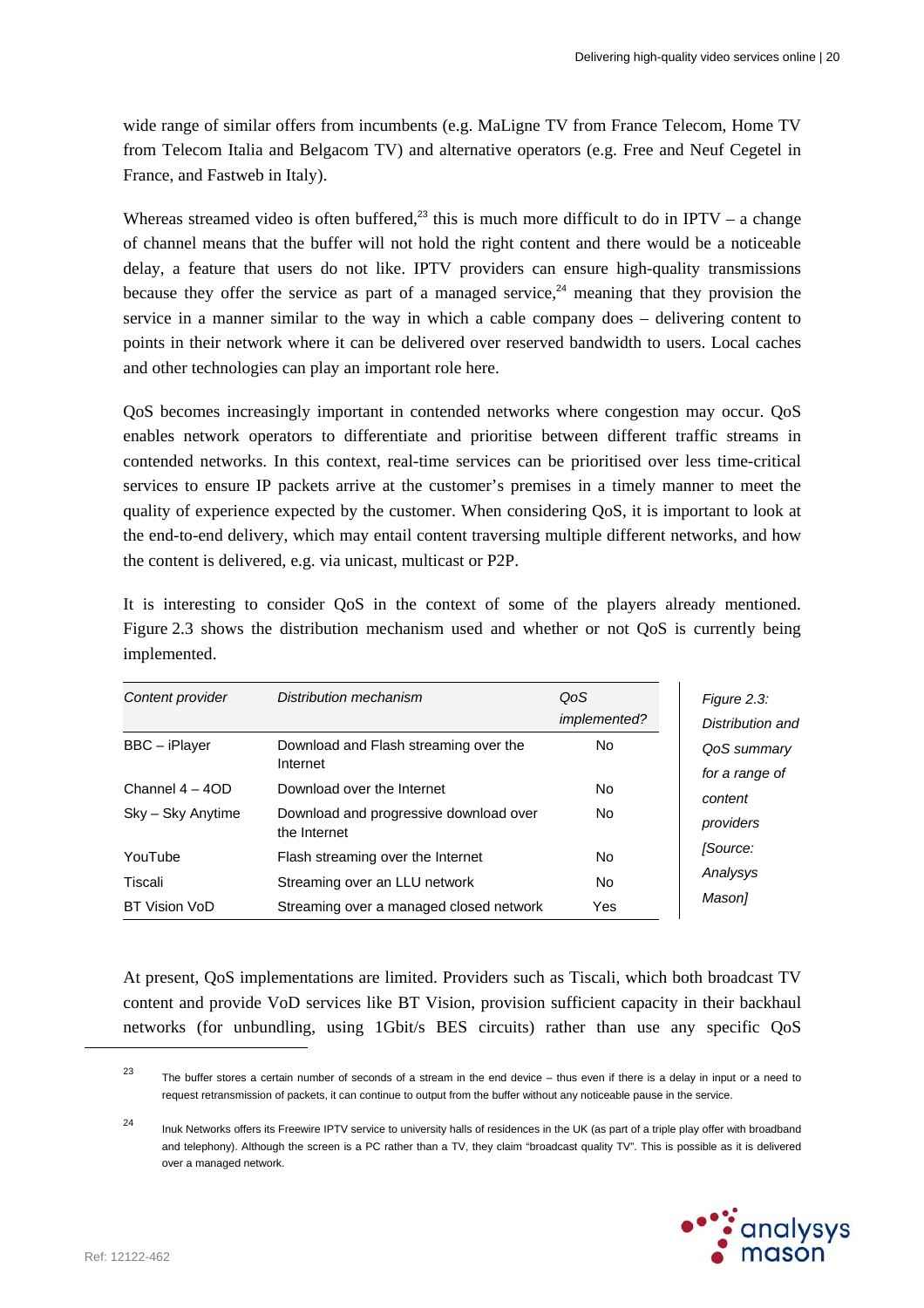implementation. BT Vision uses a BT Wholesale product that does include QoS functionality. In the near future, other QoS products will become available, e.g. the 21CN product Wholesale Broadband Connect (WBC).

## **2.2 Objectives of the study and approach taken**

Ofcom's ITT asks for a solution that combines elements of everything described above:

*"…to determine what technical and economic conditions regarding distribution (e.g. end to end quality of service across multiple networks, bandwidths in the core and access networks, use of multi-casting etc.) would need to be met for most households to be able to access video content anywhere on the internet and watch it on their living room TVs, at the same level of service quality as programming distributed by terrestrial cable or satellite transmission." [ITT Appendix 3]* 

The approach we have taken is to address this objective is illustrated in Figure 2.4 below:



**Section 3** includes a summary of findings from our interviews with various stakeholders in the telecoms and media sectors. These discussions were carried out at the start of the study to identify key trends and issues, and to confirm our initial assumptions. The detailed interview notes are confidential, so a summary of the key findings is presented in this report.

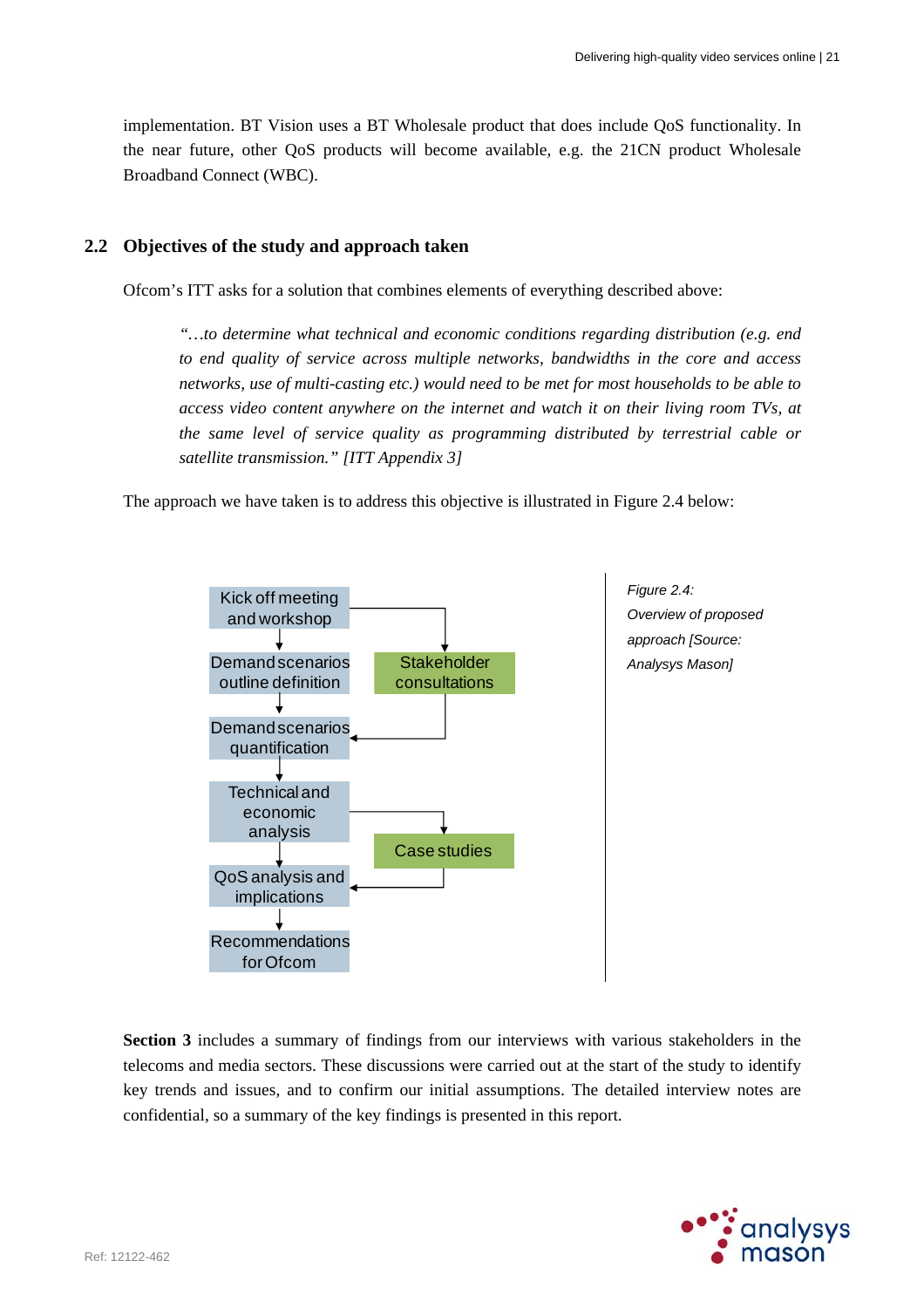**Section 4** discusses how online video is delivered from one end of the network to the other. At the extreme, data may cross the globe using many different networks that do not guarantee QoS. Content distribution networks (CDNs) are therefore often used to provide an end-to-end delivery solution that can guarantee a higher quality of service for video distribution. However, these CDNs do not include the final networks operated by the consumers' service providers. It is in these final networks that we believe there are currently bottlenecks to the deliver of high-quality video services.

**Section 5** describes the scenario-planning approach we have used to identify the key issues for further analysis. We have defined the four future scenarios for broadband demand, depending on different possible developments in the video market. These issues were chosen based upon desk research and our interviews with key stakeholders. The traffic delivered over broadband networks for each of the four scenarios is quantified in terms of overall consumption (e.g. minutes and gigabytes of data), and more importantly for its bandwidth impact upon broadband networks (i.e. kbit/s in the busy hour).

**Section 6** presents our technical and economic analysis of the impact of increased traffic under the four demand scenarios. The analysis focuses on the impact of increased traffic upon network costs that are bandwidth dependent. These costs, which relate predominantly to the backhaul networks between the local exchange and the core network, are compared with a 'base case' in which only currently used technologies are present. We then discuss a number of technical solutions that reduce the impact of increased traffic (e.g. multicasting, or caching of content at the local exchange). The impact of these technical solutions is quantified. Finally, we assess the commercial impact of the increases in traffic under each of the four scenarios.

**Section 7** considers how new business models for the delivery of online video may help to generate additional revenue for service providers. This additional revenue could then be used to help fund any additional investments in network capacity to support high-quality video services. These business models have been identified through our desk research, a number of case studies (which are detailed in Annex C), and the stakeholder consultations.

Finally, **Section 8** sets out our conclusions from the technical and economic analysis, and the implications for regulatory policy.

The report includes a number of annexes containing supplementary material:

- Annex A sets out key issues in the definition of our demand scenarios
- Annex B describes the demand scenarios
- Annex C presents case studies of companies and services relevant to online video
- Annex D explains the technical challenges involved in implementing caching at the exchange
- Annex E provides results from our technical and economic analysis
- Annex F provides a glossary of terms.

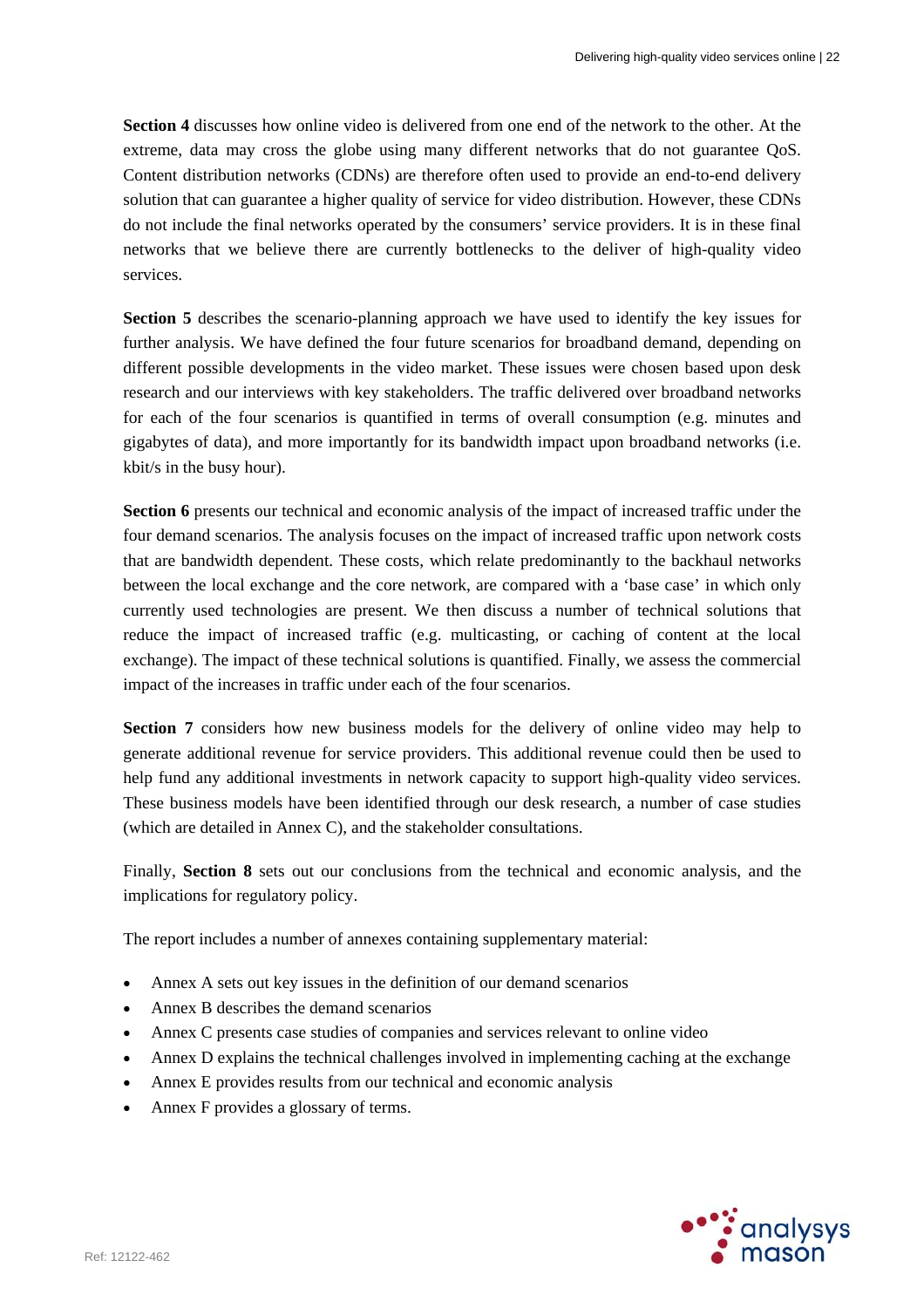## 3 Key findings from stakeholder interviews

During June and July 2008, Analysys Mason interviewed nine stakeholders, covering a number of sectors:

- BBC
- BT Wholesale
- Carphone Warehouse
- Channel 4
- Cisco
- Sky
- Velocix (a CDN provider)
- Virgin Media
- a multinational content owner which did not want its identity to be disclosed.

The main messages that came out of these discussions are summarised in the following sections.

#### **3.1 Demand for online video will continue to grow**

There was a consensus that demand for online video services will continue to increase, and that services such as the current version of the BBC iPlayer are only the start. However, some organisations noted that 'pre-meditated' recording or the use of storage services such as Sky+ will limit the impact of true on-demand services on broadband networks.

Advertising revenue is likely to be an important aspect of some online video businesses.

## **3.2 Backhaul is currently a bottleneck**

At present, the biggest bottleneck in the UK – for both LLU and bitstream operators<sup>25</sup> – is the backhaul between exchanges and the core network. It was generally recognised that there are better economies of scale for LLU operators<sup>26</sup> than for bitstream operators. The new bitstream product from BT Retail, Wholesale Broadband Connect (WBC), will help to reduce costs for those ISPs not using LLU. However, there was a view that the costs of LLU will always be lower than those of other wholesale products.

<sup>&</sup>lt;sup>26</sup> Also see investor presentation from Carphone Warehouse in April 2008 on the economies of scale in LLU backhaul, http://library.corporate-ir.net/library/12/123/123964/items/287985/Analyst\_Day\_150408\_Pres.pdf



<sup>25</sup> These terms are explained in Section 6, which also contains a discussion of the relative economies of scale that can be realised by LLU and bitstream operators.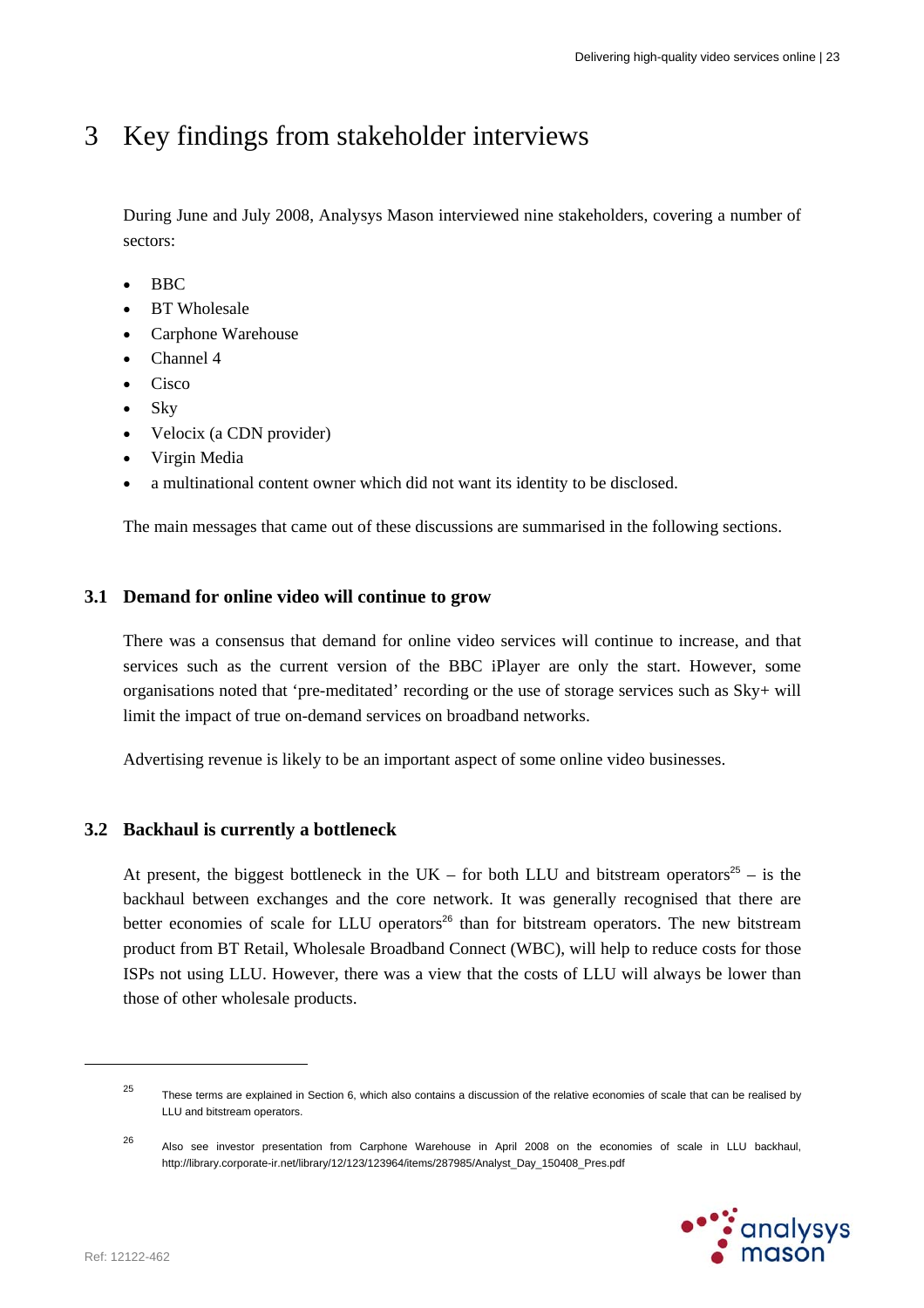#### **3.3 The access network may become a bottleneck**

A significant proportion of homes in the UK are currently served by low-speed ADSL connections, and it is only just possible to provide video services to these customers. Moreover, these ADSL connections will not realistically support high-definition (HD) content.

The soon-to-be-launched network upgrade from Virgin Media and the announcement of BT's next-generation access (NGA) strategy<sup>27</sup> on 15 July 2008 are likely to mean that, for the foreseeable future, access speeds will not be a long-term bottleneck for a reasonable proportion of the country, although we note that BT is requesting that a number of conditions be met before it commences any roll-out.

It should be noted that consideration of NGA networks is outside the scope of this study.

### **3.4 Technological solutions can limit the effect of traffic, whilst providing the same service**

Most of the technical solutions would involve caching at various levels in the network – potentially including at the customer premises equipment (CPE). However, the current location of the broadband remote access server (BRAS) may make caching at the exchange difficult: the BRAS is generally located more centrally, and placing a cache deeper in the network creates technical challenges. This is discussed in more detail in Annex D.

Other solutions may also require the development of new types of CPE. It may be desirable for more sophisticated CPE to be based upon open standards. The development of such CPE would need to be agreed through industry co-operation.

## **3.5 The business models for QoS and caching are not yet mature**

The value chain may evolve, with CDN providers offering more advanced services to content owners, including deep network caching. Under such a scenario, CDN providers may pay network operators for capacity or caching services. Another model would be for service providers to charge consumers directly for QoS as a separate element of the transaction, distinct from delivery of the content.

The preferred business model is not yet clear. This is discussed further in Section 7.

<sup>&</sup>lt;sup>27</sup> BT's publicly announced strategy includes deploying VDSL to around 10 million homes by 2012. There will also be small amounts of FTTH for newly built properties. See http://www.btplc.com/news/articles/showarticle.cfm?articleid=efd7b1fa-52ed-45bb-b530- 734fac577e94.

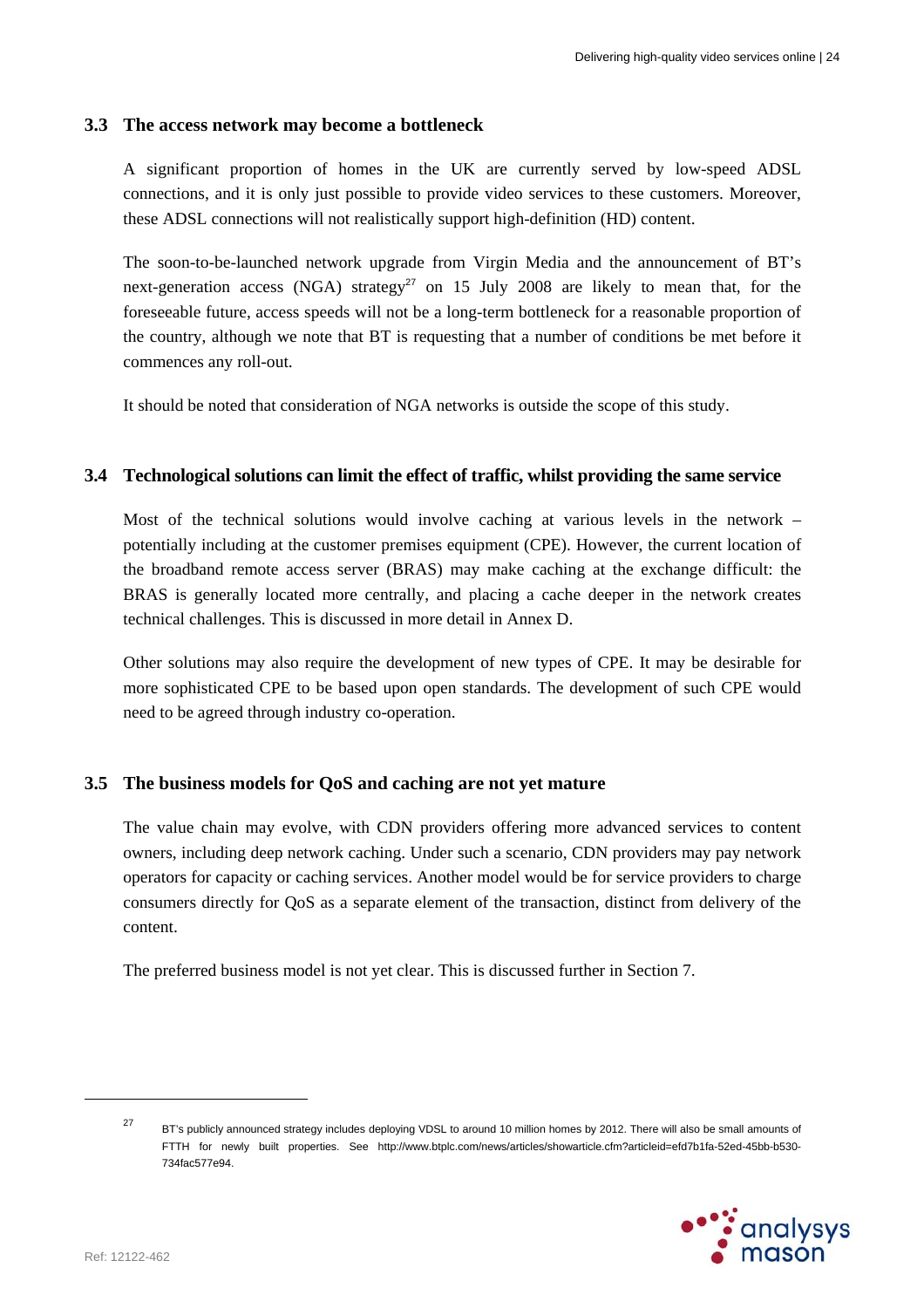## 4 End-to-end delivery of high-quality video services

The end-to-end delivery of content often involves data traversing multiple networks, sometimes across different countries, or even continents. For example if a consumer from a smaller service provider in the UK was requesting traffic from a Web site hosted in the USA the data may take the following path:



*Figure 4.1: End-to-end traffic routeing via the public Internet [Source: Analysys Mason]* 

If any of the individual links in the above network are congested, this will impact the delivery of content to the end user. No-one organisation in the above diagram is able to control all of the parts of the network to ensure that there is a guaranteed QoS. Because of this, all peering agreements between networks on the public Internet are on a best-effort basis.

As shown in Figure 4.1 above, the series of connections between the content provider's server and the consumer can be divided into two parts: (a) the **public Internet**, which is made up of many intermeshing networks, and (b) the final connections to the consumer that are the responsibility of the particular chosen service provider. This final part is made up of the **backhaul network** which connects the local point of presence (e.g. the local exchange) to the **core network**, and the **access network** which connects the local point of presence to the end-user's premises. In the following, we first consider QoS issues in the Internet backbone, and then in the backhaul and access connections provided by the service provider.

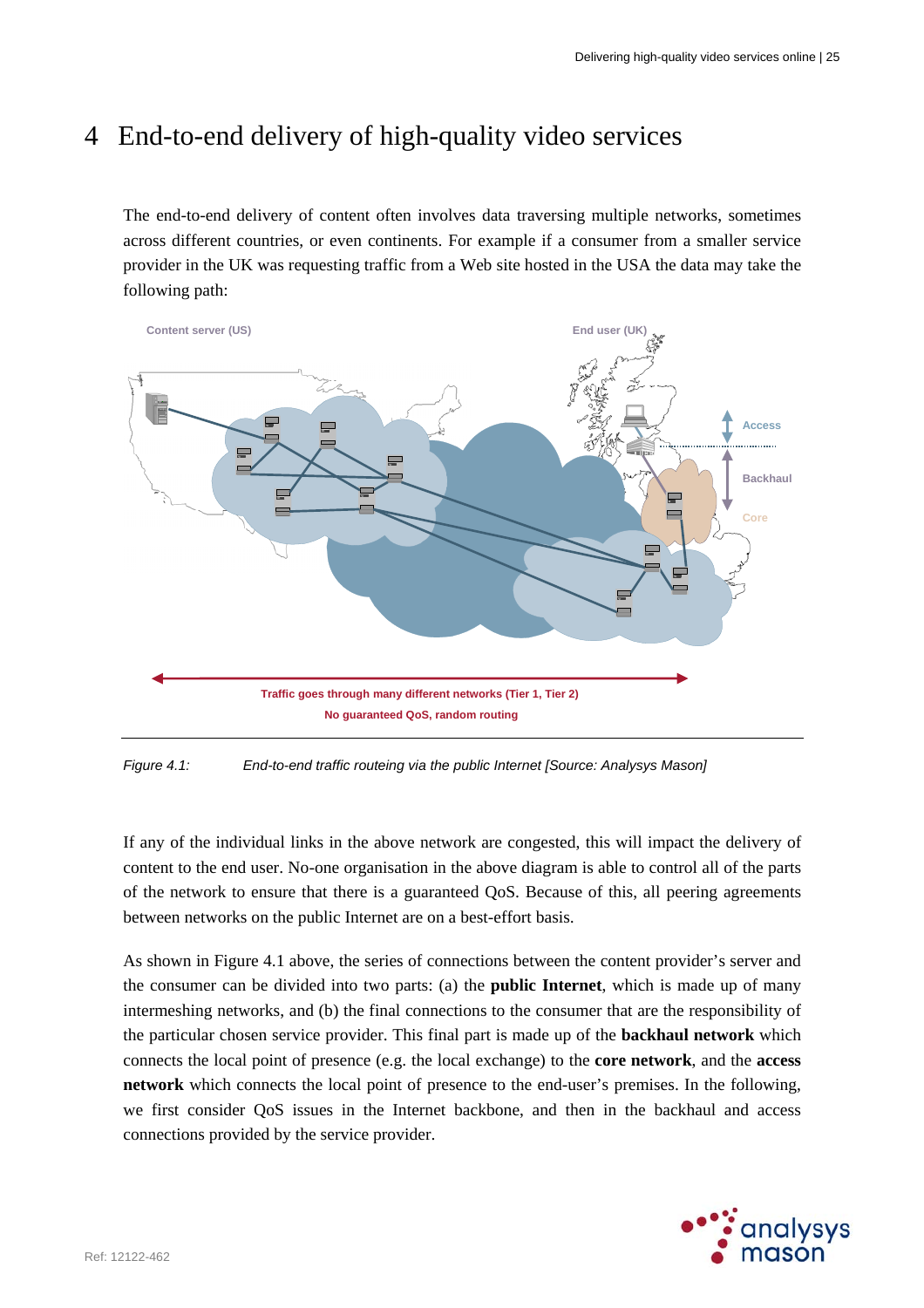## **4.1 QoS in the public Internet and the role of content distribution networks**

To overcome the limitations of the public Internet in delivering content with a guaranteed high quality, a number of organisations have developed content distribution networks.<sup>28</sup> The role of a CDN in the previous example is illustrated below:



*Figure 4.2: End-to-end traffic routeing using a CDN [Source: Analysys Mason]* 

CDNs are able to guarantee a high-quality service for the delivery of valuable content, as they use a mixture of caching close to the user, which negates the need for the data to be transferred over the whole network for each request. CDN providers also control dedicated links between the content server and the end user's service provider: this allows them to ensure that any congestion elsewhere in the network does not impact the delivery of content.

Many large content owners, both national and international, purchase services from CDN providers so that they can deliver their content. The detailed business model for CDN providers varies, but they generally charge content owners either per gigabyte (volume) or per Mbit/s (data rate) for the content that they deliver. There is usually no charge to the service provider that supports the end user, although the service provider does sometimes have to provide co-location space for the caches and routers, and also some bandwidth to the CDN provider at no charge. The costs to service providers of supplying these facilities are generally minimal when compared to the

<sup>&</sup>lt;sup>28</sup> Historically, another reason why CDNs evolved was that they made it possible to aggregate traffic and provide operators with lower prices per Mbit/s for capacity due to increased economies of scale.

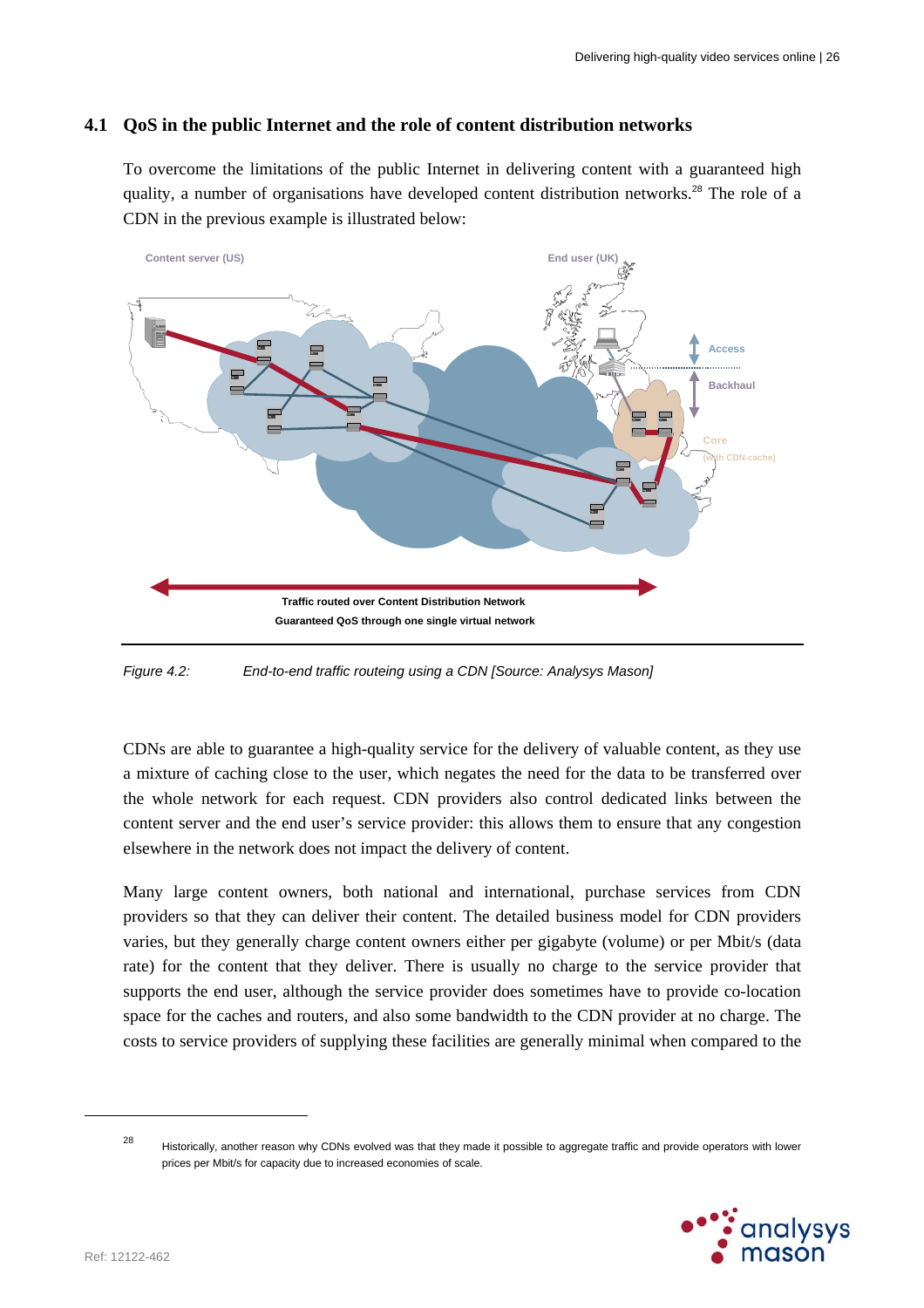benefits they receive in reduced IP transit costs.<sup>29</sup> Our discussions with stakeholders during this study generally indicated that this business model should be able to handle an expansion in online video distribution.

It is also possible for content owners to play the role of a CDN provider themselves. For example, Google has a large portfolio of data centres across the globe, which allows it to place its servers closer to the end users that are requesting content. Google also rents dedicated high-speed connections between some of its data centres, allowing it to operate its own high-speed backbone that does not use the public Internet.<sup>30</sup> This combination of distributed servers and dedicated connectivity plays a role similar to a CDN. Although smaller organisations will not have the same economies of scale making it more likely that they will purchase services from CDNs.

Within the UK, the most widely discussed online video service is the iPlayer from the BBC, which has seen significant growth during 2008. For this purpose, the BBC has high-capacity connections linking it directly to many service providers, ensuring that it is able to deliver video content in a controlled manner to the edge of the service providers' networks. However, such a model of direct peering links between content owners and service providers is only likely to be efficient for large, national content owners. Content owners with a more globalised audience, or those that are smaller in scale, are more likely to need to reply upon other approaches such as using CDNs

At present, it is not generally possible to provide guaranteed end-to-end QoS over multiple networks as the commercial arrangements to provide these additional features have not been agreed. Our consultations with stakeholders suggest that there is no underlying *technical* reason for this, as QoS features are standardised across modern networking equipment. We therefore believe that if there was a real demand, and need, for end-to-end QoS to become available over the public Internet, these services would emerge. Indeed, there are signs that these services are now beginning to develop. For example, the global Tier 1 carrier Level 3 purchased the CDN business of SAVVIS in 2007, allowing Level 3 to provide end-to-end QoS over its global backbone network. Although Level 3 does not yet provide QoS over *multiple* networks, the convergence of CDNs and traditional Tier 1 carriers indicates that QoS may become more of a standard feature over time.

In conclusion, we believe that the business models, technology and competitive pressures exist to ensure that content owners will continue to be able to deliver high-quality online video content to the final service providers that serve consumers. For these reasons, we do not envisage any major reason for concern from Ofcom's perspective.

<sup>30</sup> Such networks do not connect to end users, but provide connectivity over a similar portion of the Internet to traditional CDNs.



<sup>&</sup>lt;sup>29</sup> IP transit costs are incurred when service providers have to purchase connectivity to external networks run by large carriers. These costs are reduced if a CDN is present as content is then cached in the service provider's network, reducing the total amount of traffic that needs to be delivered over external networks.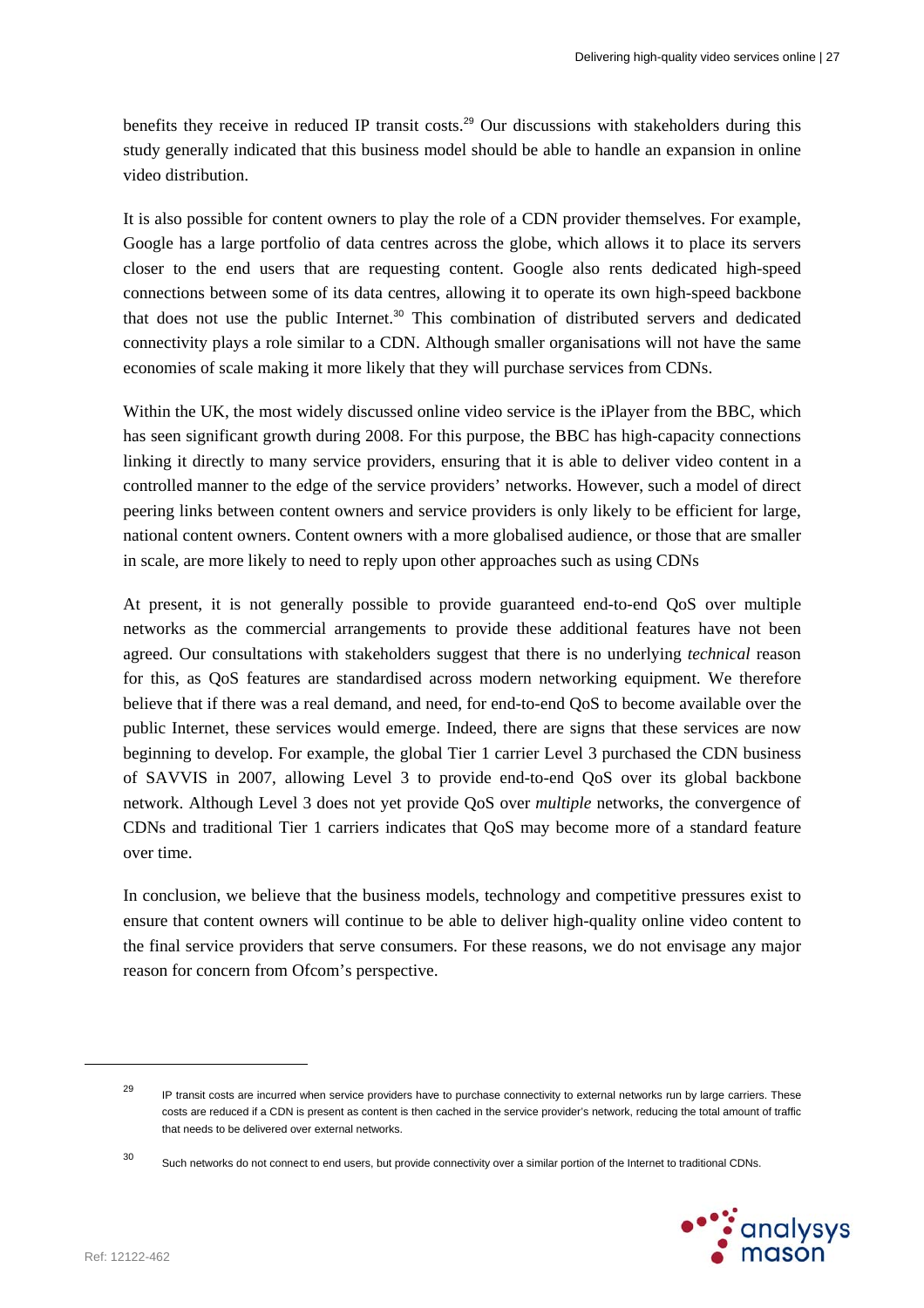### **4.2 QoS in the backhaul and access networks**

The connection between the core network and the end user is made up of the backhaul and access networks operated by the consumer's service provider. These networks are of more interest to Ofcom as they have persistently functioned as economic bottlenecks in the past, and we believe they are likely to be bottlenecks to the delivery of high-quality video services.



*Figure 4.3: Illustration of access, backhaul and core networks [Source: Analysys Mason]* 

The **backhaul** network typically has capacity that is shared between many end users, with each service provider using its own engineering rules to dimension the total capacity. Due to the recent growth in the broadband market and the drive towards lower prices due to competition, we believe that in many cases these backhaul networks are running at close to their maximum capacity. As a consequence, for some end users this part of the network may be a bottleneck for video services at present. Our technical and economic analysis, described in Section 6, has therefore focused on the provision of capacity in the backhaul network.

The **access** network may also become a bottleneck for video services. This network typically has a headline bandwidth which is dedicated to each customer. In most cases this is high enough to support current video services, though it may not be high enough to support HD video, which can require over 10Mbit/s per video stream.

An analysis of access networks is not within the scope of this study as the development of next generation access networks is a fast moving area, with many complicated issues associated with it. In addition, the whole area is being covered by a number of other studies in much more detail. However, we may note that the ongoing network upgrades by Virgin Media, and the planned rollout of a high-capacity VDSL next-generation access network by BT, will eliminate access bottlenecks in the areas served by these networks. Problems will remain in other areas using older access technologies, and the geographical extent of this will depend on the deployments of NGAs by BT and other operators.

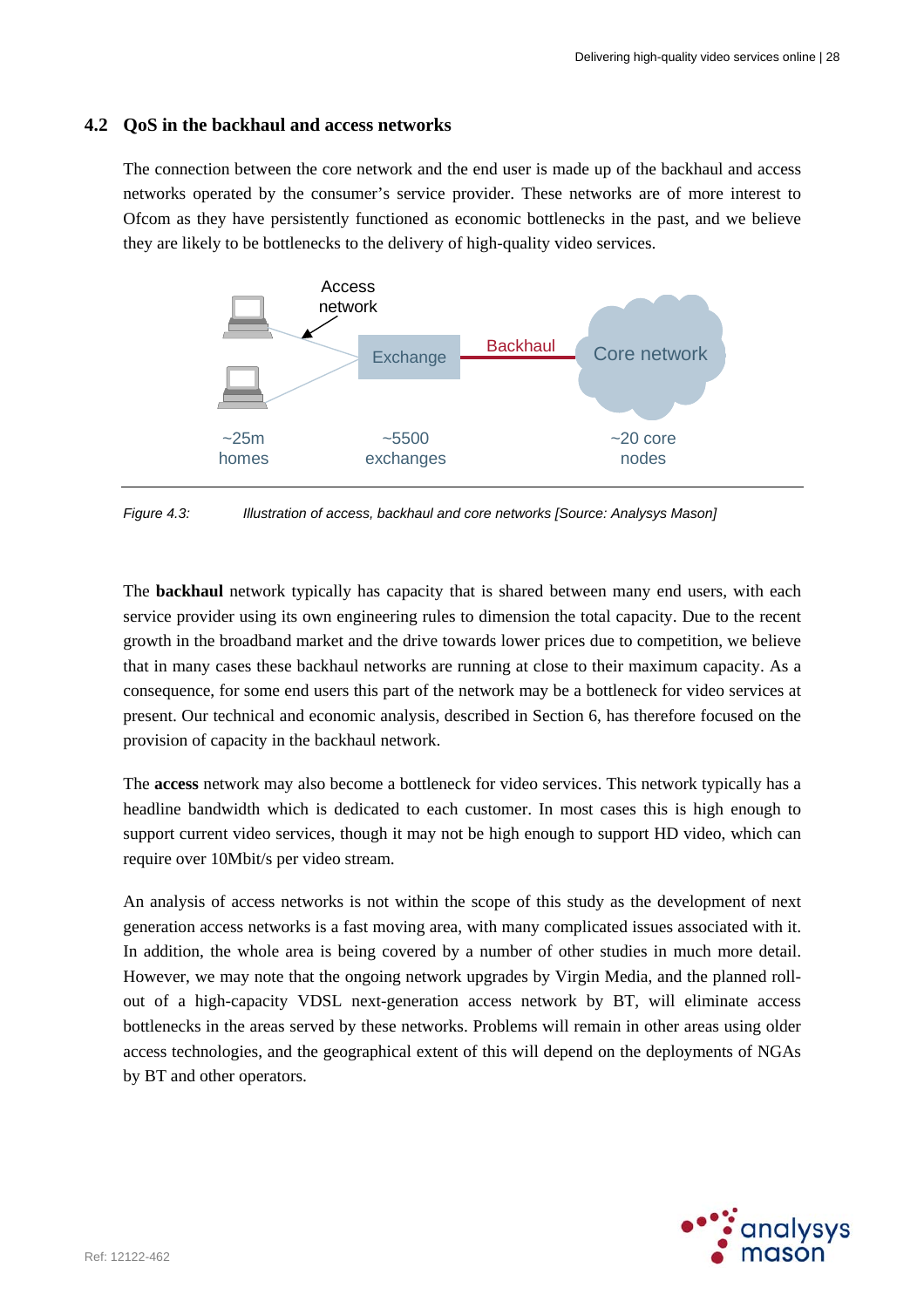## 5 Future demand scenarios

In order to obtain a picture of how the broadband market may evolve over the next ten years, we have used a scenario-planning approach, constructing four possible scenarios for how broadband networks may be affected by the demands placed upon then by video services. Section 5.1 sets out our definition of the demand scenarios, and Section 5.2 provides quantitative results from each of the scenarios we have modelled.

## **5.1 Definition of demand scenarios**

In developing suitable traffic demand scenarios, we first identified a range of issues which may determine how end users consume content in the future. Figure 5.1 provides an overview of these key issues (a more detailed description is provided in Annex A).



*Figure 5.1: Categorisation of issues to be included in traffic demand scenarios [Source: Analysys Mason]* 

The essence of scenario analysis is to focus on the issues that have the **most uncertainty**, and the **greatest impact** upon the area being studied. (Outcomes that are *highly likely* to occur generally require little analysis – it is relatively easy to plan for these. And outcomes that will have *little impact* do not demand so much attention as those that will have a significant effect.) In line with this, we ranked each of the issues in Figure 5.1 against the two criteria of uncertainty and impact on the network: if we regarded a factor as highly uncertain but likely to have a significant impact

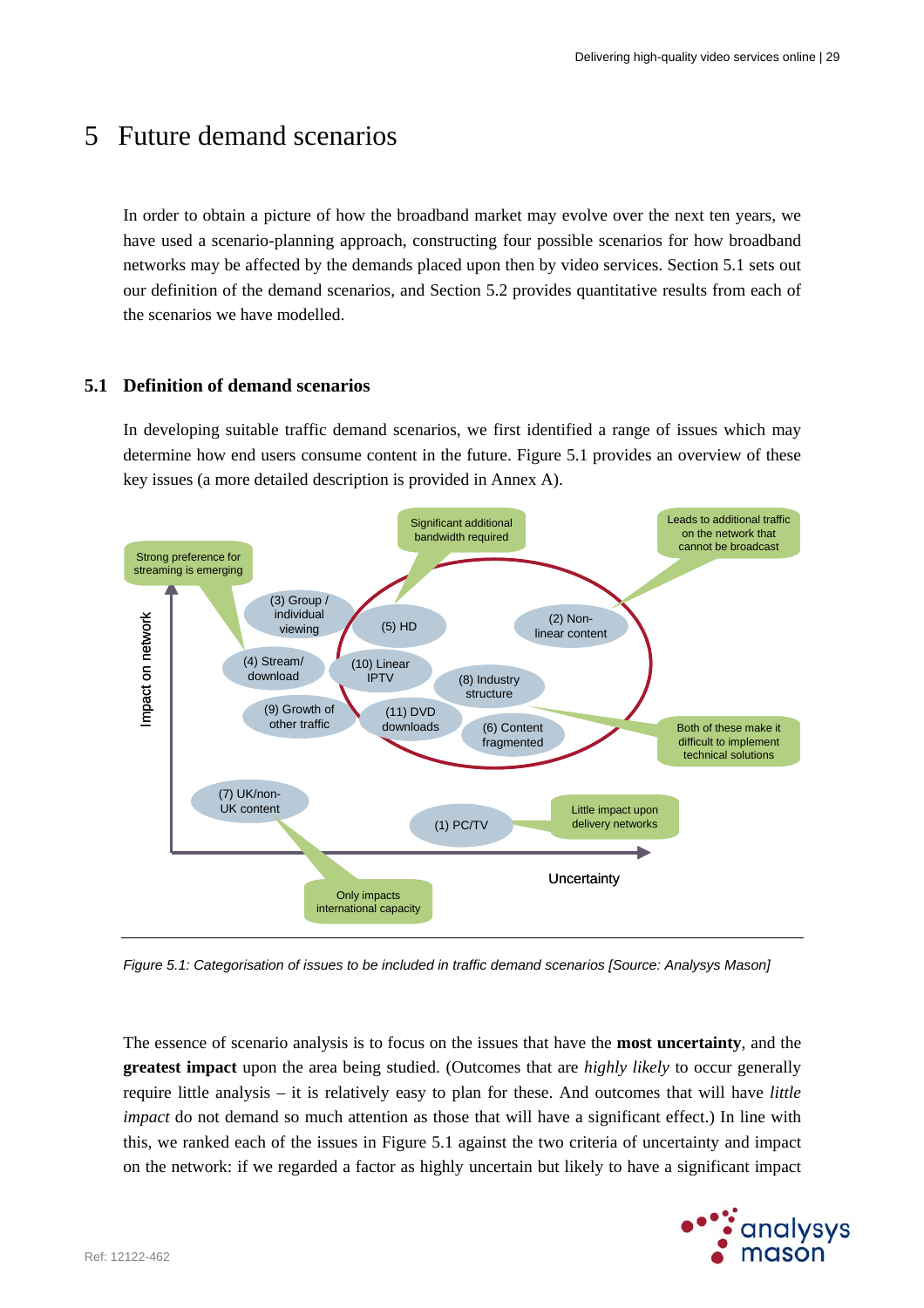on the network, we included it in the definition of our scenarios. Our evaluation resulted in the following six issues which we believe will play a key role in determining future traffic demand per household.

- **Shift to on-demand TV**: TV viewing behaviour is likely to shift away from scheduled programming to more on-demand viewing, with programmes delivered via IP networks.
- **High-definition content**: the industry is slowly moving towards HD. Better picture quality will lead to larger files and therefore more demand for network capacity.
- **Fragmentation of content providers**: the evolution of niche content providers might challenge the current dominance of a limited number of content providers (e.g. iPlayer and YouTube) and make caching more complicated.
- **Structure of broadband industry**: the UK broadband market is in a period of consolidation, which is occurring because LLU is more scalable than bitstream products, and operators are exploiting these scale economies. At present, most service providers purchasing a wholesale bitstream product in order to provide broadband use the IP Stream product from BT Wholesale. However, BT Wholesale is now moving to its new fibre-based WBC product, based on its 21CN next-generation network. This shift from IP Stream to WBC may lead to a more fragmented market. This could be caused, for example, by the deployment of NGA by BT which might mean that service providers become more reliant on bitstream services.
- **Linear content broadcast over IP networks**: IPTV is slowly gaining a foothold in the UK market. As a result, there may be a significant increase in the amount of linear broadcast content that is delivered via IP networks.
- **Shift away from physical DVDs to a download-based model**: the increase in online video may lead to content that has traditionally been viewed on DVDs being downloaded instead. Services from iTunes, LOVEFiLM and Netflix indicate that this new download-based business model is beginning to gain momentum.

Based upon these key issues, we have defined the following four scenarios:

#### **Scenario 1: Gradual increase in online video content**

- Most TV viewing is via traditional linear broadcasts (or via Sky+-type devices)
- On-demand content is generally consumed on the PC at a lower quality, with some people accessing the same lower-quality content on their TV
- Most content is from traditional broadcasters, plus a few online specialists
- Very limited shift to broadcasting linear content over IP networks
- Modest move to DVDs being downloaded
- Relatively concentrated set of service providers

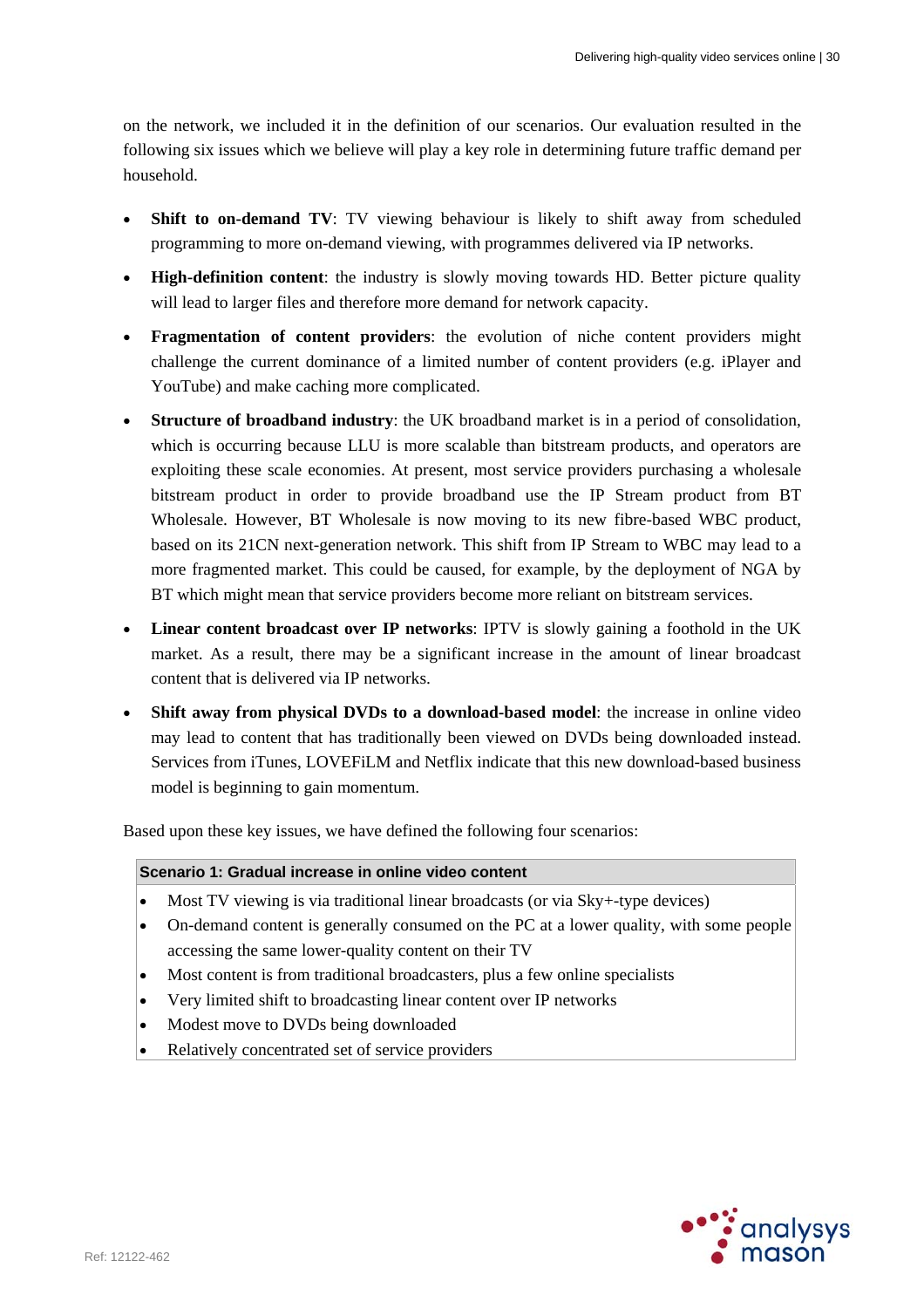**Scenario 2: Large increase in online and on-demand TV, concentrated service providers** 

- Major shift in TV viewing preferences to on-demand content, often delivered over IP networks
- A larger proportion of the content is from specialist independent channels rather than existing broadcasters
- Limited shift to broadcasting linear content over IP networks
- Content is easily accessible on the TV, with the majority in HD
- Significant move to DVDs being downloaded
- Relatively concentrated set of service providers

#### **Scenario 3: Large increase in online and on-demand TV, fragmented service providers**

As Scenario 2, but with a fragmented set of service providers

## **Scenario 4: Almost all TV is online and on-demand**

- Almost all TV is on-demand and consumed over IP networks
- All content is in HD
- More pronounced shift to broadcasting linear content over IP networks
- Wide range of specialist independent channels, at the expense of existing broadcasters
- Larger move to DVDs being downloaded
- The service provider market is fragmented

Scenario 1 is a natural evolution of the market today; Scenarios 2 and 3 are quite likely to emerge if NGA is widely deployed; and Scenario 4 is an extreme scenario which is less likely to emerge but illustrates the impact of a major shift in content distribution.

#### **5.2 Quantification of demand scenarios**

This section provides a summary of the methodology we have employed to derive forecasts for traffic demand under the four scenarios, and presents a selection of key results. It should be noted that our analysis here is in effect limited to three scenarios, as the differences between Scenarios 2 and 3 are related to the industry structure, and do not affect the consumption per household. The differences between Scenarios 2 and 3 are included in the technical and economic analysis, which is discussed in detail in Section 6.1.

The key issues identified above form the basis of the different assumptions behind each scenario, with other assumptions remaining constant across all scenarios. The assumptions that change from one scenario to another include, for example, the take-up of HD services and the growth in nonlinear viewing. Further details of the parameters and their values are provided in Annex B.1.

An important input to our technical and economic analysis is the composition of traffic in the busy hour. This is significant because the congestion issues arising from different traffic types can be mitigated to varying degrees by technical solutions. As the market for video content evolves, the

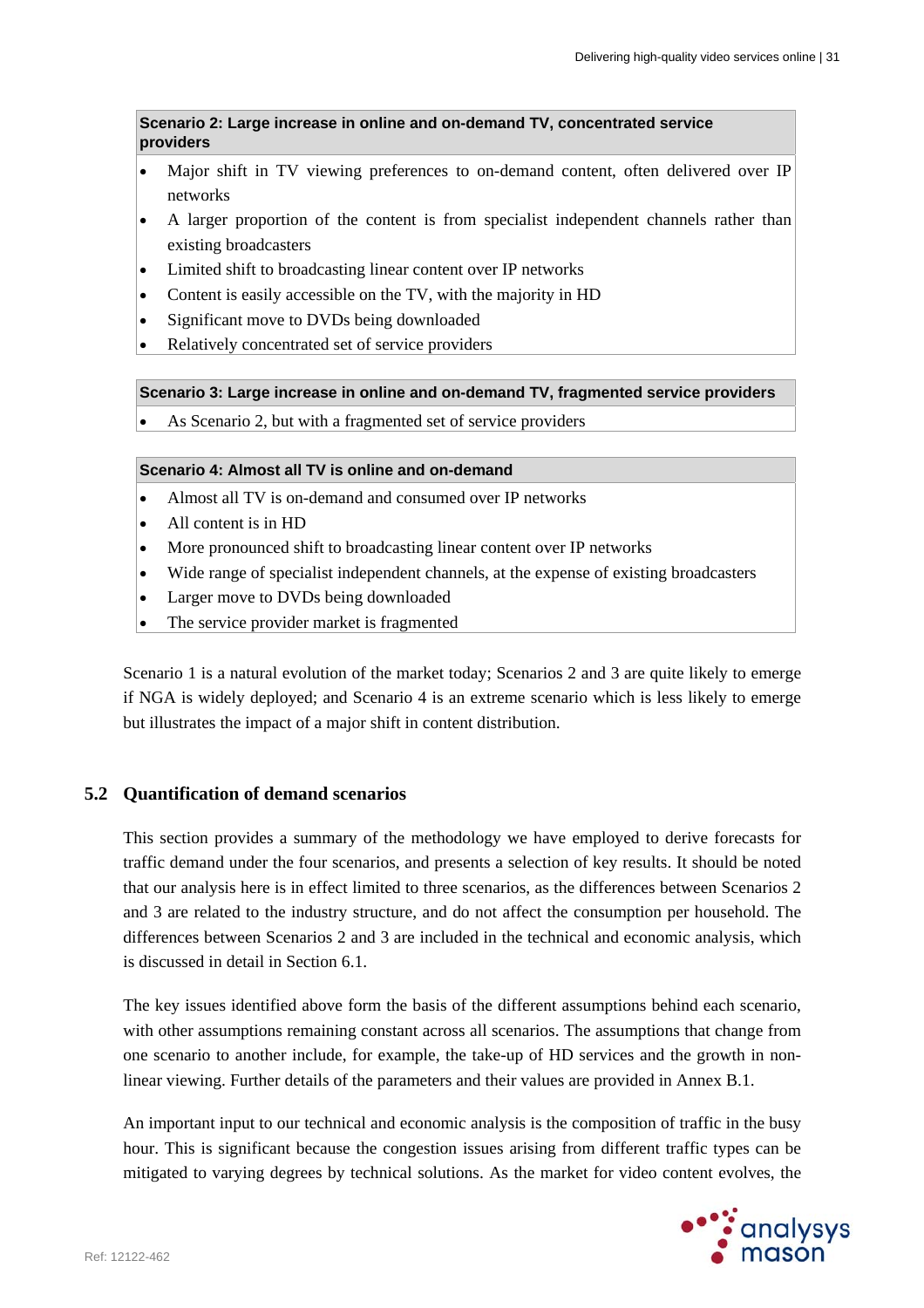differentiation between types of application will become less distinct. However, we have attempted to classify video content into four categories, with an additional category for other types of traffic on broadband networks. The five categories (which are analysed in more detail in Section 6) are as follows.

- **Broadcast video traffic**: defined as video content for linear viewing which is broadcast via IP networks.
- **Pre-meditated video traffic**: content for on-demand viewing which the user has decided to download or record in advance of viewing. This traffic can be pushed to the user, or recorded on a personal video recorder (PVR) from a broadcast source significantly before the time of consumption.
- **Spontaneous video traffic**: content for on-demand viewing which is not pre-mediated. This must therefore be streamed to the consumer as it is watched. Examples of this include iPlayer and YouTube.
- **DVD downloads**: video downloads or streams that replace the act of buying or renting a DVD.
- **Other Web traffic**: includes all non-video traffic categories, such as P2P, Web, email or VoIP traffic.

In order to quantify the bandwidth requirement on the network, we first calculate the total consumption first in terms of both minutes of viewing per day and then as gigabytes of traffic per month. Following on from this, we estimate the proportion of this traffic that is consumed in the busy hour, which allows us to quantify the peak load on the network in terms of **busy hour bandwidth (kilobits per second) per household**.

We have assumed that the total broadband traffic per household in the UK at the end of 2008 will be **5.2GB per month**. This estimate is based upon publicly available data: for example, Plusnet<sup>31</sup> indicates that average Internet usage was about 6.75GB per month per household in January 2008, while Carphone Warehouse<sup>32</sup> reported usage of around 2.5 to 3GB per month per household for the period from December 2007 to March 2008. Our estimate is close to the average of these numbers, taking into account further growth that can be expected in the period up to the end of 2008.

From this starting point, we project that over the next ten years the total traffic per household will increase significantly under all demand scenarios. As shown in Figure 5.2 below, for Scenario 1 traffic per household will reach **63GB per month** by 2018 (equivalent to a CAGR of 28%), while for Scenarios 2 and 3 it will increase to approximately **140GB per month** (CAGR of about 39%).

<sup>32</sup> See http://library.corporate-ir.net/library/12/123/123964/items/287985/Analyst\_Day\_150408\_Pres.pdf



<sup>31</sup> See http://community.plus.net/blog/2008/02/08/iplayer-usage-effect-a-bandwidth-explosion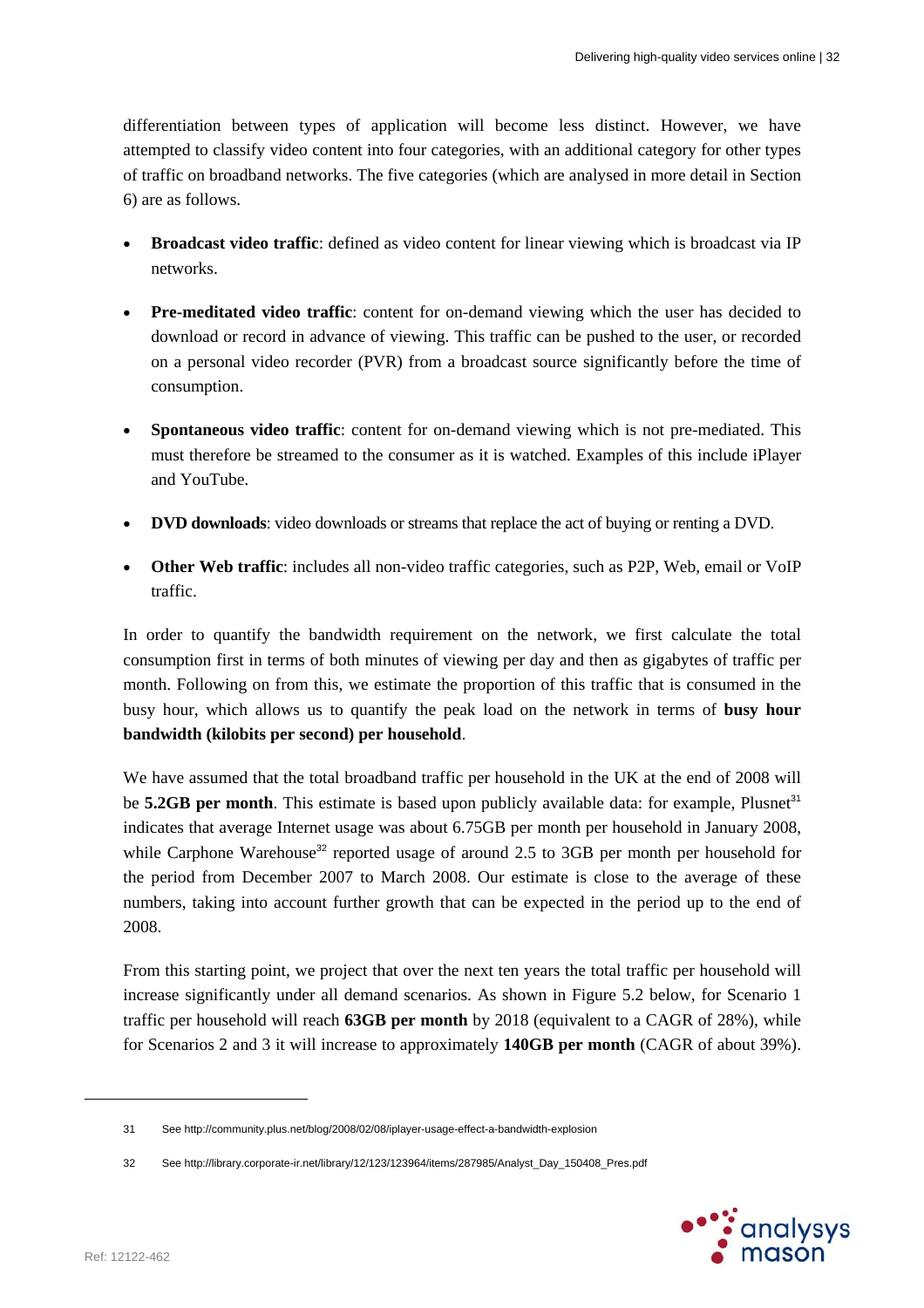

Under Scenario 4, the most aggressive demand scenario, traffic per household will rise to **260GB per month** (CAGR of 48%).

> *Figure 5.2: Total monthly broadband traffic per household in the UK [Source: Analysys Mason]*

Based on these figures for total traffic per household, we then calculated the busy-hour bandwidth requirement per household. In 2008, we expect this to be about **24kbit/s per household**, of which about **20% originates from video services**. This is in line with reported industry benchmarks (though it should be noted that figures vary between service providers): for example, Carphone Warehouse has reported a busy-hour requirement of about 22kbit/s for March 2008.

Over the next ten years, the bandwidth required will increase significantly. As shown in Figure 5.3 below, in Scenario 1 the average bandwidth requirement per household rises to over **300kbit/s** by 2018, while in Scenarios 2 and 3 it grows to about **950kbit/s**, and about **2000kbit/s** for Scenario 4. Our results clearly indicate that even in the most cautious scenario, bandwidth requirements will increase dramatically, with average annual growth rates ranging from **29%** in Scenario 1 to **56%**  in Scenario 4.

For comparison, we understand from our own discussions with industry contacts that in 2001 ISPs typically provisioned 5–6kbit/s per user for busy-hour bandwidth. By 2008 this rose to 24kbit/s, representing an average CAGR of 23%. It seems reasonable to expect a higher rate of growth in the future, given the increasing availability and user awareness of video services.

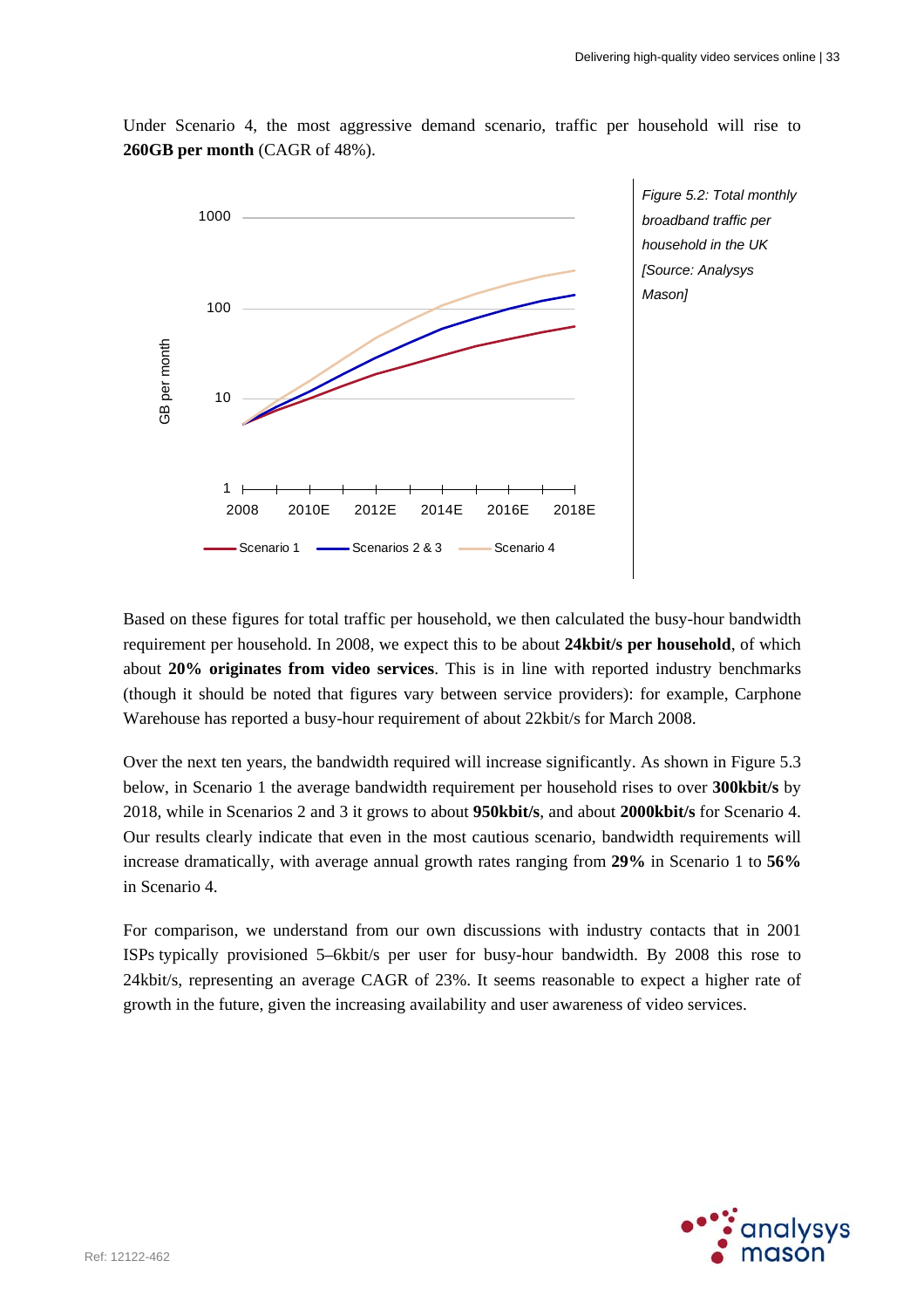

*Figure 5.3: Average busy-hour bandwidth required per household in the UK [Source: Analysys Mason model]* 

In 2008, video traffic only accounts for about 20% of the total bandwidth required, but as shown in Figure 5.4 below, video services will become the main source of broadband traffic in the future, with 55–90% of traffic arising from video services. Even in Scenario 1, which has the most cautious traffic assumptions, over 50% of bandwidth is required for video services by 2018. The role of other Web traffic is less significant, especially in the more aggressive scenarios, being below 20% in Scenarios 2 and 3 and even less in Scenario 4.



Figure 5.4 shows how busy-hour bandwidth is split out between the different types of traffic. Within the overall category of video services, spontaneous video will be the main growth driver,

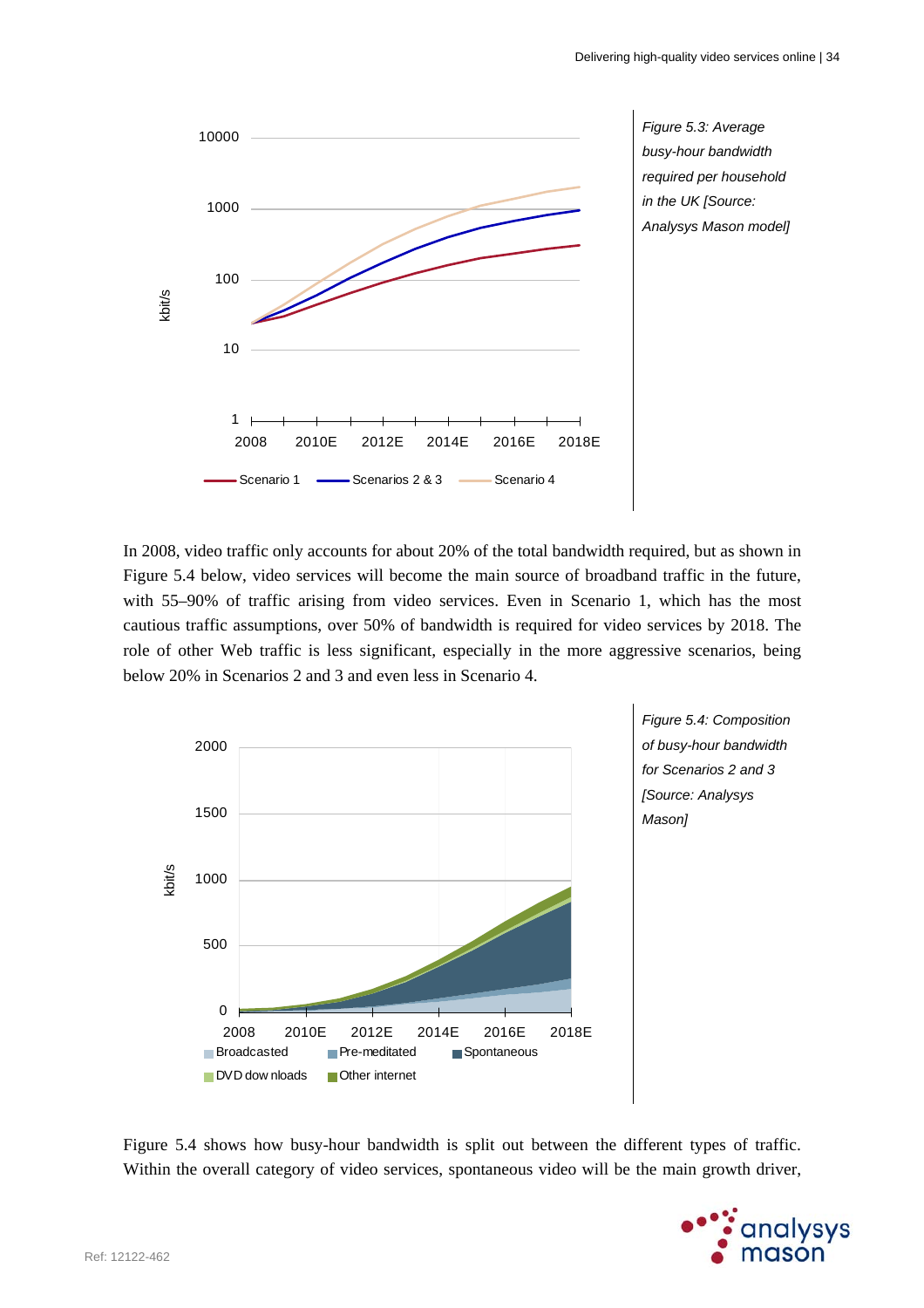due to a shift towards non-linear TV and the rapid take-up of online video services. However, we also expect broadcast video to play an important role in the future, being the second-largest category overall. Growth of broadcast video will primarily be driven by higher penetration and an increased take-up of HD services.

Full details of our traffic forecasts can be found in Annex B.2.

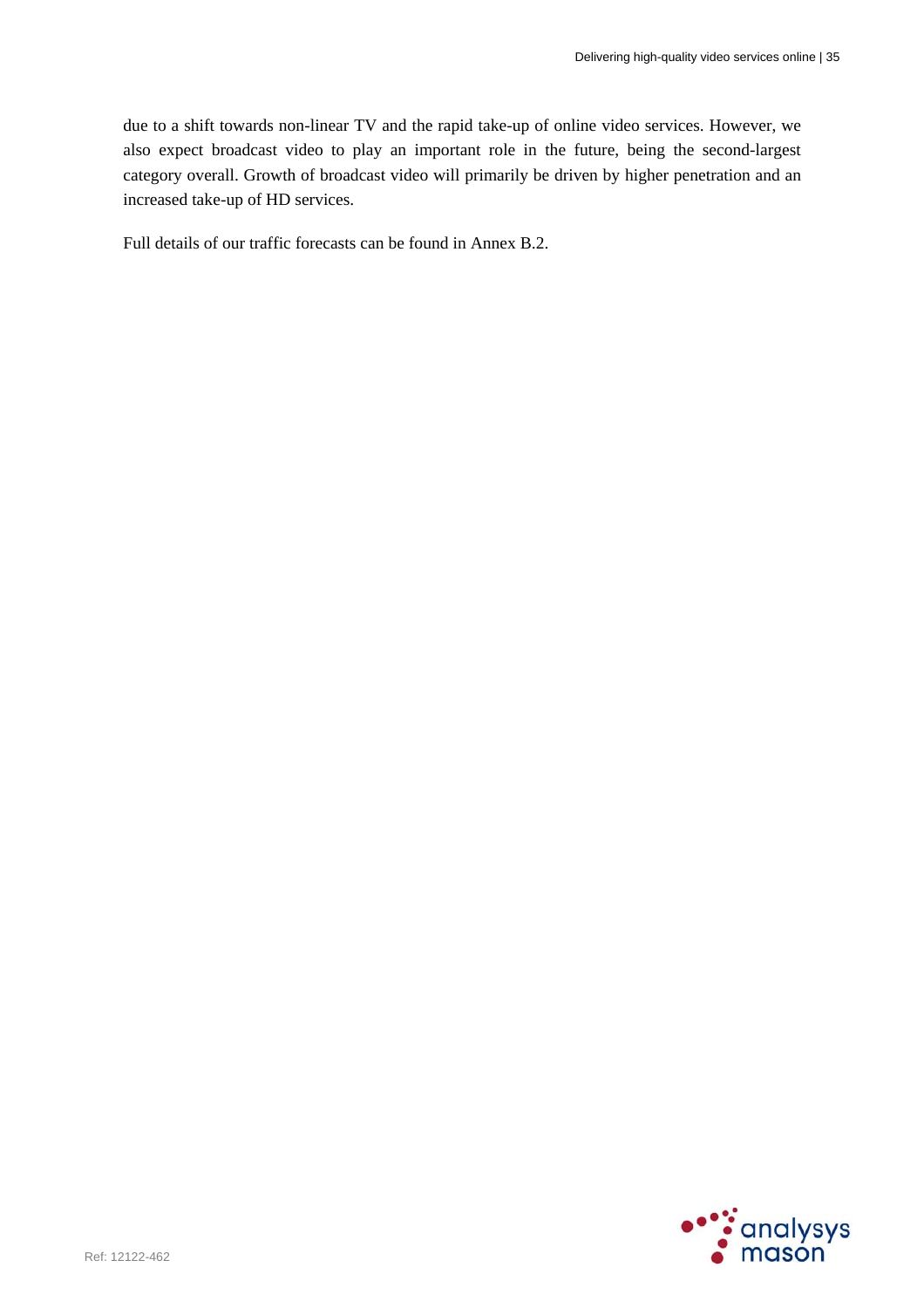# 6 Technical and economic analysis

We have conducted a technical and economic analysis based on the four demand scenarios described in the previous section. We have also examined the impact of a number of different technical solutions that may be deployed to minimise the impact of traffic growth. Our analysis has been conducted in five stages:

- **Market definition**: specification of the economic environment in which our analysis takes place, including the size of the different operators in the market and the spread of various technologies.
- **Network costs under the base case**: quantification of the costs to service providers of supporting each demand scenario without the deployment of additional technical solutions.
- **Potential technical solutions**: a description of the different technical solutions available, the costs of deploying them, and our assumptions regarding their effectiveness in reducing the costs for service providers due to increased network traffic network.
- **Impact of technical solutions**: analysis of the impact on traffic and network costs of deploying different technical solutions.
- **Commercial impact of increased network traffic**: consideration of whether existing business models can support the predicted increase in costs for service providers.

# **6.1 Market definition**

As part of the technical and economic analysis it is necessary to define the market shares of different operators, and the mixture of networks that they use. There are two main types of networks that are used by ADSL operators: bitstream and LLU.

At present, bitstream services are predominantly based on BT Wholesale's *IP Stream* product. This is used by BT Retail, LLU operators outside their LLU coverage, and smaller service providers. However, over the next few years BT plans to migrate bitstream services to its new fibre-based WBC product. As *IP Stream* will be discontinued in the medium term, we have focused our analysis on WBC.

In considering the different ways in which the UK broadband market may develop, we have previously defined **market fragmentation** as an important differentiator between the demand scenarios. Essentially, there are two possible routes of development. In Scenarios 1 and 2, the market becomes more **concentrated**, with fewer, larger service providers competing for customers. This trend has already been observed with the consolidation in the market that followed the move by many service providers to use LLU in urban areas. In Scenarios 3 and 4, the market

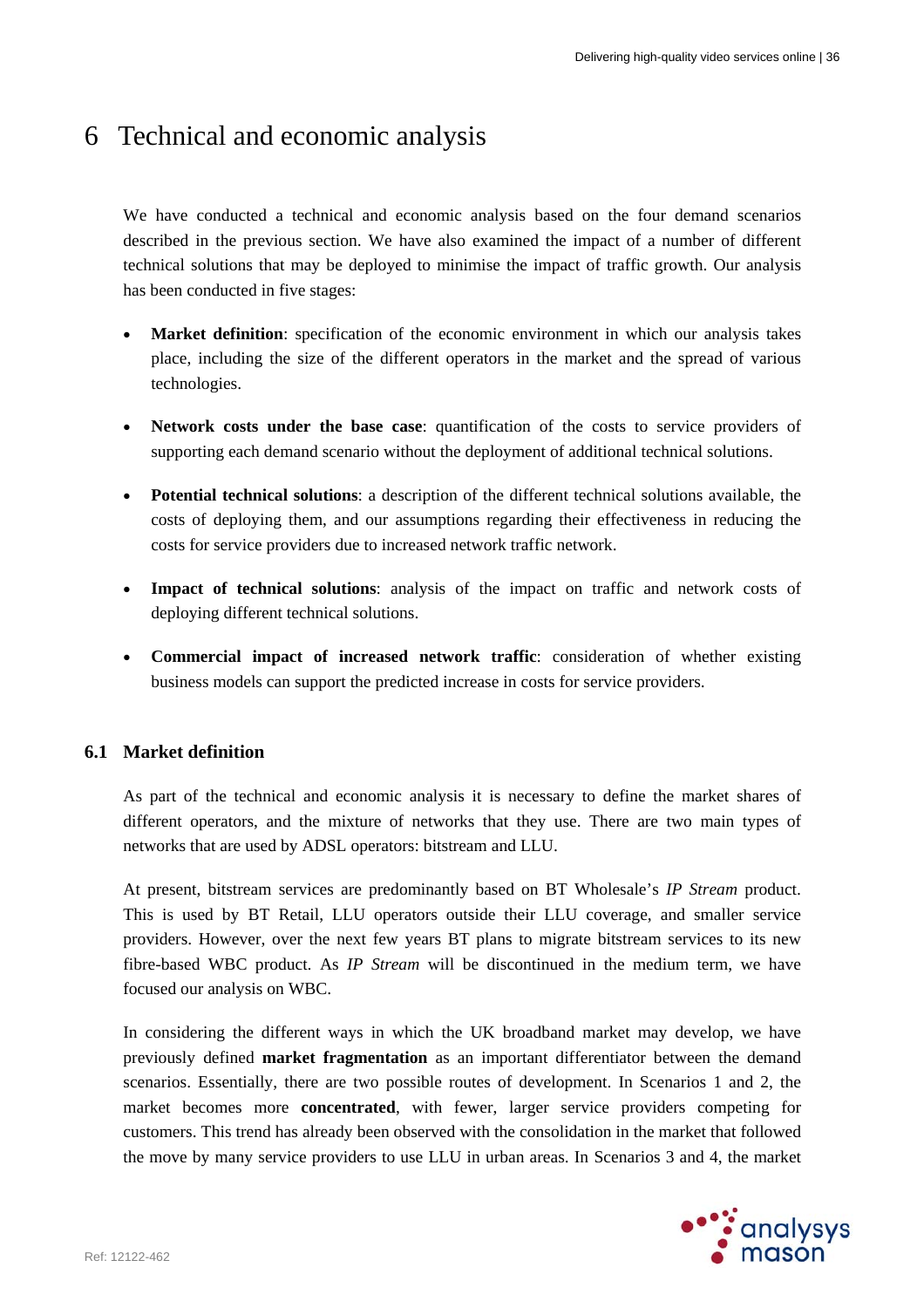becomes more **fragmented** over time, with the entry of a growing number of alternative operators. We assume that these smaller operators will rely on bitstream services such as WBC, as they do not have the scale required for LLU to be an attractive option from a cost perspective. This leads to a reduced market share for larger alternative operators and an increase in the number of small operators in the market. We have not included wireless and satellite technologies in our analysis.

To determine the relevant market shares of the various players, we have assigned the existing operators to four types:

- the retail incumbent (BT Retail)
- large alternative operators (relying on a mix of LLU and bitstream services)
- small alternative operators (relying only on bitstream services)
- cable operators.

Figure 6.1 shows the total market shares for each of the types of operator in 2018 for the two different market developments (concentrated versus fragmented market). We have assumed that operators within a particular segment are of similar size.



*Figure 6.1: Market shares in 2018 by operator segment [Source: Analysys Mason, operator data]* 

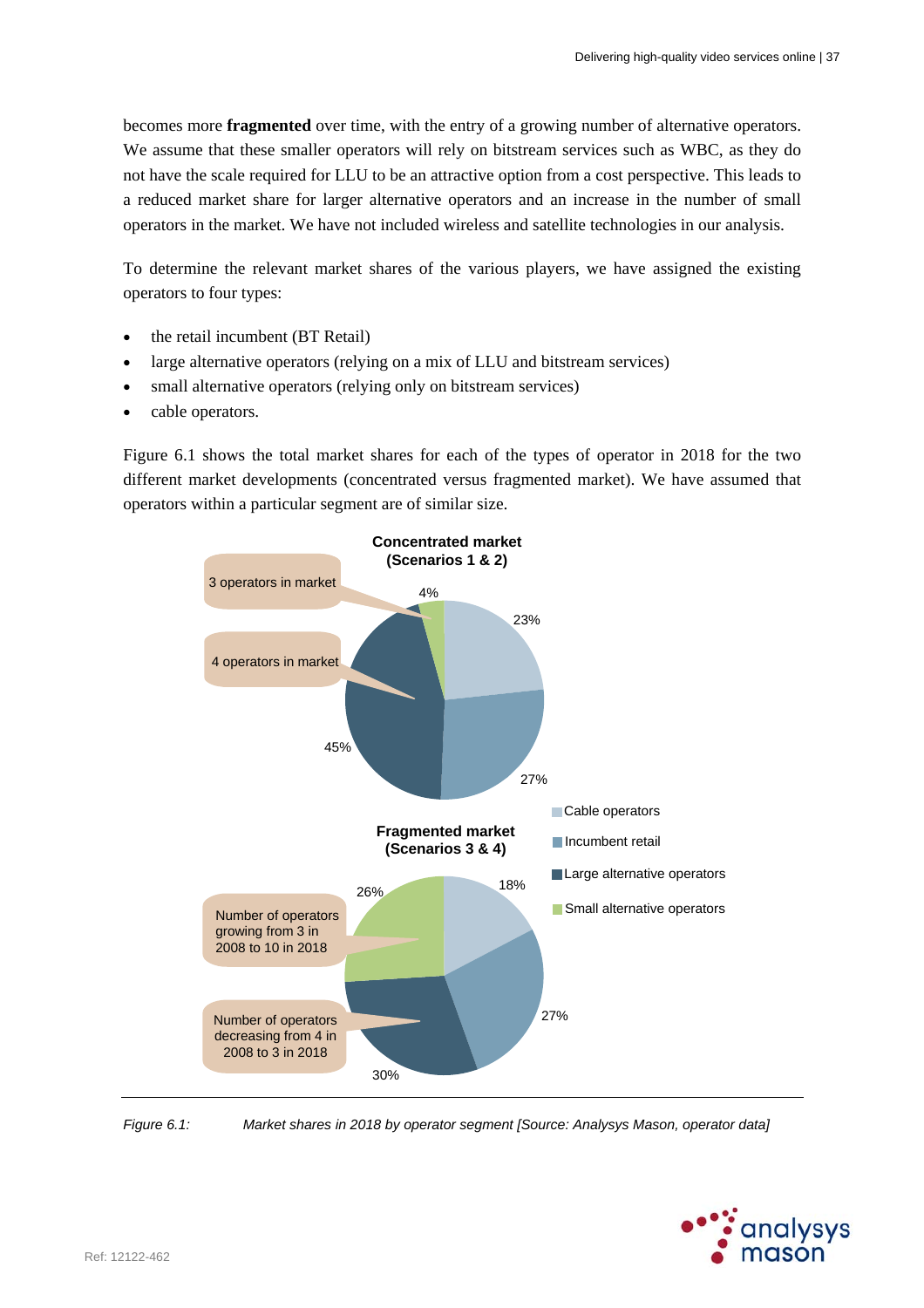The geographic coverage of each type of network varies, which leads to different regional market shares. We have estimated the market shares of different types of operators in areas covered by LLU, and areas not covered by LLU. Figure 6.2 shows the retail market shares for BT Retail, a operator using LLU and bitstream, a purely LLU operator, and a purely bitstream operator in the LLU and non-LLU areas in 2018 for the concentrated and fragmented scenarios.

It can be seen that in the fragmented scenarios the market shares of LLU operators decline as more customers are provisioned over bitstream.



*Figure 6.2: Market shares in 2018 by operator type [Source: Analysys Mason]<sup>33</sup>*

# **6.2 Network costs under the base case**

As discussed previously in Section 4, we believe that the bottleneck in supplying video services with a high level of QoS is primarily in the networks of end users' service providers. Generally speaking there are two methods that service providers can use to ensure that services such as video or voice are delivered with a high level of QoS: either (a) deploy additional bandwidth, or (b) reserve bandwidth specifically for those applications. The choice between these two is essentially driven by the relative costs of bandwidth and servers respectively. Most core and backhaul networks are based upon optical fibre, so deploying incremental bandwidth is a relatively low-cost option as it is possible to exploit economies of scale. In addition, purchasing additional bandwidth is a simpler option for network operators than prioritising specific types of traffic, and it also

<sup>33</sup> The market shares do not add up to 100%, since we assume that there are a number of equally-sized alternative operators in the market.

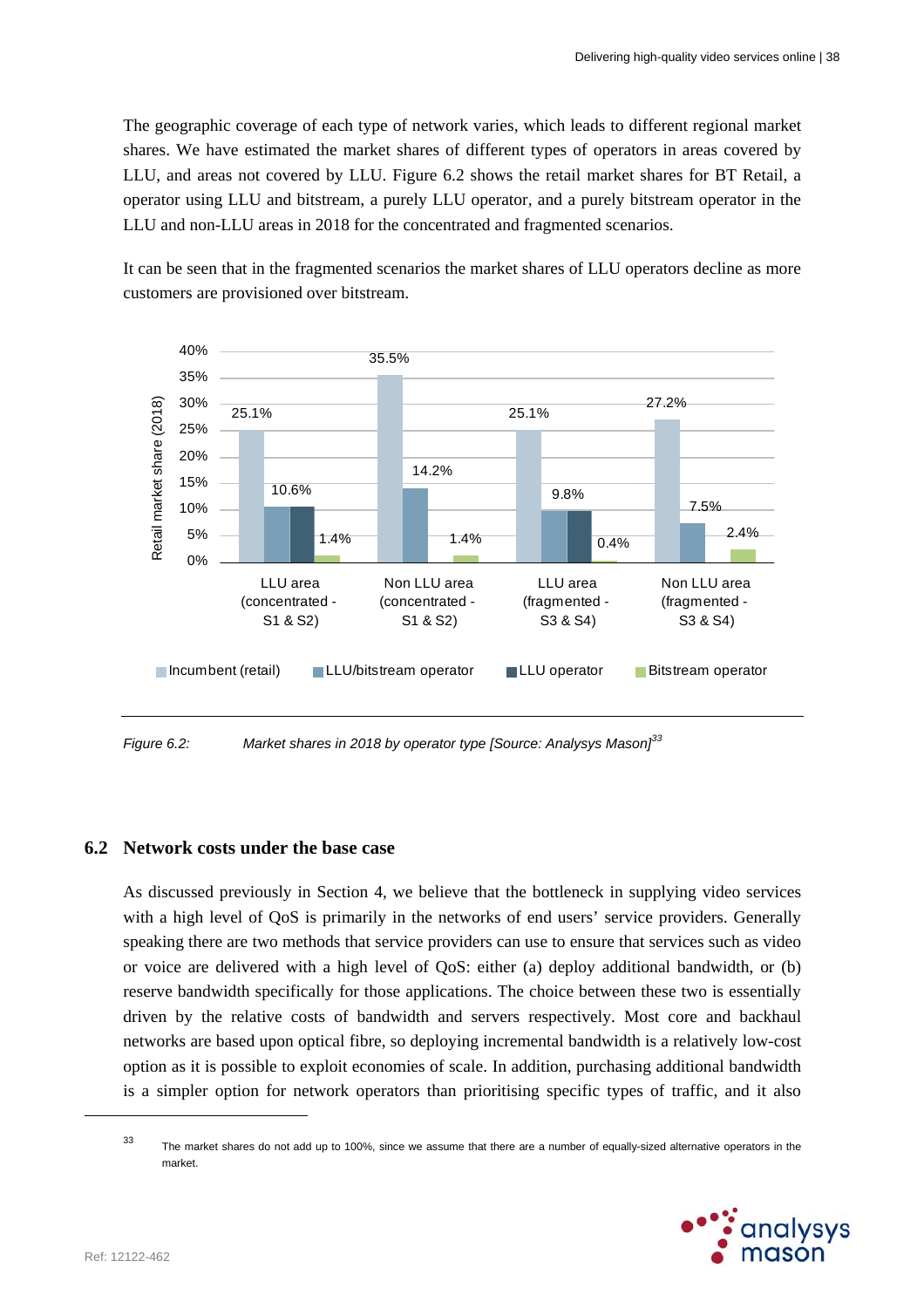avoids having to provide a lower-quality service for other applications during busy periods. In our analysis the majority of bandwidth is required by real-time video services. There is therefore limited scope for prioritising this traffic over other types of traffic. Our discussions with stakeholders did not raise any major concerns about the ability to deploy QoS within broadband networks if it was to be required (as illustrated by the deployment of traffic shaping, which is a form of QoS, by many service providers). Our analysis therefore focuses on deploying additional bandwidth in the core and backhaul networks to ensure a high level of QoS.

We do not focus on the international networks in detail as we believe that CDNs will be able to scale to cope with additional traffic demands at a reasonable price for content owners.

We have quantified the costs of supporting each of the four demand scenarios for the different types of service provider that use networks based on a combination of LLU and bitstream services from BT Wholesale. Our approach to quantifying these network costs is outlined below.

In our analysis we have not considered Virgin Media because of its vertically integrated status. Virgin Media should have similar economies of scale to those described for LLU operators.

### **6.2.1 LLU-based service providers**

Figure 6.3 illustrates the reference network design of an alternative operator offering broadband services using LLU. Our analysis focuses on backhaul and core costs which arise from an increase in network traffic. In the following, we will use the term **total cost** to refer to these specific costs. As explained earlier, we have not included an evaluation of the access loop. This is a major cost component for an LLU operator, but because its pricing is bandwidth-independent it is not relevant to our analysis.



*Figure 6.3: LLU architecture for an alternative operator [Source: Analysys Mason]* 

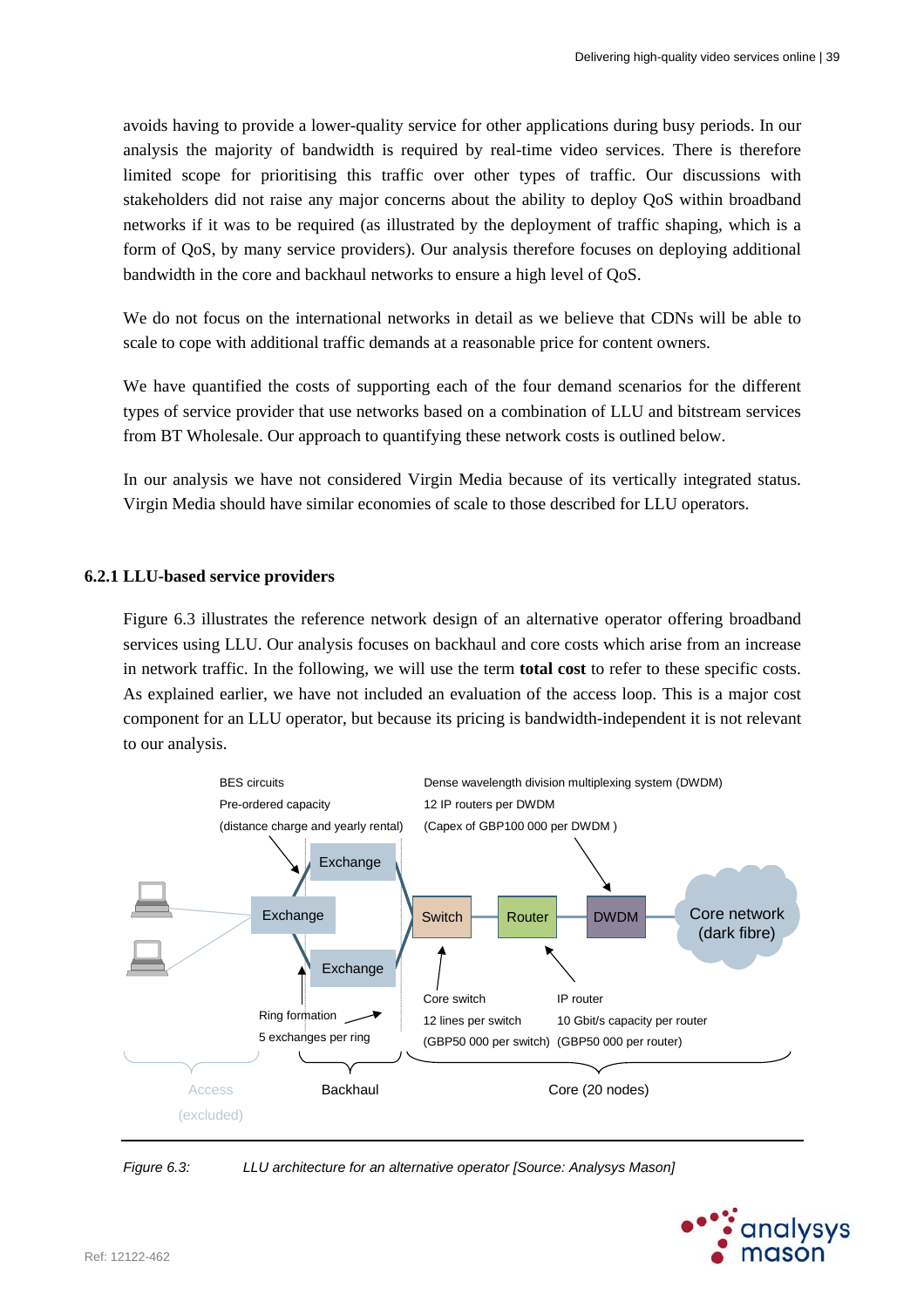As NGA technologies such as VDSL and fibre-to-the-home (FTTH) get deployed, the future of LLU is subject to some uncertainty, as some implementations of these technologies may not enable alternative operators to obtain access to a 'local loop' at the exchange. However, we believe that (in the UK at least) it is likely that alternative operators will be able to gain access at the exchange, as shown by the recent work carried out by Ofcom on defining an Ethernet Active Line Access (ALA) product. This wholesale product would allow alternative operators to access new NGA technologies at the local exchange, and then use their existing backhaul networks. The nature of these products is still uncertain, though we believe that they are unlikely to have a significant negative impact on the economics of delivering video over broadband networks.

We have assumed that core networks are pieced together using dark fibre which can be upgraded to provide almost limitless capacity using Dense Wavelength Division Multiplexing (DWDM). This means that the core network costs are relatively fixed. Examples of operators that use dark fibre include Carphone Warehouse and Tiscali, which have both purchased long-term leases from Geo. We have assumed that each LLU operator deploys 20 core nodes.

Figure 6.4 below shows the relative proportion of traffic-related costs represented by backhaul and core capex and opex for an LLU operator.



*Figure 6.4: Relative traffic cost by category for an LLU operator [Source: Analysys Mason, based partially on Openreach data]* 

The key cost driver for an LLU-based service provider are the backhaul opex (i.e. the cost to connect from the local exchange to the core network). We have assumed that these backhaul connections are provided using the Backhaul Extension Service (BES) from Openreach<sup>34</sup>. The

<sup>&</sup>lt;sup>34</sup> Some service providers also use alternative suppliers of backhaul, but we have assumed that all operators only use Openreach, as this is likely to represent an upper limit for backhaul costs. Pricing of BES services is available at: http://www.openreach.co.uk/orpg/pricing/wes/downloads/ORPL\_WBB\_BES.htm

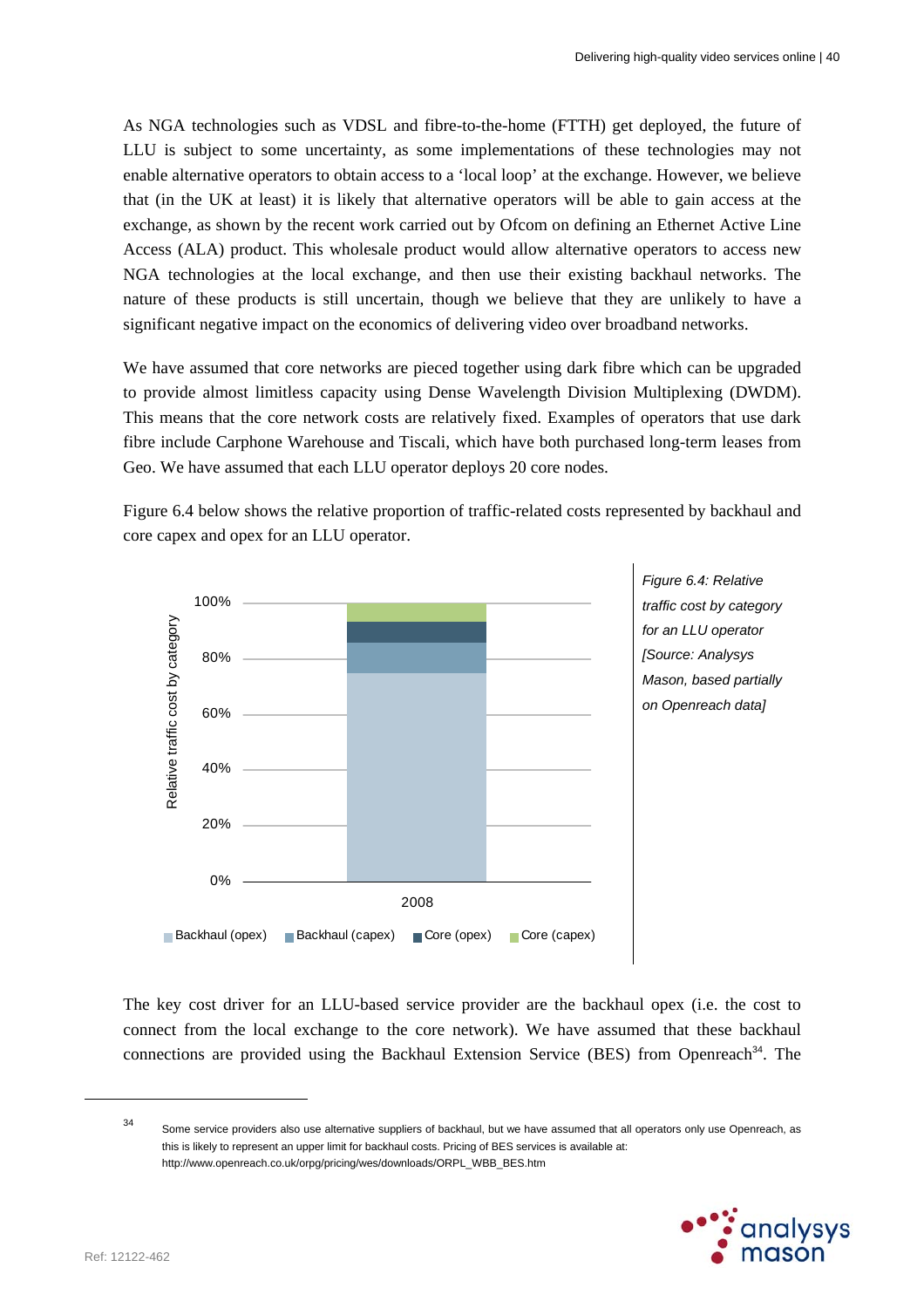BES product is available in a number of different bandwidths<sup>35</sup>, but we have restricted our analysis to the typical Ethernet products (100Mbit/s, 1Gbit/s and 10Gbit/s). Based on our experience, we understand that at the moment operators typically use circuits with a capacity of either 100Mbit/s or 1Gbit/s.

The pricing structure of recurring costs for BES includes two components: a charge per metre that does not vary with bandwidth, and a charge per link that does vary with bandwidth. The recurring costs of BES circuits at the three bandwidths considered are shown in Figure 6.5 below for a range of circuit lengths.



In our analysis we have **assumed that BES prices do not change over time**.

We estimate that within the areas covered by an LLU operator that is serving 80% of all UK households, the average length of a BES circuit is approximately 5.60km.<sup>36</sup> At this distance, the costs of the three different bandwidths available are roughly in the ratio of 2:4:7 , whereas the bandwidths available are in the ratio of 1:10:100. The costs of providing backhaul capacity are therefore subject to large economies of scale that help to limit the increase in costs as the amount of bandwidth required increases in our four scenarios.

Figures 6.6 and 6.7 below show, for each of the four scenarios, the recurring costs of a backhaul network covering 80% of all households via LLU, with a market share of 11% per exchange.

<sup>&</sup>lt;sup>36</sup> We have assumed that coverage is prioritised by the largest exchanges, though in reality proximity to other (large) exchanges also affects which exchanges would be covered by a LLU network



<sup>35</sup> Openreach offers six different leased-line bandwidths: 100Mbit/s, 155Mbit/s, 622Mbit/s, 1Gbit/s, 2.5Gbit/s and 10Gbit/s.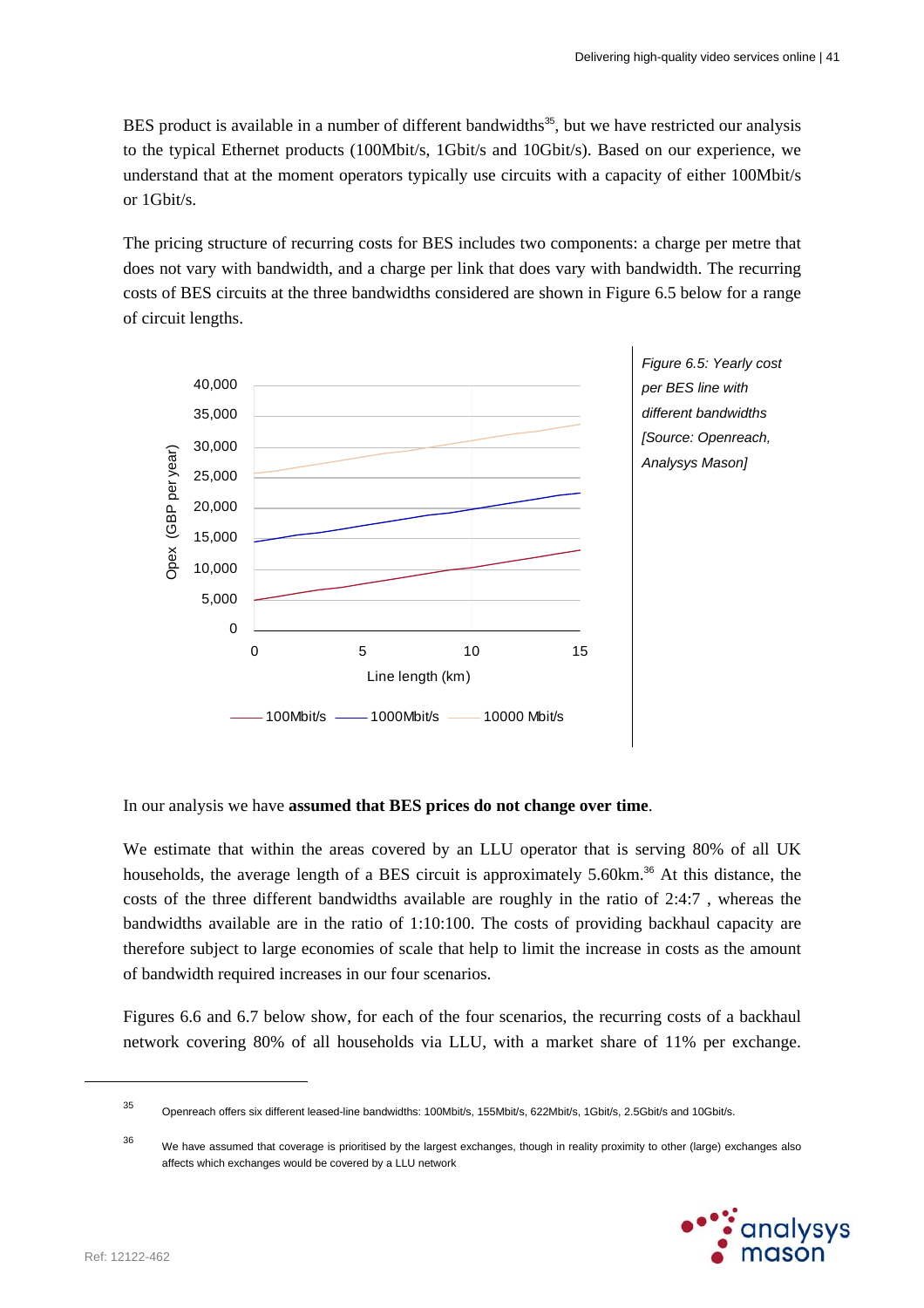Figure 6.6 displays the total backhaul opex for an LLU-only operator, while Figure 6.7 displays the total backhaul opex per line per month.



This analysis shows that the cost development is fairly stable for the first three scenarios and that total backhaul opex for an LLU operator rises from about GBP30 million in 2018 to about GBP50 million in 2018. In the last two years of Scenario 4, the costs increase significantly to over GBP100 million a year as the operator then requires multiple 10Gbit/s backhaul circuits for each exchange. Such a large increase in costs may lead to financial pressure for operators. The potential solutions for limiting this impact on costs are discussed in Section 6.3 below.

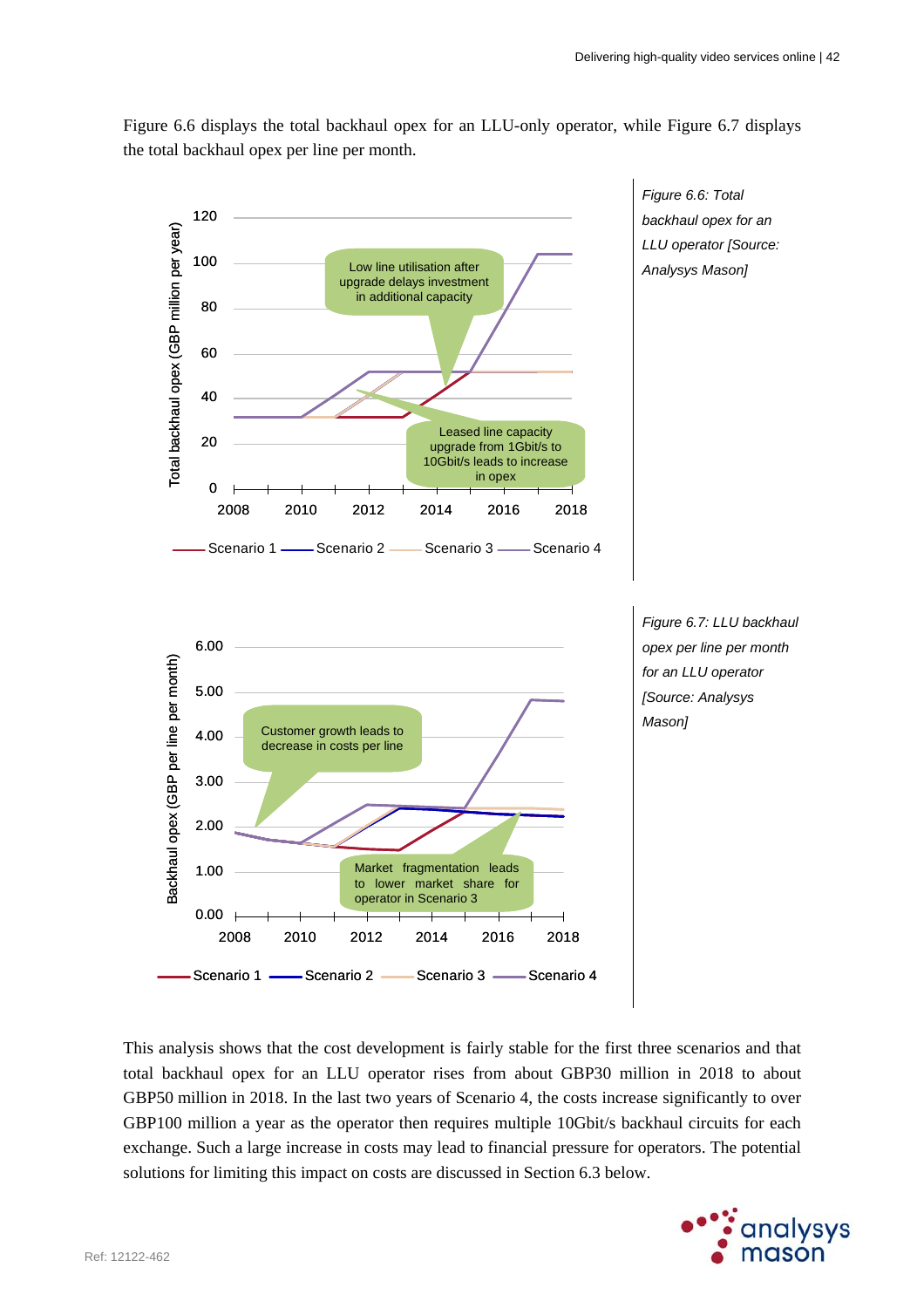Figure 6.6 also shows that the main difference between the scenarios is that the costs for capacity upgrades occur at different points in time. This indicates that Scenarios 1 to 3 may require upgrades similar to Scenario 4 shortly after 2018, and so the technical solutions may play an important role in future, regardless of the scenario that unfolds.

Figure 6.7 illustrates the monthly cost per line, to show the distribution of opex over the customer base in the different scenarios. From a starting point of about GBP1.90 per line per month, costs initially fall due to a growing customer base (higher line utilisation) but then increase to reach about GBP2.20 to GBP2.40 per line per month in 2018 for Scenarios 1 to 3. In the final two years, the costs per subscriber increase to about GBP4.80 per line per month for Scenario 4. An increase in costs of this magnitude is not likely to be sustainable at the current level of retail prices. This again highlights the need to look at technical solutions to reduce network traffic.

The two figures discussed above only included backhaul opex, while Figure 6.8 below also includes core network costs. The trends are fairly similar, with the cost increasing on average by about GBP0.50 per line per month, except for the final two years of Scenario 4. This leaves our conclusions from the previous section unchanged; price increases in the first three scenarios appear potentially manageable without the use of additional technical solutions, while the implications of Scenario 4 may be more challenging.





Figure 6.9 shows that the cost of bandwidth falls significantly over the period modelled. The main reason for this trend is the economies of scale from higher-capacity circuits, combined with improved line utilisation. The analysis assumes constant absolute pricing for BES.

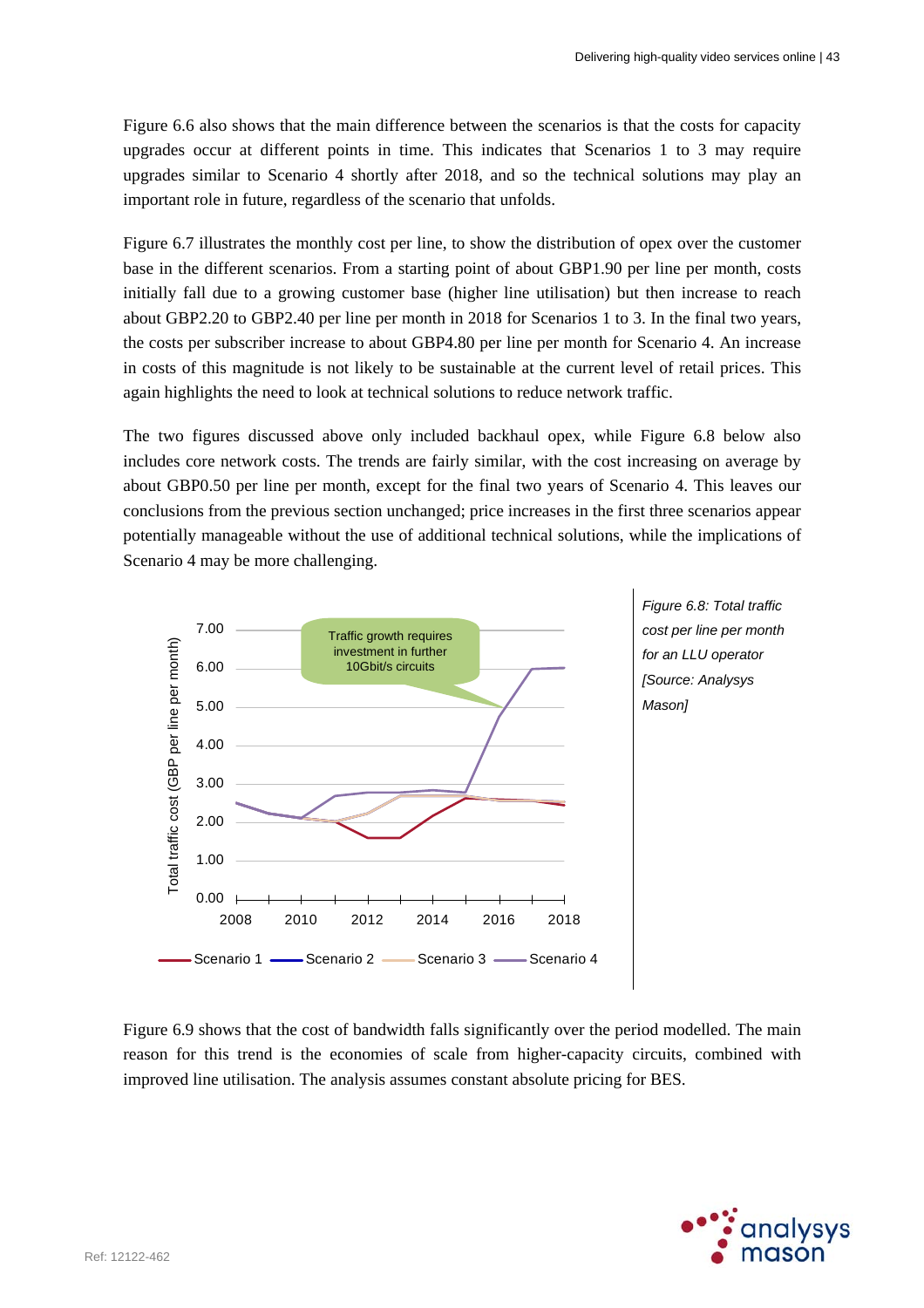

**Summary:** LLU-based operators can exploit economies of scale in the backhaul network that will allow traffic to grow significantly, with a minimal impact upon costs. Only under the most aggressive scenario do costs per line per month increase significantly above current levels.

#### **6.2.2 Bitstream-based service providers**

Some operators have chosen to rely on wholesale bitstream offers. BT Wholesale is currently in a transition period, moving from its legacy bitstream product IP Stream to its new 21CN-based WBC product, with a nationwide transition planned to be completed by the end of 2012. Estimates of the progress of this transition are shown in the table below. This means that operators will be moving from IP Stream to WBC over the next few years, and so we have focused our analysis on the cost of WBC.

| 2008 | 2009 | 2010 | 2011 | 2012 | 2013 |
|------|------|------|------|------|------|
| 5%   | 55%  | 85%  | 92%  | 98%  | 100% |

*Figure 6.10: Expected progress of BT Wholesale's roll-out of WBC (percentage of lines covered) [Source: www.samknows.com, Analysys Mason estimate]* 

Figure 6.11 illustrates schematically the WBC product structure and indicates the different cost components. We have based this scheme on the current WBC reference offer.<sup>37</sup>

<sup>37</sup> Available at http://www.btwholesale.com/pages/static/Products/Internet/Wholesale\_Broadband\_Connect\_wBBC/Prices\_1.html

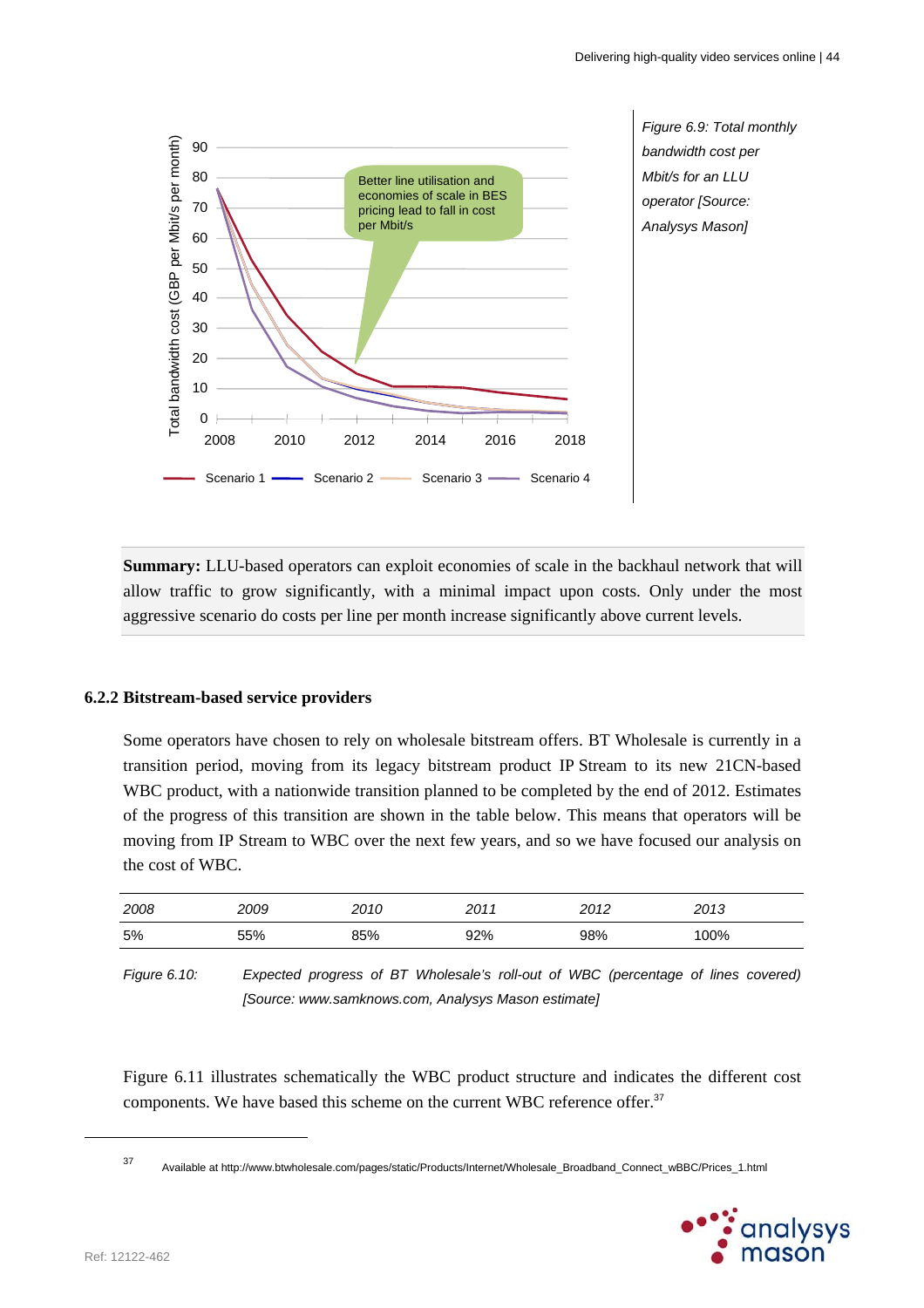

*Figure 6.11: Schematic illustration of WBC setup and cost components [Source: BT Wholesale]* 

Similarly to LLU, the charge per end-user for access accounts for significantly more than 50% of the total monthly cost per line. This is bandwidth-independent and therefore excluded from our analysis. The most relevant costing element for the purposes of our analysis is the 'contracted bandwidth charge', which accounts for more than 90% of the remaining costs for bitstream services.

When using WBC, the bandwidth component is currently priced at GBP79.34 per Mbit/s per month, which is very similar to the cost encountered by an LLU operator in its first year, as shown in Figure 6.9 above. However, it is markedly lower than the cost of IP Stream, which has a resulting price of more than GBP100 per Mbit/s per month<sup>38</sup>. It is important to note that bitstream pricing does not offer any economies of scale with increasing bandwidth for these major cost components. Figure 6.12 indicates the development of the monthly cost per line per month for bitstream-based service providers under an assumption that prices for WBC do not change in the future. It is evident that bitstream services would not be economically viable under such conditions.

<sup>38</sup> The annual rental of a 155Mbit/s BT central circuit is GBP196 200, which equates to a monthly cost per Mbit/s of GBP105.50. Higher-bandwidth options do not offer the same level of economies of scale as available with Openreach's BES pricing.

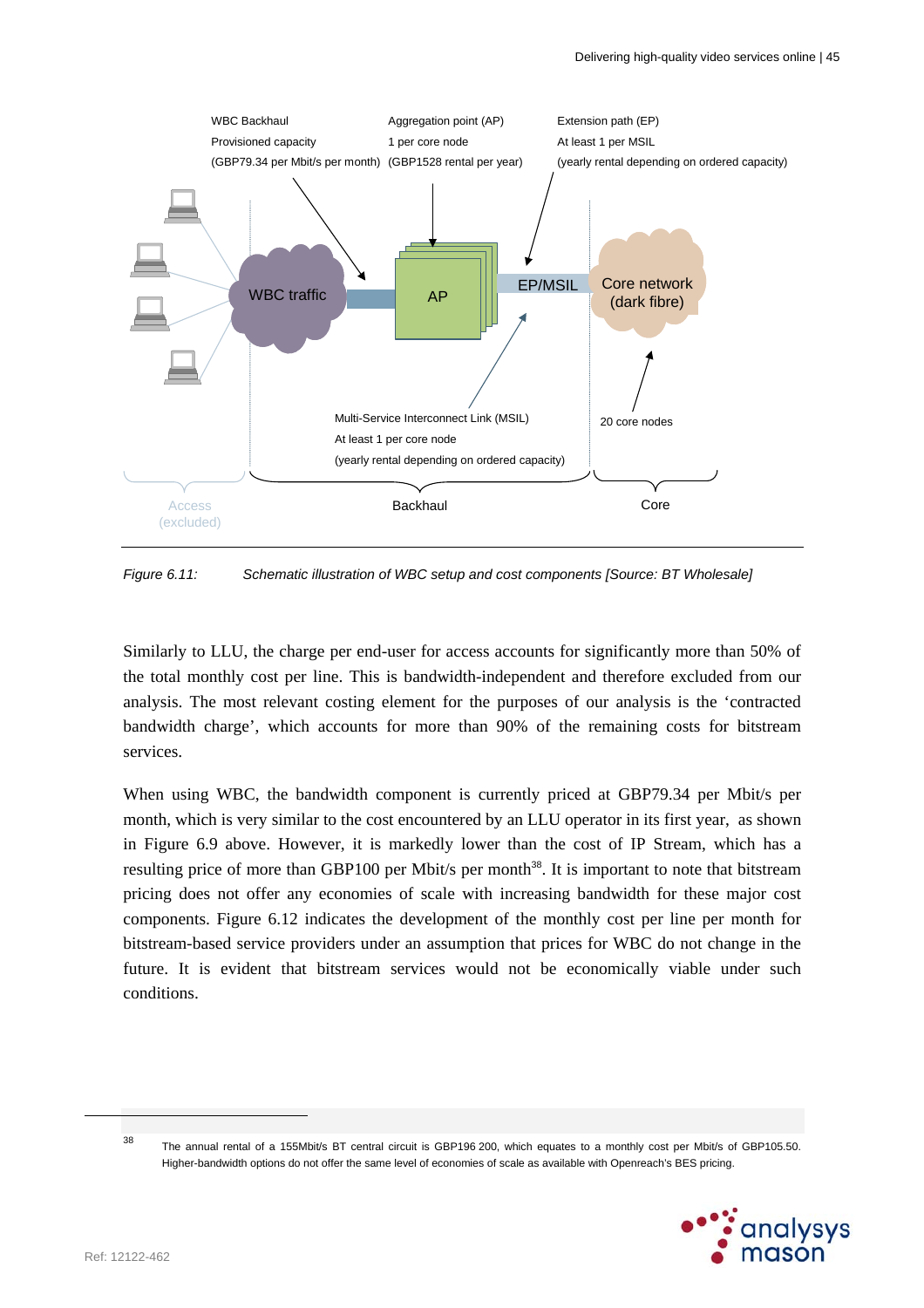**Summary:** If bitstream products retain a pricing model where costs grow linearly with traffic, and there is no significant decline in price per Mbit/s, the costs of providing enough bandwidth to support the forecast growth in online video services will be prohibitive and will limit the growth of these new services on bitstream networks.



We next look at traffic costs under the assumption that bitstream bandwidth pricing will decline with time. As WBC is based on the same fibre-based inputs as LLU, we believe that over time there will be economies of scale for BT Wholesale that will allow it to reduce its prices. We have modelled the costs of BT Wholesale as if it were an LLU operator using Openreach's BES product (as discussed for LLU operators in Section 6.2.1 above). This results in a decline of bandwidth costs for BT Wholesale similar to those shown for LLU operators in Figure 6.9 on page 44. We then assume that WBC prices will follow a broadly similar trend. Figure 6.13 illustrates our methodology for projecting the prices of WBC. It should be noted that this exercise is carried out primarily to illustrate the effect of a different pricing regime rather than to 'second guess' BT's future pricing strategy.

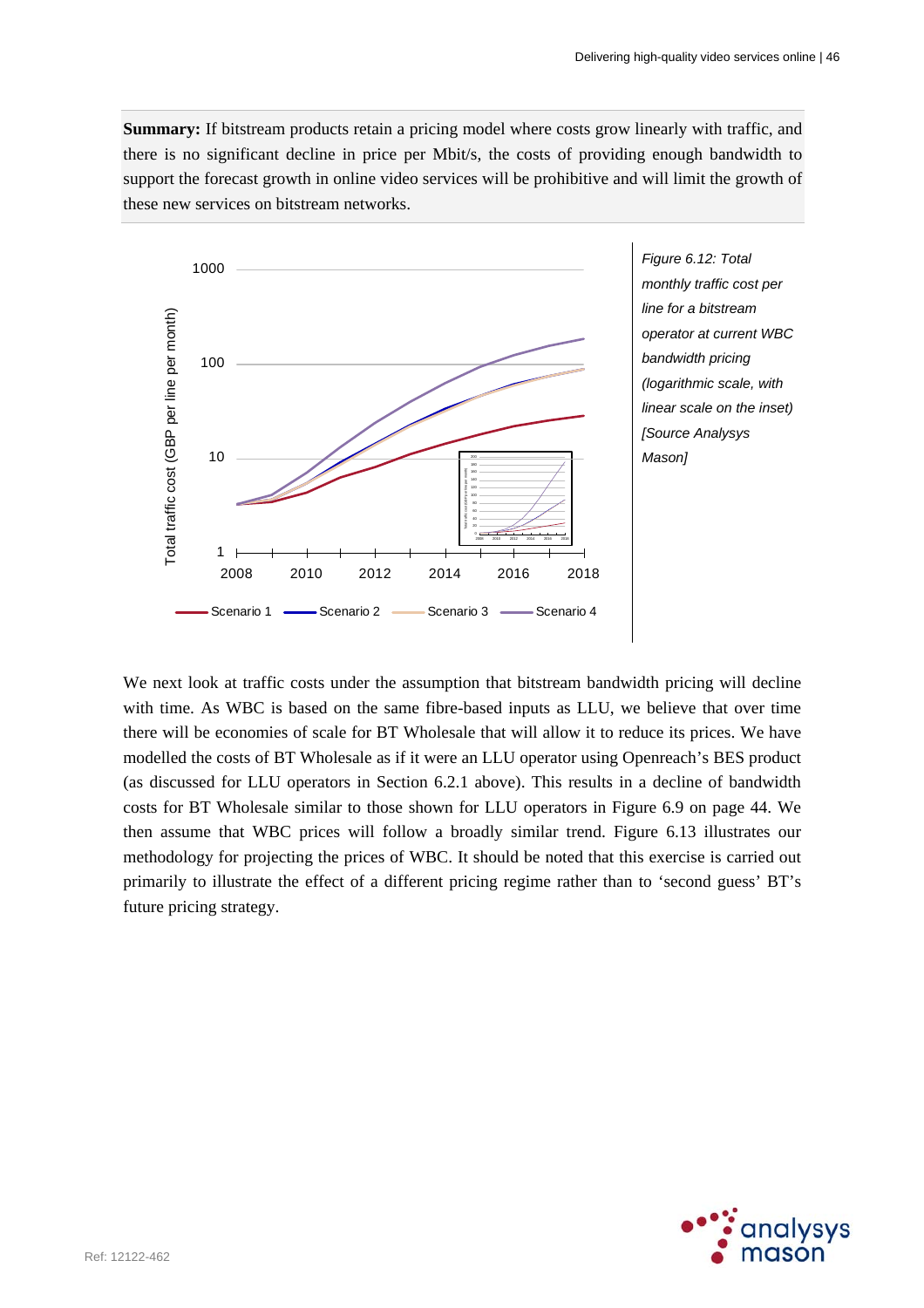

*Figure 6.13: Methodology for forecasting WBC bandwidth prices [Source: Analysys Mason]* 

In this analysis it is also important to note that the unit costs per Mbit/s for BT Wholesale providing bitstream services are dependent on the level of demand, and any pricing projection is unique to a particular scenario. Our analysis is based upon a national average, though the differences in costs by exchange may lead to an element of geographic pricing in the future that we have not attempted to include.

Figure 6.14 shows the monthly cost per line for BT Wholesale, for each of the four scenarios, based upon our assumptions regarding the price decline for the bandwidth component in WBC. It is worth noting that the monthly costs per line in Scenario 3 are lower than for Scenario 2, despite the same monthly traffic per line. This is because BT Wholesale has a higher overall market share in Scenario 3, which leads to a higher utilisation of the backhaul network and hence lower costs (about GBP0.50 per line per month by 2018).

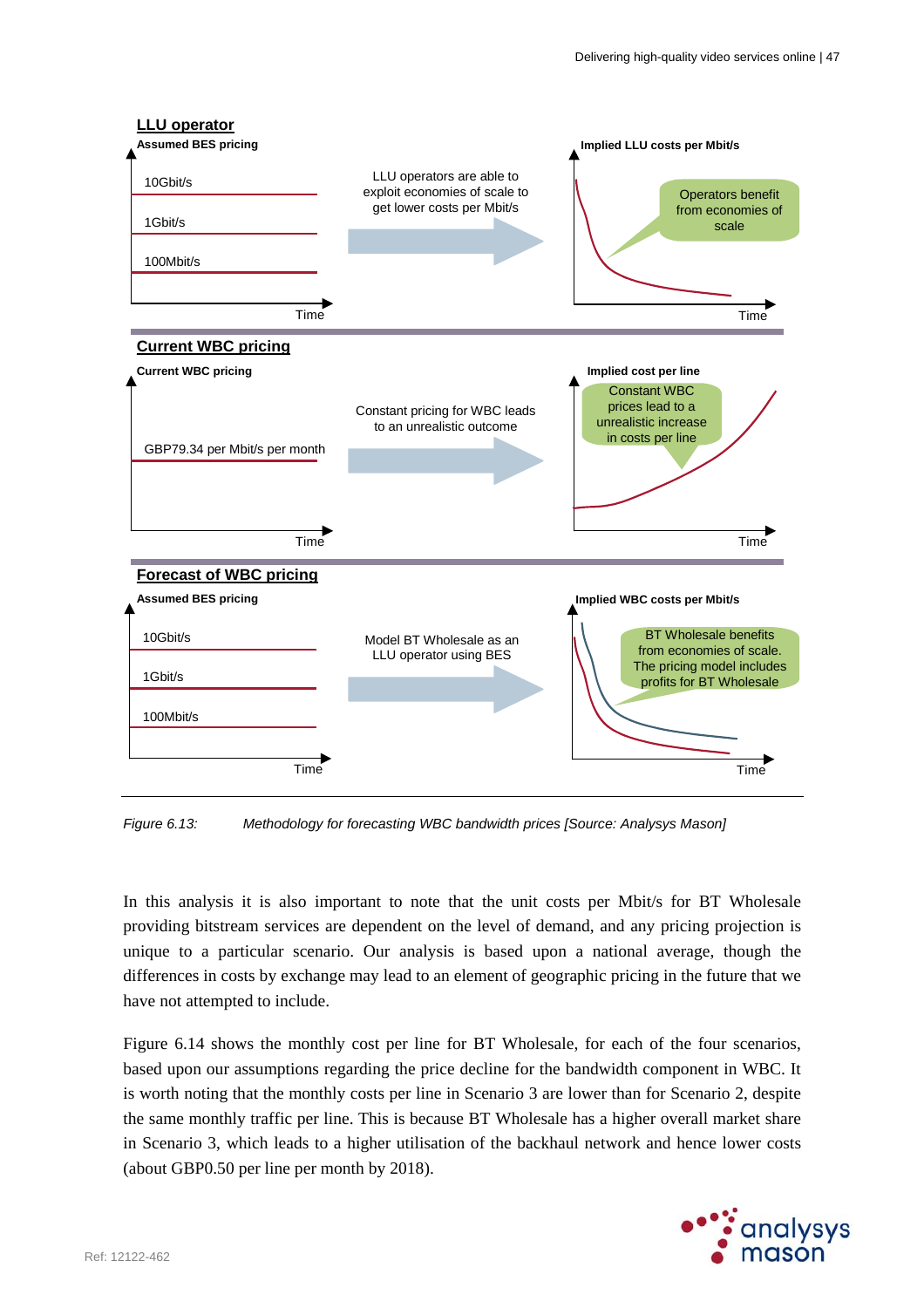

*Figure 6.14: Total monthly traffic cost per line for BT Wholesale [Source: Analysys Mason]* 

Figure 6.15 below shows the market shares of BT Wholesale in the different areas under each of the scenarios. We have assumed geographically averaged prices for bitstream, though we have calculated that there are significant differences in the underlying costs for rural and urban areas – bandwidth costs in rural areas are up to four times as much per Mbit/s as those in urban areas.



*Figure 6.15: Market share of BT Wholesale in concentrated and fragmented market, and in LLU and non-LLU areas [Source: Analysys Mason]* 

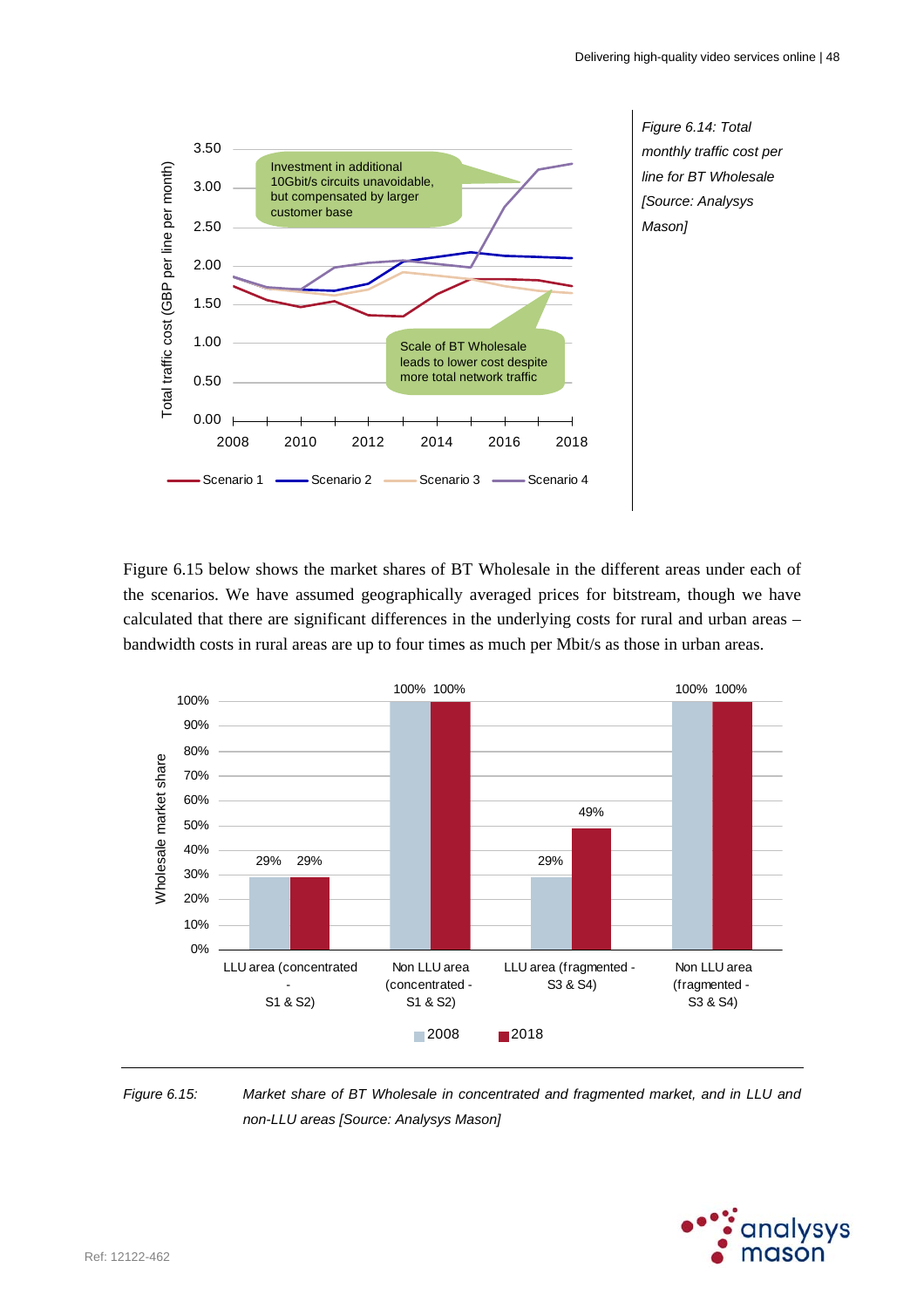The total backhaul costs of the network are then used to calculate the bandwidth prices charged by BT Wholesale. We have assumed that BT Wholesale will make a 30% margin on these costs. We have also adjusted the cost reductions to reflect the fact that operators are in a transition period towards WBC. As a result, the price per Mbit/s declines more slowly than the real cost per Mbit/s for BT Wholesale (particularly until the full migration to WBC in 2012).

Figure 6.16 below shows our forecast of the bitstream bandwidth charge for the period modelled. Comparing the results to Figure 6.9 on page 44, it can be seen in the first years the cost per Mbit/s per month declines more slowly than for an LLU operation, due to the product migration. After this, the bandwidth charge follows a similar general trend.



*Figure 6.16: Monthly bandwidth charge per Mbit/s by BT Wholesale for bitstream operators [Source: BT Wholesale (for 2008 charge only), Analysys Mason (post-2008)]* 

Based on this methodology, our forecasts for the monthly costs per line for a service provider using bitstream are shown in Figure 6.17 below, for each of the four scenarios.

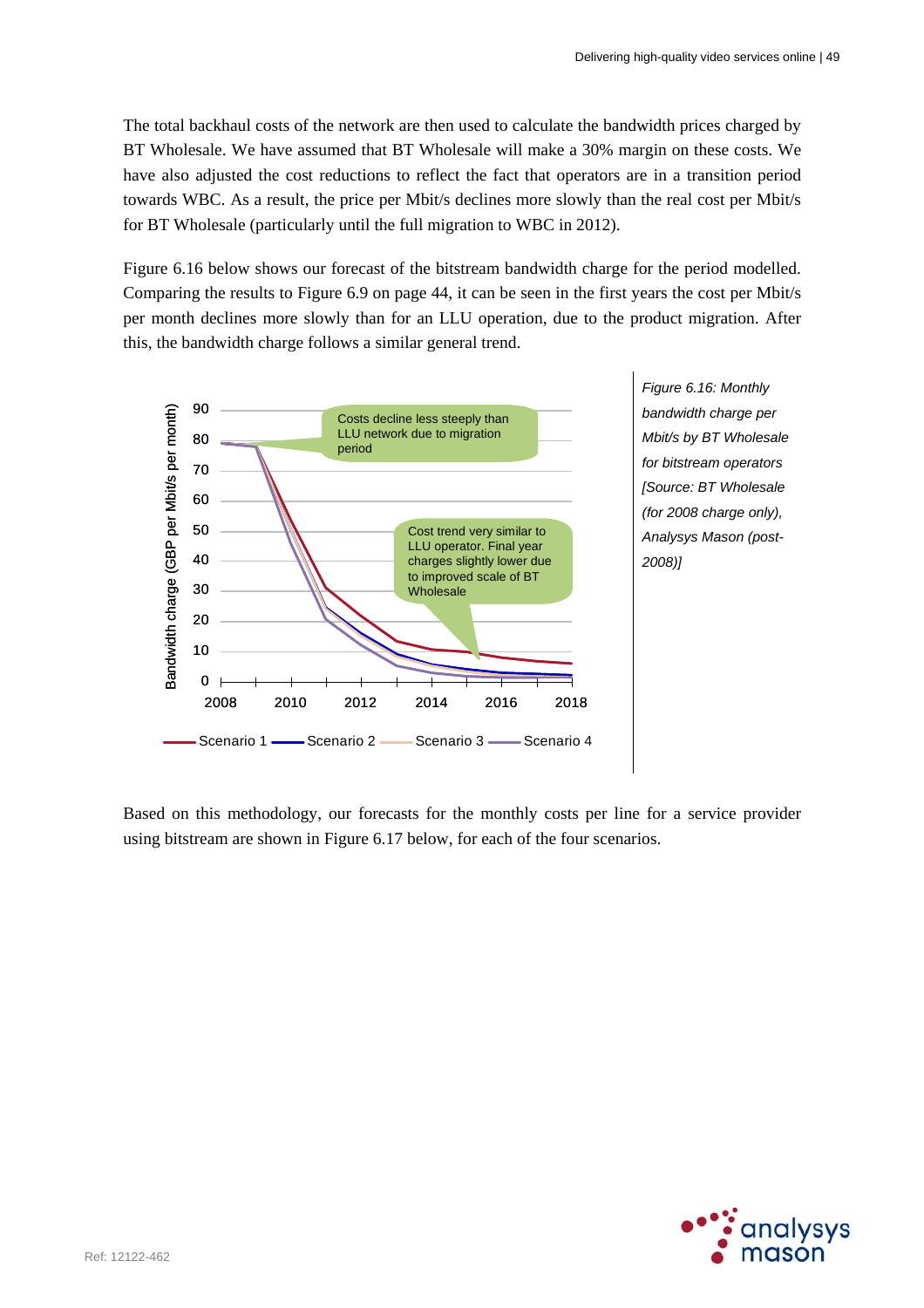

*Figure 6.17: Total monthly cost per line for a bitstream operator [Source: Analysys* 

Starting from a cost of about GBP3.25 per line per month, costs initially rise in most scenarios, as bandwidth demand outpaces the migration to the more cost-efficient WBC product. In **Scenario 1**, the cost per line per month falls quickly after 2011 as the economies of scale of larger circuits are exploited, and there is not need for additional upgrades until around 2013. In the final years, the increase in traffic per household leads to the monthly cost per line rising back to the initial levels. The costs for **Scenario 2** remain fairly stable over the period. In **Scenario 3**, we observe a cost decrease in the final three years due to the improved scale of BT Wholesale, and higher subscriber numbers for the bitstream operator due to market fragmentation. This leads to Scenario 3 ending up with a lower monthly cost per line than Scenario 1. In **Scenario 4**, costs rise significantly during the initial year until the rollout of 21CN is completed in 2012. The cost then fall as the lower cost base is exploited. In the later years the costs rise quickly as higher-capacity circuits are required to support the WBC-based network.

BT Wholesale also offers a managed service called **Wholesale Broadband Managed Connect (WBMC)**. This provides an even more comprehensive solution than WBC, and essentially removes the necessity for an alternative operator to run its own core network. We believe that WBMC is likely to be predominantly purchased by BT Retail, although it may also be an option for very small operators. We have not considered WBMC in detail, as we do not expect that this would yield significant insights beyond our analysis of WBC-based services.

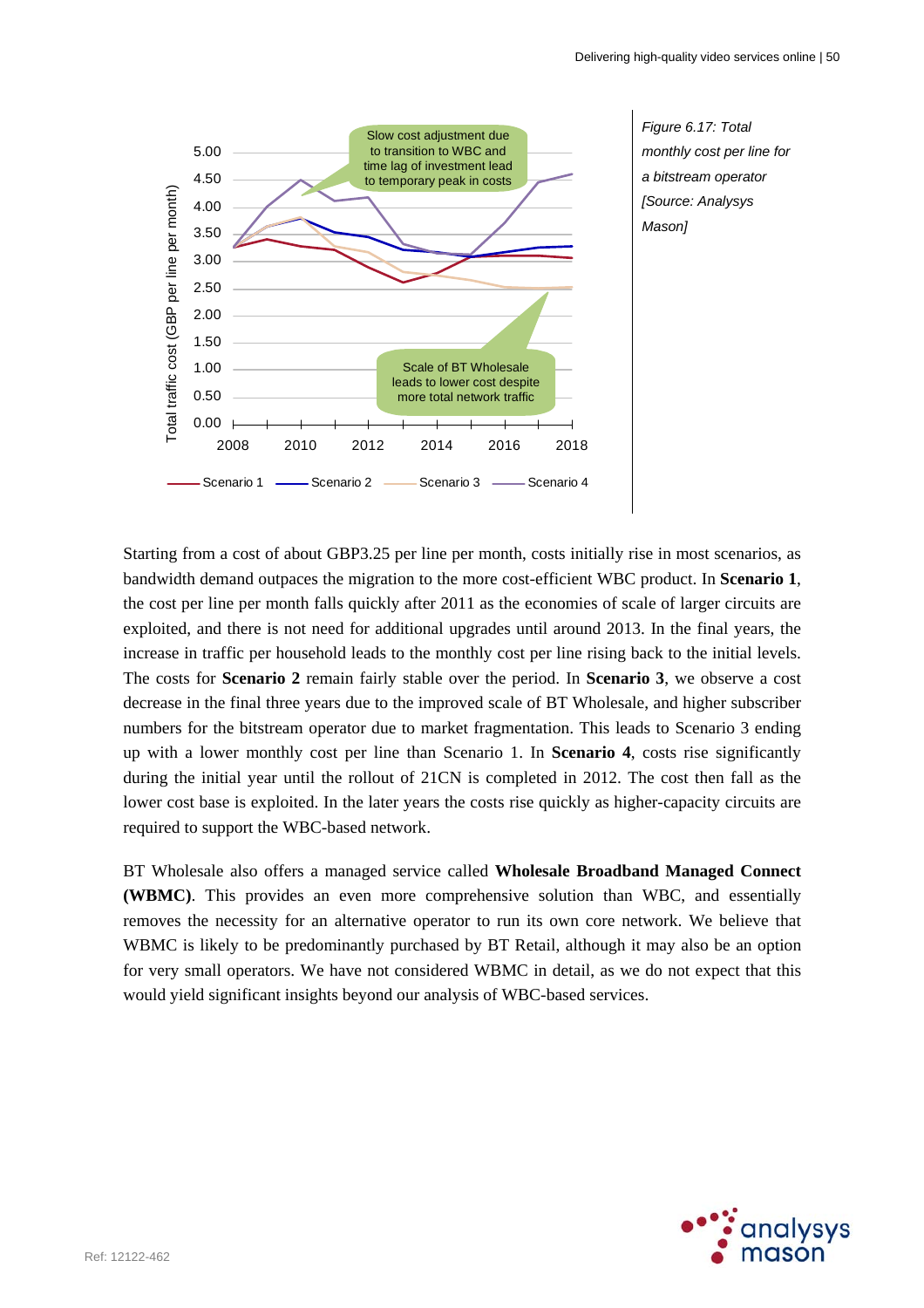

#### **6.2.3 Summary of base case results for each type of service provider**



Figure 6.18 provides a summary of results for the total monthly costs per line in Scenarios 1 to 4 under the base case, in which no technical solutions are deployed. This allows us to draw a number of conclusions:

- **In most scenarios, the monthly cost per line does not increase significantly between 2008 and 2018**. For bitstream operators , we expect costs in the final year to remain very close to GBP3.25 per line per month in Scenarios 1 and 2. The cost development for LLU operators is very similar: despite a certain degree of price volatility over the period modelled, costs in 2018 are roughly at the same level as in 2008 for Scenarios 1 to 3.
- **For bitstream operators the monthly costs per line of fall in Scenario 3 compared to Scenario 2**. Bitstream operators benefit from a more fragmented market, which leads to better economies of scale for a bitstream network in Scenario 3, with monthly costs falling from about GBP3.25 per line in 2008 to GBP2.50 in 2018. These economies of scale arise also

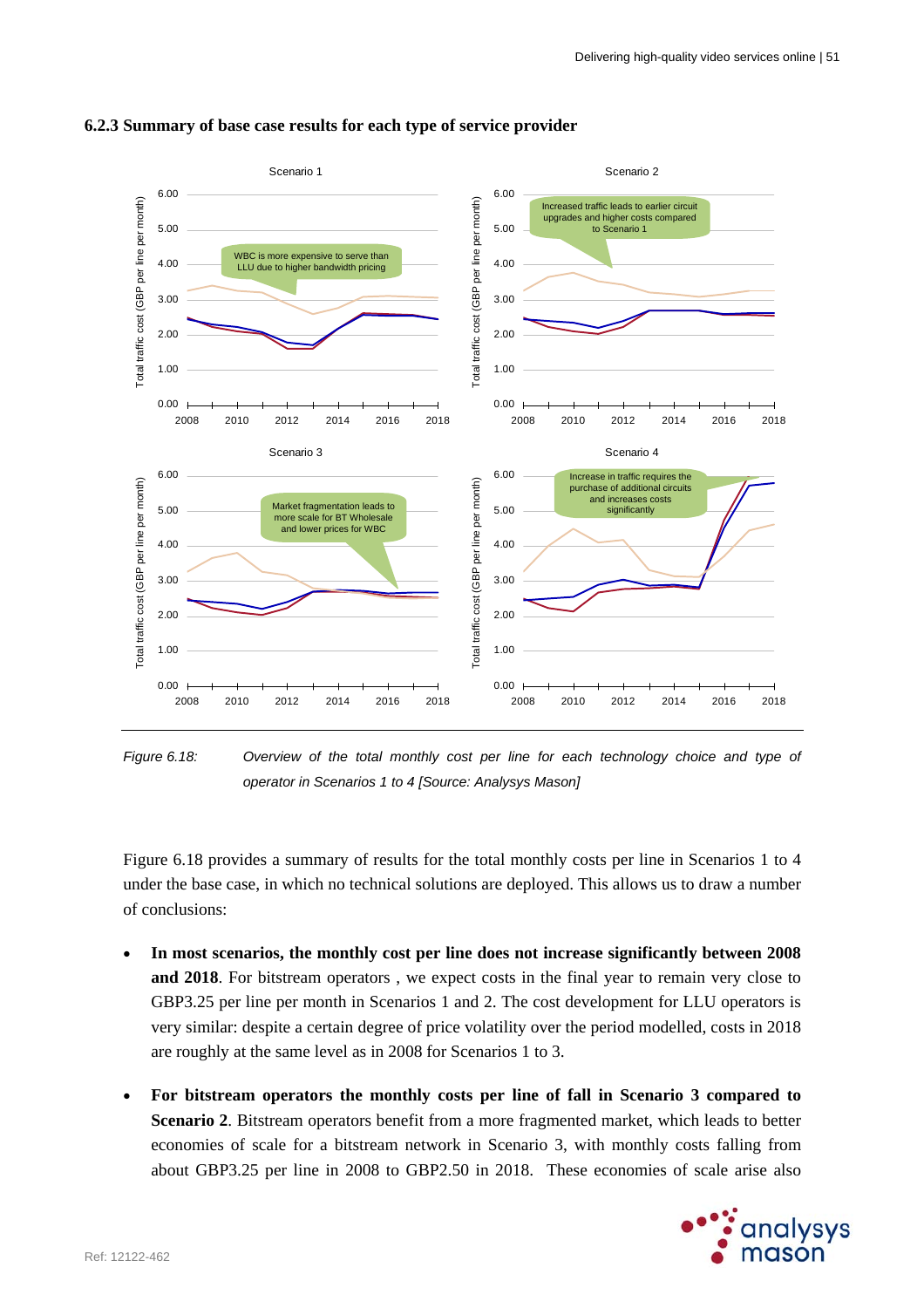because there are more lines on the BT Wholesale network that in Scenario 2, leading to more favourable bandwidth pricing.

- **Scenario 4 shows two spikes in network costs**. For bitstream operators, because the amount of traffic per line increases faster than bitstream prices decline due to the transition towards the more cost-efficient WBC, costs temporarily rise to about GBP4.00 per line per month between 2010 and 2012. In the final two years, costs then rise again for both LLU and bitstream players, for LLU roughly doubling to about GBP6.00 per line per month, and for bitstream increasing to GBP4.50 per line per month. We expect that operators will employ technical solutions to reduce network traffic at this stage.
- **Bitstream services are more expensive than LLU in Scenarios 1 and 2**. For Scenario 1, there is a fairly constant difference of around GBP0.50 to GBP1.50 per line per month between bitstream and LLU services.
- **Bitstream services become cheaper than LLU in the later years of Scenarios 3 and 4.** As BT Wholesale would benefit from a more fragmented market, WBC charges fall significantly in Scenarios 3 and 4, making bitstream a cheaper option than LLU. This becomes especially apparent in the final year of Scenario 4, where monthly costs for bitstream are around GBP1.50 lower per line. In contrast, LLU is significantly cheaper than bitstream services in the early years.

## **6.3 Potential technical solutions to minimise cost increases due to traffic growth**

Through our stakeholder consultations and research into the available technologies, we have identified four technical solutions that will help to minimise the cost increases due to traffic growth: traffic shaping, multicasting, content caching, and the use of DWDM in the backhaul network. These are discussed further below. Note that the cost assumptions detailed below are estimates from Analysys Mason.

## **6.3.1 Traffic shaping**

Traffic shaping is a technical solution which limits the bandwidth available to specific applications. It is commonly used during busy periods to limit the capacity that is used by peer-topeer networks. These types of traffic are targeted by traffic shaping as they are not time-critical and the traffic can be delayed to quieter times of day.

Traffic shaping is not suitable for all types of application supported by broadband networks. Applications such as video streaming and VoIP are **time-critical** (i.e. any delay in delivering the data will severely affect the user experience), whilst others such as file downloads are less time critical (i.e. a delay will make the user experience worse, but will not severely impact it). The level of acceptable delay varies greatly from one application to another, although is generally highest for

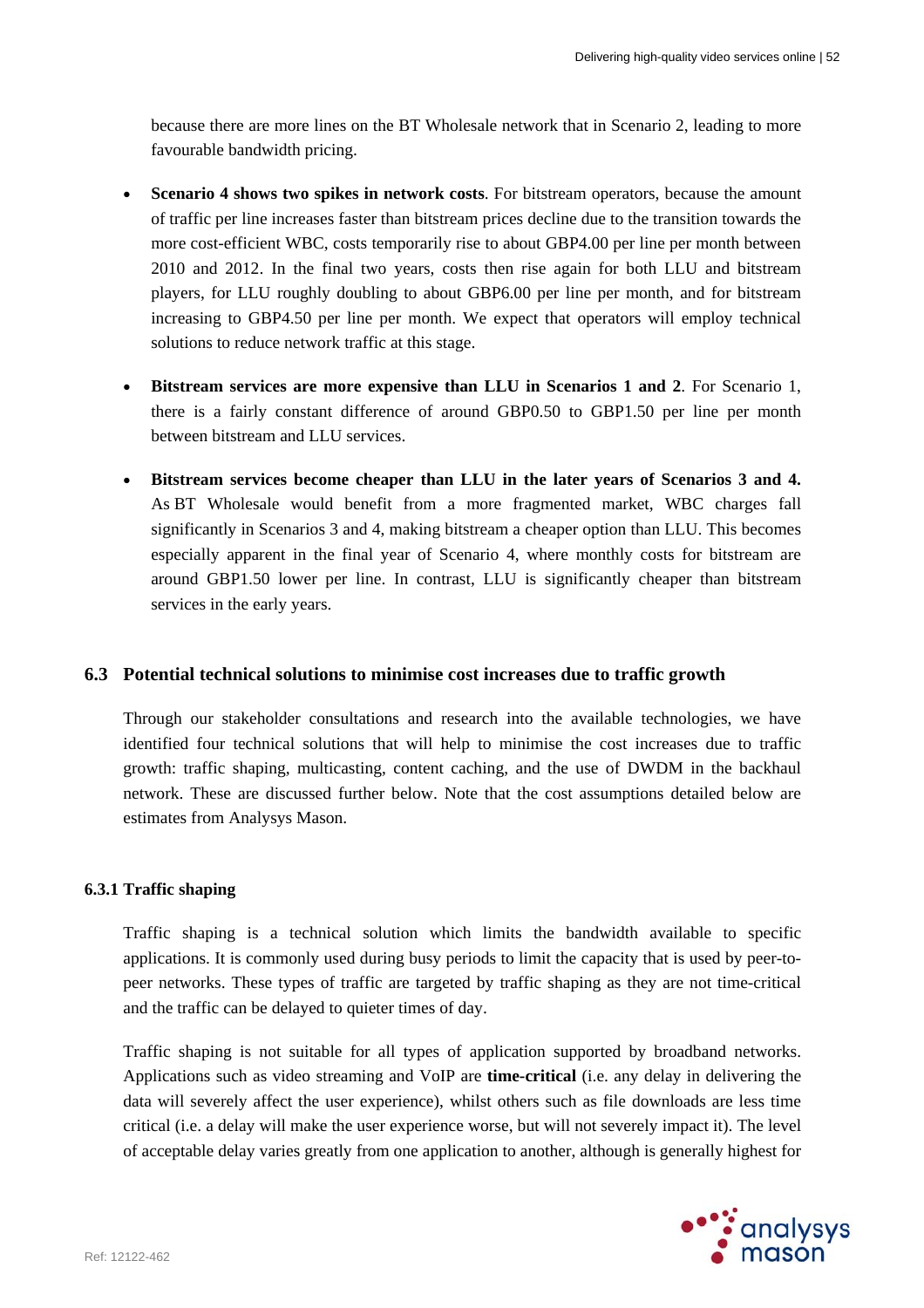applications that take a long time to complete. Real-time applications such as VoIP and video streaming cannot be traffic shaped without impacting the user experience.

Within our traffic forecasts the application that we believe is most suitable for traffic shaping is **peer-to-peer (P2P)** downloads. For Scenario 1, P2P traffic represents 51% of traffic in the busy hour in 2008. As P2P downloads typically take many hours to complete it is possible to slow down P2P traffic during the busy network hours, leaving the download to be completed during less busy periods. When modelling the impact of traffic shaping, we have assumed that an aggressive traffic shaping policy during network busy hours could reduce P2P traffic by **95%**.

To deploy traffic shaping, a service provider needs to install new equipment in its network. We have assumed that a service provider needs to install traffic shaping servers in the core node at a capital cost of GBP50 000 each.

Such technical solutions are already employed by many service providers, although the details of the solutions deployed can vary widely across service providers. In the UK, Carphone Warehouse has publicly announced its co-operation with Sandvine,<sup>39</sup> which provides hardware and software for traffic shaping.

## **6.3.2 Multicasting**

Multicasting allows the same stream of data to be delivered in a broadcast manner to many users at the same time. The most commonly cited potential for multicasting is for the delivery of linear (broadcast) TV over broadband networks. However, in the context of UK broadband networks, multicasting is only an efficient delivery mechanism if many people on the same exchange simultaneously watch the same content. Due to the average size of exchanges and the fragmentation of the TV market, this means that the scope for deploying multicasting is likely to be limited to only a handful of major TV channels.

Most modern IP network equipment is capable of supporting multicast traffic, although there may be a need for CPE upgrades. We estimate that deploying servers to support a multicast solution would give rise to an incremental cost per core node of GBP50 000. We assume that the cost will remain constant over the period modelled, with new equipment being deployed at regular intervals to keep up with growth in demand. Current CPE may not be able to support multicast solutions, although as the penetration of video-capable CPE is still low we have not included any costs for the replacement of existing CPE.

When multicasting is deployed we have assumed that operators are streaming 20 channels. The efficiency of multicasting varies across the scenarios; in the concentrated content scenarios (**Scenarios 1 and 2**) multicasting is able to reduce traffic from broadcast TV streams by about **70%**, though additional capacity must be provisioned for the channels being multicast. In the



<sup>39</sup> Source: http://www.sandvine.com/news/pr\_detail.asp?ID=134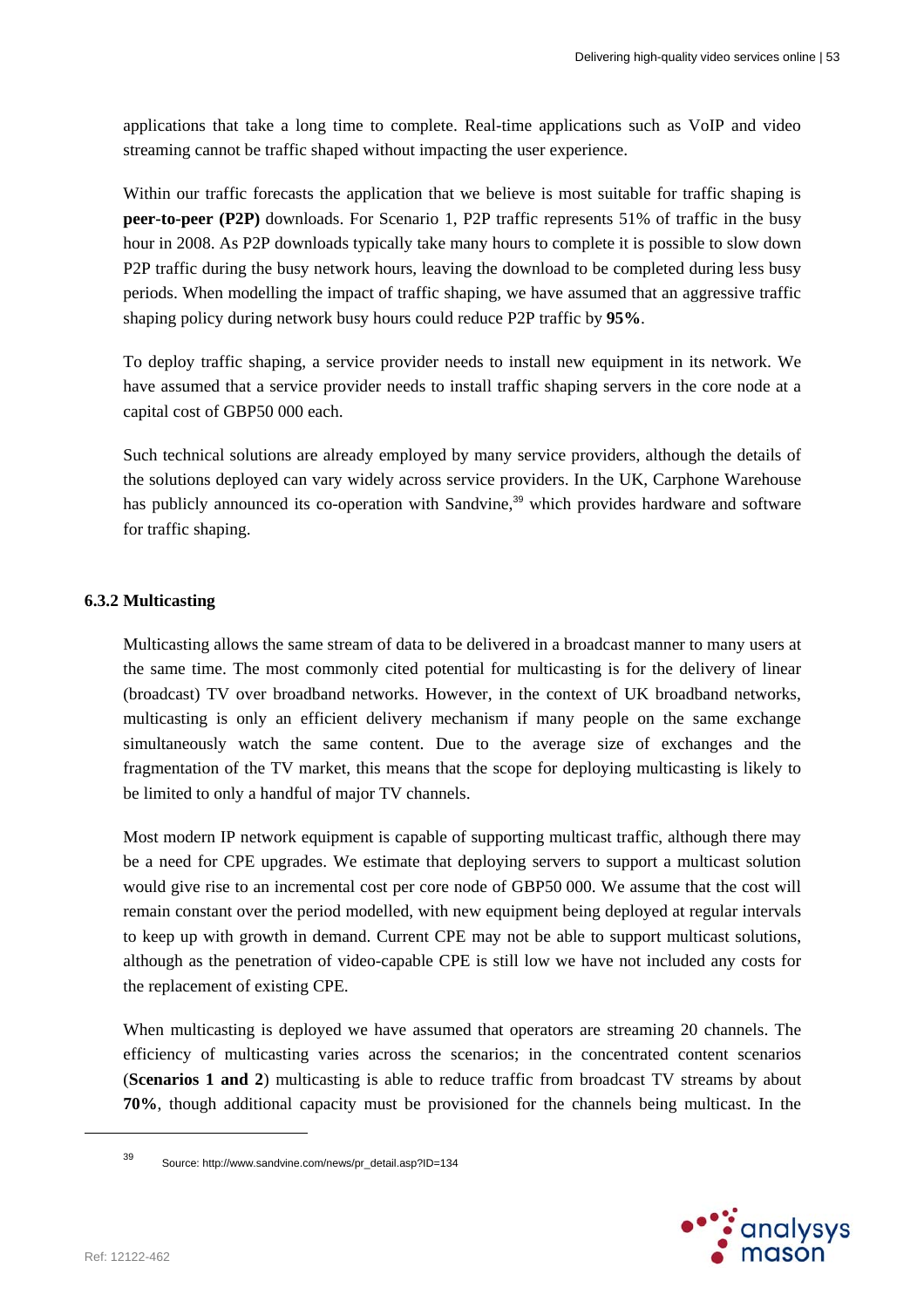fragmented content scenarios (**Scenarios 3 and 4**) we have changed the reduction in traffic to **60%** to reflect the reduction in the efficiency of multicasting caused by the more fragmented nature of the content. We have assumed that the bandwidth required per channel increases over time as HD penetration rises.

#### **6.3.3 Content caching**

In all the scenarios, spontaneous streaming of video (traffic from services such as *iPlayer*) grows to become the largest traffic category. The content typically consists of the most popular films, or TV programmes that have been broadcast within a recent time window (e.g. the last seven days). By deploying content caches within the network it is possible to store the video files closer to the end user so that the data does not have to be sent across the whole network each time it is viewed. As most of the traffic-related costs in the network of a service provider derive from the backhaul, caching of content at the local exchange could make a significant reduction in the traffic on the backhaul network.

However, the current network architecture of most broadband networks will make it difficult to locate caching servers at the local exchange, due to the position of the broadband remote access server (BRAS), which is generally located in the core network.<sup>40</sup> We have examined the technical challenges involved in the deployment of content caching at the local exchange, and conclude that in order to make this possible, the BRAS will need to be moved to the exchange. Further details of our technical analysis are provided in Annex D.

Moving the BRAS to the exchange is assumed to cost an incremental GBP5 per line. In addition, a content server will be required at each exchange, at a capital cost of around GBP10 000. This server will need to be replaced every four years. Once content caching is active we have assumed that in the concentrated scenarios about **40% of spontaneous video traffic can be removed** from the backhaul network.<sup>41</sup> We have used our own estimates of the efficiency of caching for the different types of spontaneous traffic. The size of a cache required, and the proportion of content that could be reasonably cached has been estimated based on high-level research on the 'long tail' of each traffic category (e.g. DVD downloads, *iPlayer* rankings, *YouTube* statistics).<sup>42</sup>



<sup>40</sup> The BRAS sits in the core network, and aggregates user sessions from the access network. It is at the BRAS that a service provider can inject policy management and IP QoS.

<sup>41</sup> The efficiency of exchange-level caching will again vary between the concentrated and fragmented scenarios.

<sup>42</sup> For example, the 'top 20 account for nearly 75% of all iPlayer downloads; see http://www.guardian.co.uk/media/2008/may/20/bbc.digitalmedia?gusrc=rss&feed=media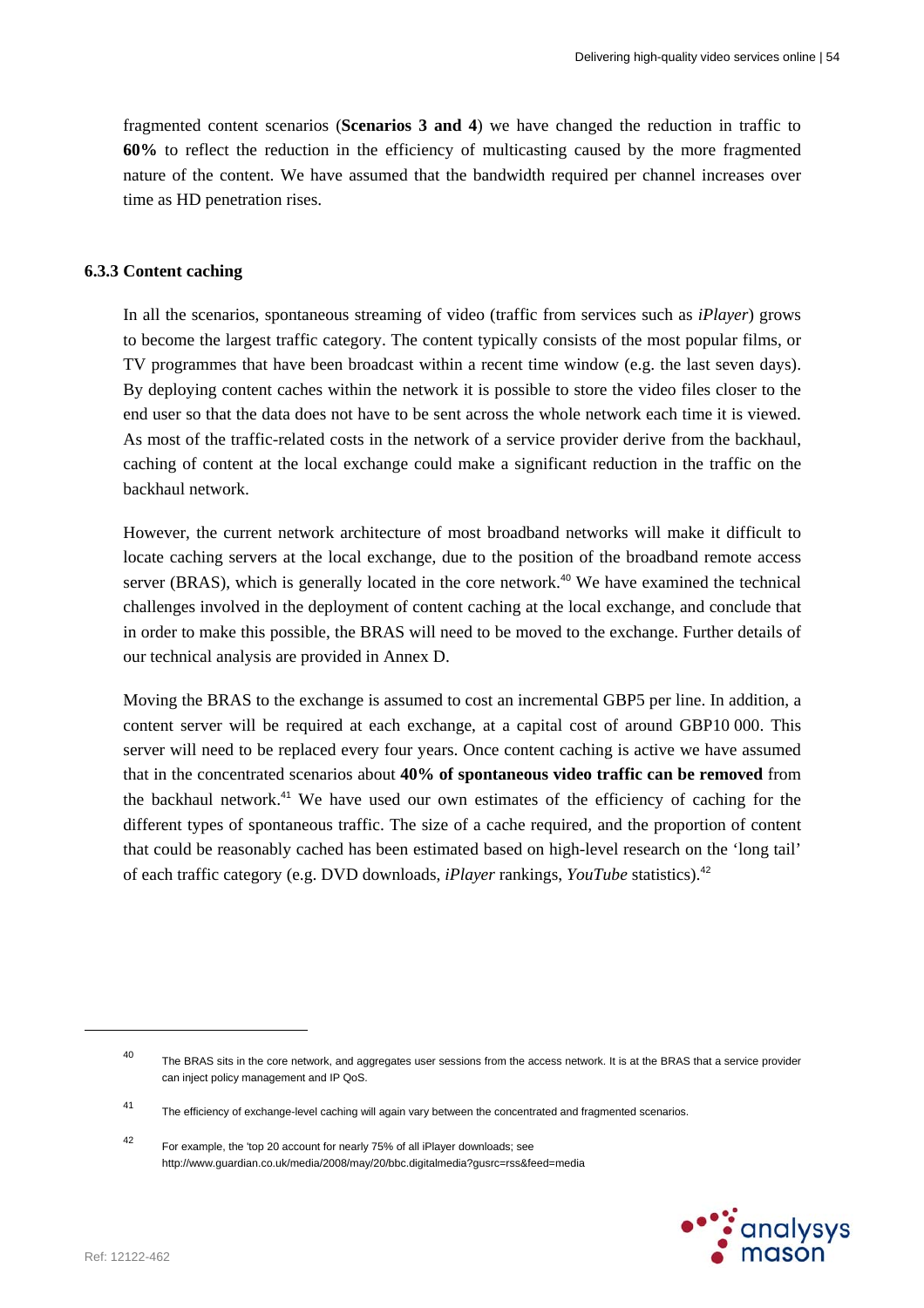#### **6.3.4 Higher-capacity backhaul using DWDM**

Current backhaul solutions typically use a single fibre per backhaul circuit, whereas core connections more often use dense wavelength division multiplexing (DWDM) technology that allows multiple connections to be provisioned over a single fibre. However, DWDM equipment is relatively expensive (partly due to the low volumes of equipment required by the industry), and so it is not cost-effective to deploy it closer to the end user. Over time, however, it may become costefficient to deploy DWDM in the backhaul network, dramatically increasing the amount of capacity available for a relatively low incremental cost. However, it should be noted that the deployment of DWDM would require widespread access to dark fibre. For this reason – and the high equipment costs associated with DWDM – our modelling of the technical solutions does not include DWDM. Nevertheless, DWDM could have an important role to play in the longer term.

## **6.4 Impact of technical solutions**

Our earlier analysis demonstrated that for most of the scenarios, the monthly cost per line does not rise significantly as traffic increases. However, for the most aggressive demand scenario (Scenario 4) there is a considerable increase in costs in the final years. This section provides our quantitative analysis of the impact of the technical solutions that may be deployed to reduce traffic. From our own technical analysis, borne out by our consultations with stakeholders, we believe that **traffic shaping, multicasting and content caching** are the solutions that operators are most likely to consider.

We here mainly focus on the **cost savings for an LLU operator**. Details of the potential cost savings for BT Wholesale, a bitstream operator and a hybrid LLU/bitstream operator are provided in Annex E.

#### **6.4.1 Impact of technical solutions on traffic levels**

Each technical solution focuses on a particular traffic type. Figure 6.19 shows the mix of traffic categories over the modelled period for Scenarios 2 and 3. The trend is similar for all the scenarios, with the role of the TV-related categories increasing in the higher-demand scenarios, as highlighted in Section 4. It is important to note that overall traffic in the network increases dramatically over the period modelled, so the total traffic, in kbit/s, per category is much higher in 2018 than in 2008.

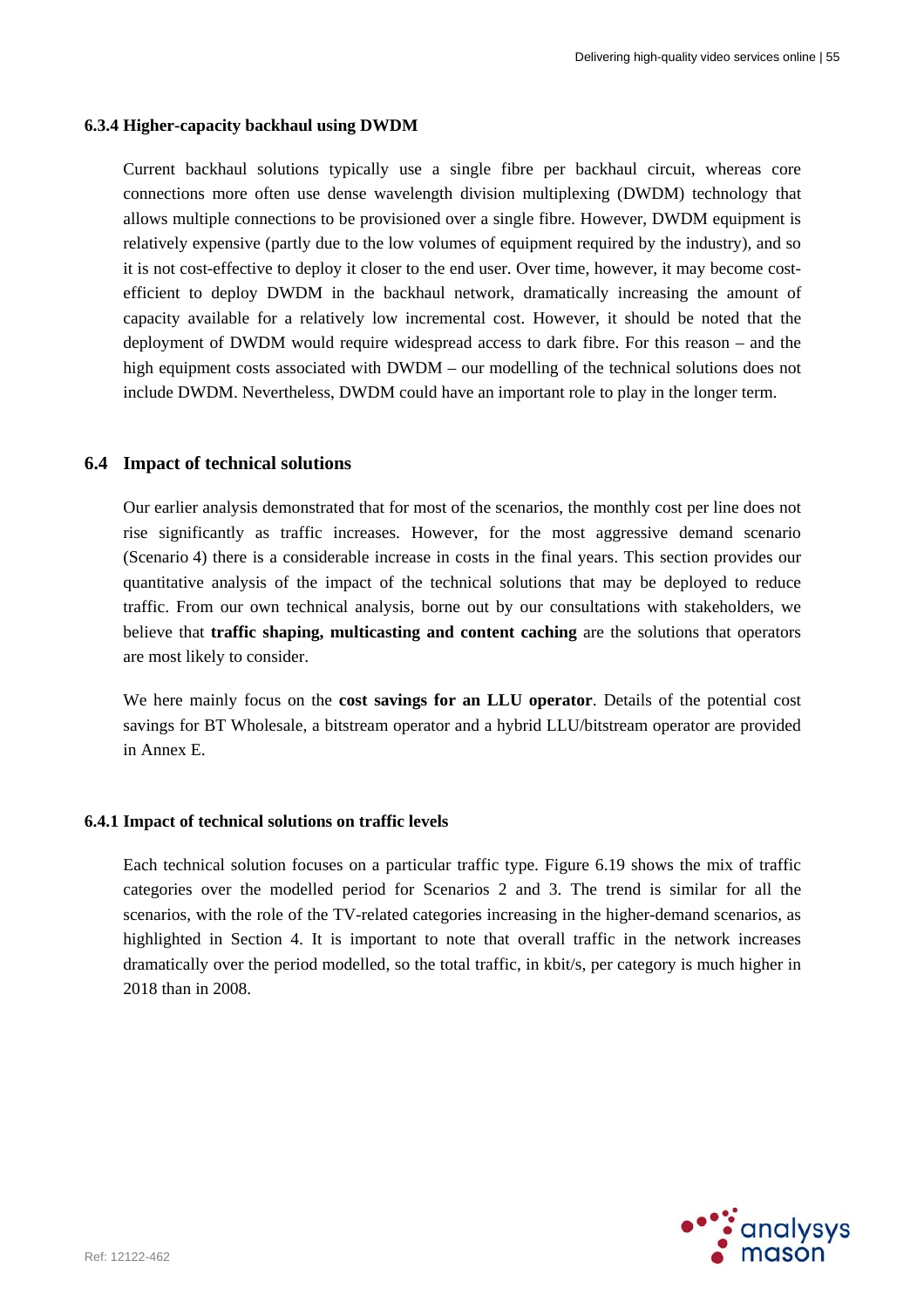

*Figure 6.19: Mix of traffic categories in Scenarios 2 and 3 [Source: Analysys Mason, Cisco]* 

As Figure 6.19 shows, for all four scenarios the major categories of traffic will be peer-to-peer (P2P), broadcast video and spontaneous video traffic. Our three proposed technical solutions directly tackle these categories: traffic shaping for P2P, multicasting for broadcast traffic, and exchange caching for spontaneous video traffic. Figure 6.20 gives a first insight into the scale of the traffic reductions that may be achieved, and the points in time at which it is likely to be costeffective to deploy each of the solutions.

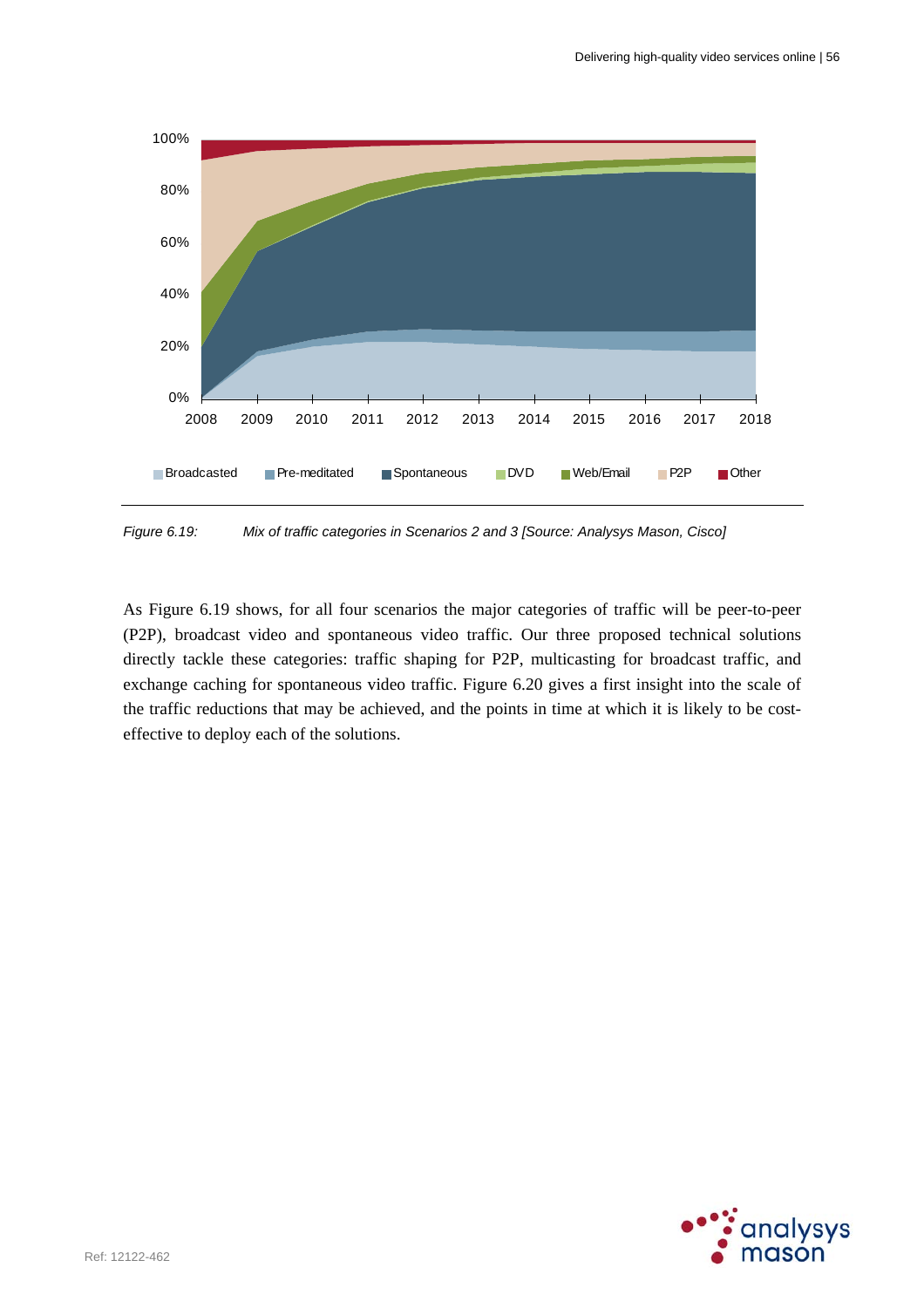

*Figure 6.20: Possible reduction in traffic for a hybrid LLU/bitstream operator employing all technical solutions in Scenario 4 [Source: Analysys Mason]* 

Three main conclusions can be drawn from Figure 6.20:

- Sizeable traffic reductions can be achieved in the first years by shaping P2P traffic. This solution is in fact already deployed by some service providers
- Exchange-level caching can significantly reduce traffic in the final two years. However, the high deployment costs mean that it will not be commercially viable to deploy this solution until the later years of the period studied.
- As each technical solution targets a different traffic category, the optimal deployment time for each one will vary.

The following section examines the business case for these solutions in more detail, and considers whether the potential savings to be made by reducing traffic levels justify the necessary investment in the technical solutions.

#### **6.4.2 Impact of technical solutions on network costs**

Each solution requires an investment, which must be assessed against the cost savings that can be achieved due to the resulting traffic reductions. We have assessed the business case for each solution to determine the optimum time when each solution should be deployed, based upon our traffic forecasts for each scenario. This has been done on an incremental basis by comparing the net present value (NPV) of the costs for each technical solution with our base case in which no

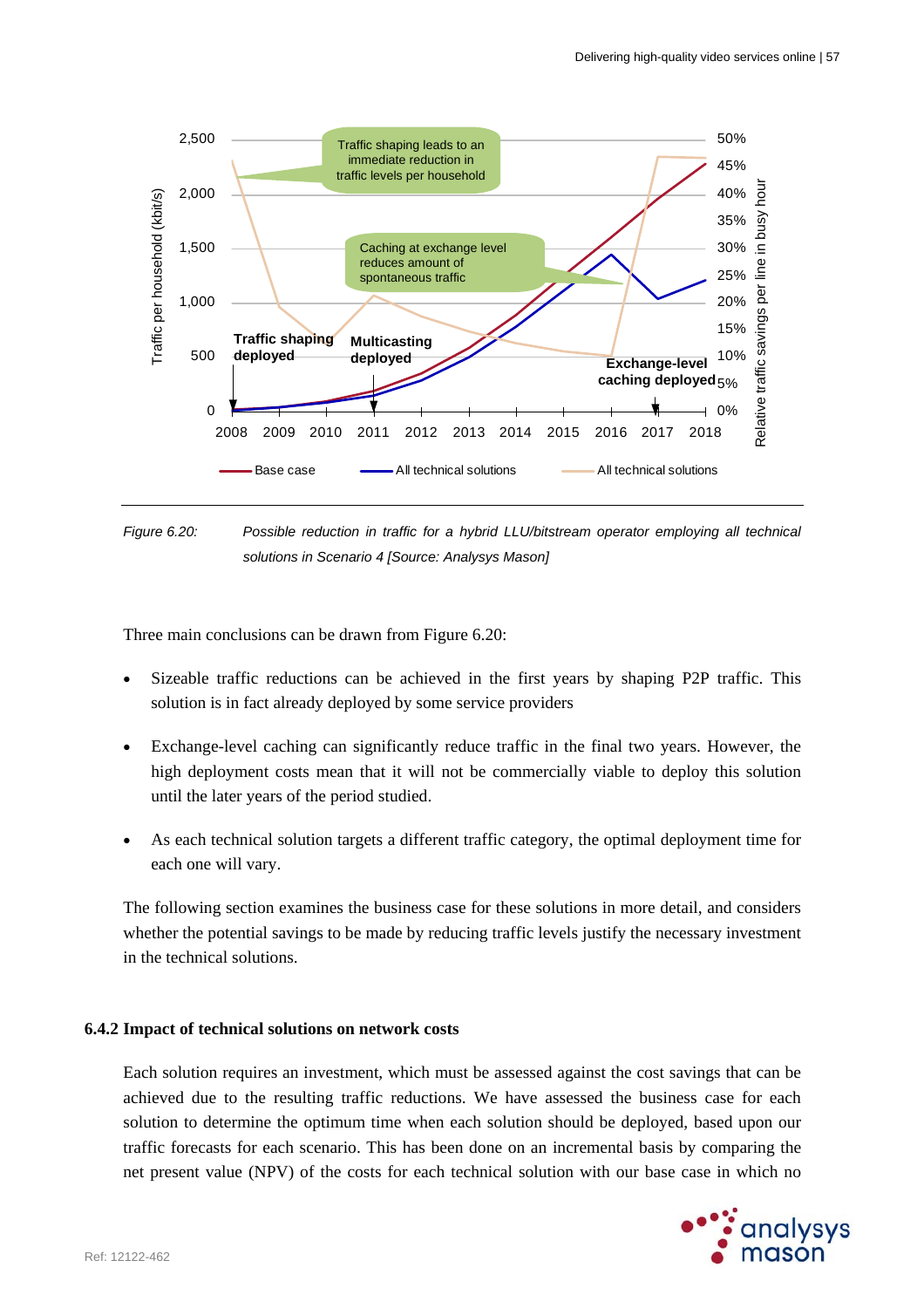traffic limitation is used. This allows us measure the effectiveness of each solution in reducing total network costs. A schematic profile of this approach is given in Figure 6.21.



*Figure 6.21: Approach used to determine optimal year to deploy a particular technical solution [Source: Analysys Mason]* 

The business case for a technical solution relies upon delaying the point at which it becomes necessary to upgrade from one speed of backhaul circuit to another as traffic grows. Figure 6.22 below shows the bandwidth requirement for a typical exchange in Scenario 1 for an LLU operator without any technical solutions deployed, and the total capacity purchased.



*Figure 6.22: Traffic and capacity per exchange for an LLU operator in Scenario 1 [Source: Analysys Mason]* 

It can be seen that once an upgrade in circuit speed happens, it is typically several years until another upgrade is required, due to the large additional capacity provided by each upgrade. Because of this, it is only desirable to deploy a technical solution at the point where an upgrade

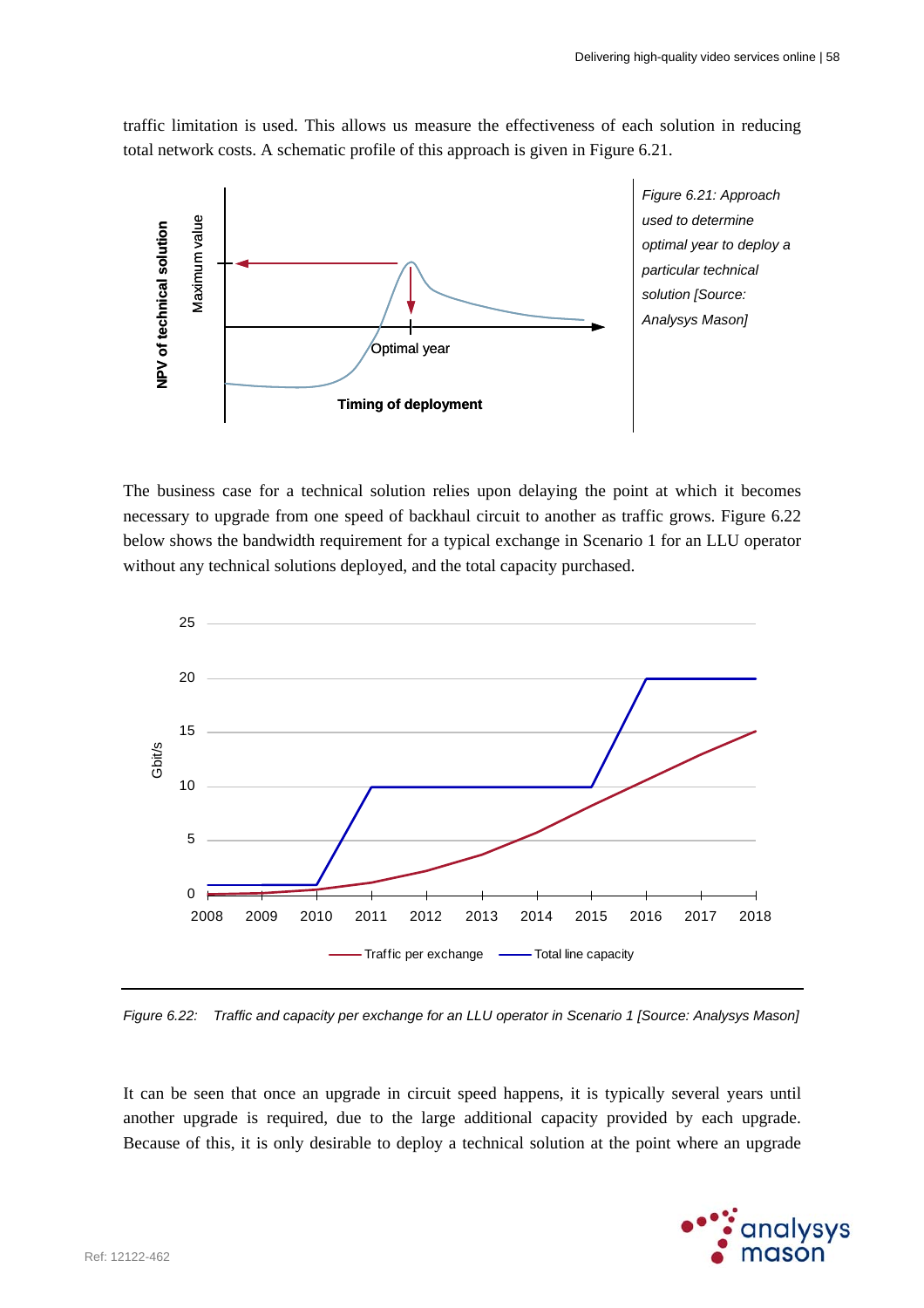would otherwise have been required. In the example above it would not be attractive to deploy a solution between 2011 and 2014.

Figure 6.23 lists our estimates for the optimal deployment years for a large alternative operator using LLU. (It should be noted that, due to the dynamics explained above, optimal deployment times can shift by a number of years with small changes to the assumptions.) The table shows that, while the effects of traffic shaping are immediate and occur across all scenarios, multicasting and exchange-level caching only become a economically viable in later periods. Exchange-based caching would become viable earlier if deployment costs were reduced significantly, or the levels of traffic increased significantly faster than in our scenarios.

|                           | Scenario 1               | Scenario 2  | Scenario 3 | Scenario 4 |
|---------------------------|--------------------------|-------------|------------|------------|
| Traffic shaping           | 2008                     | 2008        | 2008       | 2008       |
| Multicasting              | $\overline{\phantom{0}}$ | $2014^{43}$ | -          | 2012       |
| Exchange-level<br>caching | ٠                        | -           | -          | 2016       |

*Figure 6.23: Optimal deployment year of technical solutions for an LLU operator [Source: Analysys Mason]* 

For a **bitstream operator**, we have assumed that multicasting and exchange-level caching would be bought from BT Wholesale as add-ons to the standard product package. To calculate when these solutions would become available in this way, we have carried out the same analysis as above, but for BT Wholesale instead of an LLU operator. This shows that BT Wholesale would have a positive business case for deploying exchange-level caching at an earlier stage due to its larger scale. However, as BT Wholesale also serves smaller exchanges, it needs higher traffic volumes for multicasting to be attractive, and it would therefore deploy multicasting at a later stage.

To determine the cost for a bitstream operator to use these additional service options, we have assumed a simple pricing model based on the incremental costs per line for BT Wholesale to deploy multicasting and exchange-level caching.

## *Traffic shaping*

The use of traffic shaping to reduce P2P traffic has the greatest impact in the early years of the period modelled, when P2P makes up the greatest proportion of total traffic. This is shown in Figure 6.24 below. It can be seen that in the first year, traffic shaping almost halves the monthly cost per line to about GBP1.30. While this is a significant improvement, it does little to mitigate the concerns regarding Scenario 4, as P2P is less significant in this scenario.

<sup>43</sup> In Scenario 2, the operator is able to achieve marginal cost savings in the core network. Due to increased content fragmentation, this effect is not replicated in Scenario 3 and leads an operator to not deploying multicasting in this instance.

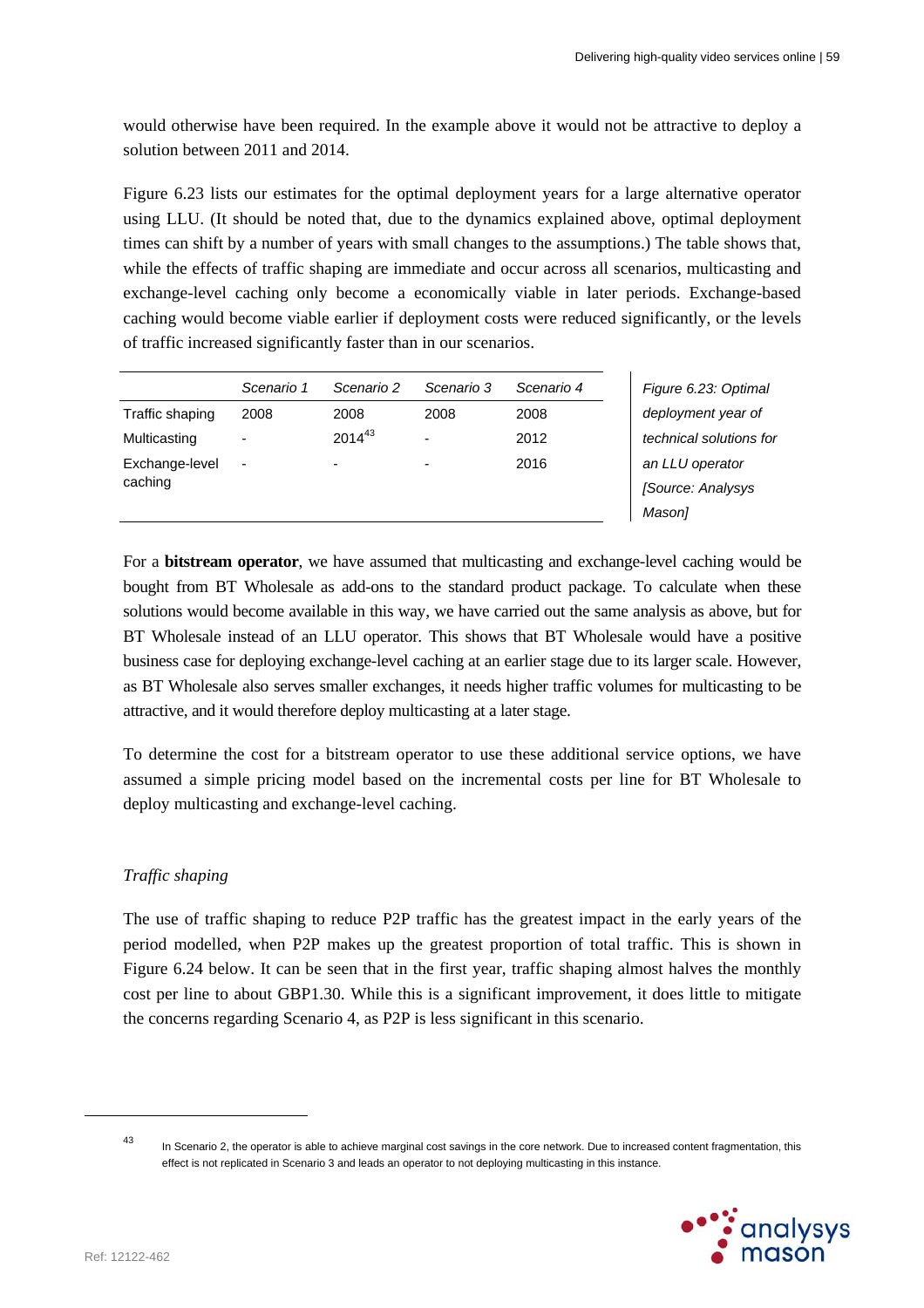

*Figure 6.24: Total monthly cost per line for an LLU operator employing traffic shaping [Source: Analysys Mason]* 

## *Multicasting*

As discussed in Section 6.3.2 above, multicasting is a technical solution designed to reduce the number of simultaneous broadcast streams to IPTV customers. We have assumed that 20 channels are broadcast via multicasting. We have calculated that the optimal time to deploy multicasting in Scenario 4 is 2012, but it would in have its greatest impact in 2015, where it delays the upgrade to multiple 10Gbit/s circuits, as shown in Figure 6.25 below. Over this period, it leads to significant savings relative to the base case (where no technical solutions are deployed). Again, this is due to the postponement of upgrades to backhaul and core network capacity. However, our sensitivity tests for Scenario 4 indicate that multicasting will be unable to significantly postpone the increase in costs in the final years.

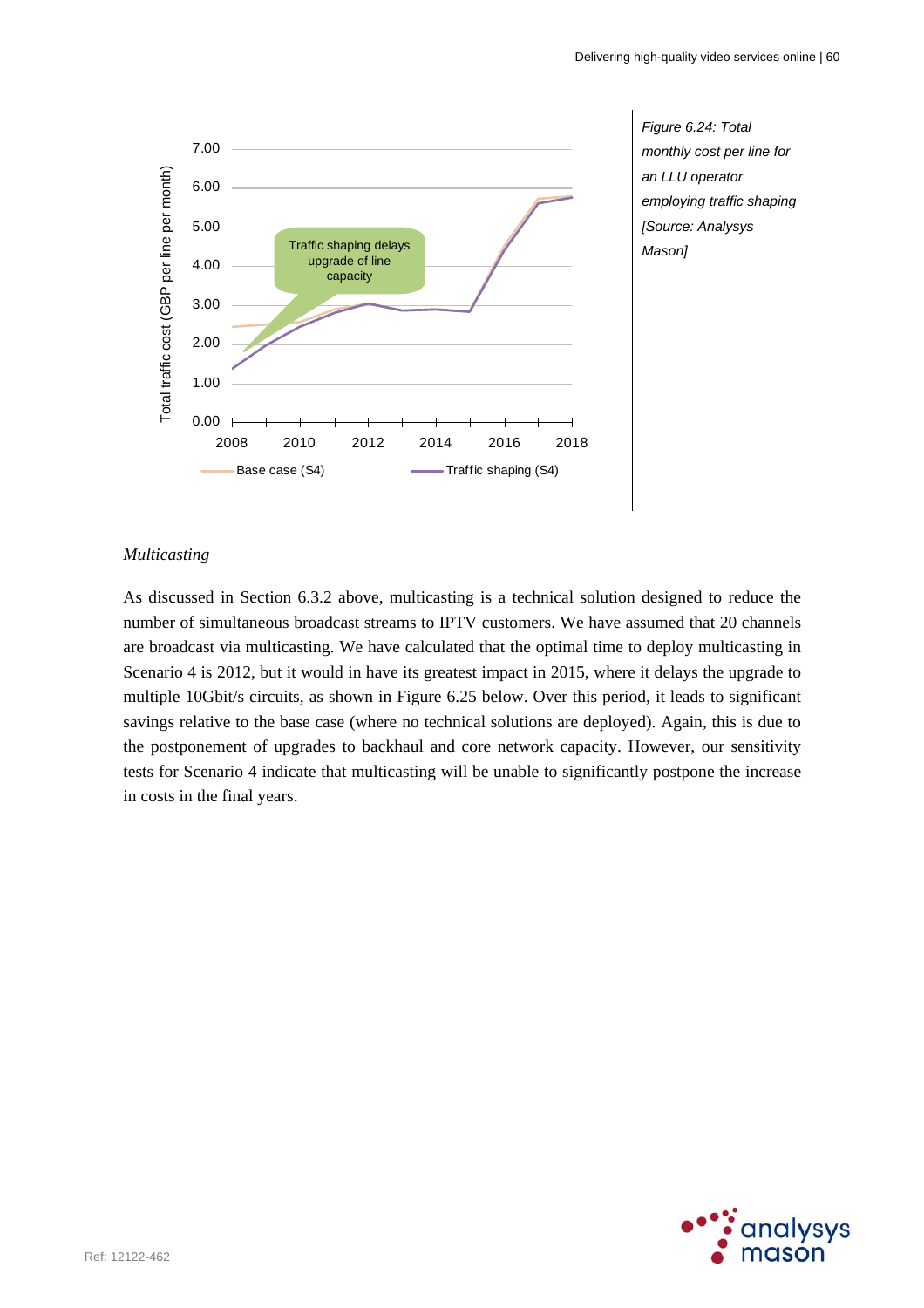

*Figure 6.25: Total monthly cost per line for an LLU operator employing multicasting [Source: Analysys Mason]* 

### *Content caching*

Exchange-level content caching is the most capital-intensive technical solution, but can also deliver the highest level of cost savings as it tackles spontaneous video traffic, the category which is primarily responsible for the increase in costs in the final two years of Scenario 4. Figure 6.26 below shows the considerable reduction in costs achieved by caching in Scenario 4. In contrast to the base case, where costs rise to nearly GBP6.00 per line per month by 2018, the total monthly costs rise to about GBP3.20 per line per month. We therefore expect operators to implement this technical solution if faced with a traffic increase of the level forecast for Scenario 4.

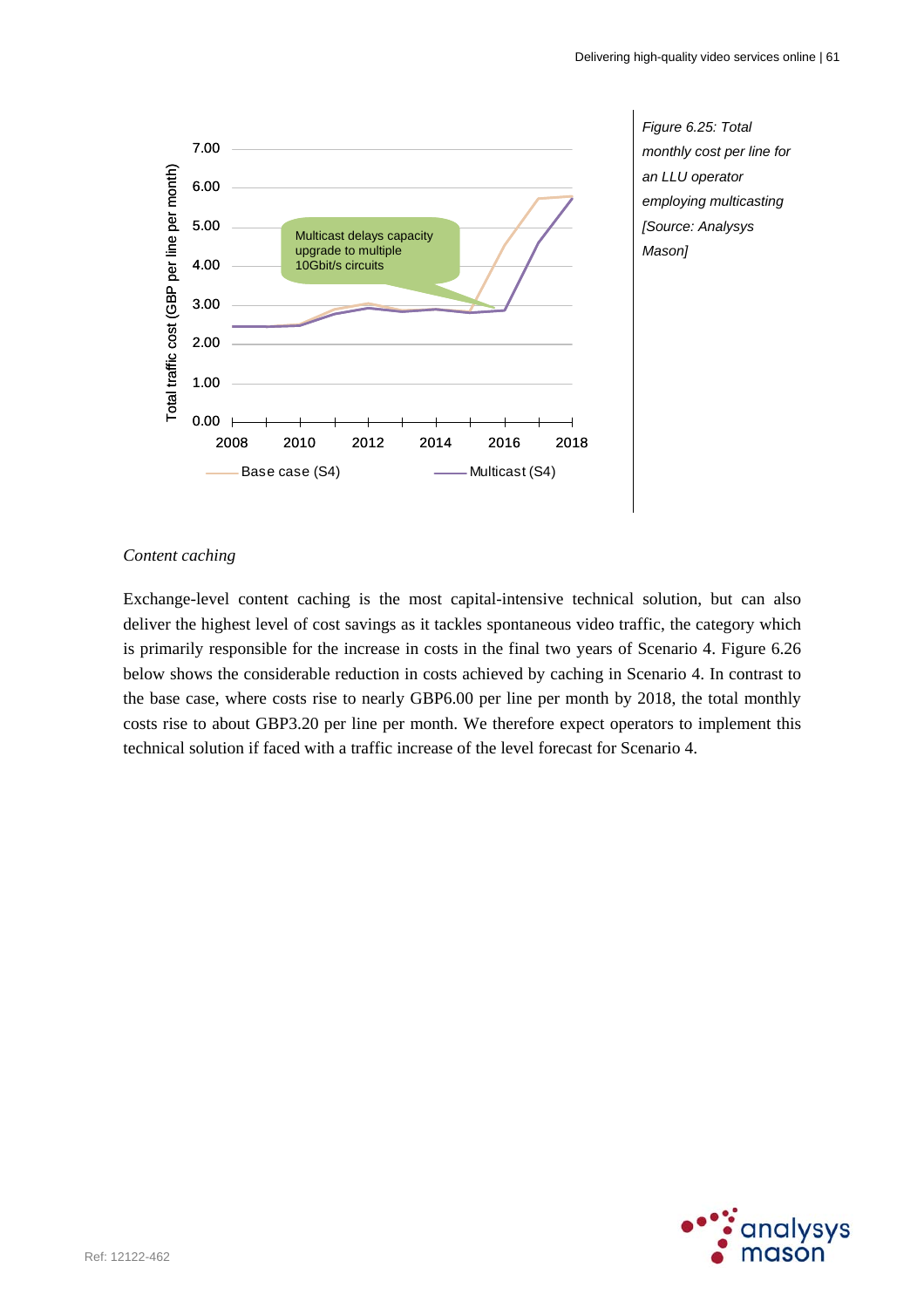

*Figure 6.26: Total monthly cost per line for an LLU operator employing exchangelevel caching [Source: Analysys Mason]* 

Under our basic assumptions on the cost of exchange-level caching, it would only be cost-efficient for alternative operators to use it from 2016 onwards. However, it is possible that new advances in caching technologies may significantly reduce deployment costs. Examples of companies innovating in this area include Edgeware<sup>44</sup> which launched a solution for content caching that has already been implemented by TeliaSonera during the 2008 Summer Olympics to support traffic from on-demand online streaming.<sup>45</sup>

To assess the impact of future innovation in this area we have also considered a sensitivity where the caching server costs are reduced to GBP1000. In this sensitivity we have also assumed that the additional capex to move the BRAS is not incurred (or is incurred via natural equipment replacement cycles). The results are shown in Figure 6.27 below. In this sensitivity the model predicts that it would be optimal for content caching to be deployed in 2011 under Scenario 4. This is due to the costs of deploying caching being low enough that it is desirable to deploy caching at the point where backhaul circuits would have to have been upgraded from 1Gbit/s to 10Gbit/s. In the base case, content caching is deployed to delay a migration from one 10Gbit/s circuit per exchange to multiple 10Gbit/s circuits per exchange.

It can be seen that the earlier deployment of caching in 2011 compared to 2016 leads to significantly lower costs per line per month from 2011 until 2013. The cost reduction arises because an earlier deployment of caching delays the purchase of additional backhaul circuits by two years. In the final years considered the cheaper caching solution has slightly lower costs due to the lower operating costs assumed.



<sup>44</sup> http://www.edgeware.tv/

<sup>45</sup> http://www.lightreading.com/document.asp?doc\_id=163371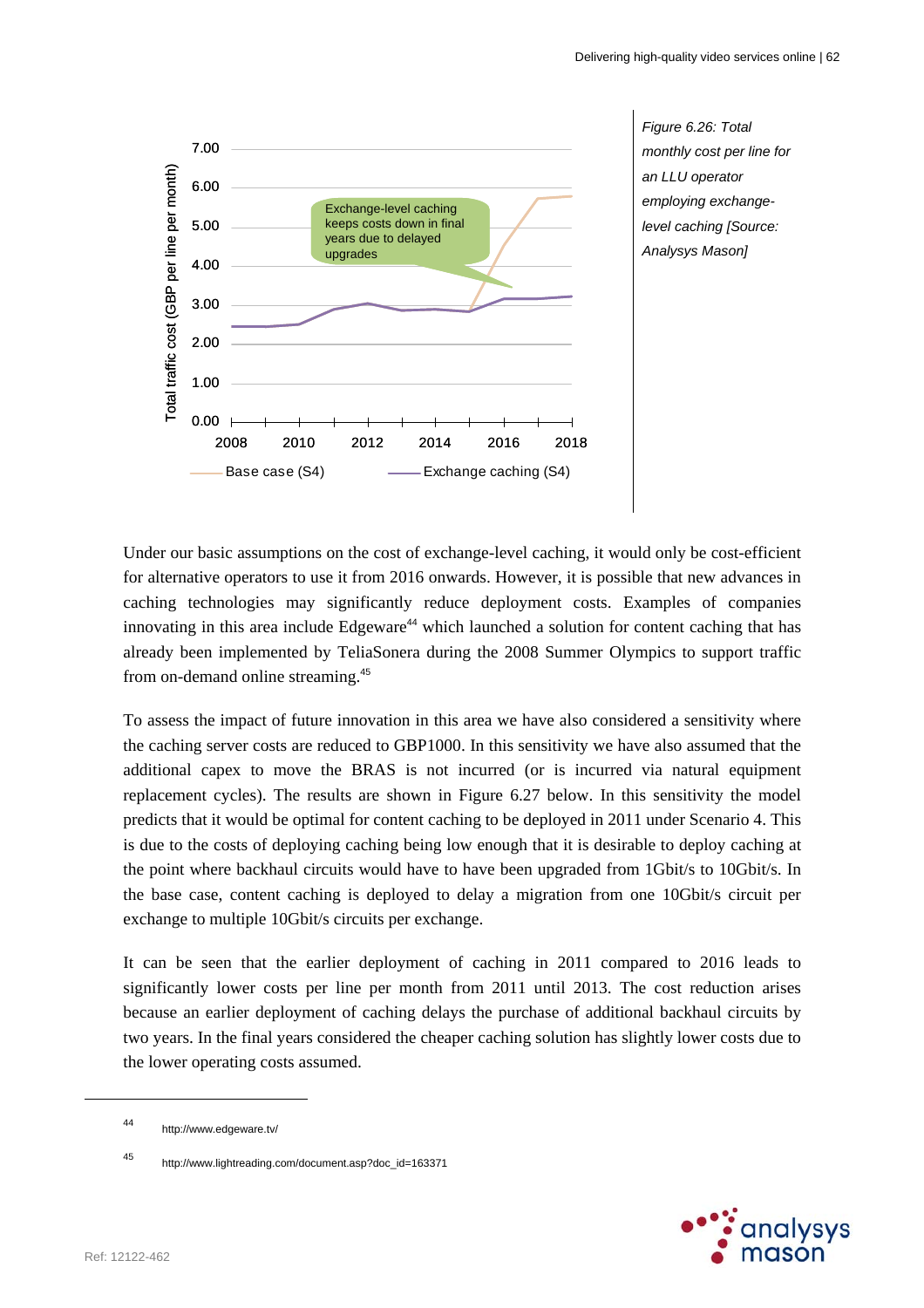Similar modelling shows that under the same cost assumptions it becomes attractive to deploy caching in the other scenarios, which have lower demand. This occurs between 2012 and 2014.



*Figure 6.27: Impact of sensitivity with lower capital costs for content caching (Scenario 4) [Source: Analysys Mason]* 

It is also possible to cache content in the core network, though this would have no impact on the backhaul network (which, as seen earlier, is subject to the greatest increases in costs due to additional bandwidth requirements). Therefore, we have not quantified caching of content in the core network.

#### *Deploying all three technical solutions*

The technical solutions are each most effective at different stages of the period we have modelled. While traffic shaping tackles P2P issues in the early years, multicasting is most effective in intermediate periods around 2013, and exchange-level caching is at its best in the final two years. We have therefore run a final case to examine the total savings when deploying all technical solutions at their optimum times. The results for Scenario 4 are shown in Figure 6.28 below.

With all technical solutions, the monthly costs almost triple over the period modelled, from slightly over GBP1.30 per line in 2008 to around GBP3.20 per line in 2018. However, the increment from today's estimated starting point for the base case (GBP2.40 per line per month) is only around GBP0.80 per line per month. It should be possible for operators to compensate for this, especially given that most of the increase in traffic is due to new applications that can potentially be turned into profit streams. Section 7 discusses this issue in more detail.

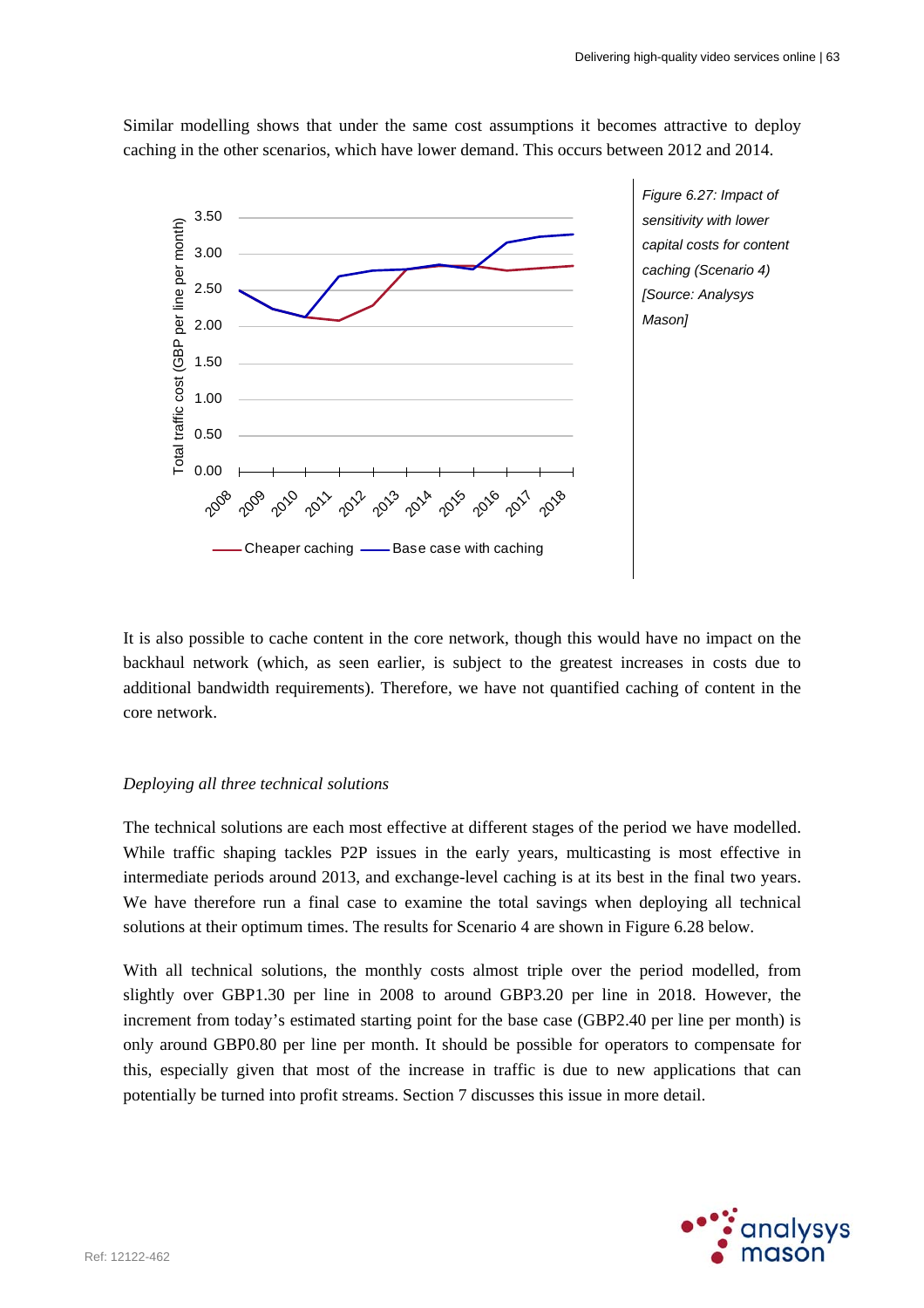

*Figure 6.28: Total monthly cost per line for an LLU operator employing all technical solutions [Source: Analysys Mason]* 

# **6.5 Commercial impact of increased traffic**

To assess the impact of increased network costs, it is useful to compare these with the costs currently experienced by service providers. It is important here to recognise the differences between actual operators: some have lower pricing, and typically attract lower-usage subscribers, while others have higher pricing and attract subscribers who generate more traffic. There is therefore a range in the costs experienced by service providers at present.

We believe that the costs modelled with and without traffic shaping deployed provide a reasonable lower and upper bound for the costs per subscriber per month experienced at present. We have therefore used these two estimates of costs in 2008 as the baseline for our analysis of how increased traffic may impact upon service providers. These baseline costs are shown alongside the forecast costs when deploying all technical solutions across all four scenarios in Figure 6.29 (for an LLU operator) and Figure 6.30 (for a bitstream operator).

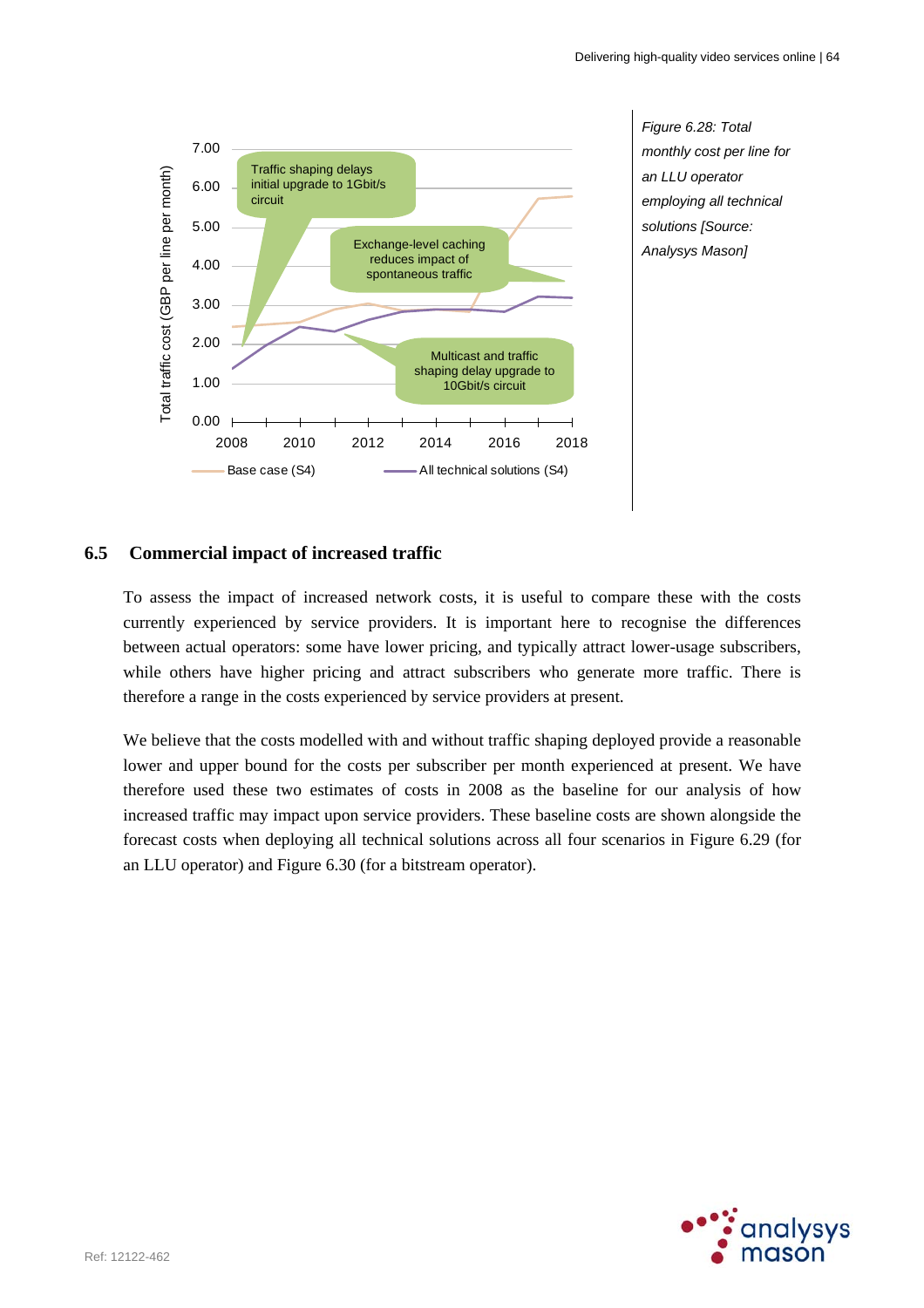

*Figure 6.29: Overview of the total monthly cost per line when deploying all technical solutions in Scenarios 1 to 4 for an LLU-based service provider [Source: Analysys Mason]* 

For an LLU operator, in Scenarios 1 to 3 the cost per line per month rises to around GBP2.50 to GBP2.75, and in Scenario 4 increases to GBP3.25. This is significantly less than the peak of almost GBP6.00 per month in the case without any technical solutions deployed.



*Figure 6.30: Overview of the total monthly cost per line when deploying all technical solutions for Scenarios 1 to 4 for a bitstream-based service provider [Source: Analysys Mason]* 

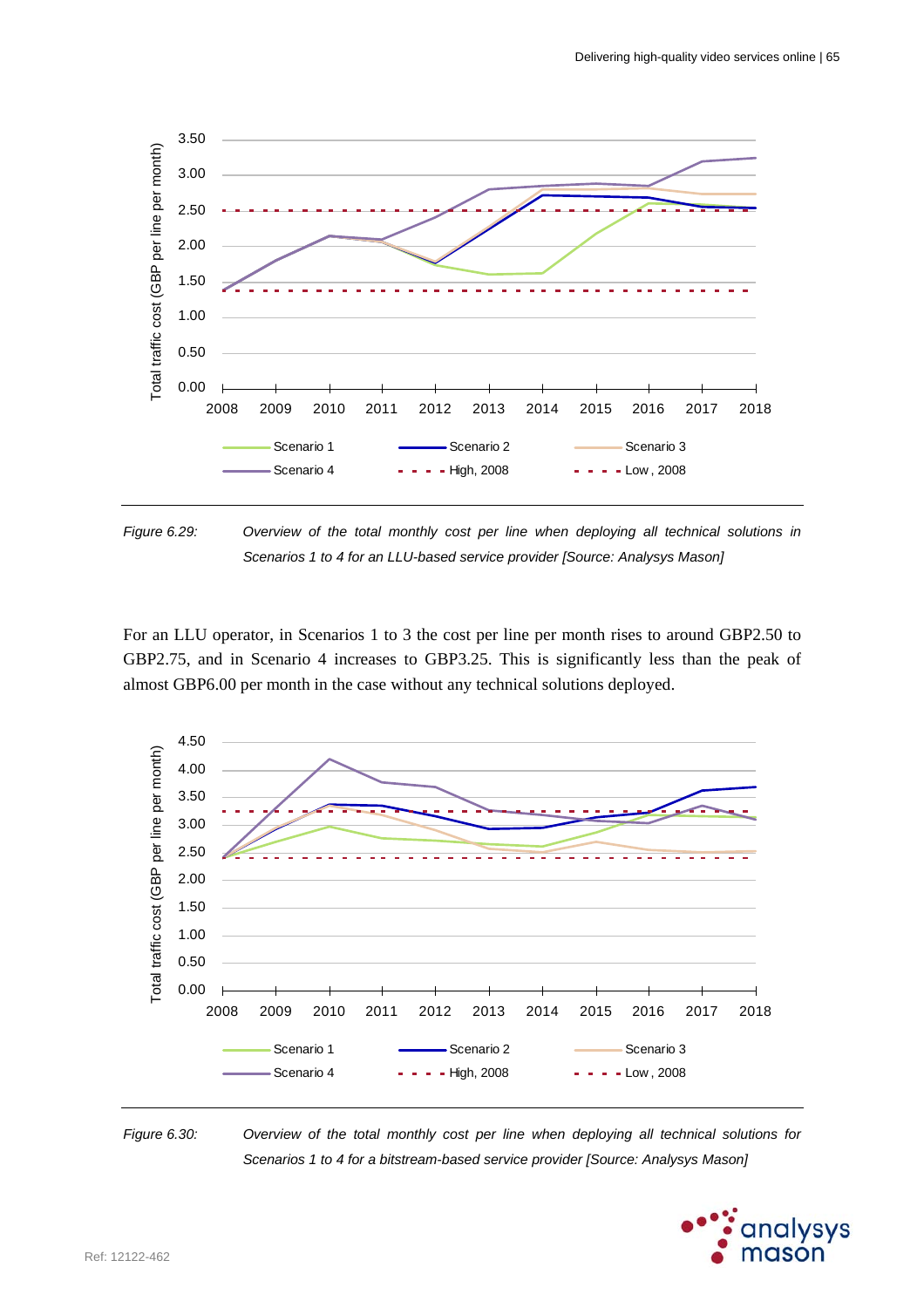For a bitstream operator, the costs in Scenarios 1 and 2 rise to around GBP3.10 per month per line, slightly less than the higher estimate of costs in 2008. Again Scenario 4 has the highest costs, reaching around GBP3.70 per month per line in 2018. The relative increase when compared to other scenarios is less than for an LLU operator, due to the fragmented market leading to greater economies of scale over the bitstream network, which we have assumed will lead to lower prices. This effect is also seen in Scenario 3, which although having the same traffic as Scenario 2 is over GBP0.50 per month per line less expensive.

However, for bitstream operators the peak costs generally occur in 2010. This is due to the migration to 21CN still being incomplete, which does not allow such operators to fully exploit the economies of scale from fibre-based backhaul until after 2012.

In summary, there are two situations where we believe the increase in costs may be significantly above the current cost base (for an operator with higher backhaul costs).

The first situation occurs in Scenario 4, where the costs for an LLU operator rise above the baseline of GBP2.50 per line per month to reach around GBP3.25 per line per month in 2018. A similar effect is also seen for a bitstream operator in Scenario 2, but it is less pronounced. This increase in costs under Scenario 4 for LLU and Scenario 2 for bitstream is because the very high levels of online video consumption lead to the deployment of multiple 10Gbit/s backhaul circuits at each exchange, even when all of the technical solutions are used. Scenarios 3 and 4 for bitstream operators have similar total network costs, but due to the higher market share of bitstream operators in these scenarios the costs per line are less than in Scenario 2. However, if the prices of BES from Openreach were to fall, or higher-speed circuits were to become available, this would reduce the costs over time. We believe that it is reasonable to assume that either a decrease in prices or the availability of new products would be able to offset most, if not all, of this increase in costs. The sensitivity assuming lower costs for deploying content caching also leads to a reduction in costs in 2018 to around GBP2.80 per month per line, which is only slightly above the range for baseline costs in 2008.

The second situation occurs for a bitstream-based operator in Scenario 4 in the period from 2010 until the migration to WBC is complete. This is due to service providers having to purchase legacy bitstream products from BT Wholesale. These products do not offer the same economies of scale as WBC. It is under Scenario 4 that this increase above the baseline is most significant, with monthly costs being around GBP1.00 more per line than the high baseline in 2010. However, at this point in time there may be a demand constraint which means that the traffic is less than forecast. In Scenarios 2, 3 and 4 HD content is assumed to be around 10-20% of the total during 2010 to 2012. At this point the availability of high-speed access networks may be too limited to support widespread use of HD services. If the growth of HD content was to be more skewed towards later years the potential spike in costs that we have identified for bitstream operators in 2010 to 2012 may be much more limited.

The costs in all scenarios rise significantly above the baseline for an operator with lower usage (and hence lower costs). It may be possible to limit the impact of this by modest increases in

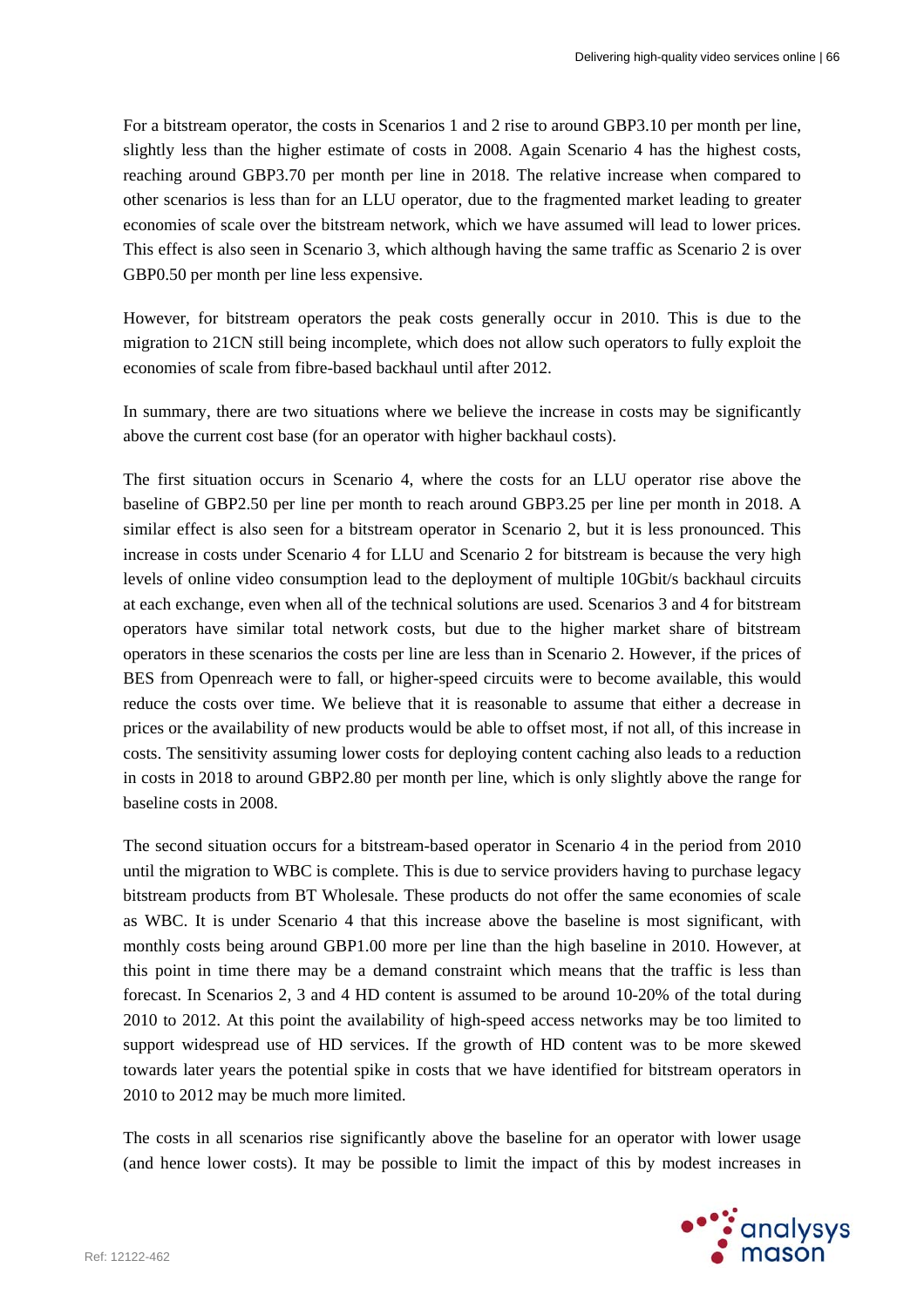ARPU, or by attracting customers with lower usage profiles than the average. However, in the medium term it is likely that for online video to grow significantly, with all operators supporting this type of usage, the costs of backhaul networks will increase to levels above those currently experienced by the operators with the lowest cost base.

However, as mentioned earlier, in the longer term the prices of backhaul products from Openreach may fall, or higher-speed services may become available (through the deployment of DWDM). Even a modest reduction in prices each year from Openreach could bring the monthly costs per line significantly closer to our lower baseline (i.e. broadly in line with today's costs).

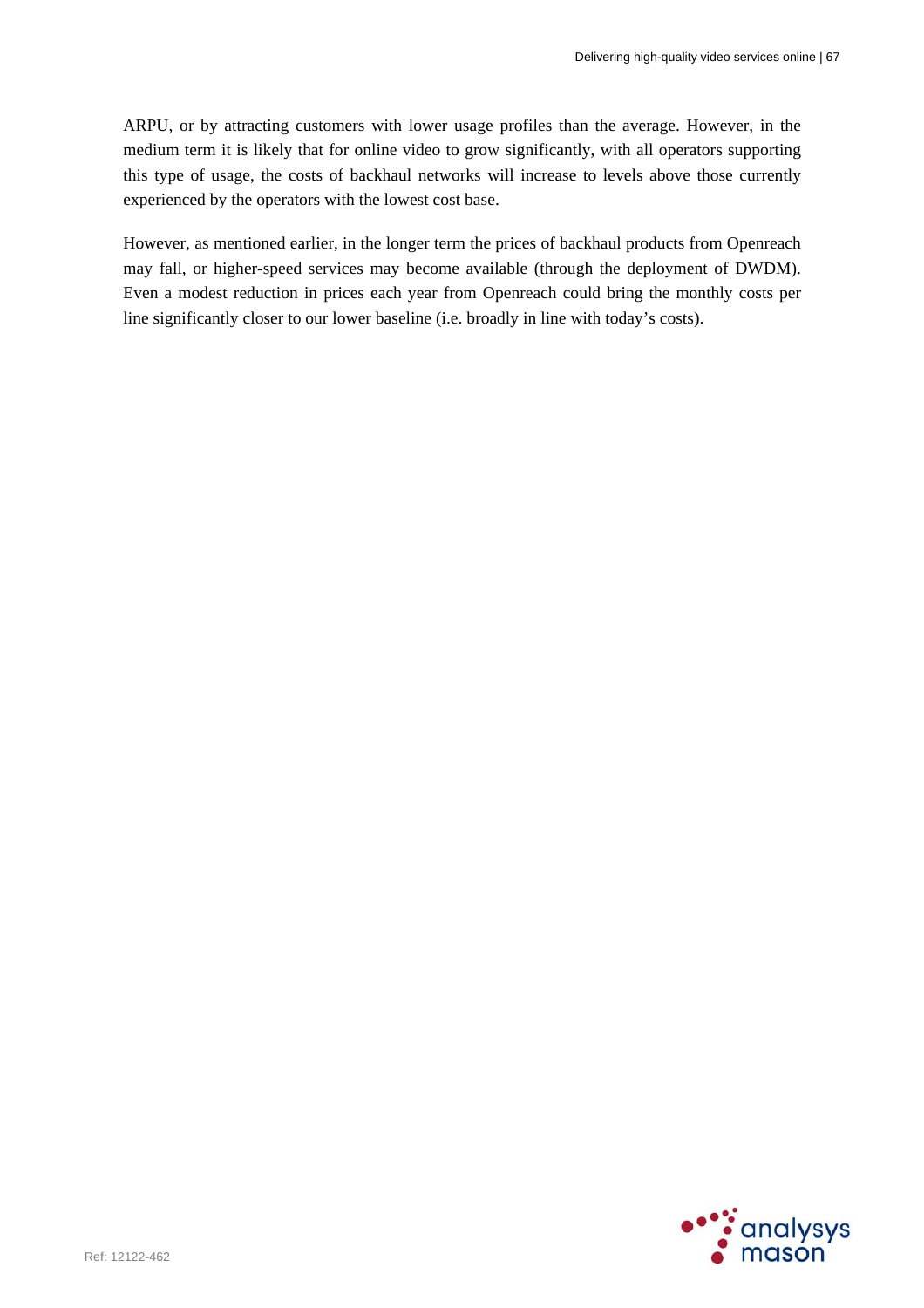# 7 Evolving business models

As discussed in the previous section, the growth in broadband traffic, largely from video applications, could lead to increases in network costs for service providers, particularly if they do not deploy more advanced technical solutions. If technical solutions such as traffic shaping, multicasting and content caching are deployed, the increases in network costs can be largely limited. However, under some conditions there will still be an increase in costs that may need to be recovered via additional revenues.

In a highly competitive market such as the UK broadband market, many operators have low profit margins, which mean they find it challenging to absorb any cost increases. They are also under competitive pressure not to increase their prices. If operators are unable to increase prices, and their costs increase, they will have to seek new revenue streams from new business models. One example of this is the controversial trials of Phorm by BT Retail.<sup>46</sup> If this technology is deployed, it will allow BT Retail to generate additional advertising revenues. Other major service providers, such as Virgin Media and Carphone Warehouse, have also expressed an interest in Phorm.

In the context of online video services, is may also be possible for service providers to capture additional revenue from both advertising and subscription sources. During the stakeholder consultations, and our research into the case studies for new business models (presented in Annex C) we have identified two broad types of business model that may allow service providers to generate additional revenue, to help fund the network investments required to support highquality online video services.

### **7.1 Retail business models**

A retail model is perhaps the most obvious way for a service provider to generate additional revenues from online video services. The most commonly discussed retail business model is a retail IPTV offering such as BT Vision and Tiscali TV. Such services have commonly focused on retailing premium content, especially sports and films. However, an important feature of the BT Vision service is the subscription-based 'catch-up TV' service that offers access to previously broadcast content from the BBC and Channel 4. The services are available free of charge via the public Internet, but the BT Vision subscription service offers a premium service with content accessible on the TV, at a guaranteed quality of service. It is also conceivable that such business models could be extended to other online video services such as YouTube. In addition to subscription or usage revenue from the consumer it may also be possible for service providers to

<sup>46</sup> Phorm is a new technology platform that can be used to monitor Web users' traffic in order to target advertising, with service providers capturing some of this revenue. Phorm has raised a number of privacy issues following trails by BT that have highlighted the need to obtain opt-in from consumers for any eventual service.

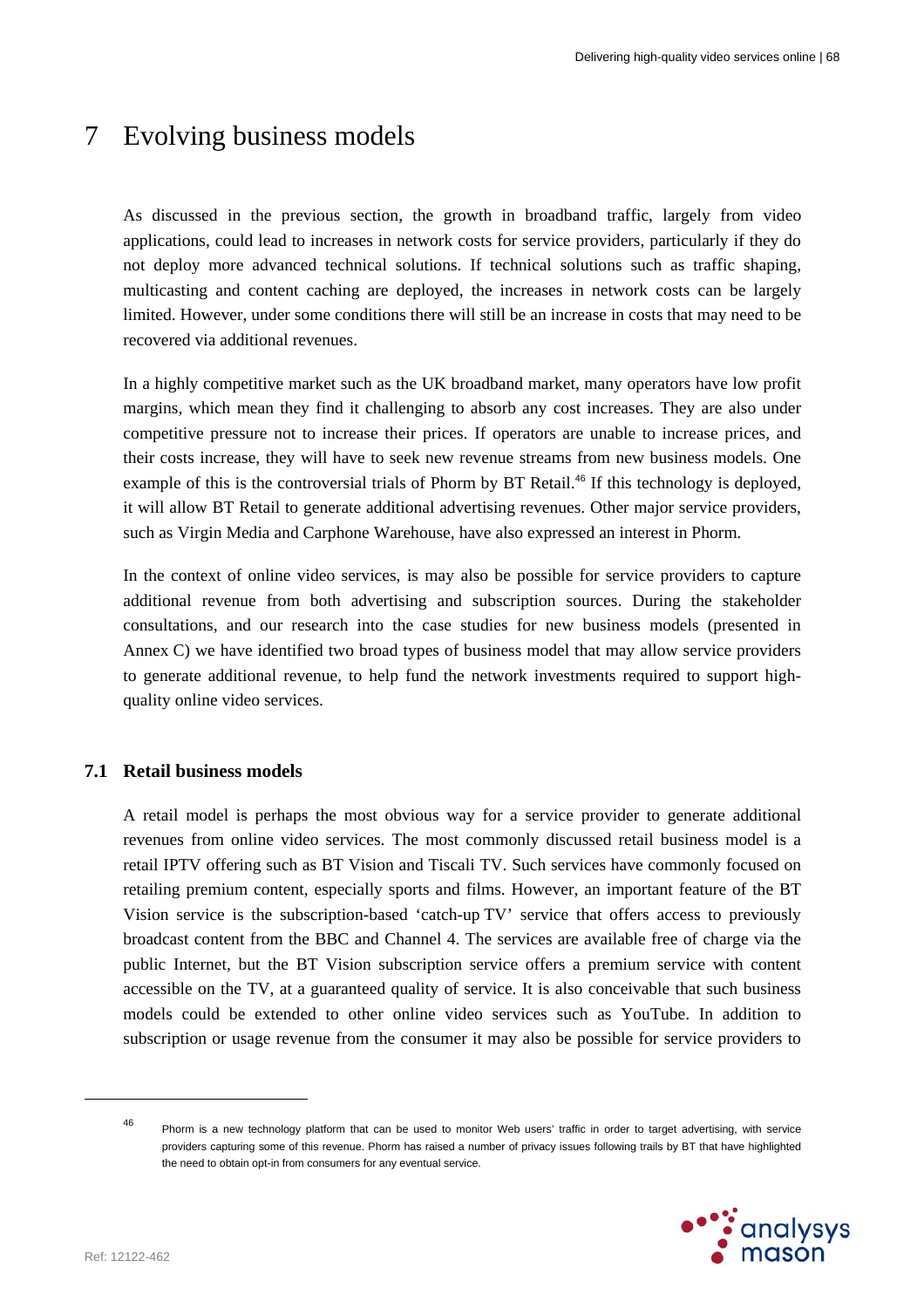provide higher-quality content via their own portals, which could then be funded through advertising.

By offering access to video services over a dedicated platform, service providers may be able to charge additional fees for a wide range of video services, and use the revenue to fund additional investments in network capacity and/or technical solutions.

Historically, however, service providers have not been particularly successful in selling a high volume of content to their subscribers. It may therefore be more appropriate to consider business models where service providers are able to capture part of the retail revenues generated by content owners. Such business models could be classified as wholesale business models, and are discussed in the next section.

#### **7.2 Wholesale business models**

Service providers may be able to generate additional revenue from online services by offering wholesale services to other organisations. These wholesale services could include:

- dedicated bandwidth for specific services
- prioritisation of specific services
- provision of multicast services for live video streams
- caching of content closer to the consumer.

Wholesale services such as these could be used by content owners to ensure that their content is delivered in a reliable and high-quality manner to their paying customers. Business models of this type are often referred to as 'two sided' as they generate revenue from both end users and other businesses. We are seeing increased interest in such business models from all parts of the value chain, though there is still a large amount of cultural change and learning required before they can be widely and successfully adopted.

One prominent example of these new wholesale business models is the Amazon Kindle (currently only available in the USA). This device is an e-book reader that has a built-in wireless connection to the Sprint network that can be used to download written content directly from Amazon. The novel part of this business model is that the consumer of the e-books also has a billing relationship with Sprint. We believe that the retail revenue that Amazon generates is then used to pay for wholesale capacity from Sprint for delivery of the digital content. Such a model could easily be extended to digital downloads of DVDs and music.

CDNs already operate global networks that allow content owners to improve the delivery of their Web-based content to end users. However, these networks typically only extend to the edge of a service provider's broadband network. For this reason, they do not provide any caching deep near the edge of the network (e.g. at the exchange), and they do not use any dedicated bandwidth over the service provider's network. However, a new business model could emerge in which CDN providers would partner with individual service providers to ensure that there is dedicated capacity

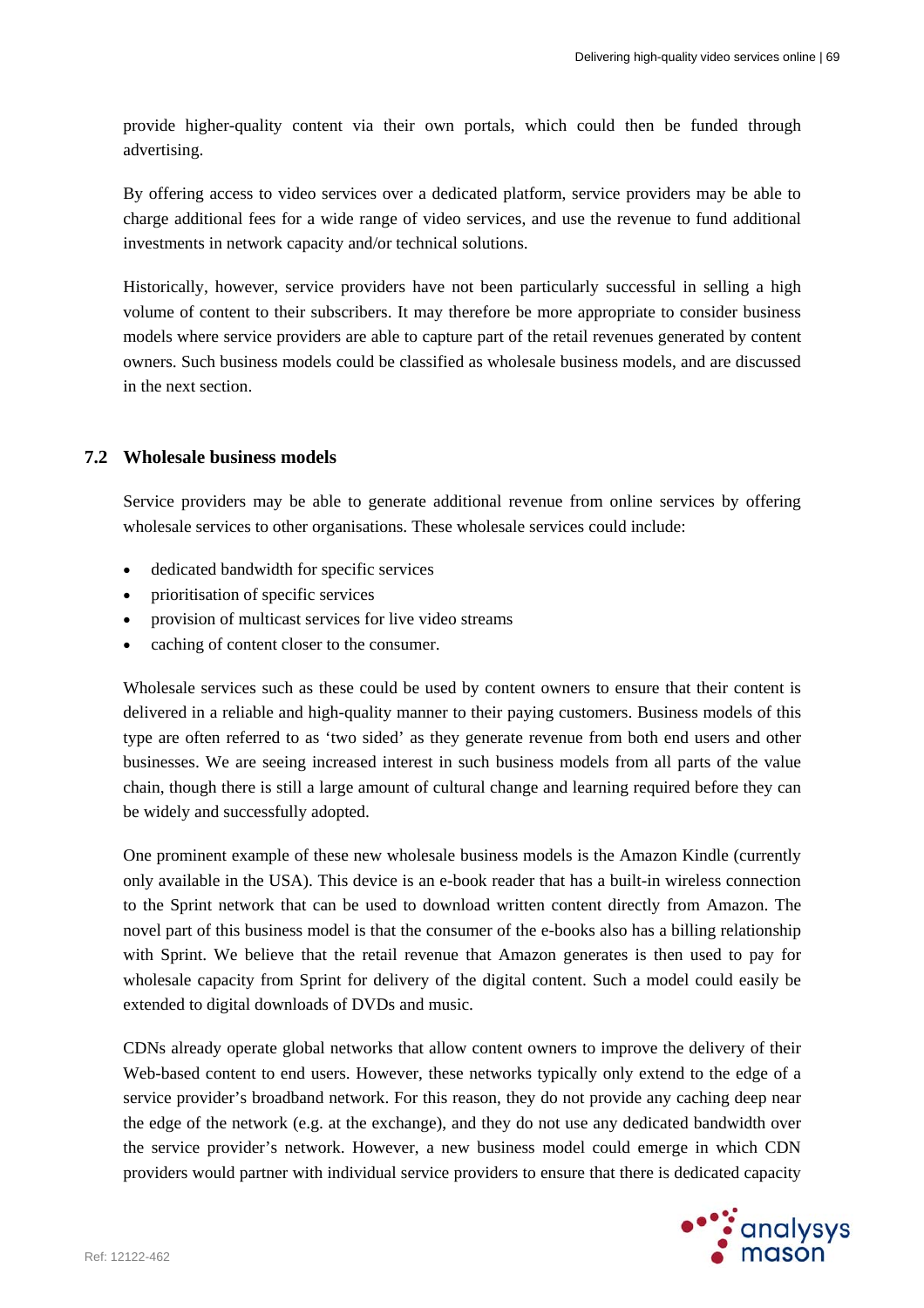in the core and backhaul networks of service providers. Under this model the CDN providers would be able to aggregate wholesale services from service providers and then sell national, regional or international services to content owners. It is likely that this would provide a smoother transition in business model for content owners, and reduce complexity for them in delivering their content over many different networks.

#### **7.3 Potential scale of revenues from new business models**

Our technical and economic analysis has shown that in a scenario with a very substantial increase in online video, the rise in costs for the backhaul network is of the order of GBP1.00 per line per month when all technical solutions are deployed, and GBP3.00 otherwise. Because it may be difficult for some service providers to recover this increase in their cost base from existing revenues, they may need to pursue the new business models discussed. We have not carried out a detailed analysis of the revenues that a service provider could retain from such business models, as these models are not yet mature. However, in the following paragraphs we discuss two different business models that both suggest there should be reasonable amounts of incremental revenue that service providers could capture.

In recent years there has been a large increase in the use of online DVD rental services (e.g. LOVEFiLM), where consumers choose DVDs online for delivery by post. This business model involves postage fees for the delivery and return of the DVDs. If DVDs are delivered by the Royal Mail, the costs of final delivery to the consumer are around GBP0.158 per item $47$  (plus additional costs for sorting and returning DVDs). If DVDs were to be delivered digitally, it seems reasonable to assume that a network operator could potentially capture a similar amount of revenue per transaction.

Similarly, the catch-up TV service from BT Vision charges subscribers GBP3 per month for access to content that is available free of charge elsewhere, although at a lower quality. As the content is also available for free on the Internet, we believe that this content is likely to be provided free of charge to BT, and so it seems reasonable to assume that a large proportion of the GBP3 per month could be passed onto the network operator.

Such online video services are still in their infancy, but we believe that if they grow significantly the additional revenue from subscribers, or advertisers, will be significant enough that even a small percentage of it would be enough to fund network upgrades (e.g. backhaul capacity and/or technical solutions). We therefore believe that service providers should be able to cope with the rise in network costs due to an increase in traffic, particularly if they seek to exploit new revenue streams which help them to capture some of the value from the content that they are helping to deliver to the consumer.

<sup>47</sup> We have assumed that items are delivered using the WalkSort service from the Royal Mail; see http://www.royalmail.com/portal/rm/jump2?catId=400047&mediaId=600102&keyname=WALKSORT

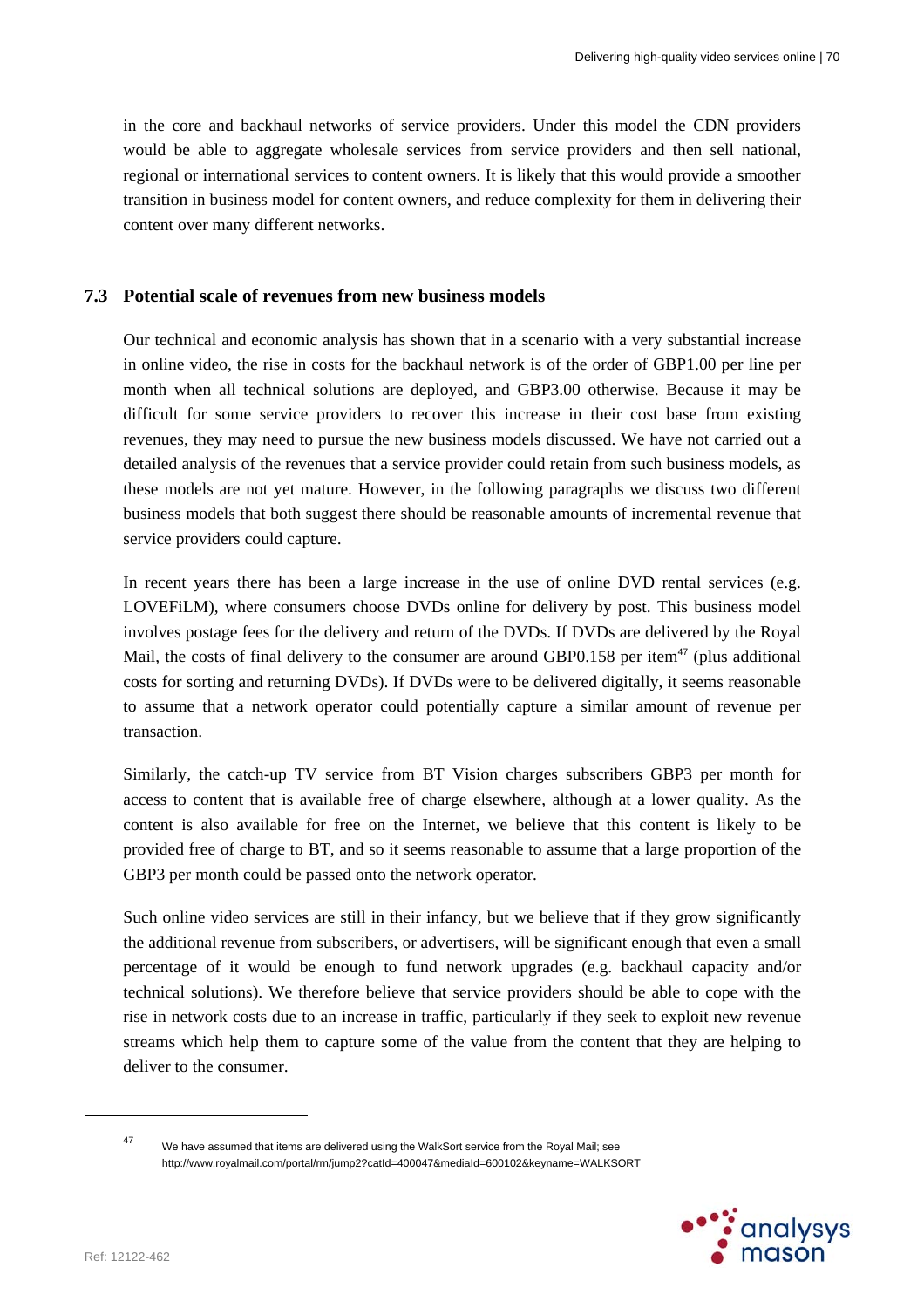# 8 Conclusions and implications for Ofcom

## *Key findings from stakeholder interviews*

The main messages that came out of our discussions with stakeholders were as follows.

- Demand for online video is growing and this growth is expected to continue, with streaming becoming the predominant method of video delivery in the future.
- Backhaul in broadband networks is currently a bottleneck, although LLU operators can exploit economies of scale to offer additional capacity at lower cost than bitstream operators.
- The access network may currently be a bottleneck to offering higher-quality videos, although the NGA investments expected from BT and Virgin Media show that the market is beginning to address this bottleneck.
- Technological solutions such as multicasting and caching can limit the impact of increased traffic, although caching solutions that require more intelligent servers closer to the end user face technical challenges.
- Business models are likely to evolve so that service providers can capture additional revenue from video services; at present, there is no clear, favoured model.

#### *End-to-end delivery of high-quality video*

The end-to-end delivery of content often involves data traversing multiple networks, sometimes across different countries or even continents. CDNs play an important role in ensuring that content can be delivered with a high level of QoS from the host server to the edge of the service provider's network, which comprises backhaul and access elements. The main bottleneck to high quality endto-end delivery of video therefore lies in the service provider's networks.

The backhaul network typically has capacity that is shared between many end users, with each service provider using its own engineering rules to dimension the total capacity available. Due to the recent growth in the broadband market, and the drive towards lower prices due to competition, many of these backhaul networks are running close to maximum utilisation. As a consequence, for some end users this part of the network may be a bottleneck for video services at present.

The access network may also become a bottleneck for video services, particularly for the delivery of HD content. An analysis of access networks is outside the scope of this study, although the geographic extent of this bottleneck will depend on the NGA deployments from BT and other operators.

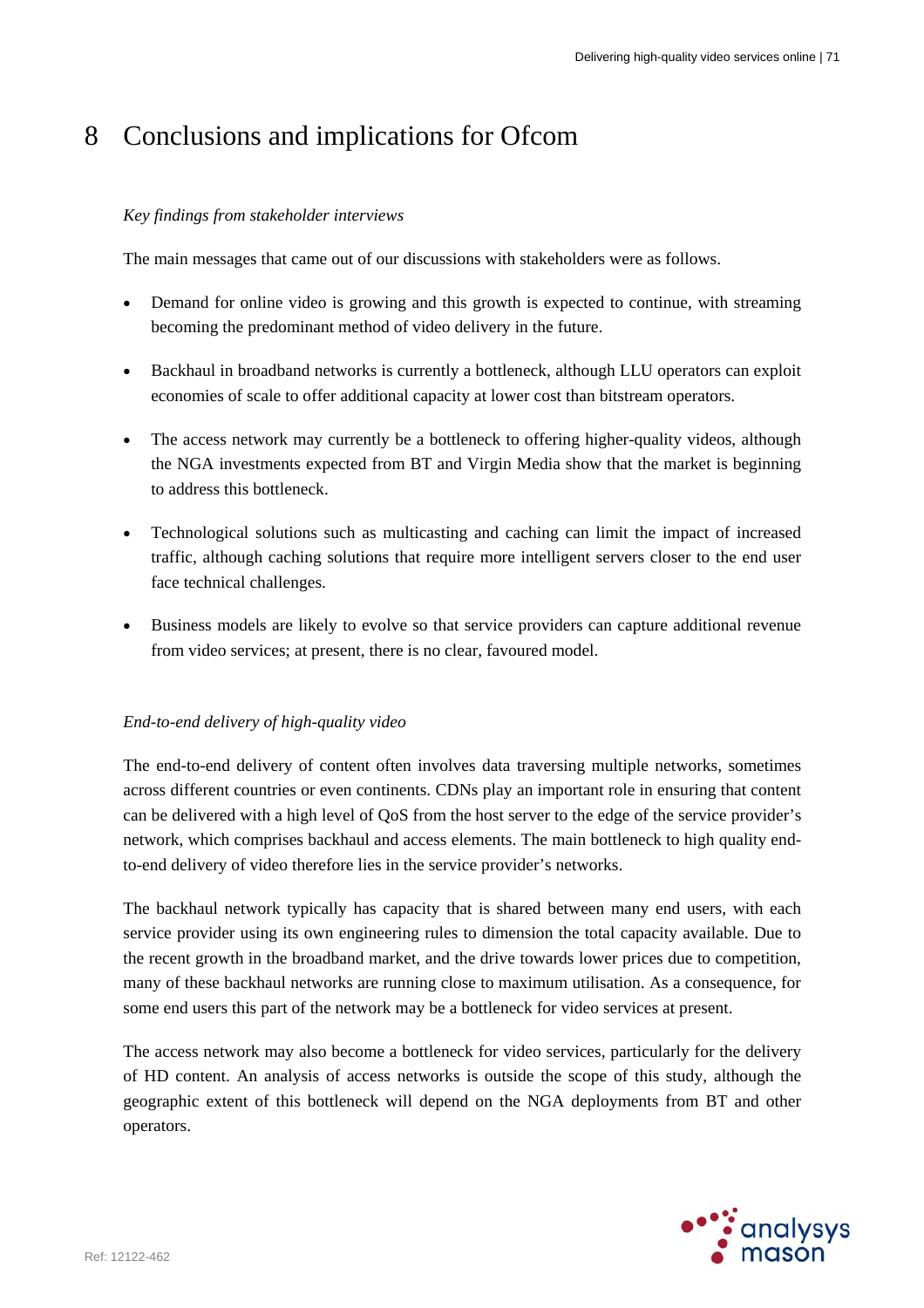#### *Future demand scenarios*

We have used a scenario planning approach to develop demand forecasts for broadband traffic over the next ten years, focusing on the growth of traffic from online video services. Our analysis shows that over the next decade the level of peak-hour bandwidth demand could increase by a factor of more than 10 (in our lowest demand scenario), up to a factor of almost 100 (in our most aggressive scenario). The majority of this growth will come from online video services that are streamed directly to the end customer.

#### *Technical and economic analysis*

Our analysis focused on network costs that are traffic-related, and therefore excluded the costs of the access network, which largely depend on the number of lines deployed, not the bandwidth carried.

In order to ensure that services such as video or voice are delivered with a high level of QoS, service provider can either (a) deploy additional bandwidth, or (b) reserve bandwidth specifically for those applications. The choice between these two is essentially driven by the relative costs of bandwidth and servers respectively. Most core and backhaul networks are based upon optical fibre, so deploying incremental bandwidth is a relatively low-cost option as it is possible to exploit economies of scale. In addition, purchasing additional bandwidth is a simpler option for network operators than prioritising specific types of traffic, and it also avoids having to provide a lowerquality service for other applications during busy periods.

Some of the key results of our analysis are summarised below.

- The main cost that is traffic-driven is the backhaul link between the local exchange and the core network.
- LLU-based operators typically use fibre-based backhaul products and are able to exploit significant economies of scale that help to limit the cost increases under most scenarios (although there are still significant increases in costs under the most aggressive scenario). We assume the unit prices of backhaul products (e.g. BES) remain unchanged over time.
- Operators using bitstream-based services would face extremely large increases in costs if traffic increased without a significant reduction in the price of those wholesale products. The forecast cost increases – under current bitstream (WBC) pricing – are so large that they might limit the growth of online video services.
- BT Wholesale will use fibre-based backhaul products in its 21CN network, and this offers the prospect of lower bitstream prices due to the economies of scale that will become available to BT Wholesale once 21CN is complete and all service providers have been migrated to WBC.

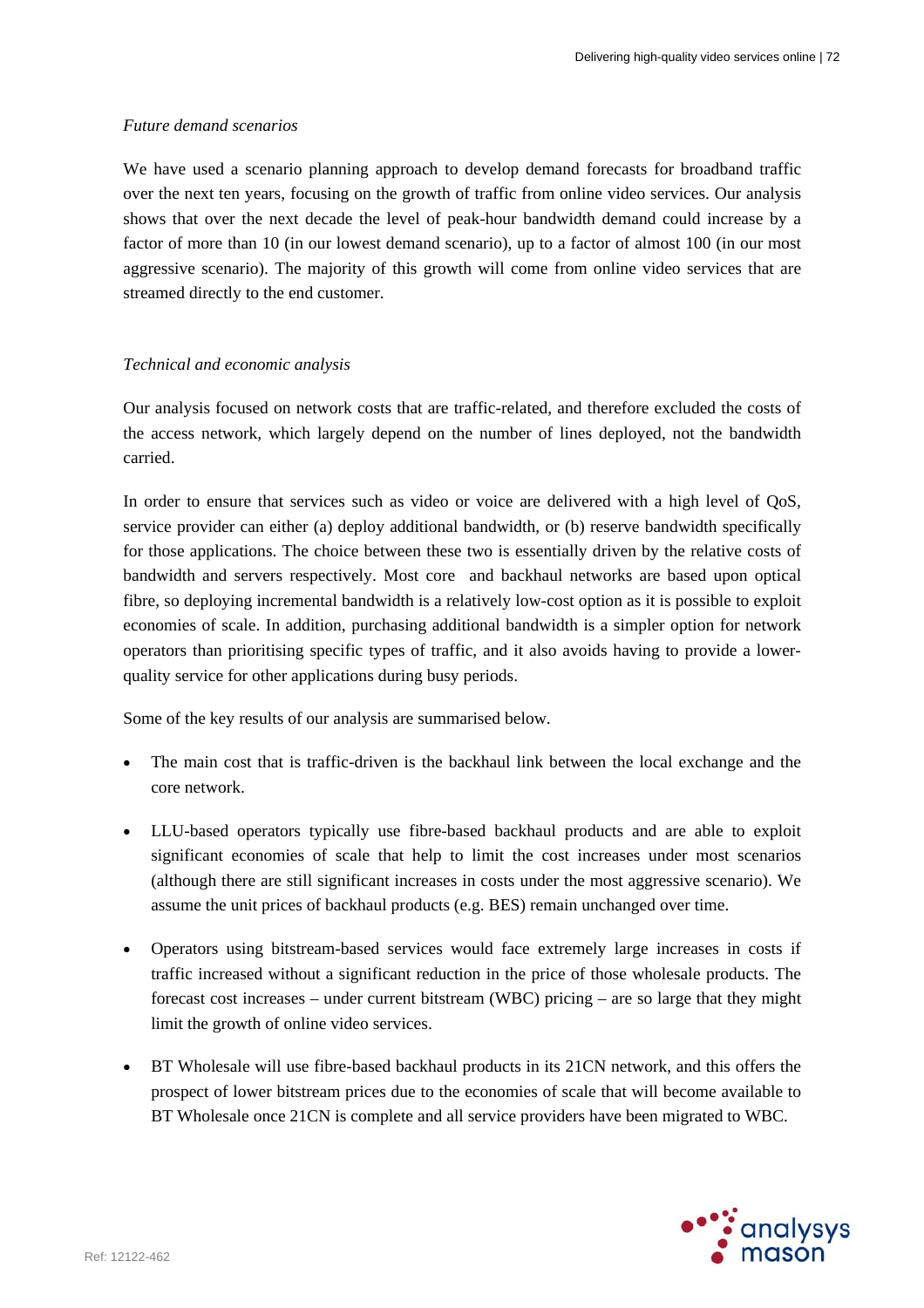- We have illustrated the impact of potential future prices of bitstream products based upon an estimate of the costs incurred by BT Wholesale, by taking as inputs Openreach fibre products for backhaul (including an allowance for additional costs and profits). We believe that WBC prices per Mbit/s could fall drastically over time if traffic volumes increase, i.e. following similar economies of scale to today's Ethernet-based backhaul products.
- As the WBC roll-out is still underway, it may not be possible for service providers to benefit from these economies of scale in the near term. If this is the case, the current prices of bitstream services may mean that the rise in costs associated with growth in online video consumption are prohibitive, in which case bitstream operators may contend their network capacity more, impacting the user experience for video services.
- Once bitstream services are able to exploit economies of scale in the backhaul network, it should be possible for wholesale prices of bitstream services to decline. However, for this to occur the reduction in costs per Mbit/s for BT Wholesale would need to be passed on to service providers. As BT Wholesale's biggest customer is BT Retail, we believe that the incentives should exist for BT Wholesale to pass on these cost savings. However, there may be timing issues associated with how rapidly this occurs, and this could limit the ability of retail service providers to offer a service that allows customers to consume as much online video content at the same quality as customers on LLU networks.
- The introduction of technical solutions such as traffic shaping, multicasting and content caching at the exchange would allow service providers to reduce the cost impacts of increased video traffic. The various solutions offer varying levels of benefit for different traffic types. Traffic shaping would bring cost savings throughout the timeframe considered. However, under our base case the business case for investing in multicasting only becomes positive in the middle years of our analysis; and for content caching at the exchange this only occurs in the final years. However, if the costs these technical solutions were to fall significantly, it may become economical to deploy them significantly earlier.

We have compared the forecast network costs with those currently experienced by service providers. The results for the cost per line per month<sup>48</sup> when deploying all technical solutions that are commercially attractive are show below in Figure 8.1 for LLU, and Figure 8.2 for LLU. The 'low 2008' benchmark represents the current costs for an operator using traffic shaping, while 'high 2008' represents the costs without traffic shaping.

<sup>48</sup> The total monthly traffic costs include backhaul, core network and IP Transit costs but exclude costs of the access network that are independent of bandwidth usage

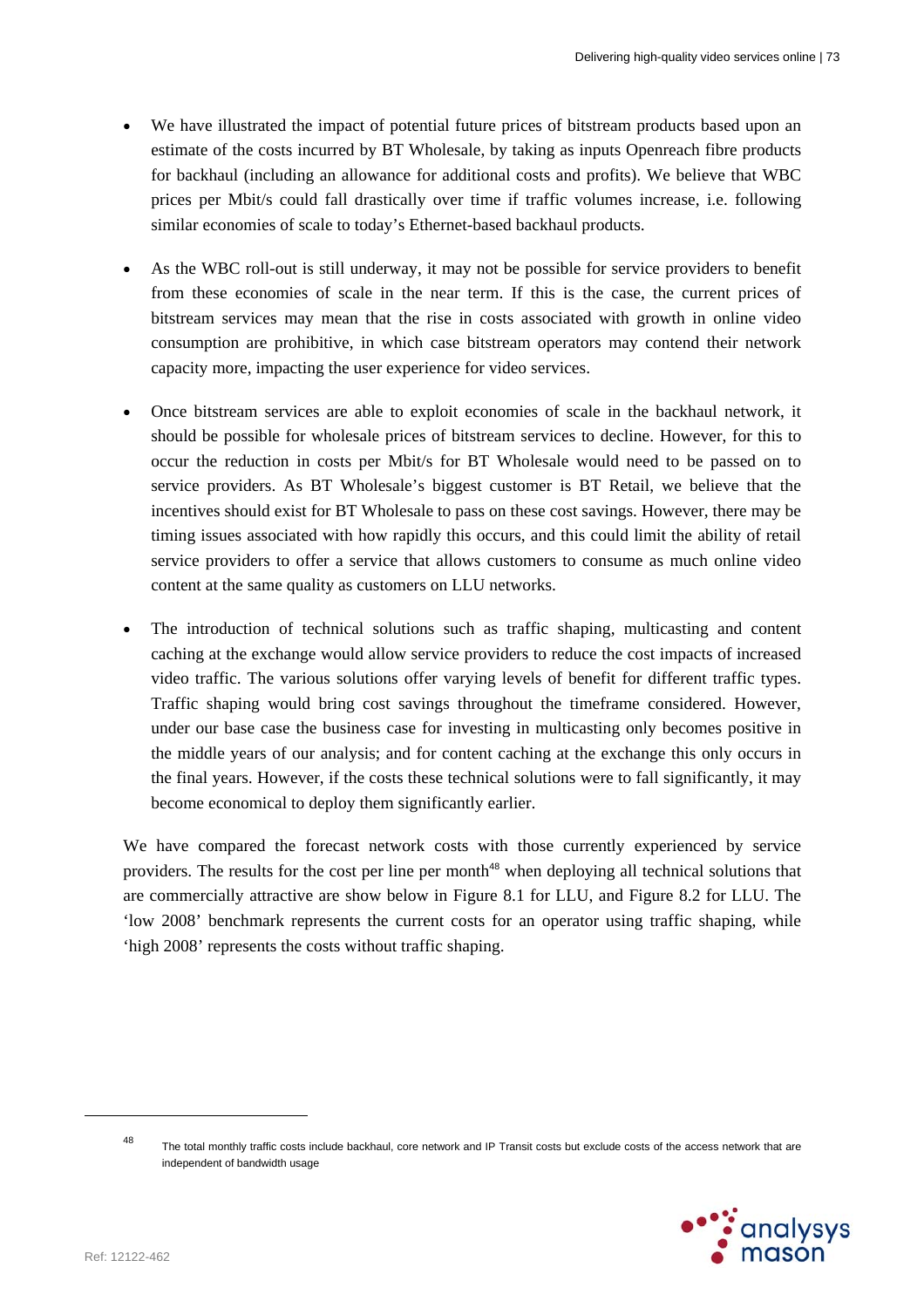

*Figure 8.1: Overview of the total monthly cost per line when deploying all technical solutions for Scenarios 1 to 4 for an LLU-based operator [Source: Analysys Mason]* 



*Figure 8.2: Overview of the total monthly cost per line when deploying all technical solutions for Scenarios 1 to 4 for a bitstream-based operator [Source: Analysys Mason]* 

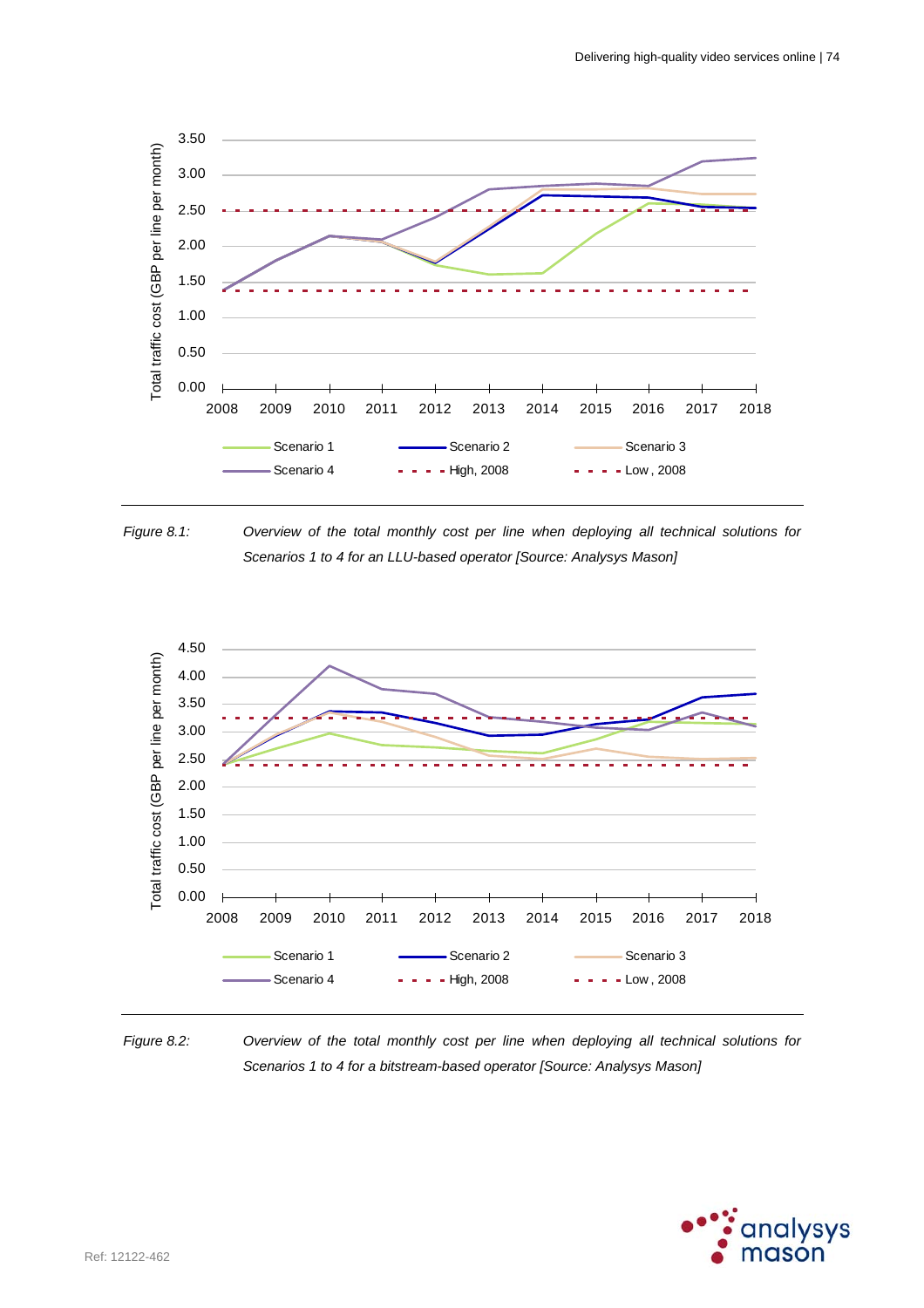If all three technical solutions are deployed, the increase in network costs by 2018 is not significantly above the high baseline for 2008 in scenarios 1, 2 and 3 for LLU operators. Under Scenario 4 there is a reasonable increase above the upper baseline by 2018.

For a bitstream operator the costs increase above the baseline in two periods: 2010–12 under Scenario 4, and in the final years under Scenario 2. The increase during 2010–12 is due to the incomplete migration to 21CN which means it is not possible to exploit the economies of scale possible with WBC backhaul products. The higher costs for Scenario 2 in the final years are due to the high traffic levels per line and the lower total traffic levels due to a lower market share for WBC operators when compared to Scenarios 3 and 4.

Our demand modelling has not assumed any demand constraints within access networks. However, limited availability of NGA may mean that HD take-up is slower than forecast and this would limit the impact of the increased costs for bitstream operators in 2010–12. During this period the proportion of HD under Scenario 4 is assumed to be 10–20% of all video traffic.

Technology advances in content caching may also make it cheaper to deploy this kind of technical solution. Our modelling indicates that this could limit the cost increase to levels similar to our upper baseline costs per line per month for 2008.

We have not considered the possibility of either new revenue streams or a reduction in the price of products supplied by Openreach in this analysis. It appears reasonable to assume that a combination of these two factors would reduce the impact of increased network costs to a level which can be supported by operators.

#### *Evolving business models*

If service providers were to require additional revenue streams to support online video services, we have identified two broad types of business model they might adopt:

- **Retail business models** involve the service provider charging additional fees to its customers for high-quality access to video content. Current examples of this business model include BT Vision and Tiscali TV. Of particular interest is the catch-up TV service from BT Vision. This gives users access to video content that can already be obtained free of charge directly from the BBC and Channel 4, although the BT service provides this content to the TV set, at a guaranteed quality.
- **Wholesale business models** involve payments to the service provider (possibly via a CDN provider) from content owners down the value chain, for services that help to ensure their content is delivered with a high QoS. Wholesale business models are currently less mature and may take a number of years to develop.

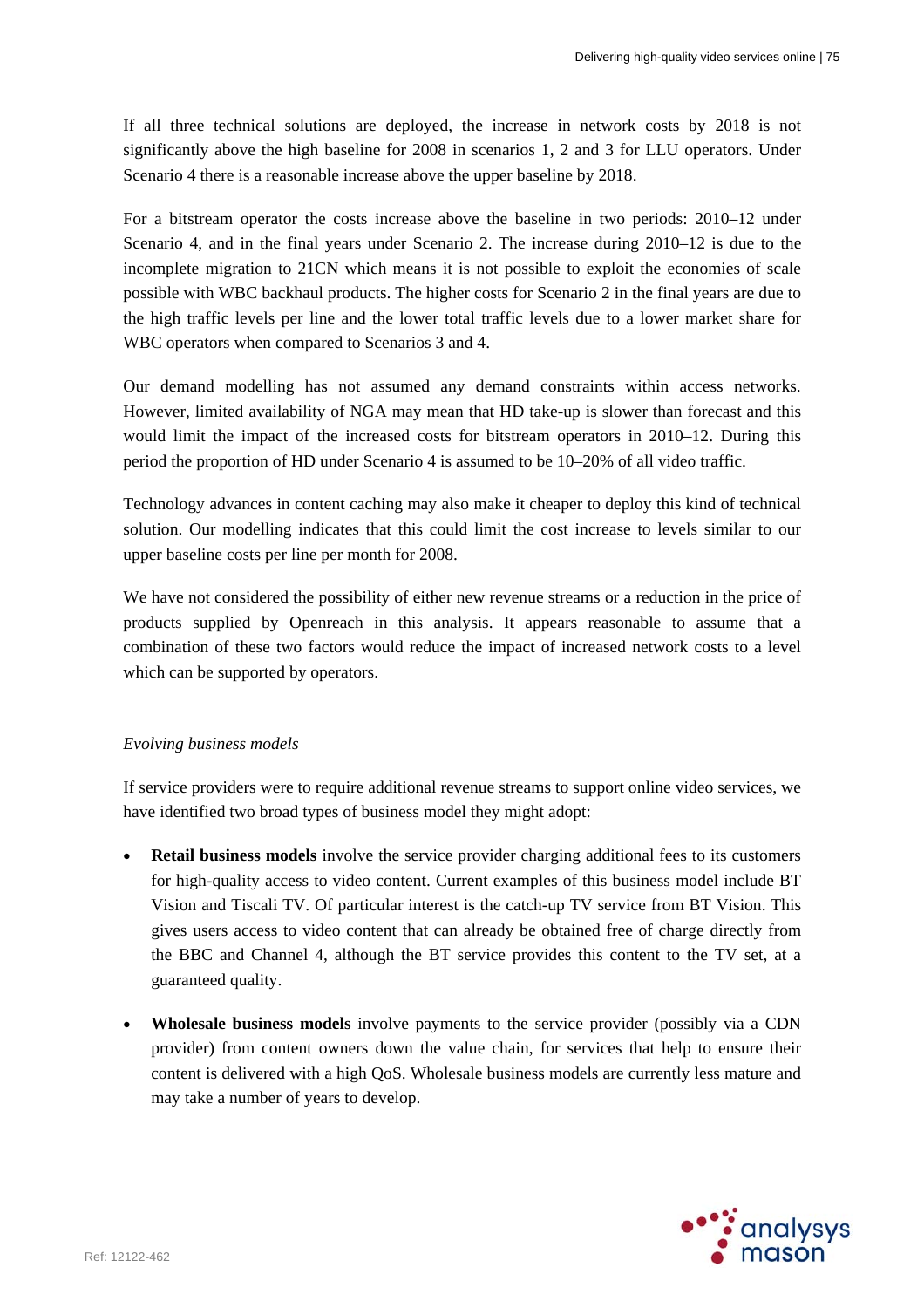It is possible that these retail and wholesale business models could also include advertising revenue. In the case of the retail business model, the service provider would deal directly with advertising agencies, but in the wholesale model advertisers would have a relationship with the content owners.

#### *Implications for Ofcom*

Based on the conclusions above, we believe there are five areas which could have regulatory implications for Ofcom. We do not believe that any of these areas require immediate action.

- **A delay in the migration to 21CN-based bitstream products** may have a negative impact on service providers that use current bitstream products, as growth in consumption of video services could be held back due to prohibitive costs of backhaul capacity to support them on the legacy core network. We believe that the migration to 21CN will be important in enabling significant take-up of online video services at prices that are reasonable for consumers.
- **Video traffic could be accommodated by increasing the total bandwidth available**, and it is not essential to deploy advanced technologies to prioritise video traffic over other types of traffic in order to ensure a high QoS for video services.
- If video services are to continue to grow without leading to significant increases in costs to service providers, **there will have to be a significant reduction in the cost per Mbit/s of bitstream products**. This should be achievable once BT Wholesale has fully migrated to 21CN by exploiting the economies of scale associated with fibre-based Ethernet services, and the associated cost savings are passed on to service providers.
- Even in the most aggressive demand scenario (Scenario 4) the cost implications may not be excessive if **future bitstream pricing benefits from the economies of scale** that fibre-based backhaul products offer unbundlers today (as outlined in the point above), and if there are **technological advances in Ethernet services** that further reduce the cost per Mbit/s (e.g. through the availability of 100Gbit/s equipment).
- Finally, **innovative business models might be limited by regulation**: if the ability to develop and deploy novel approaches was limited by new regulation, this might limit the potential for growth in online video services.

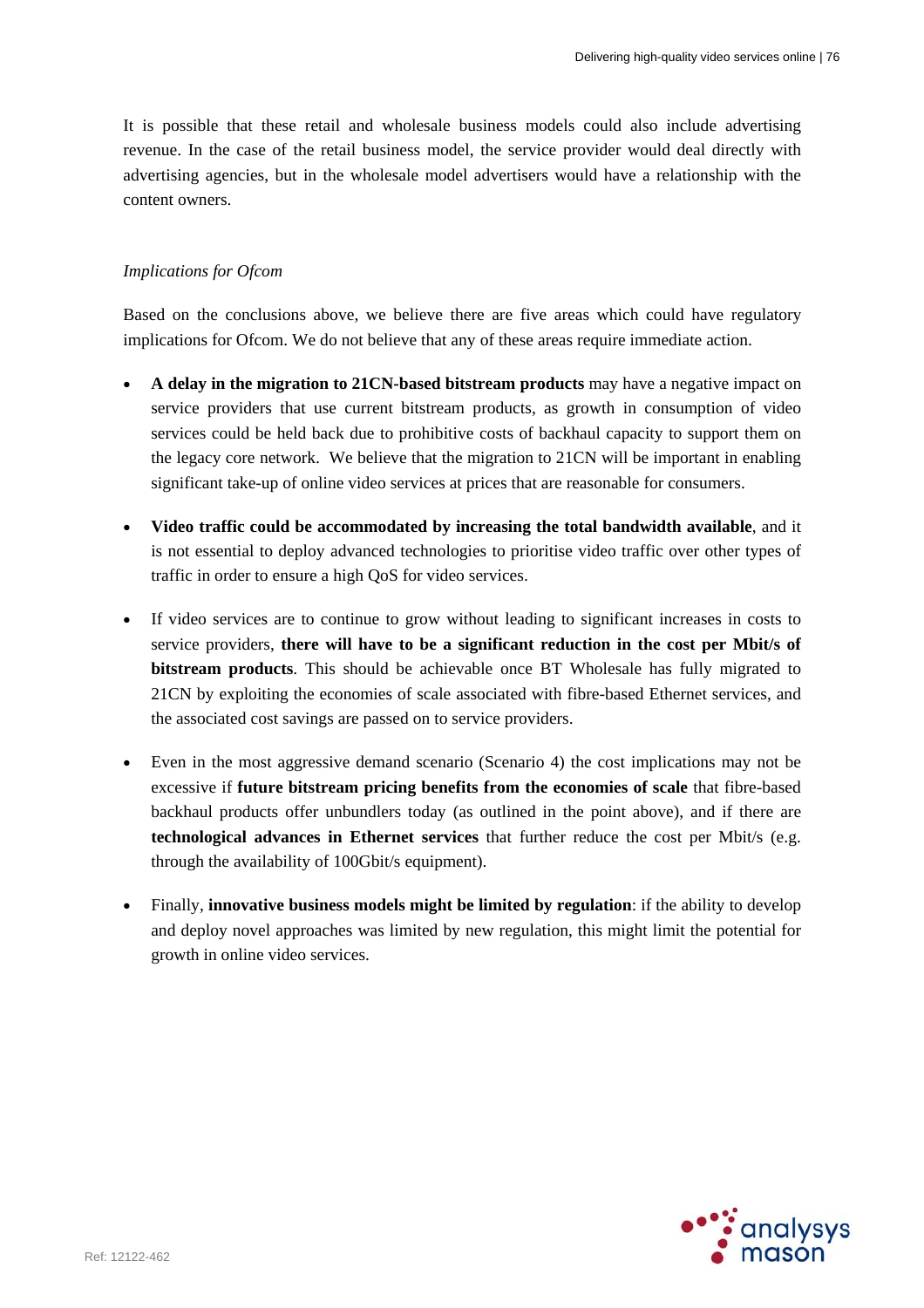# Annex A: Key issues in the definition of demand scenarios

We have identified 11 key issues that have been evaluated in the definition of our demand scenarios:

- *1: Consumption* At present, most content is consumed on the PC, but devices like the Apple TV, Xbox 360 and the Nintendo Wii (with BBC iPlayer) enable consumers to access online content via their TV. Increased consumption via the TV of on-demand services delivered over IP networks is inevitable, and may lead to consumers demanding higher-quality content (as most PC-based video content is currently of a lower quality than broadcast TV).
- *2: Shift to on-demand TV*  Traditionally, TV content has been consumed in a linear manner, but the popularity of services such as iPlayer and devices like Sky+ suggest that consumers may be moving away from linear broadcast TV to a different model where they can choose exactly when they view the content. Ondemand content places additional loading on networks as it requires substantially more capacity when compared to a linear broadcast network (e.g. DTT).

This issue primarily aims to address the on-demand viewing that currently takes place via true video-on-demand (VoD) and services such as iPlayer. Planned time-shifting (i.e. a pre-meditated act of recording) will also be considered, accessed via devices such as Sky+.

- *3: Number of simultaneous viewers*  Historically, many people in the same household watched the same TV programme at the same time. However, this pattern has been changing as the number of TV sets in a household has increased, and with the advent of services such as Sky Multi-room and iPlayer. If this trend towards a larger number of simultaneous media streams in each household continues, it will place additional capacity requirements on broadband networks (i.e. multiple simultaneous streams).
- *4. Streaming versus downloading*  Online video content can be delivered either by the downloading of a file that is then played back later, or can be streamed at the time of consumption. In the past, the most common way of accessing online video content was via P2P networks that used the download model. However, there is now growing evidence that users have a clear preference for streaming services, even though they can be of a lower quality.

Streaming outs a higher demand on the delivery networks: streamed content must be delivered continuously, and any break or slow-down in delivery is experienced immediately and directly by the viewer. Downloaded content,

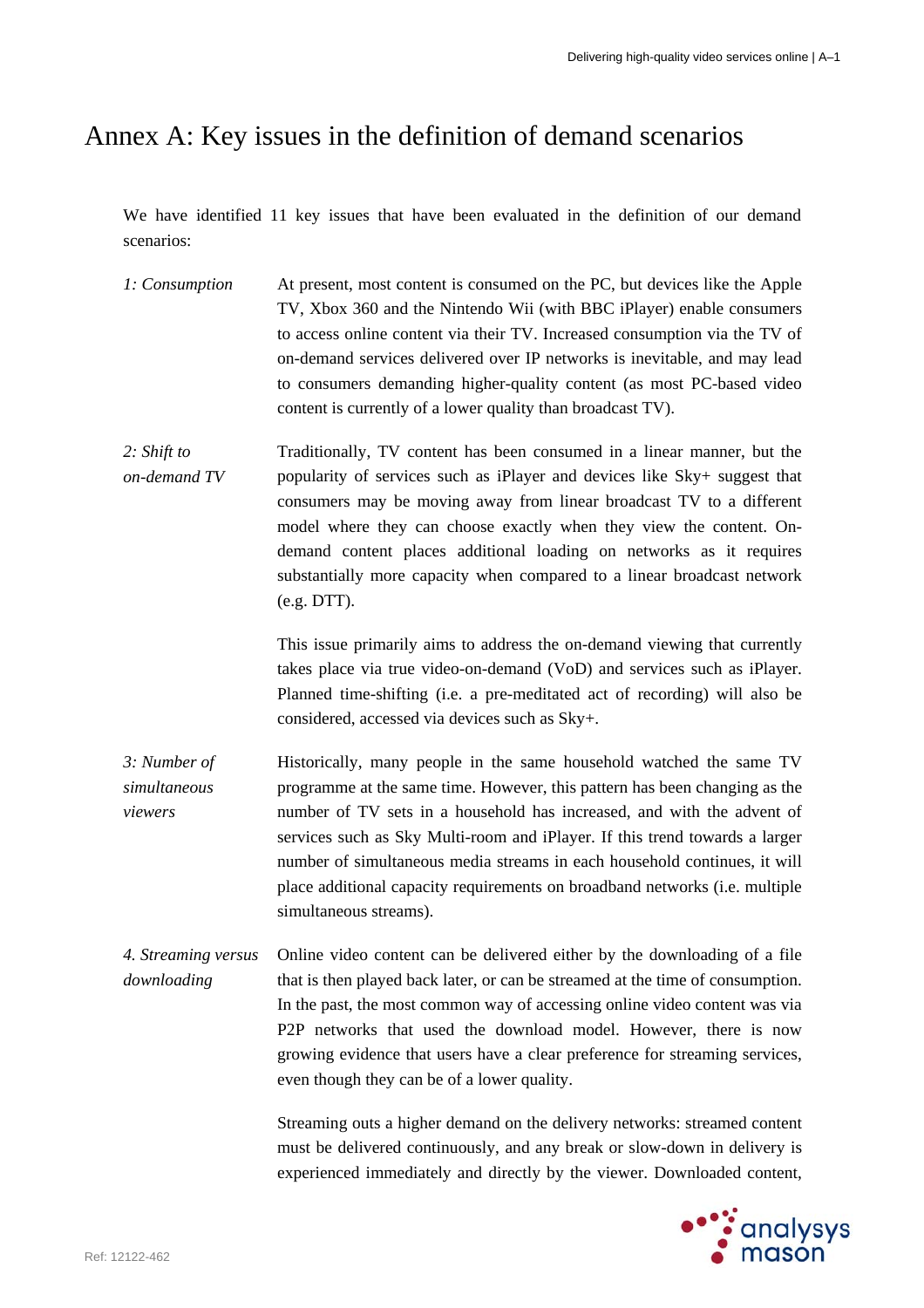by contrast, can be delivered over a longer time period (e.g. overnight) – iPlayer 'pre-booking' is one example of this approach.

The use of caching technology may lead to a hybrid approach where content is pushed to a partition on the hard drive (e.g. Sky Anytime on the TV).

*5: High-definition (HD) content*  The content industry is slowly moving towards production in HD, which places a significant additional load on the network due to the larger file sizes involved.

*6: Fragmentation of content providers*  At present, most content is delivered via a small number of aggregators (e.g. iTunes, YouTube and iPlayer). However, this could change to a situation where many independent channels stream their content from independent sources. A more fragmented content market of this kind might make it difficult to implement caching deep in the network, due to increased costs (and more limited economies of scale).

*7: International versus local*  A shift in the source of content from UK-hosted content to more globally fragmented content (e.g. YouTube or niche online channels) could have an impact on networks. However, it is likely that local UK content will remain the main source of content in future.

> The role of content distribution networks may help in the case of larger content owners, as they can host their content in the UK.

*8: Structure of ISP industry*  The UK broadband market is consolidating, with 75% of UK broadband subscribers currently being served by four ISPs. This consolidation has largely been driven by the shift from bitstream products to LLU, which allowed service providers to exploit economies of scale in their networks. However, this may change in the future, especially if bitstream-like products become the predominant wholesale product over future NGA networks.

> A more fragmented set of ISPs might give rise to different technical issues and solutions.

*9: Growth of nonvideo traffic*  The growth of non-video traffic affects the level of contention on the network, and this will affect the delivery of video services in the future.

*10: Linear content broadcast over IP networks* 

At present, broadcast TV is delivered via analogue, DTT, satellite and cable, with very little linear TV being consumed via IP-based networks. However, moves by broadcasters (including the BBC and ITV) to 'simulcast' their content indicates that there may be a significant increase in the amount of linear broadcast content that is delivered via IP networks.

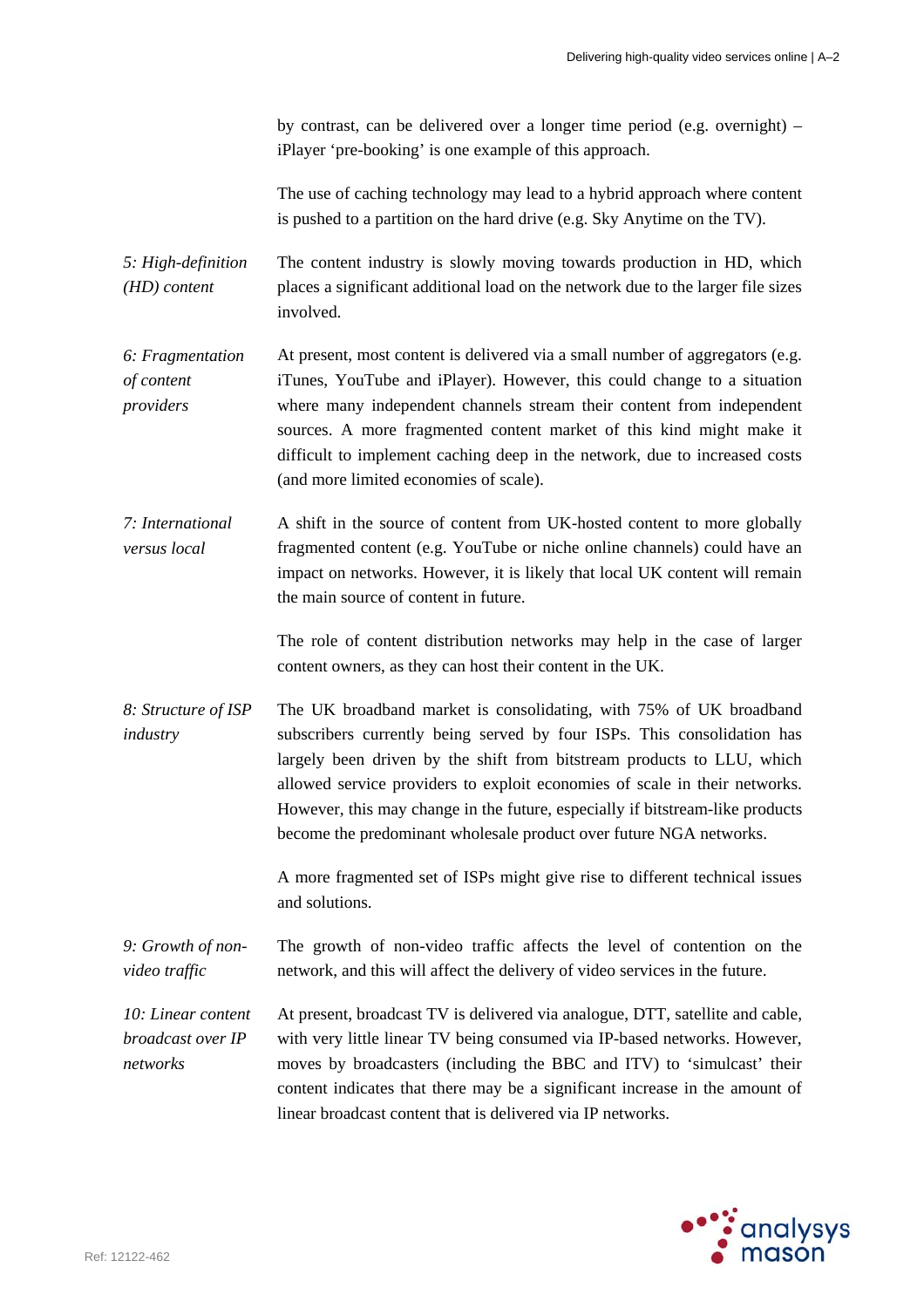*11: Shift away from physical DVDs to a download-based model* 

The use of DVDs has grown quickly in recent years, displacing video cassettes. The increase in online video may lead to content traditionally watched on DVDs being downloaded. Services from *iTunes*, *LOVEFiLM*  and *Netflix* indicate that this new download-based business model is beginning to gain momentum.

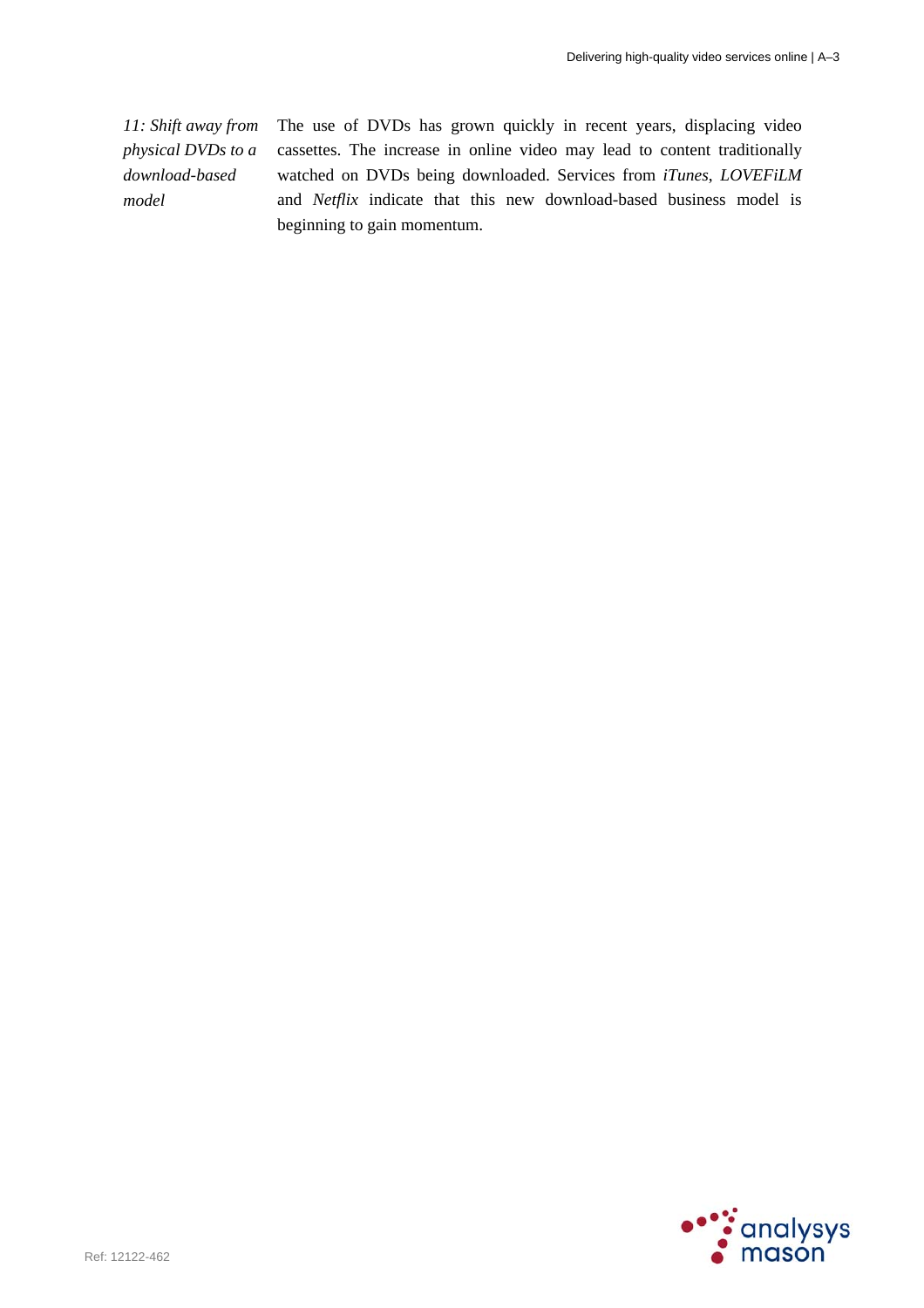# Annex B: Demand scenarios

# **B.1 Demand quantification parameters**

This annex provides a summary of the quantitative parameters that we have assumed in our model for each of the traffic demand scenarios defined in Section 4.2. We have divided our set of input parameters into those that are common to all scenarios (such as demographic assumptions) and those that vary across scenarios (such as HD penetration).

# **B.1.1 General parameters**

The following parameters have been used consistently across all scenarios to determine the future busy-hour bandwidth requirements per household:

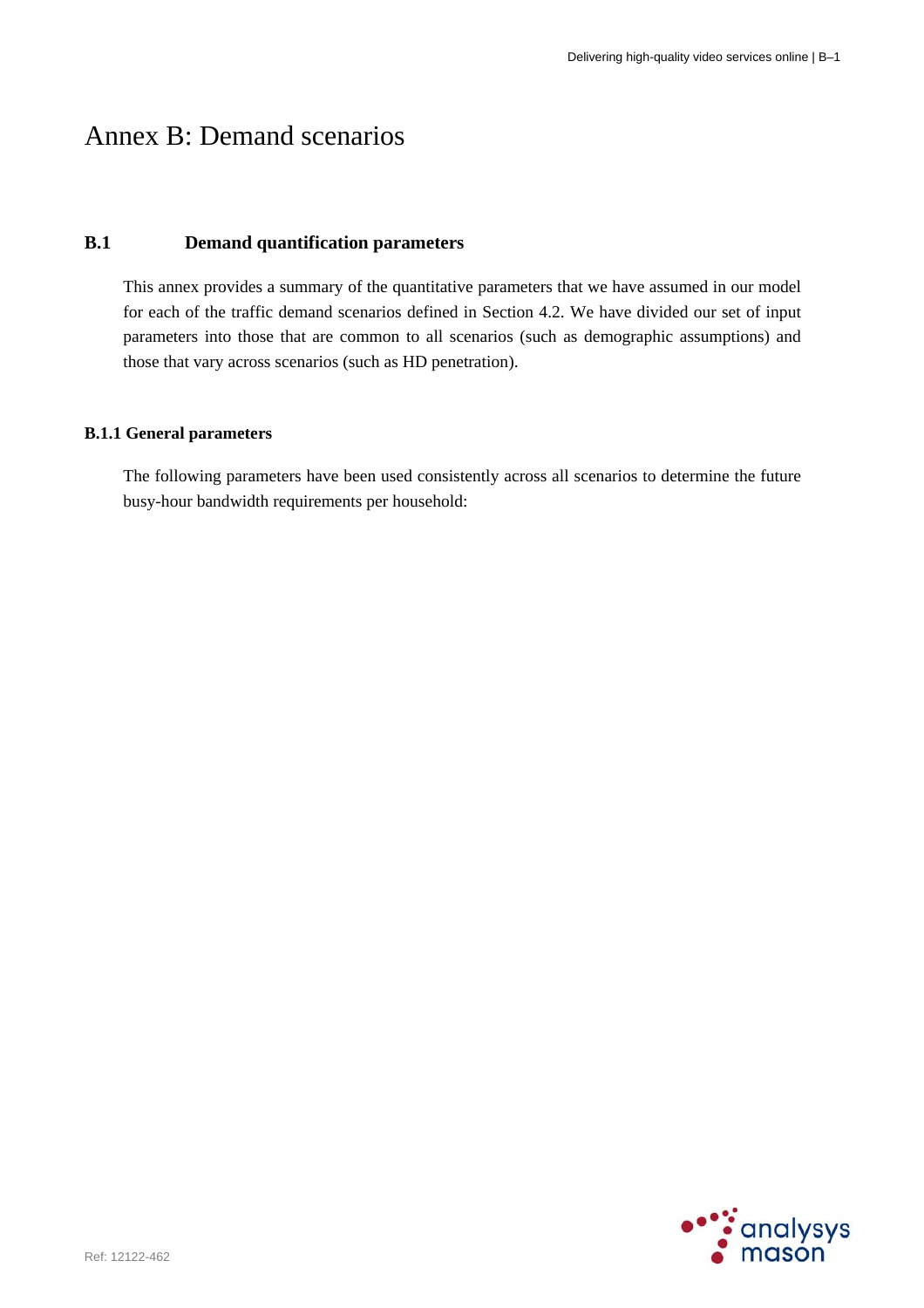| Parameter                                         | Base year      | Final year             | Source*                                                 |
|---------------------------------------------------|----------------|------------------------|---------------------------------------------------------|
|                                                   | (2008)         | (2018)                 |                                                         |
| Daily TV viewing (minutes per<br>person)          | 216            | Scenario-<br>dependent | BARB (2008)                                             |
| Daily online minutes                              | 6.3            | Scenario-<br>dependent | ComScore (2008)                                         |
| Total TV and online video<br>consumption          | 221.6          | 221.6                  | Analysys Mason estimate                                 |
| Total video transactions per year                 | 1 079 534      | 1 210 612              | Euromonitor, European<br><b>Audiovisual Observatory</b> |
| DVD share of total video transactions             | 93.48%         | 100%                   | Euromonitor, European<br><b>Audiovisual Observatory</b> |
| Share of downloaded DVDs in total<br>transactions | 0.01%          | Scenario-<br>dependent | Analysys Mason estimate                                 |
| Busy-hour share (TV)                              | 11.75%         | 11.75%                 | <b>BARB</b>                                             |
| Busy-hour share ( <i>iPlayer</i> )                | 7.68%          | 9.73%                  | BBC (2008)                                              |
| Busy hour share (YouTube)                         | 5.44%          | 5.99%                  | Gill et al. (2007)                                      |
| Communal viewing (linear TV)                      | 65%            | 55%                    | Analysys Mason estimate                                 |
| Communal viewing (on-demand TV)                   | 40%            | 40%                    | Analysys Mason estimate                                 |
| Communal viewing (broadcaster<br>online)          | 25%            | 35%                    | Analysys Mason estimate                                 |
| Communal viewing (alternative<br>online)          | 5%             | 5%                     | Analysys Mason estimate                                 |
| SD bandwidth (Mbit/s)                             | $\overline{2}$ | $\overline{c}$         | Analysys Mason estimate                                 |
| HD bandwidth (Mbit/s)                             | 10             | 8                      | Analysys Mason estimate                                 |
| Broadcaster streaming bandwidth<br>(Mbit/s)       | 0.5            | 2                      | BBC (2008)                                              |
| Alternative streaming bandwidth<br>(Mbit/s)       | 0.3            | 1.5                    | Analysys Mason estimate                                 |
| Broadcaster download bandwidth<br>(Mbit/s)        | 1              | 8                      | BBC (2008)                                              |
| Non-video traffic CAGR                            |                | 23%                    | Cisco (2008)                                            |
| UK population                                     | 61 457 600     | 65 861 400             | UK Statistics (2008)                                    |
| UK households                                     | 26 277 890     | 28 950 158             | UK Statistics (2008)                                    |
| Broadband penetration                             | 63%            | 80%                    | Analysys Mason Research                                 |

\* All values for 2018 are Analysys Mason estimates, partially based on forecasts provided by the respective sources.

*Figure B.1: Assumptions for the general parameters of the demand model [Source: various]* 

#### **B.1.2 Scenario-specific parameters**

The following parameters have been applied to the different scenarios to determine the busy-hour bandwidth requirement per household:

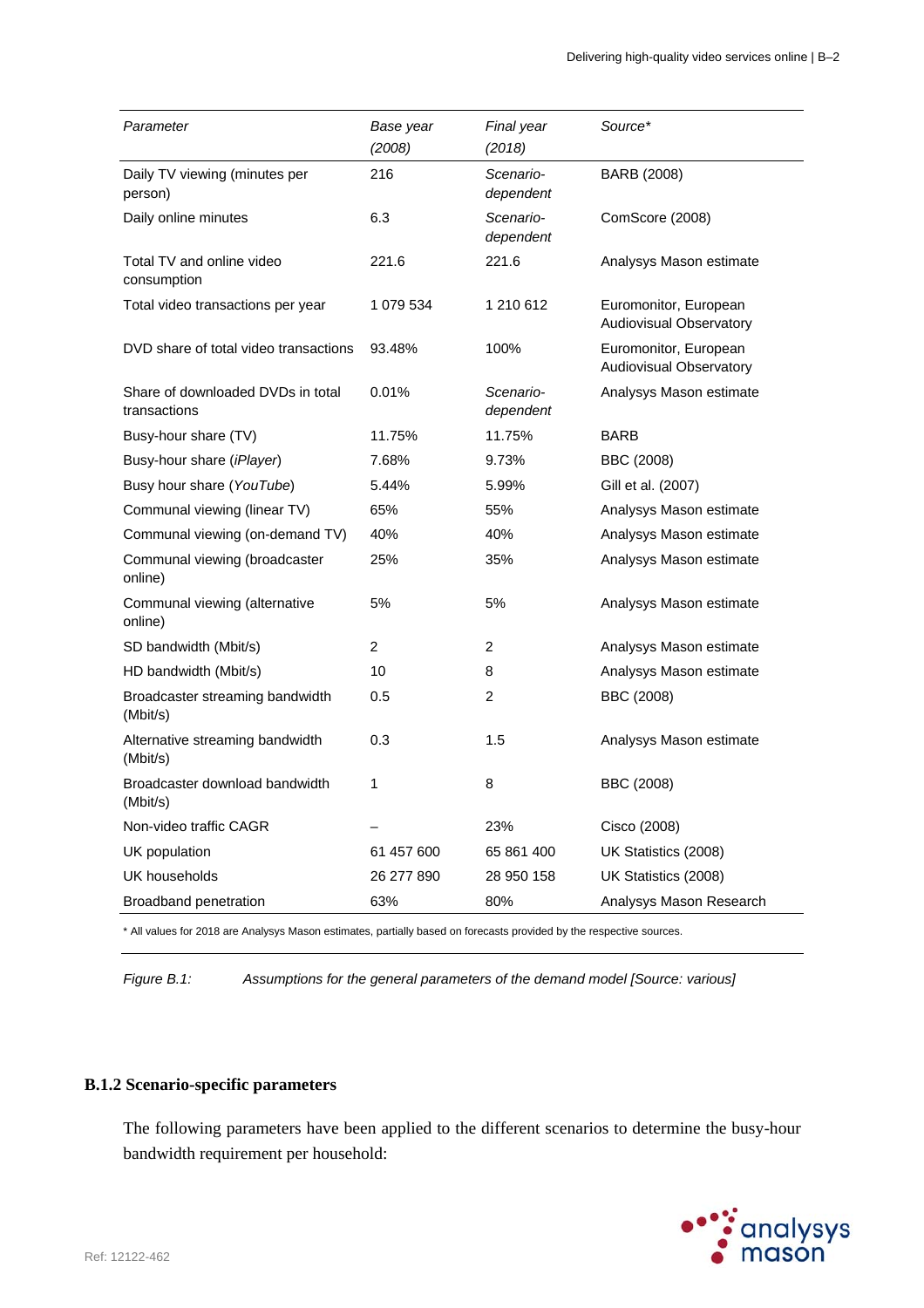| (2008)<br>(2018)<br>Growth in take-up of on-demand TV<br>11%<br>Scenario 1<br>20%<br>Scenario 2<br>11%<br>40%<br>Scenario 3<br>11%<br>40%<br>Scenario 4<br>11%<br>60%<br>Proportion of consumption of on-demand<br>Scenario 1<br>25%<br>25%<br>Scenario 2<br>25%<br>35%<br>Scenario 3<br>25%<br>35%<br>Scenario 4<br>25%<br>45%<br><b>HD penetration</b><br>Scenario 1<br>$1\%$<br>5%<br>Scenario 2<br>1%<br>50%<br>Scenario 3<br>$1\%$<br>50%<br>Scenario 4<br>1%<br>90%<br>Proportion of linear content broadcast over<br><b>IP networks</b><br>Scenario 1<br>5%<br>0.01%<br>10%<br>Scenario 2<br>0.01%<br>Scenario 3<br>0.01%<br>10%<br>Scenario 4<br>0.01%<br>15%<br>Share of DVDs downloaded via IP networks<br>Scenario 1<br>0.01%<br>5%<br>Scenario 2<br>0.01%<br>10%<br>Scenario 3<br>0.01%<br>10%<br>Scenario 4<br>0.01%<br>30% | Parameter                 | Base year | Final year* |
|------------------------------------------------------------------------------------------------------------------------------------------------------------------------------------------------------------------------------------------------------------------------------------------------------------------------------------------------------------------------------------------------------------------------------------------------------------------------------------------------------------------------------------------------------------------------------------------------------------------------------------------------------------------------------------------------------------------------------------------------------------------------------------------------------------------------------------------|---------------------------|-----------|-------------|
|                                                                                                                                                                                                                                                                                                                                                                                                                                                                                                                                                                                                                                                                                                                                                                                                                                          |                           |           |             |
|                                                                                                                                                                                                                                                                                                                                                                                                                                                                                                                                                                                                                                                                                                                                                                                                                                          |                           |           |             |
|                                                                                                                                                                                                                                                                                                                                                                                                                                                                                                                                                                                                                                                                                                                                                                                                                                          |                           |           |             |
|                                                                                                                                                                                                                                                                                                                                                                                                                                                                                                                                                                                                                                                                                                                                                                                                                                          |                           |           |             |
|                                                                                                                                                                                                                                                                                                                                                                                                                                                                                                                                                                                                                                                                                                                                                                                                                                          |                           |           |             |
|                                                                                                                                                                                                                                                                                                                                                                                                                                                                                                                                                                                                                                                                                                                                                                                                                                          |                           |           |             |
|                                                                                                                                                                                                                                                                                                                                                                                                                                                                                                                                                                                                                                                                                                                                                                                                                                          | video that is spontaneous |           |             |
|                                                                                                                                                                                                                                                                                                                                                                                                                                                                                                                                                                                                                                                                                                                                                                                                                                          |                           |           |             |
|                                                                                                                                                                                                                                                                                                                                                                                                                                                                                                                                                                                                                                                                                                                                                                                                                                          |                           |           |             |
|                                                                                                                                                                                                                                                                                                                                                                                                                                                                                                                                                                                                                                                                                                                                                                                                                                          |                           |           |             |
|                                                                                                                                                                                                                                                                                                                                                                                                                                                                                                                                                                                                                                                                                                                                                                                                                                          |                           |           |             |
|                                                                                                                                                                                                                                                                                                                                                                                                                                                                                                                                                                                                                                                                                                                                                                                                                                          |                           |           |             |
|                                                                                                                                                                                                                                                                                                                                                                                                                                                                                                                                                                                                                                                                                                                                                                                                                                          |                           |           |             |
|                                                                                                                                                                                                                                                                                                                                                                                                                                                                                                                                                                                                                                                                                                                                                                                                                                          |                           |           |             |
|                                                                                                                                                                                                                                                                                                                                                                                                                                                                                                                                                                                                                                                                                                                                                                                                                                          |                           |           |             |
|                                                                                                                                                                                                                                                                                                                                                                                                                                                                                                                                                                                                                                                                                                                                                                                                                                          |                           |           |             |
|                                                                                                                                                                                                                                                                                                                                                                                                                                                                                                                                                                                                                                                                                                                                                                                                                                          |                           |           |             |
|                                                                                                                                                                                                                                                                                                                                                                                                                                                                                                                                                                                                                                                                                                                                                                                                                                          |                           |           |             |
|                                                                                                                                                                                                                                                                                                                                                                                                                                                                                                                                                                                                                                                                                                                                                                                                                                          |                           |           |             |
|                                                                                                                                                                                                                                                                                                                                                                                                                                                                                                                                                                                                                                                                                                                                                                                                                                          |                           |           |             |
|                                                                                                                                                                                                                                                                                                                                                                                                                                                                                                                                                                                                                                                                                                                                                                                                                                          |                           |           |             |
|                                                                                                                                                                                                                                                                                                                                                                                                                                                                                                                                                                                                                                                                                                                                                                                                                                          |                           |           |             |
|                                                                                                                                                                                                                                                                                                                                                                                                                                                                                                                                                                                                                                                                                                                                                                                                                                          |                           |           |             |
|                                                                                                                                                                                                                                                                                                                                                                                                                                                                                                                                                                                                                                                                                                                                                                                                                                          |                           |           |             |
|                                                                                                                                                                                                                                                                                                                                                                                                                                                                                                                                                                                                                                                                                                                                                                                                                                          |                           |           |             |
|                                                                                                                                                                                                                                                                                                                                                                                                                                                                                                                                                                                                                                                                                                                                                                                                                                          |                           |           |             |

*Figure B.2: Assumptions for the general parameters of the demand model [Sources: various]* 

\* All values for 2018 are Analysys Mason estimates partially based on forecasts provided by the respective sources.

# **B.2 Demand scenario results**

The figures in this annex are complementary to those provided in Section 5. We have included them in order to provide a clearer explanation of the differences between the scenarios.

Figure B.3 to Figure B.5 show the forecast evolution of video consumption per household in minutes per day. From these it can be seen that we assume a significant shift away from linear broadcast television content.

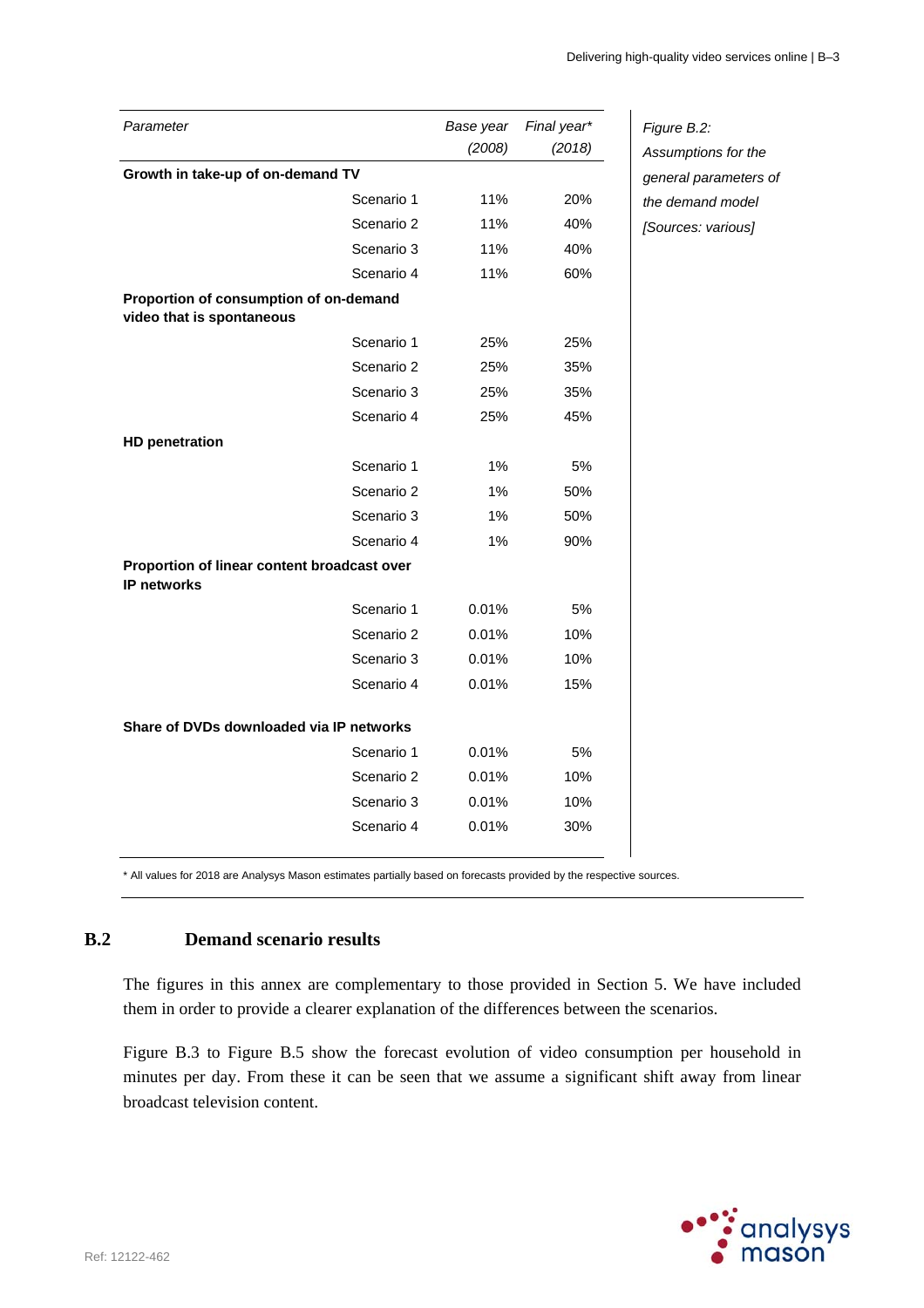

*Figure B.3: Video consumption per household for Scenario 1 [Source: Analysys Mason]* 



*Figure B.4: Video consumption per household for Scenarios 2 and 3 [Source: Analysys Mason]* 

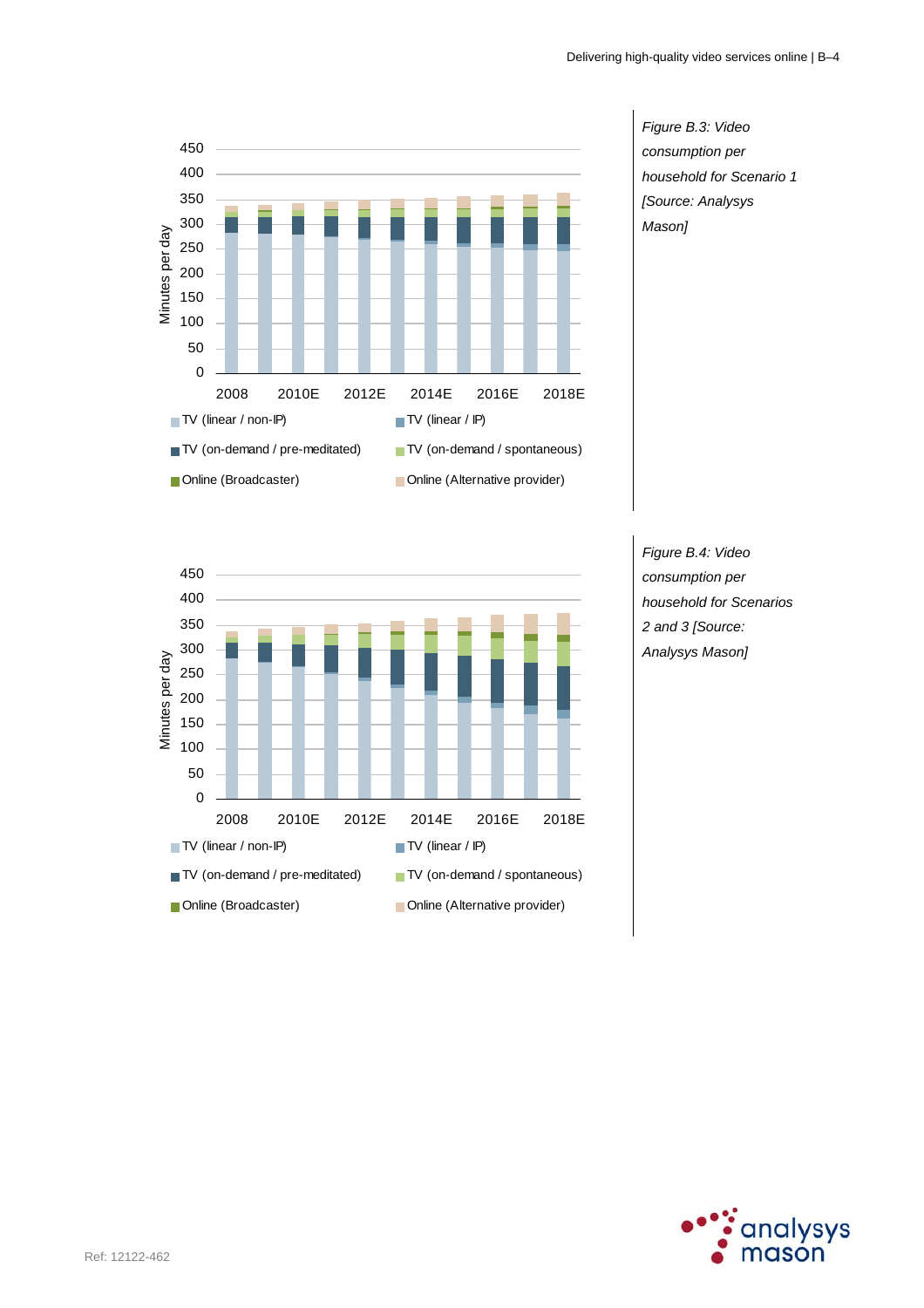

*Figure B.5: Video consumption per household for Scenario 4 [Source: Analysys Mason]* 

Figure B.6 to Figure B.8 show the resulting monthly traffic forecasts by traffic categories. Again, they highlight that on-demand traffic is a key driver of traffic growth, especially when premeditated traffic is also taken into account.



*Figure B.6: Composition of video traffic for Scenario 1 [Source: Analysys Mason]* 

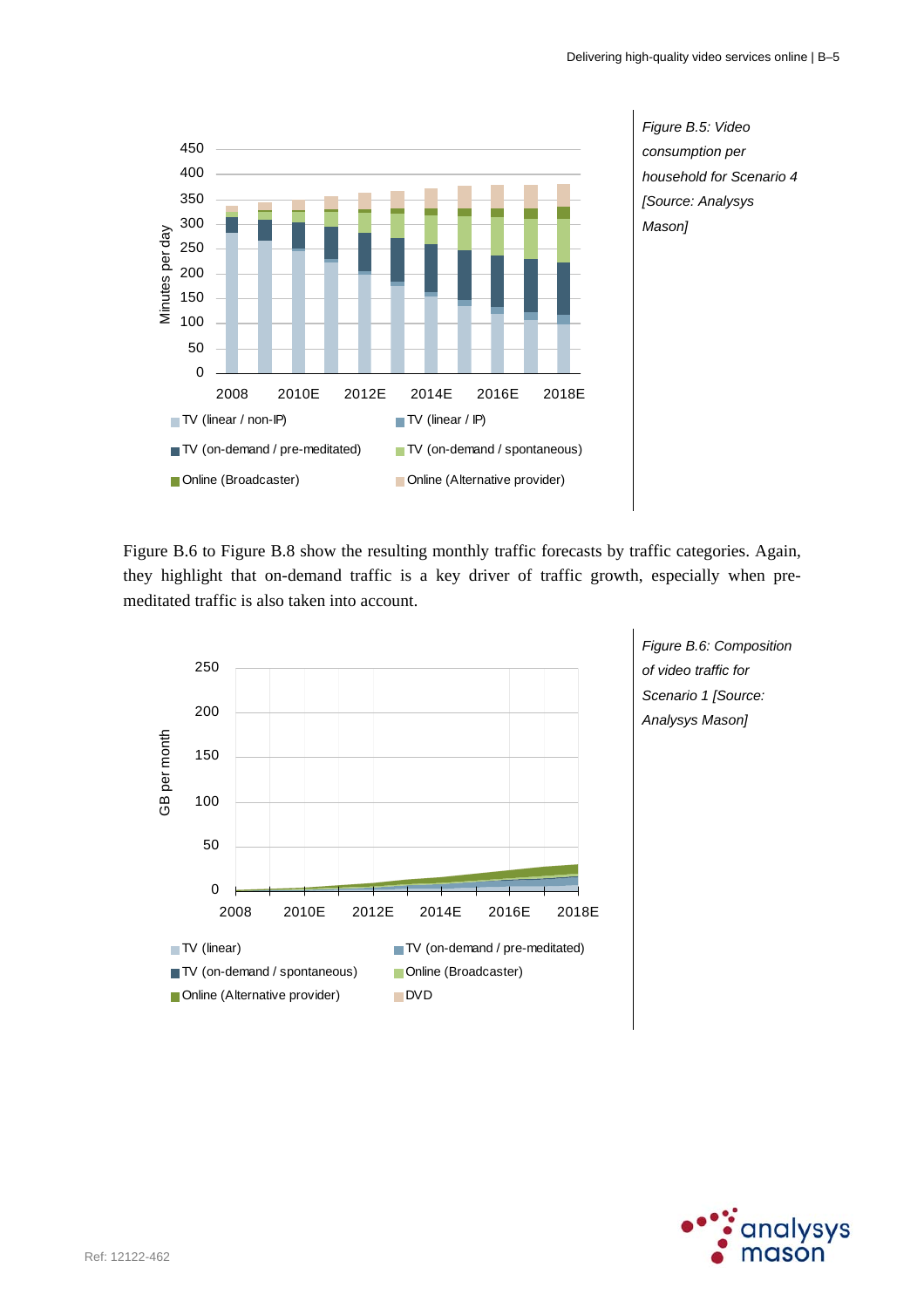

*Figure B.7: Composition of video traffic for Scenarios 2 and 3 [Source: Analysys Mason]* 



*Figure B.8: Composition of video traffic for Scenario 4 [Source: Analysys Mason]* 

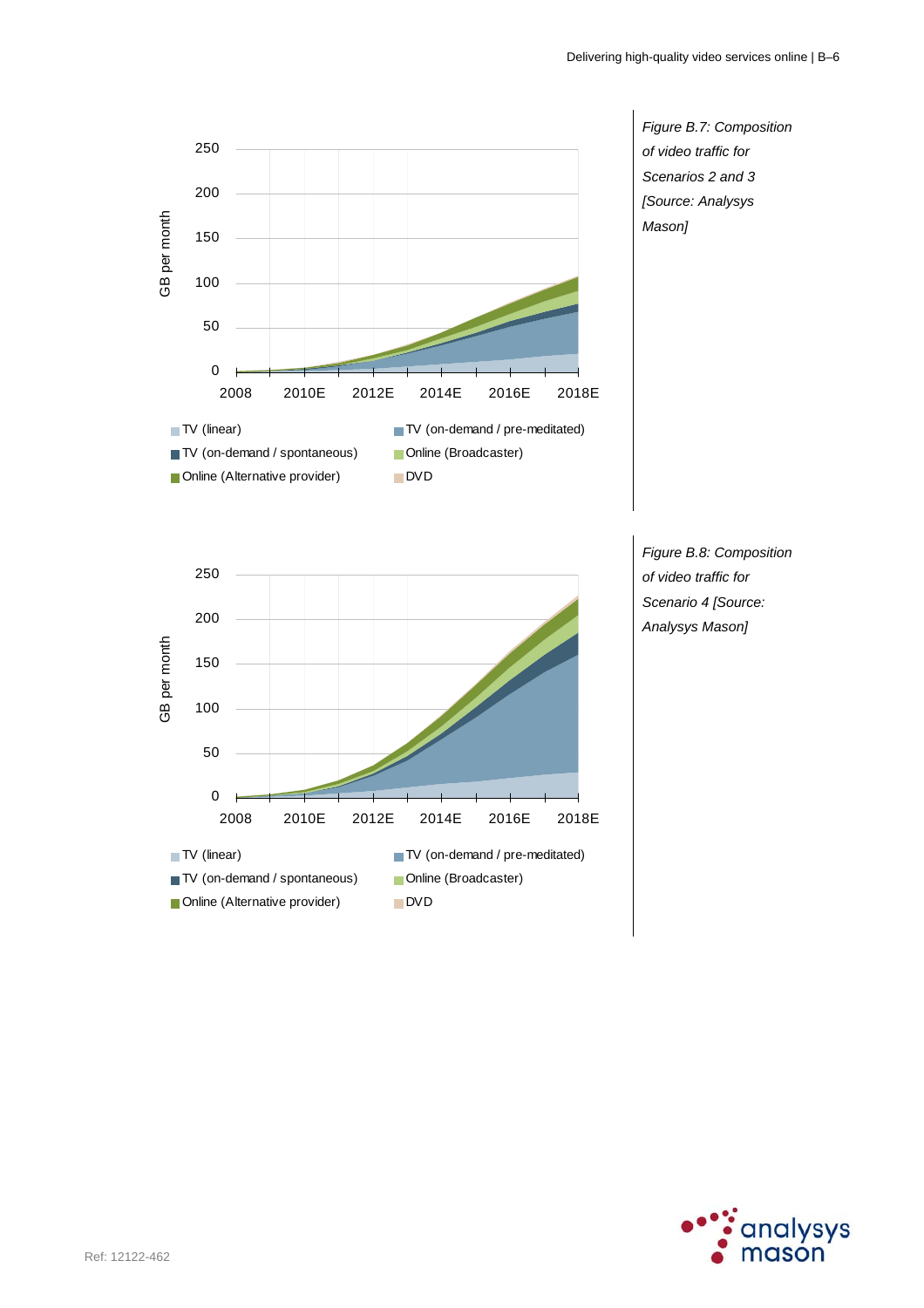

*Figure B.9:Composition of busy-hour bandwidth for Scenario 1 [Source: Analysys Mason]* 

*Composition of busyhour bandwidth for Scenarios 2 and 3 [Source: Analysys* 

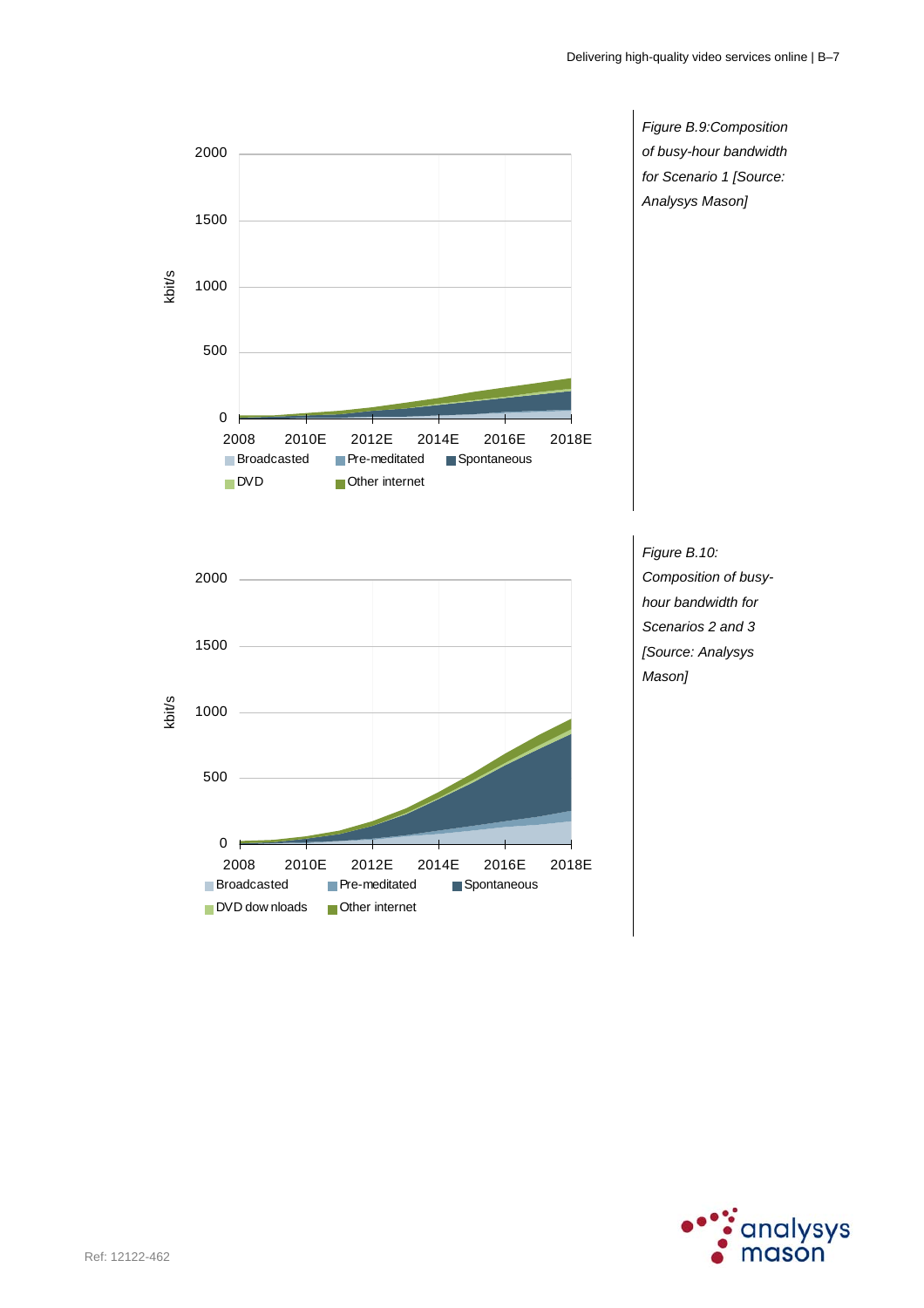

*Figure B.11: Composition of busyhour bandwidth for Scenario 4 [Source: Analysys Mason]* 

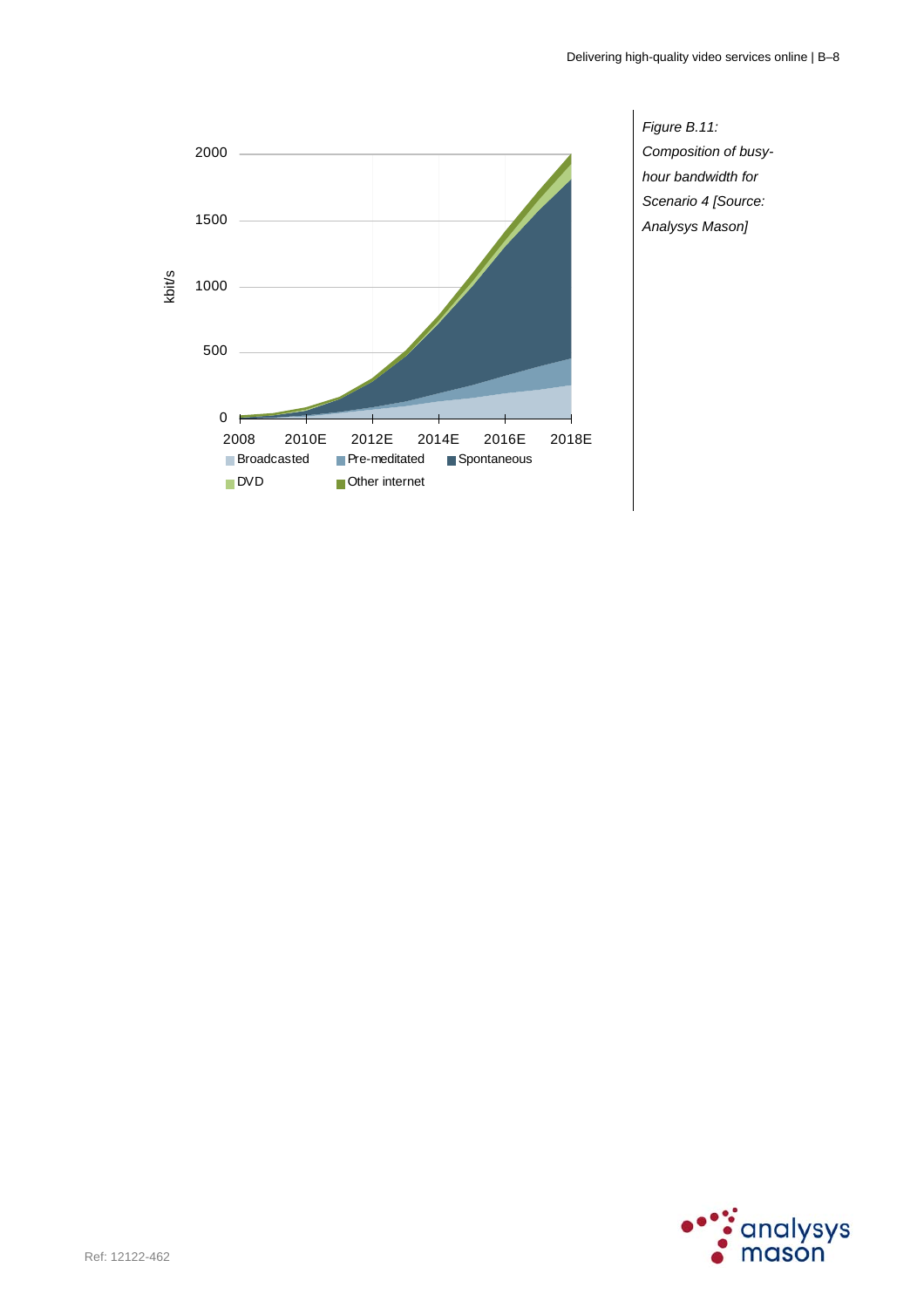# Annex C: Case studies of companies and services relevant to evolving business models for online video

In this annex we present seven case studies that are relevant to the ways in which business models are evolving to support online video.

# **C.1 Akamai**

Akamai provide a global content distribution network (CDN). It sells services to content owners to ensure that its content is delivered quickly and reliably across the globe. Akamai was launched in August 1998 as a pioneer in content delivery services. It now provides a range of managed services supporting rich media content, dynamic transactions and enterprise applications online.

#### *Services offered*

Akamai's product portfolio includes *digital asset solutions*, *dynamic site solutions* and *application performance solutions*. The table below summarises the range of solutions associated with each product.

| Product                              | Solution                               | Description                                                                                                                                           |
|--------------------------------------|----------------------------------------|-------------------------------------------------------------------------------------------------------------------------------------------------------|
| Digital Asset solutions              | Akamai Media Delivery                  | Helps media providers deliver and monetise media<br>assets quickly and effective                                                                      |
|                                      | Akamai Stream OS                       | A single point of control for producing, publishing,<br>and delivering rich media, and essential reporting<br>tools to support online business models |
|                                      | Electronic Software<br>Delivery        | Delivers any type of software over the Internet<br>effectively and reliably                                                                           |
| Dynamic site solutions               | Dynamic Site Accelerator               | Ensures high performance and reliability of<br>dynamically rendered, personalised Web sites                                                           |
|                                      | Dynamic Site Accelerator<br>Enterprise | Handles the most complex Web sites - increasing<br>scale, reach and performance without added<br>infrastructure                                       |
| Application performance<br>solutions | <b>Web Application</b><br>Accelerator  | Improves performance and reliability of Web-based<br>applications                                                                                     |
|                                      | <b>IP Application Accelerator</b>      | Improves the performance and reliability of any IP-<br>enabled application                                                                            |

*Figure C.1: Overview of Akamai's service portfolio [Source: Akamai49]* 



<sup>49</sup> See http://www.akamai.com/html/about/facts\_figures.html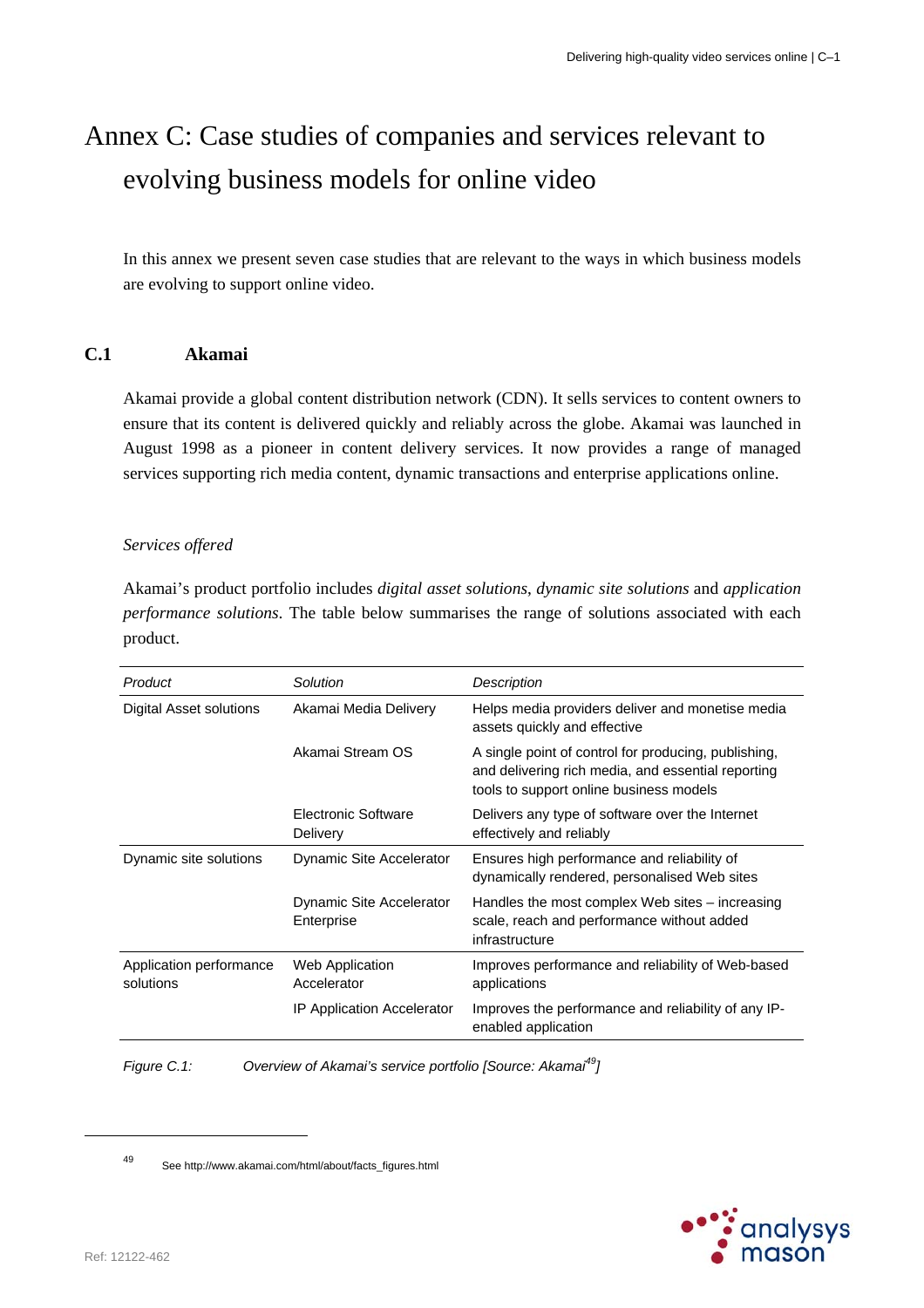In the following, we focus only on those services which are directly relevant to online video content providers. These services are included in the Akamai Media Delivery solution:

- Streaming live or on-demand streaming services supporting a number of leading media players such as Apple QuickTime, Microsoft Windows Media, RealSystem G2 and Adobe Flash Streaming, for both narrowband and broadband use.
- NetStorage outsourced content storage. The service includes enhanced connectivity to a number of ISPs, redundancy and mirroring services.
- Media framework resource for developing video player applications using the Adobe Flash video format.
- Media downloads HTTP download facility allowing the end user to download large video files more efficiently, by providing a straightforward software interface and a pause feature.
- Digital rights management service allowing secured delivery and billing of media content. The solution provides a range of options including pay-per-view, subscription-based billing, limited usage, no replication.
- Reporting and analytics in parallel to the range of media delivery services offered, Akamai provides content service providers with performance-measuring tools allowing close monitoring of results.

#### *Technology and user experience*

Akamai's EdgePlatform is one of the world's largest distributed computing platforms. It is a network of more than 34 000 secure servers equipped with proprietary software and deployed in 70 countries.

These servers reside within approximately 950 of the world's networks monitoring the Internet in real time – gathering information about traffic, congestion and trouble spots. Akamai uses this intelligence to optimise routes and replicate data dynamically to deliver content and applications more quickly, reliably and securely. Akamai's approach involves:

- eliminating long routes whenever possible by replicating and delivering content and applications from servers close to end users around the world, instead of from centralised servers. Akamai calls this delivering from *the edges of the Internet.*
- optimising routes by mapping paths across the Internet to avoid trouble spots, compressing content, and replicating packets to ensure fast, complete delivery.

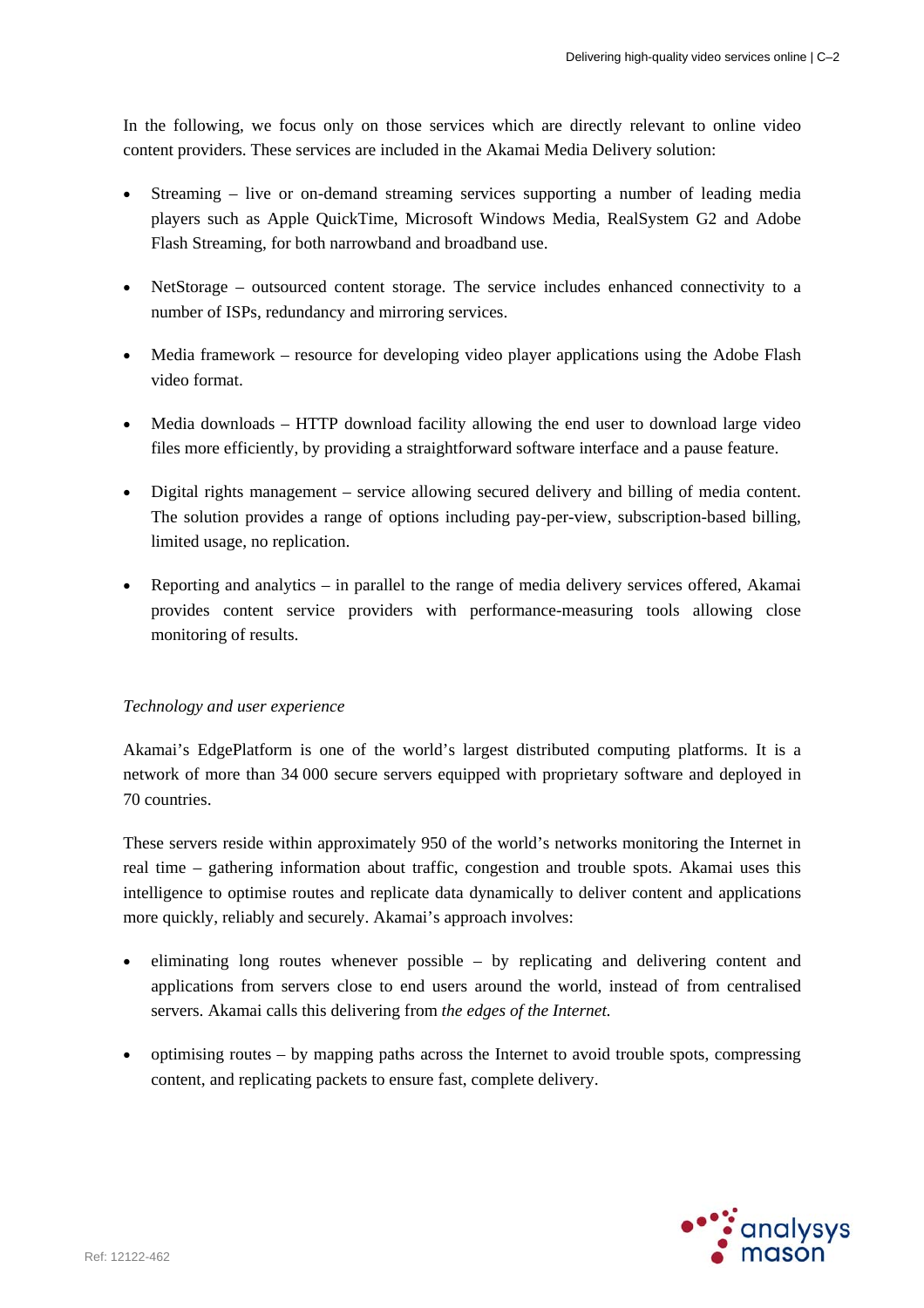## *Value chain and charging model*

Akamai's Media Delivery solution is positioned as an underlying technical solution throughout the value chain, as shown in Figure C.2 below.



*Figure C.2: Position of Akamai's Media Delivery solution in the value chain [Source: Analysys Mason]* 

The table below gives an overview of how Akamai's Media Delivery solution services fit into the value chain.

| Value chain step                   | Corresponding services                 |
|------------------------------------|----------------------------------------|
| Content aggregation                | NetStorage                             |
| Content marketing                  | Media Framework                        |
| Payment management                 | Digital Rights Management              |
| Provision of access to the network | Streaming, Media Downloads, NetStorage |

*Figure C.3: Akamai's Media Delivery solution in the value chain [Source: Analysys Mason]* 

Akamai has no direct relationship with the end user. The end user experiences the content provider's brand and interface at all times. Akamai acts as an end-to-end technology solution provider, dealing exclusively with content owners.

#### *Future perspectives*

Since it started as a content delivery service provider back in 1998, Akamai has developed to adapt to the latest technologies and business models. Today, Akamai claims to deliver 20% of the world's Internet traffic.

Over the past two years, Akamai's revenues have more than doubled, reaching USD187 million in Q1 2008. Akamai's EBITDA margin has increased from 37% in Q1 2006 to 47% in Q1 2008, as illustrated in Figure C.4.

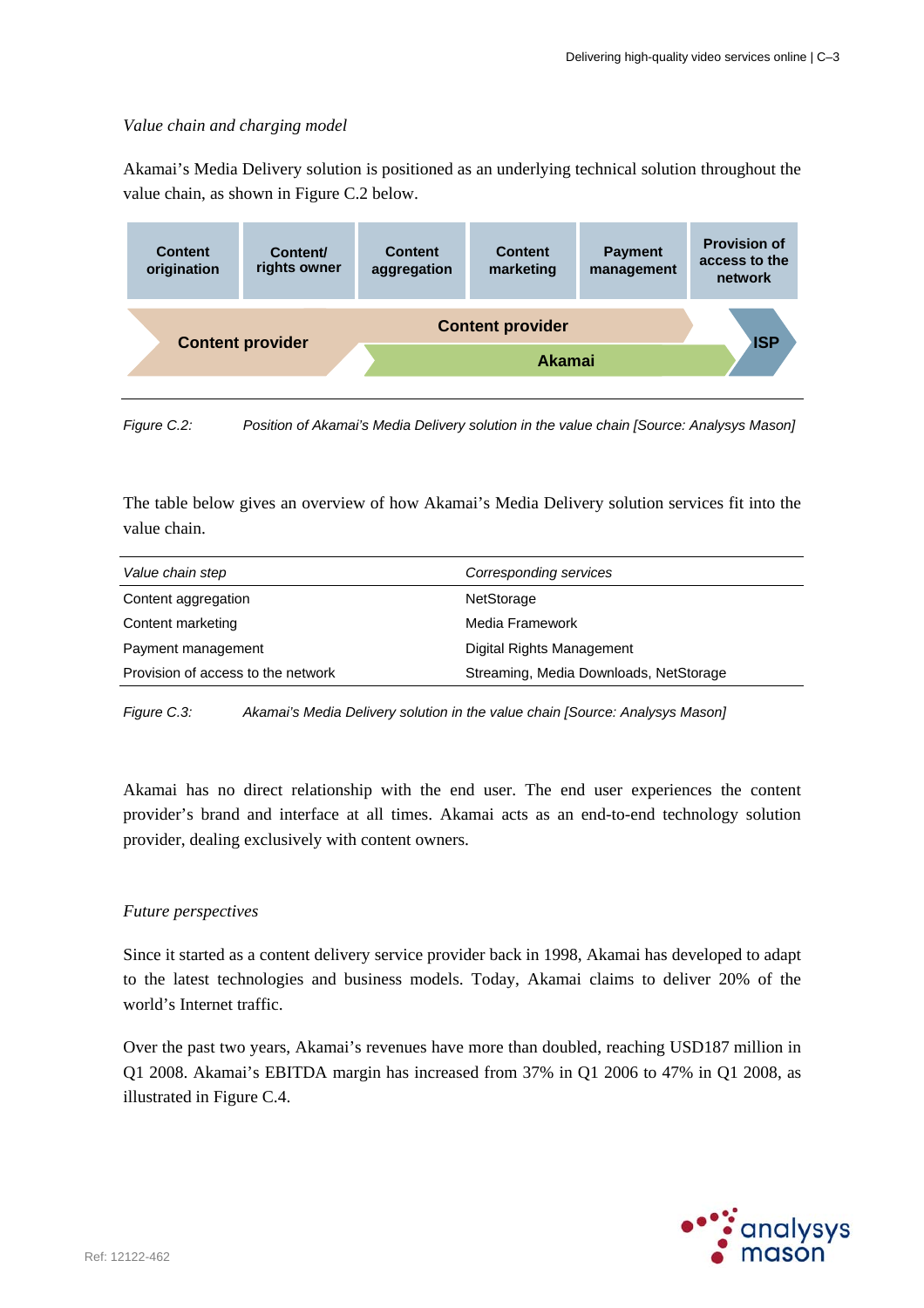

*Figure C.4: Evolution of Akamai's revenues and EBITDA margin between Q1 2006 and Q1 2008 [Source: Akamai, Q1 2008 quarterly results]* 

# **C.2 Hulu**

Hulu is an online video portal where users can watch streaming TV content. It was founded in March 2007 by leading global media companies NBC Universal and News Corp. It launched as a beta version in the USA in October of the same year.

#### *Services offered*

Hulu is an online video service offering TV shows, films and video clips at Hulu.com and other partner Web sites. Some of Hulu's content includes popular television shows such as The Office, The Simpsons and Family Guy. Hulu's content is free of charge and legal, and is 100% funded by advertising. Advertising can being targeted at specific customer segments thanks to personal information provided by users when signing up. Hulu services are only available from the USA.

#### *Technology and user experience*

Hulu provides content through a streaming solution using Flash 9.0. Videos cannot be downloaded, but can be streamed as many times as wanted. The video bitrate is automatically being adjusted between 480kbit/s and 700kbit/s depending on the user's bandwidth. Some content is available in a higher resolution using 1000kbit/s streams. For this content, users with sufficient bandwidth can manually activate the higher-resolution feature in the online media player interface. Hulu also offers a few examples of HD content, listed in a dedicated library.

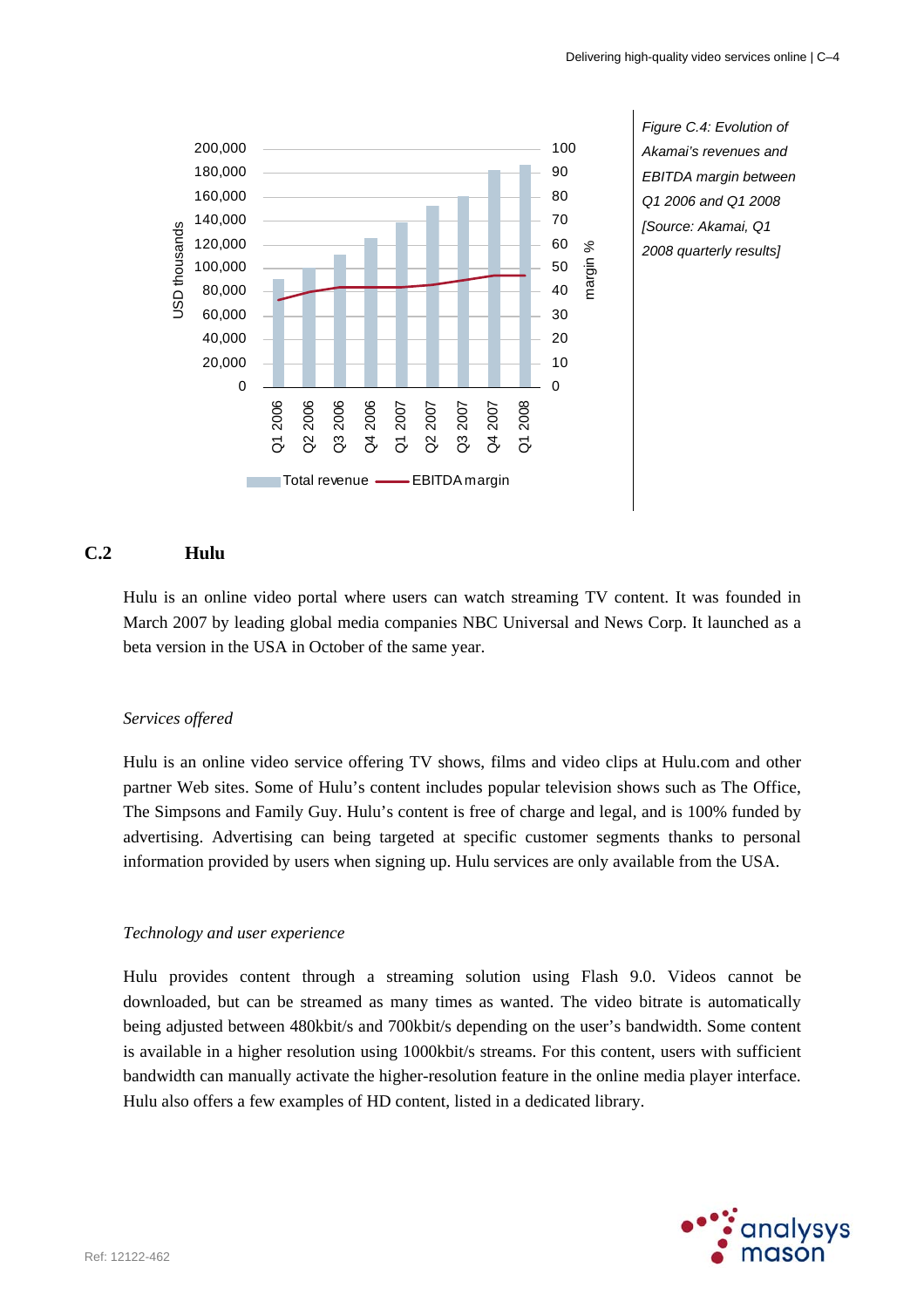The user experience includes advertising that is interspersed throughout the show in the form of 15- to 30-second breaks. Users typically get between three and six advertising breaks in a halfhour show (which equates to around 22 minutes of non-promotional content).

## *Value chain and charging model*

As illustrated in Figure C.5 below, Hulu sits in the middle of the value chain for online media content distribution. Hulu is being granted content rights distribution from parent companies NBC and News Corp. Hulu intends to extend its content by securing partnerships with further content rights owner such as Sony Pictures<sup>50</sup> and American Public Broadcasting Services (PBS)<sup>51</sup>.

Hulu works both as a content aggregator and distributor, by offering content on its own Web site, Hulu.com, and on a range of distribution partners' Web sites, including AOL, Yahoo!, Comcast, MSN and MySpace. Public sources<sup>52</sup> assume the revenue to be split as followed:

- content partners keep 70% of gross advertising revenue
- distribution partners keep 10%
- Hulu keeps either 20% or 30%, depending on whether a distribution partner is involved.



*Figure C.5: Position of Hulu in the value chain [Source: Analysys Mason]* 

Moreover, according to press sources, the cost of advertising is 15% to 30% cheaper on Hulu.com than advertising on its parent company's Web site (NBC.com) and that of its main competitor (ABC.com). This is partly due to Hulu's brand name being less powerful and also to the more restricted options offered to advertisers by Hulu.com. In particular, advertisers claim it is not possible to choose to advertise in a specific show on Hulu.com.

- 50 See http://www.hulu.com/partners
- 51 See http://www.hulu.com/companies/101
- 52 See http://www.alleyinsider.com/2007/10/hulus-exclusivi.html

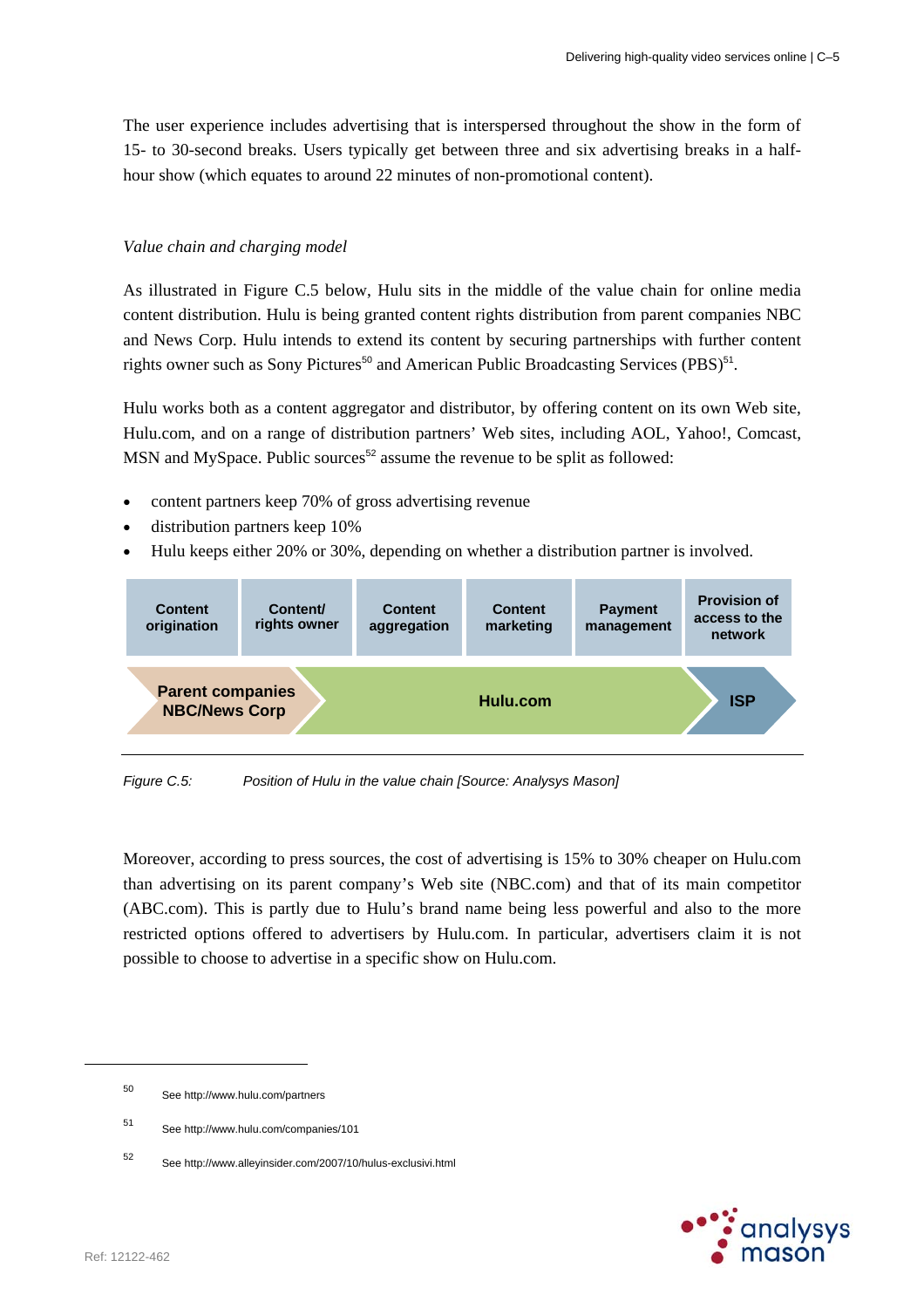# *Future perspectives*

Hulu has developed a strong position thanks to backing from parent companies NBC and News Corp. In less than a year it has secured distribution partnerships with major Internet players such as AOL and MSN, providing Hulu with access to a wider audience and consequently increased revenues.

In May 2008, Hulu made it into Nielsen Video Census' Top Ten Online Video brands, as shown in the table below. Between April and May 2008, Hulu saw usage increase by 27%, growing from 63 million to 80 million video streams. In addition, unique users increased by 13%, showing that Hulu users are spending more time on the site.

| Video brand                | Total streams (millions) | Unique users (millions) |
|----------------------------|--------------------------|-------------------------|
| YouTube                    | 3842                     | 67.8                    |
| Fox Interactive Media      | 328                      | 18.4                    |
| Yahoo!                     | 223                      | 23.2                    |
| <b>MSN</b>                 | 168                      | 10.0                    |
| Nickelodeon Kids           | 143                      | 5.8                     |
| <b>ESPN</b>                | 124                      | 5.7                     |
| <b>Turner Sports</b>       | 91                       | 6.1                     |
| <b>CNN Digital Network</b> | 90                       | 4.5                     |
| Hulu                       | 80                       | 2.7                     |
| ABC.COM                    | 80                       | 6.1                     |

*Figure C.6: Top Ten Online Video brands in May 2008 [Source: Nielsen53, May 2008]* 

# **C.3 Deutsche Telekom's Bill-It-Easy**

Bill-It-Easy is an online payment handling service provided by Deutsche Telekom's International Carrier Sales & Solutions<sup>54</sup> (ICSS) division to ISPs and mobile network operators.

Deutsche Telekom's Bill-it-Easy launched in February 2007 through a partnership with electronic and mobile payments specialist Dimoco<sup>55</sup> (formerly Montax). Bill-it-Easy was originally developed and launched by Montax in 2003. While Deutsche Telekom has taken over marketing to ISPs and MNOs as part of the partnership, Bill-It-Easy is still marketed to content providers by  $Dimoco<sup>56</sup>$ .

<sup>56</sup> Source: Deutsche Telekom press release from 28 February 2007, http://ghs-internet.telekom.de/dtag/cms/content/ICSS/en/331684



<sup>53</sup> See http://www.alleyinsider.com/2008/6/nielsen\_people\_watching\_less\_youtube\_less\_video\_but\_more\_hulu

<sup>54</sup> See http://www.deutschetelekom.com/icss

<sup>55</sup> See http://www.dimoco.de/en/produkte\_en/payment\_en/webbilling.html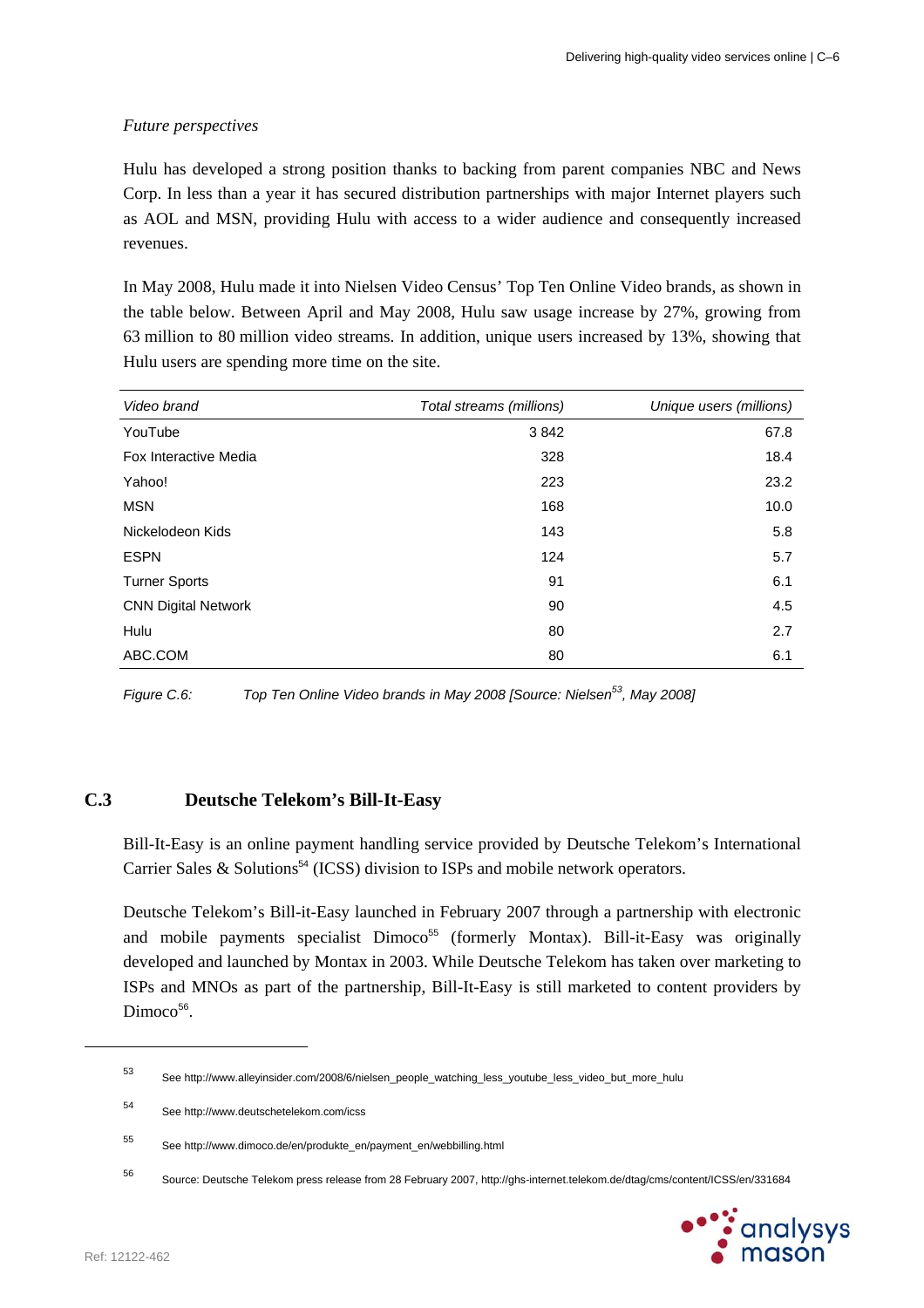This service illustrates ways in which service providers and content owners can partner to share revenue from a single transaction to cover costs of both content and networks.

#### *Service offered*

With Bill-it-Easy, Deutsche Telekom provides ISPs and MNOs with a simple way to get a share of content revenues and enhance their service portfolio offering. As illustrated below, the service amends the traditional value chain and corresponding charging models in favour of ISPs and MNOs (see '*Value chain and charging model*' below for further details).



*Figure C.7: The Bill-it-Easy model [Source: Deutsche Telekom]* 

On the end-user side, Bill-It-Easy translates into a facility to buy content online without providing any personal or payment details. The user connects to a secure interface from its ISP or MNO's portal, using a login name and password. The user may then buy content seamlessly from Bill-It-Easy content providers' Web sites. ISPs and MNOs are encouraged to promote content partners in order to maximise chances of sales. Content on offer through Bill-It-Easy includes in particular:

- adult content and betting services, for which users are unwilling to provide personal or credit card details for privacy reasons
- more conventional content types, such as video clips or MP3, involving micro-payments for which users are also unwilling to give credit card details.

## *Technology and user experience*

Bill-It-Easy is based on the technology developed by Dimoco. Payment transactions are being operated by Dimoco, as part of the partnership.

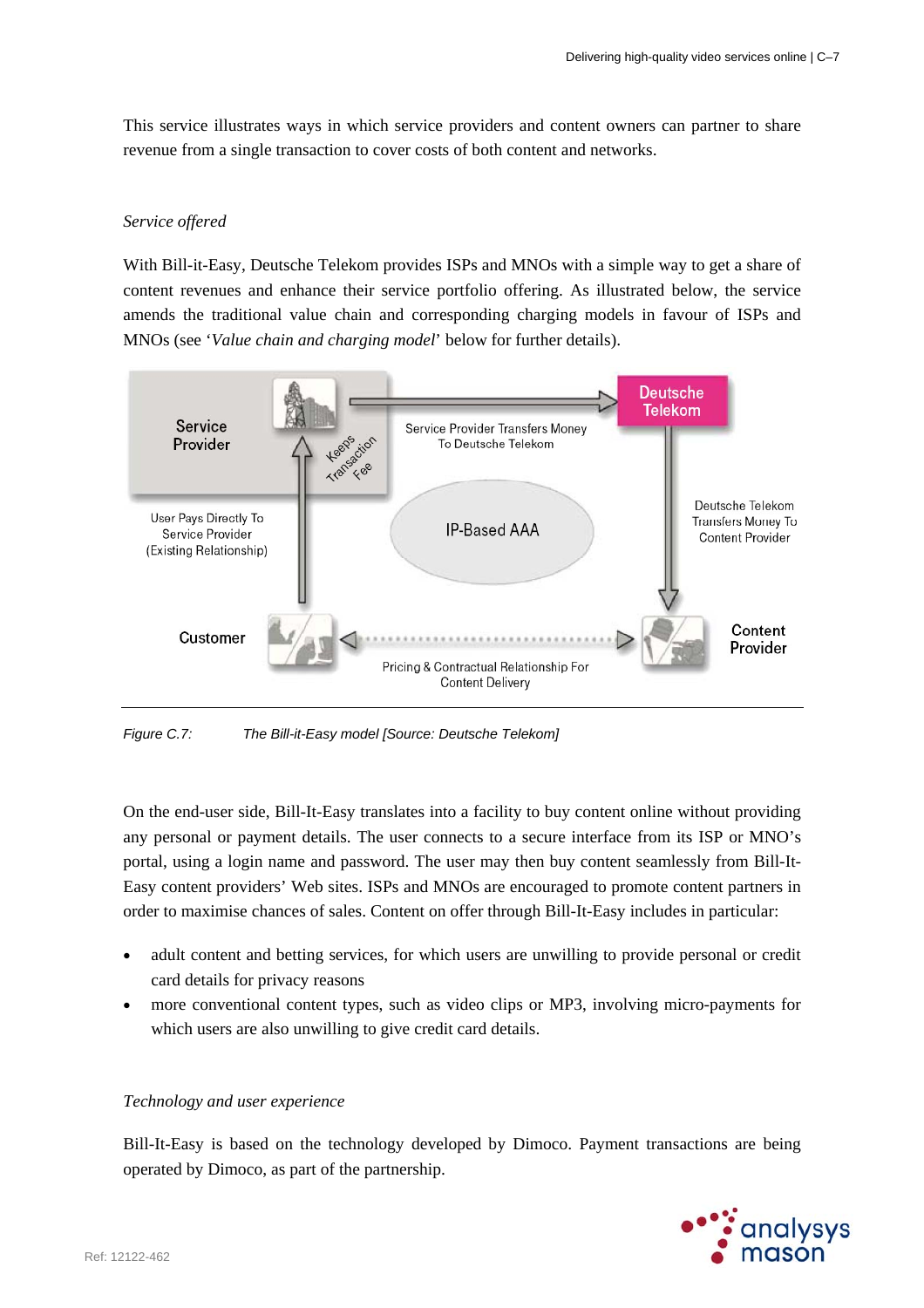Billing is based on subscriptions, time (minutes, seconds) or events (per click). The service is available for both mobile and online transactions. It comes with a range of add-on services including in particular, reporting, call centre and database management.

This service makes buying content an easier process for the end user as content bought on Web sites using Bill-It-Easy is billed automatically and anonymously on one of the end user's existing invoices (whether from its ISP or MNO).

# *Value chain and charging model*

Bill-It-Easy allows Deutsche Telekom to position itself as a Payment Manager, as illustrated below.



*Figure C.8: Position of Bill-It-Easy in the value chain [Source: Analysys Mason]* 

By simplifying the transaction process for the end user, Bill-it-Easy allows ISPs and MNOs to take a share of the revenue from content delivered over their networks.

In particular, contracting the service with Deutsche Telekom rather than Dimoco makes sense for ISPs using Deutsche Telekom's wholesale services and MVNOs using Deutsche Telekom's mobile network, since these already have a commercial relationship with Deutsche Telekom. Figure C.9 below illustrates the content services charging model with and without Deutsche Telekom's Bill-It-Easy.

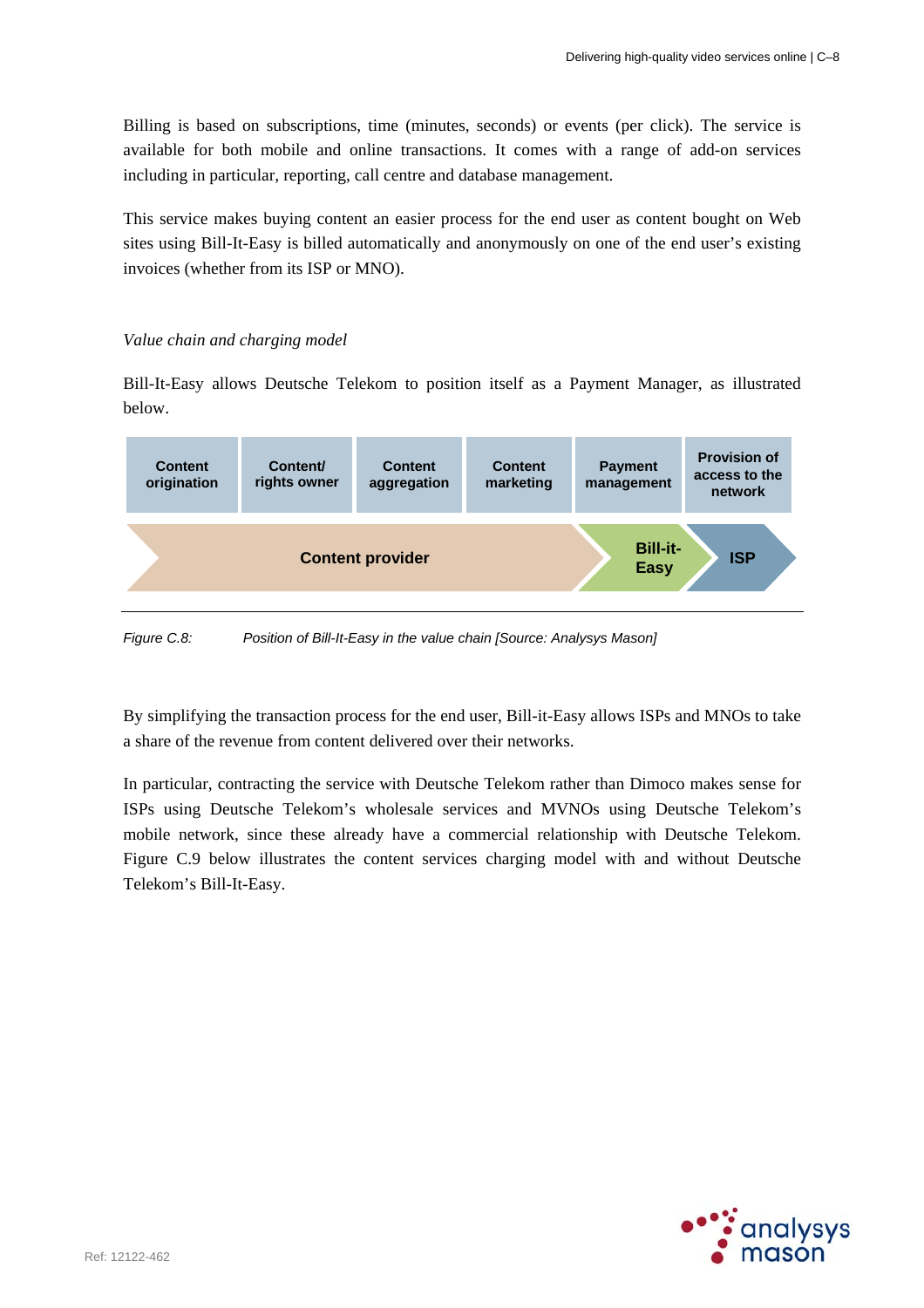

*Figure C.9: Charging model without and with Bill-It-Easy [Source: Deutsche Telekom]* 

#### *Future perspectives*

As part of the agreement announced in February 2007, Dimoco is responsible for commercial relationships with content providers. However, Deutsche Telekom ICSS is also offering a range of services to content providers and is well placed to take over commercial relationships with content providers.

Services listed by Deutsche Telekom ICSS as provided to content and media providers include:

- basic services Internet access via IP transit
- managed services private connections to the Internet exchanges (IP-VPN Layer 2)
- value-added services peering circuits worldwide, transatlantic IP backbone capacity, VoIP services
- enabling services Bill-It-Easy, content delivery and content clearing.

# **C.4 Dailymotion**

Dailymotion defines itself as the 'world's largest independent video entertainment website', and is a direct competitor to YouTube, allowing users to 'view, publish and share' videos.

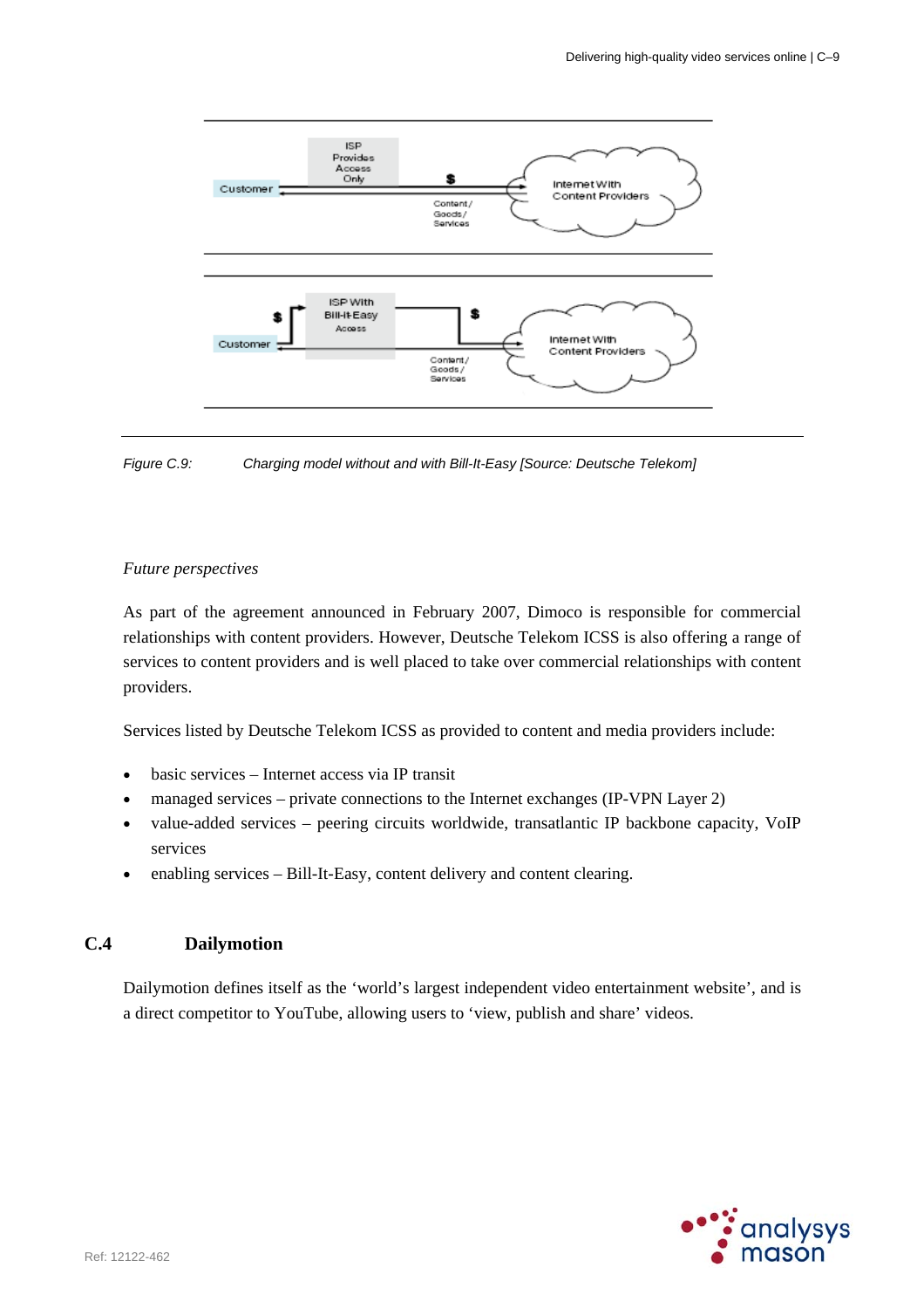Dailymotion was founded in March 2005 in France, but now operates tailored Web sites in 10 countries<sup>57</sup> and is available in 17 different languages. In particular, Dailymotion launched a Web site in the USA with a dedicated content and management team in July 2007.

# *Services offered*

Dailymotion services include online viewing, publishing and sharing of videos. All videos may be watched free of charge, thanks to an advertising-supported model.

There are three types of video content available, depending on the content owner category:

- Personal videos are uploaded by basic users these videos may be shared in a restricted circle of users or made available for public diffusion
- Creative content is uploaded by MotionMakers these videos are being reviewed by Dailymotion's editorial team before release. These videos must be original content produced by the MotionMaker. MotionMakers benefit from unlimited uploads, both in terms of size and duration
- Official content is uploaded by Official Users (that is, media companies belonging to Dailymotion's content partners). Latest deals secured in this area include leading international media brands such as CNN International<sup>58</sup> or Warner Bros Television<sup>59</sup>.

Content is organised in channels (e.g. news, music, humour, sports, etc.) and content type is identified through a labelling system<sup>60</sup>. Users may use a jukebox function to broadcast selected channels and/or content type, in a more traditional fashion.

In addition, Dailymotion also provides video upload services to users of partners' Web sites, including among others major Internet brands Facebook $61$  and eBay $62$ .

<sup>62</sup> Dailymotion press release from September 2007, http://www.dailymotion.com/press/Dailymotion\_and\_Ebay.pdf



<sup>57</sup> As of July 2008, Dailymotion's countries of operation included Belgium, France, Germany, Greece, India, Italy, the Netherlands, Poland, Spain, the UK and the USA.

<sup>58</sup> Dailymotion press release from June 2008, http://www.dailymotion.com/press/CP\_Dailymotion\_-\_CNN.pdf

<sup>59</sup> Warner Bros press release from June 2008, http://www.dailymotion.com/press/WBTVG\_Digital\_Partners\_Release\_FINAL.pdf

<sup>60</sup> Personal videos have no label, while Creative and Official content are labelled with a dedicated logo in the top-left hand corner of each miniature preview.

<sup>61</sup> See http://www.dailymotion.com/factory/facebook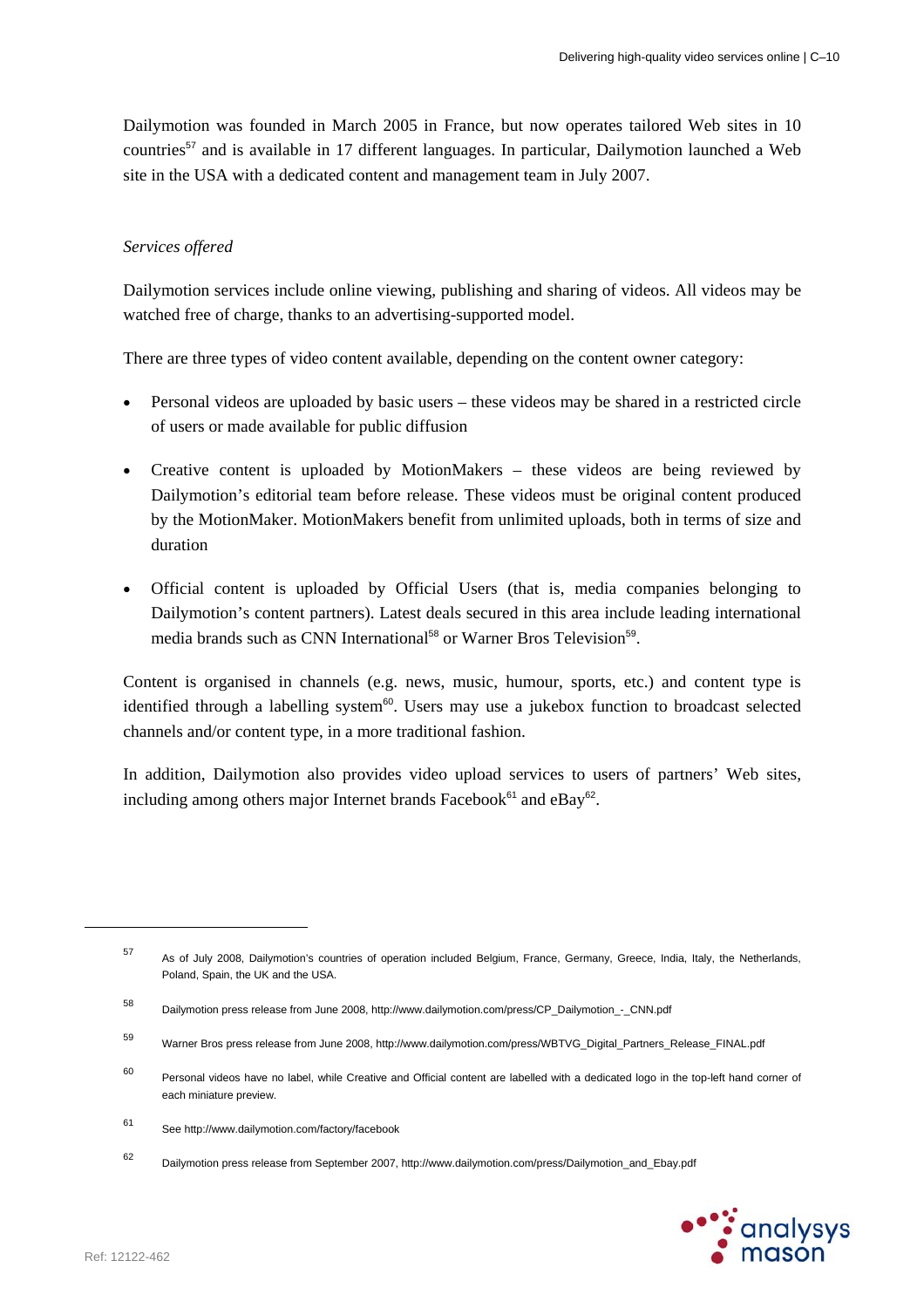#### *Technology and user experience*

Dailymotion streams video content using Flash technology, but develops its own coding technology. Since February 2008, Dailymotion also offers the possibility to upload High-Definition content. Videos may not be downloaded.

Dailymotion is interconnected directly with large ISPs to provide easier access to its video content. Dailymotion operates an open peering policy $63$  so that any entity operating its own autonomous system may apply for interconnection with Dailymotion.

In summer 2007, Dailymotion entered into a public dispute with French alternative operator Neuf Cegetel (Neuf). The growing bandwidth required between the ISP and the content provider led to Neuf blocking part of Dailymotion's content. In answer response to the blockage, Dailymotion redirected Neuf users to their ISP's customer service, as illustrated in Figure C.10.



Translation: Dear users, As a result of numerous reactions, we have noted that your ISP's network (Neuf Cegetel) seems to be restricting your usage of our service. We therefore encourage you to contact its customer service on 08 92 79 00 09 (EUR 0.34/min). *Dailymotion* remains perfectly available to all other ISPs' subscribers!

*Figure C.10: Banner involved in dispute between Dailymotion and Neuf in summer 2007 [Source: ARCEP]* 

The dispute was eventually settled without additional public details. Dailymotion and Neuf now have a distribution agreement, so Dailymotion's Creative content is available on Neuf's IPTV service.

Another example of partnership with ISPs is the Telecom Italia deal secured in Italy at the end of 2006, whereby Dailymotion's content is made available as a sub-domain to Telecom Italia's ISP's portal Alice<sup>64</sup>. As part of this agreement, it is possible that Dailymotion will have directly collocated servers into Telecom Italia's network.

In order to ensure legal diffusion of content, Dailymotion has been investing in the implementation of content rights protection technologies, including Signature, a fingerprint technology developed by the French National Audiovisual Institute (INA) and Audible Magic in the USA.



<sup>63</sup> See http://peering.dailymotion.com

<sup>64</sup> See http://dailymotion.alice.it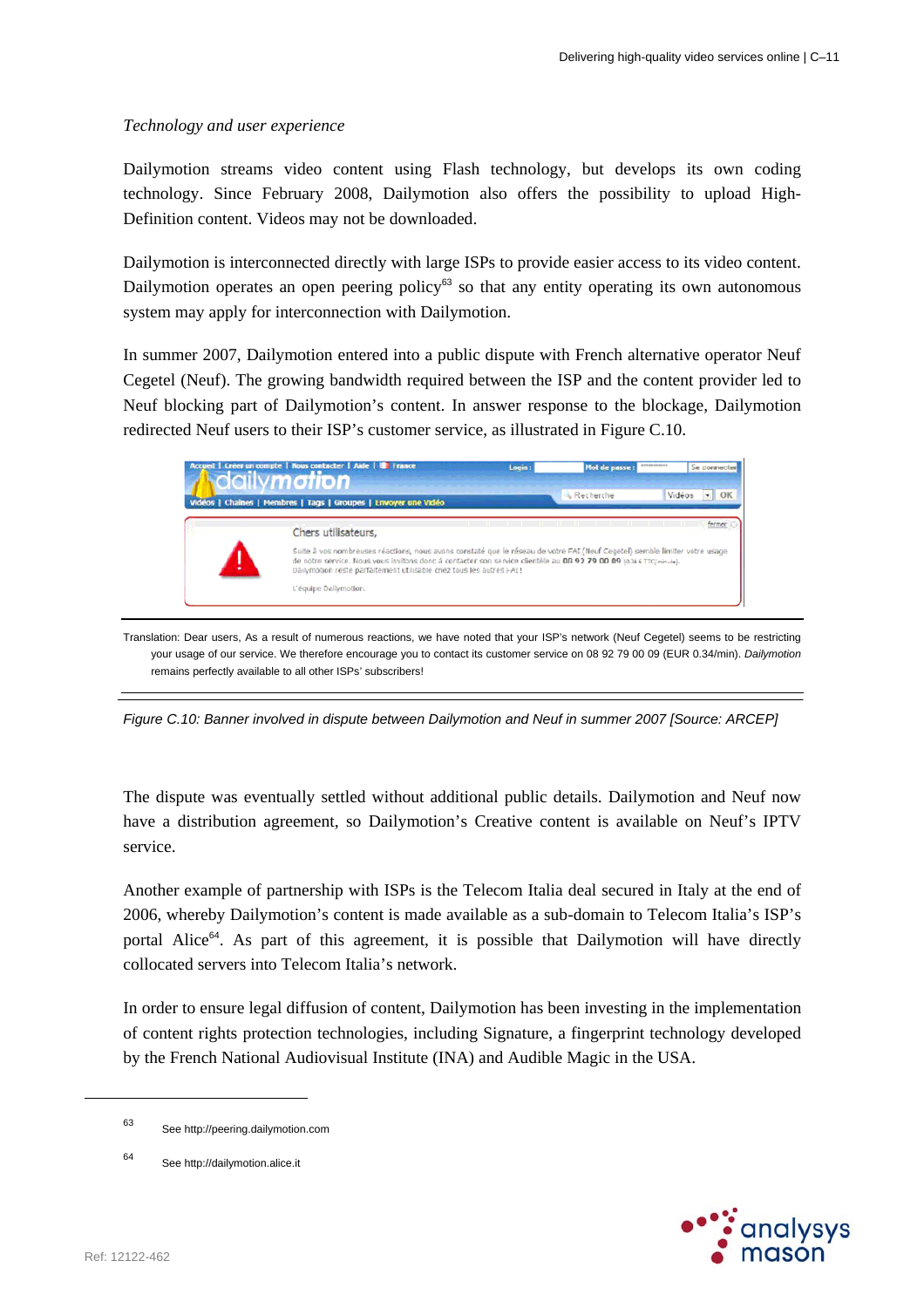Dailymotion's content is available on a range of devices thanks to its aggressive partnership strategy, including:

- television through Neuf's IPTV offer
- mobile phones through deals with French mobile network operator SFR
- portable media player through a deal with Archos on its WiFi devices.

Advertising is present in several forms on Dailymotion, but does not intrude in the user experience. According to press releases, advertising breaks may happen at the start, at the end or during videos, but this feature is still fairly uncommon in practice. In addition, ad banners may be positioned on top or on the sides of selected pages. Official users may customise their dedicated page, so that the entire background converts into an advertising space. Moreover, some content published by official users is entirely promotional. Such content includes previews of computer games or shots of the latest mobile phone handsets. Financial details for advertising deals with official users are not publicly available.

#### *Value chain and charging model*

Dailymotion acts as an interface between content providers and ISPs, by providing a platform to distribute video content. Content providers may be individual users, individual creators (MotionMakers) or businesses (Official Users). Figure C.11 illustrates Dailymotion's position in the video distribution value chain.



*Figure C.11: Position of Dailymotion in the value chain [Source: Analysys Mason]* 

While Dailymotion is known to have multiplied partnerships for various purposes, very little information has been made public regarding the financial details. In July 2007, Dailymotion stated in a press release<sup>65</sup>: 'Revenue sharing agreements are available to media companies as well as individual content creators through the MotionMaker program'. The range of partnerships covers the following:



<sup>65</sup> See http://www.dailymotion.com/press/dailymotion\_us\_launch.pdf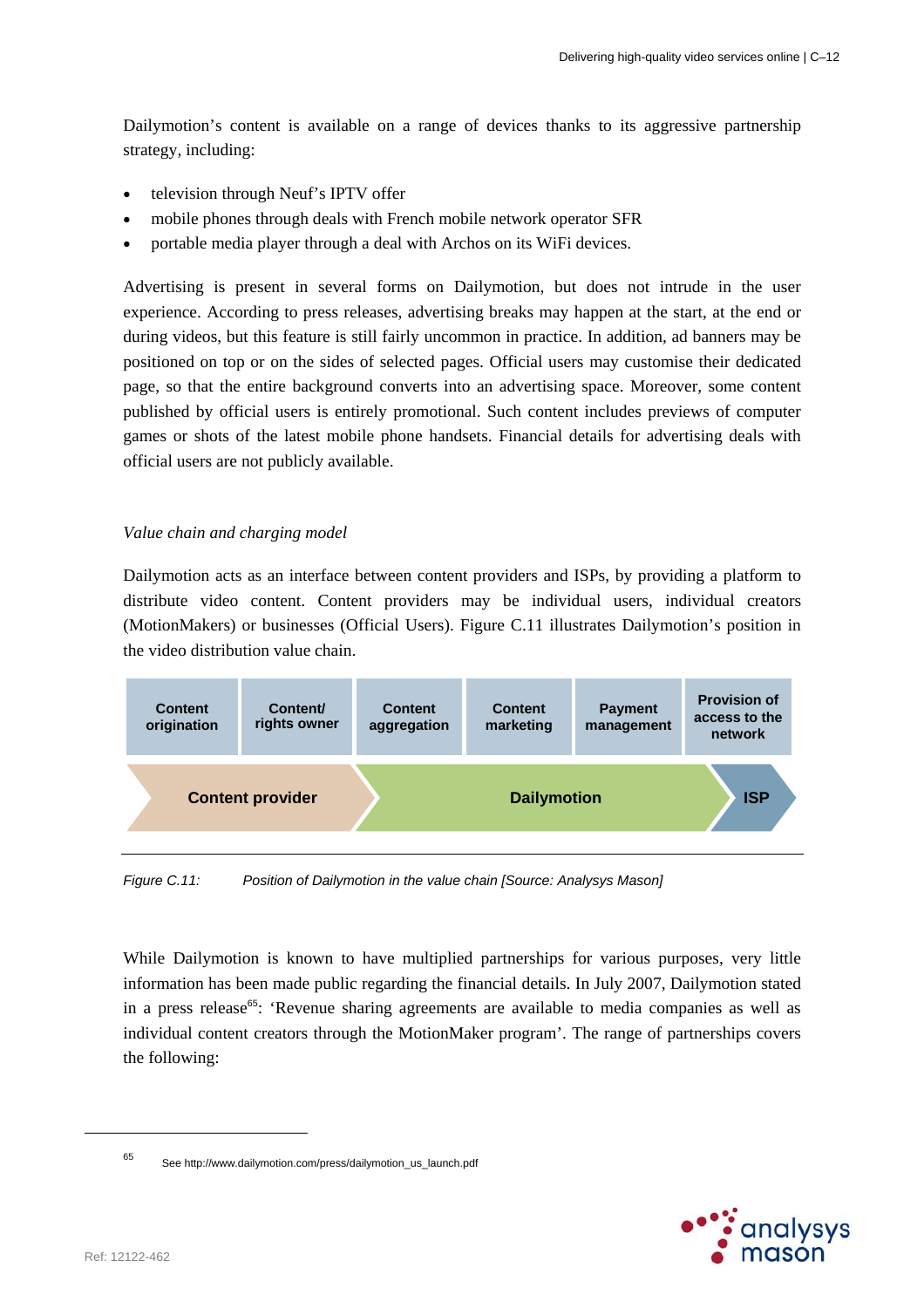| Partnership on        | Partner                           | Examples                                 |
|-----------------------|-----------------------------------|------------------------------------------|
| Content distribution  | Media group                       | Warner Bros Television Group (June 2008) |
|                       | TV channel                        | CNN International (June 2008)            |
| Hardware distribution | <b>ISPs</b>                       | Telecom Italia (December 2006)           |
|                       |                                   | Neuf (February 2008)                     |
|                       | <b>MNOs</b>                       | SFR (August 2007)                        |
|                       | Portable multimedia player vendor | Archos (June 2007)                       |
|                       |                                   | iPhone (August 2007)                     |
| Software distribution | Community Web site                | Facebook (launch date not available)     |
|                       | Market place Web site             | EBay (September 2007)                    |

*Figure C.12: Overview of Dailymotion partnerships [Source: Dailymotion]* 

#### *Future perspectives*

Dailymotion will need to keep multiplying partnerships in order to reach more users and stimulate an increase in traffic. Even though it is the second online video sharing Web site worldwide, Dailymotion is still far from becoming a credible challenger to YouTube. As illustrated in Figure C.13, Dailymotion is currently only attracting a 1% share of global Internet users, compared with up to 18% for YouTube (and closer to 20% in recent months). Over the last year, YouTube has increased its Internet user reach by 4%, while Dailymotion has remained stable.





Advertising is still in its early stages on Dailymotion. It needs to develop its main source of revenue further, in order to be able to support the costs of supporting its video coding, hosting and transferring activities. This will be key to Dailymotion which, unlike *YouTube*, cannot rely on strong backing from a parent company in case of failure.

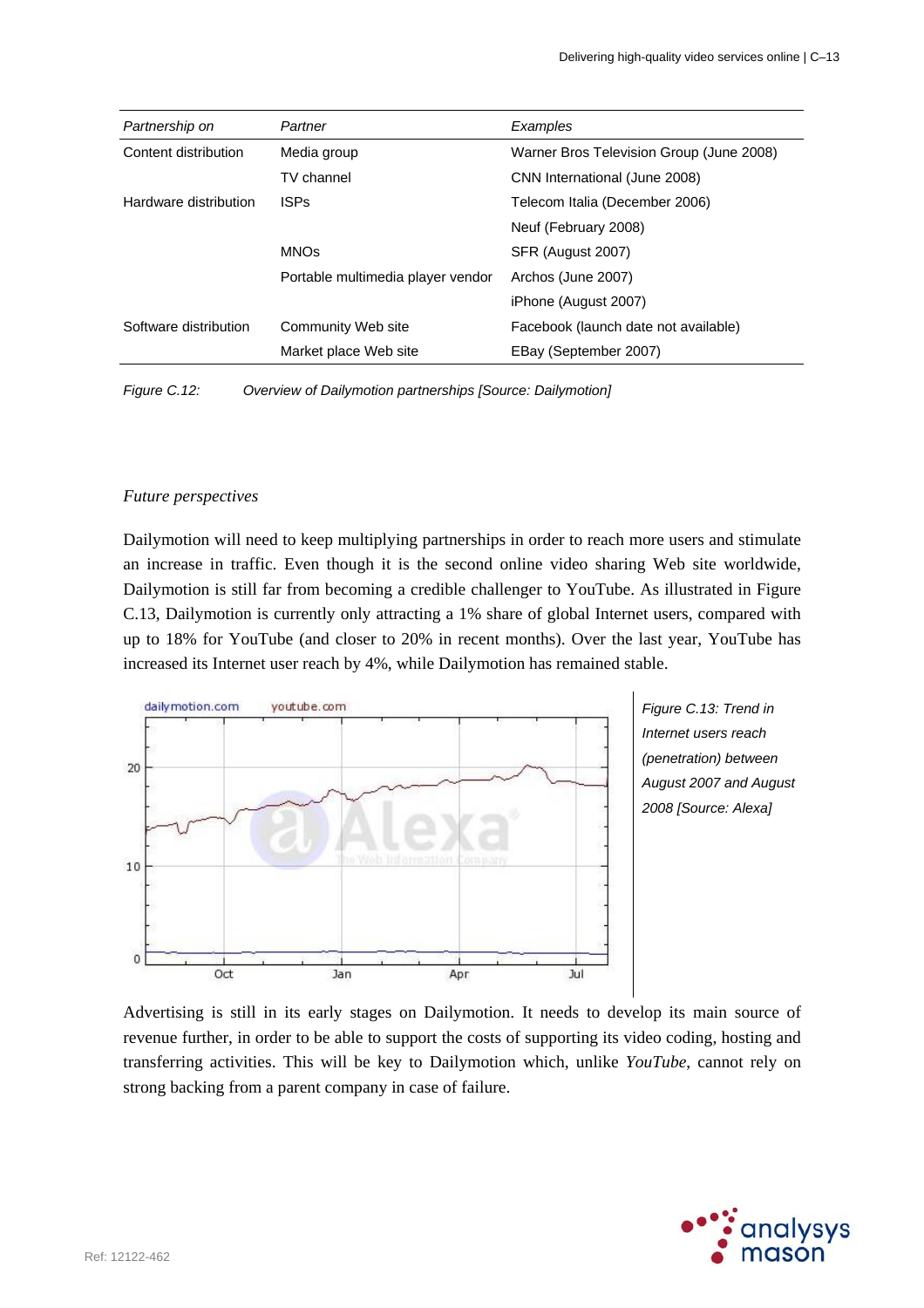## **C.5 Amazon Unbox**

Amazon Unbox is an online video download service launched by Amazon.com in September 2006 in the USA.

#### *Services offered*

Amazon Unbox is a video download service, including TV shows and films. Content offered include a mixture of latest box-office releases and popular American series, with older films, documentaries and shows.

Content is available for purchase or rental. Rental allows the user to keep content for up to 30 days, but content must be watched within 24 hours of starting to view it. The very latest releases are only available for rental, while series and non-premium content is only available for purchase.

The service is only available in the USA.

#### *Technology and user experience*

To be able to use the service, users need to download the proprietary media player *Amazon Unbox Player* using DRM. Videos may be downloaded in three formats, including standard PC/laptop format, TiVo DVR format and a portable format.

A feature allows users to start a download on a remote desktop (e.g. on the home PC from work), as long as that desktop is online, with the Amazon Unbox Player already installed.

An indication of download time for a 1.5Mbit/s DSL connection is provided for each film or show. However, user reviews indicate that download time is extremely variable, which stops users from knowing when the video will be ready to watch. A feature allows users to watch content once a sufficient proportion of a given video has been buffered. This proportion varies depending on the speed of the user's connection and the length of the video.

In addition, users report a fair number of bugs and crashes, due to the service's poor resistance to network instability.

#### *Value chain and charging model*

Amazon Unbox offers a video download platform to Internet users. Its position in the value chain is illustrated below.

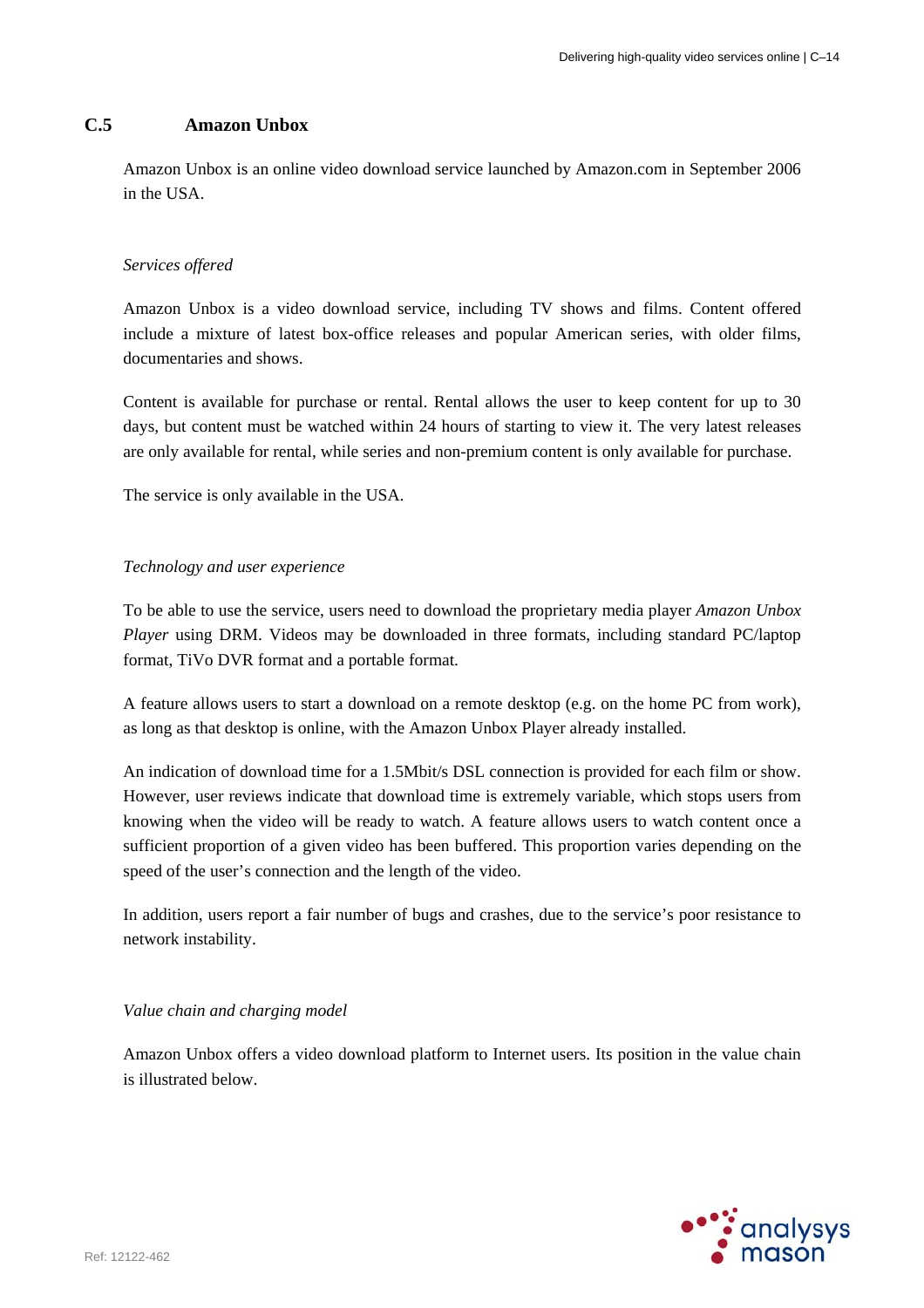

*Figure C.14: Position of Amazon Unbox in the value chain [Source: Analysys Mason]* 

Amazon Unbox has a direct commercial relationship with the end user. Content may be purchased or rented. The following table gives an overview of Amazon Unbox pricing.

| Content type            | Rental <sup>66</sup> price (USD) | Download price (USD) |
|-------------------------|----------------------------------|----------------------|
| Films - latest releases | $2.99 - 3.99$                    | $9.99 - 14.99$       |
| Films – older releases  | Not available                    | $1.99 - 9.99$        |
| Series (per episode)    | Not available                    | 1.99                 |

*Figure C.15: Overview of Amazon Unbox pricing [Source: Amazon Unbox]* 

#### *Future perspectives*

Amazon's video download service failed to attract large numbers of customers, due to extensive download times and lack of simplicity in the transaction process. In answer to current market developments going for streaming-based rather than download-based solutions, in July 2008 Amazon introduced a limited beta version of a new service dubbed Amazon Video On Demand. The service, based on a streaming solution, lets customers rent or buy ad-free films and TV shows. Users may watch the content instantly within their Web browser, without the need to download any proprietary application.

# **C.6** *Sky Anytime* **TV and Sky Player**

Sky Anytime is a service that pushes content to the Sky+ device, and Sky Player is Sky's online catch-up TV service (similar to iPlayer).

Sky Player was launched as Sky Anytime on PC by BSkyB ('Sky') in the UK in January 2006 and was rebranded as Sky Player in June 2008. A TV version of Sky's Video on Demand (VoD) service was subsequently launched in February 2007, dubbed Sky Anytime TV.

<sup>66</sup> Rental allows the user to keep content for up to 30 days, but content must be watched within 24 hours after viewing is started.

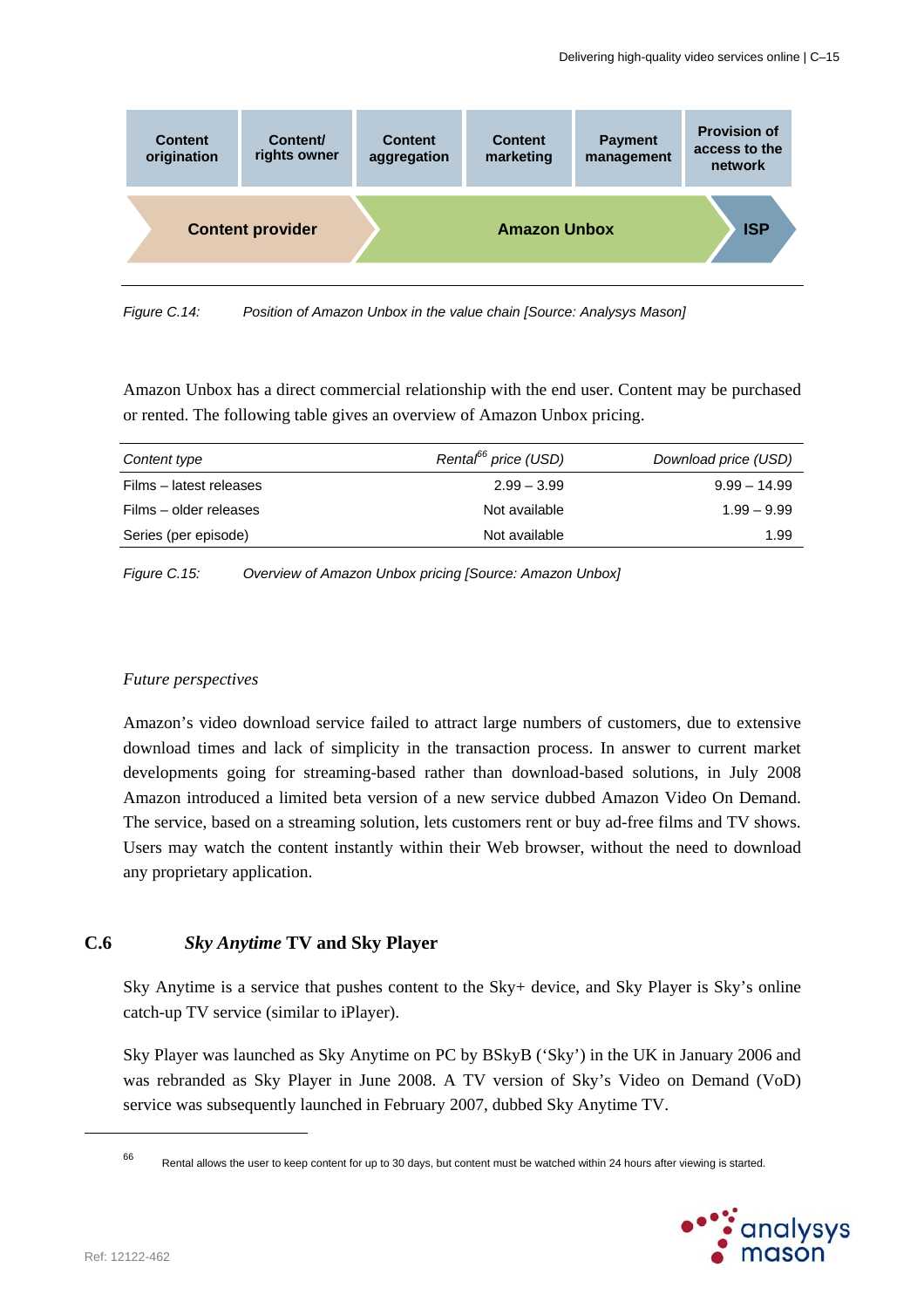#### *Services offered*

Sky Player offers online video content to both Sky and non-Sky subscribers. Content offered includes a range of films, series, as well as sports, news and children's shows. Content is available for download, for either rental or purchase.

Sky Anytime TV is a VoD service available to Sky TV customers owning a Sky+ or a Sky HD digital video recorder (DVR). Sky Anytime TV downloads a range of programmes selected by Sky, and customers may watch these programmes according to the content packages ('mixes') they have already subscribed to. Sky Anytime is a complementary service.

#### *Technology and user experience*

Users are required to download the Sky Player application to use the service. Content may only be downloaded (with the exception of news services, which are available through streaming).

Content downloaded with Sky Player is protected by Microsoft digital rights management (DRM) software, which prevents unauthorised viewing and automatically deletes the file once the licence to view expires. Content downloaded through Sky Player service may only be watched on a PC.

Sky Anytime TV uses a dedicated hard-drive space on Sky+ and Sky HD digital video recorders (DVRs) to download store up to ten programmes at a time. These are downloaded over the satellite network overnight on a weekly basis. This space is reserved for Sky Anytime content and may not be used by customers to record programmes of their choice with the standard recording feature. There is no waiting time for watching the programmes since these are already stored on the user's DVR. If not saved by the user in their personal storage space, Sky Anytime programmes are automatically deleted when the next download happens. Sky Anytime may be disabled by the user, but this does not make the reserved storage space available for personal usage.

#### *Value chain and charging model*

As illustrated in Figure C.16 below, Sky occupies a large part of the video content distribution value chain, with an involvement going from content rights ownership to provision of access to the network. This value chain is valid for both Sky Player and Sky Anytime TV services. For content delivery to non-Sky customers the provision of access to the network role would be assumed by another ISP.

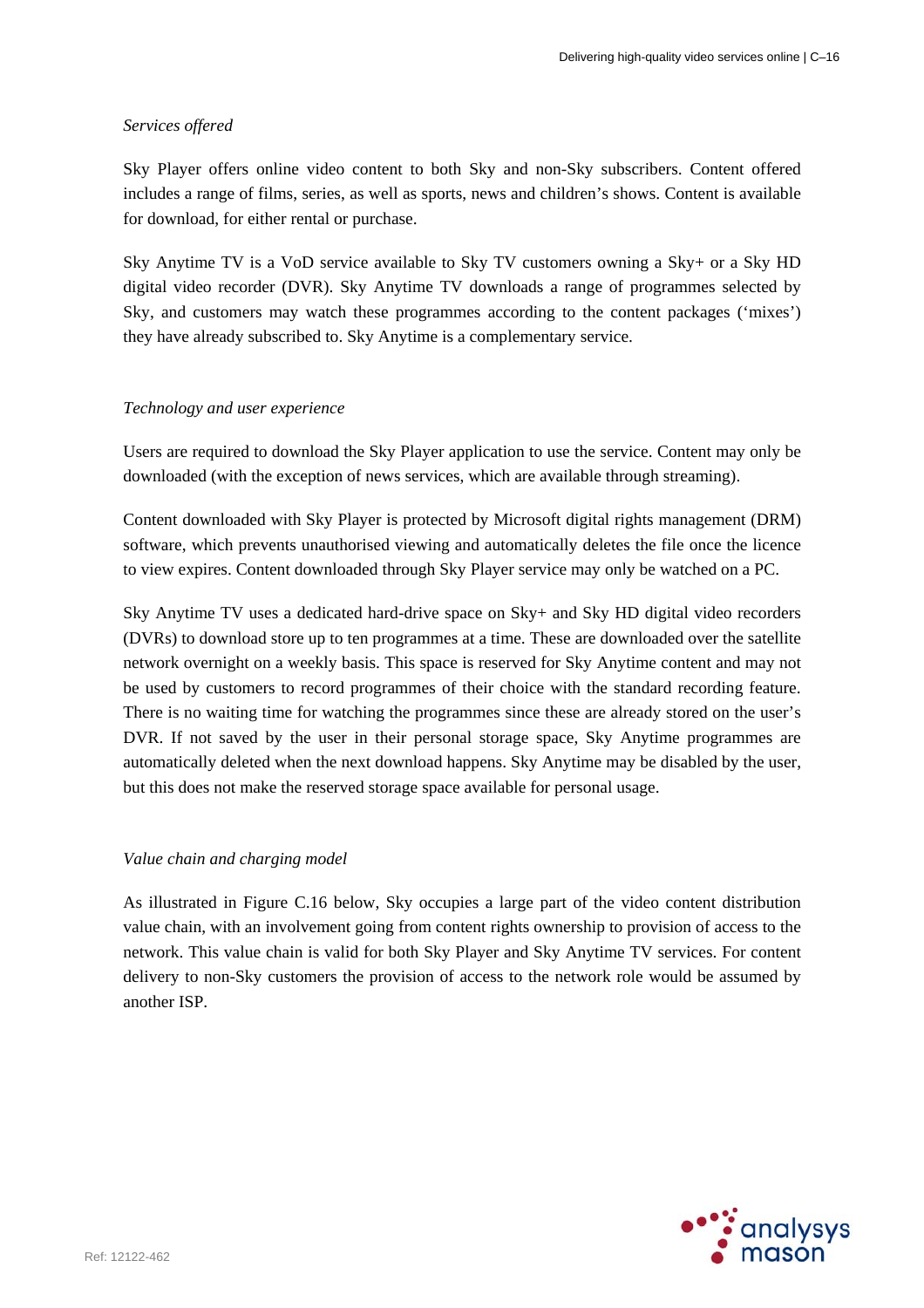

*Figure C.16: Position of Sky in the value chain (for content delivery to Sky customers) [Source: Analysys Mason]* 

Pricing for content offered through Sky Player varies depending on the user's Sky subscription level: some content will be available free of charge, while further content can be purchased on a 'pay-per-view' (rental) or 'buy-to-download' (purchase) basis. Figure C.17 gives an overview of offering available to Sky and non-Sky customers.

| None<br>Not available<br>From GBP1 per show<br>Sky Sports Highlights Pack<br>at GBP5 per month<br>Basic<br>Sky Sports Highlights Pack<br>From GBP1 per show,<br>About 200 films available at |  |
|----------------------------------------------------------------------------------------------------------------------------------------------------------------------------------------------|--|
|                                                                                                                                                                                              |  |
| Sky News included<br>at GBP5 per month<br>GBP3.99 per film<br>Live Sky Sports TV on PC<br>at GBP10 per month                                                                                 |  |

*Figure C.17: Availability and pricing of content available to Sky and non-Sky customers [Source: Sky, July 2008]* 

Sky customers with specific content packages ('mixes') on top of their basic subscription are entitled to access to further free online content on Sky Player. This content is summarised in the table below.

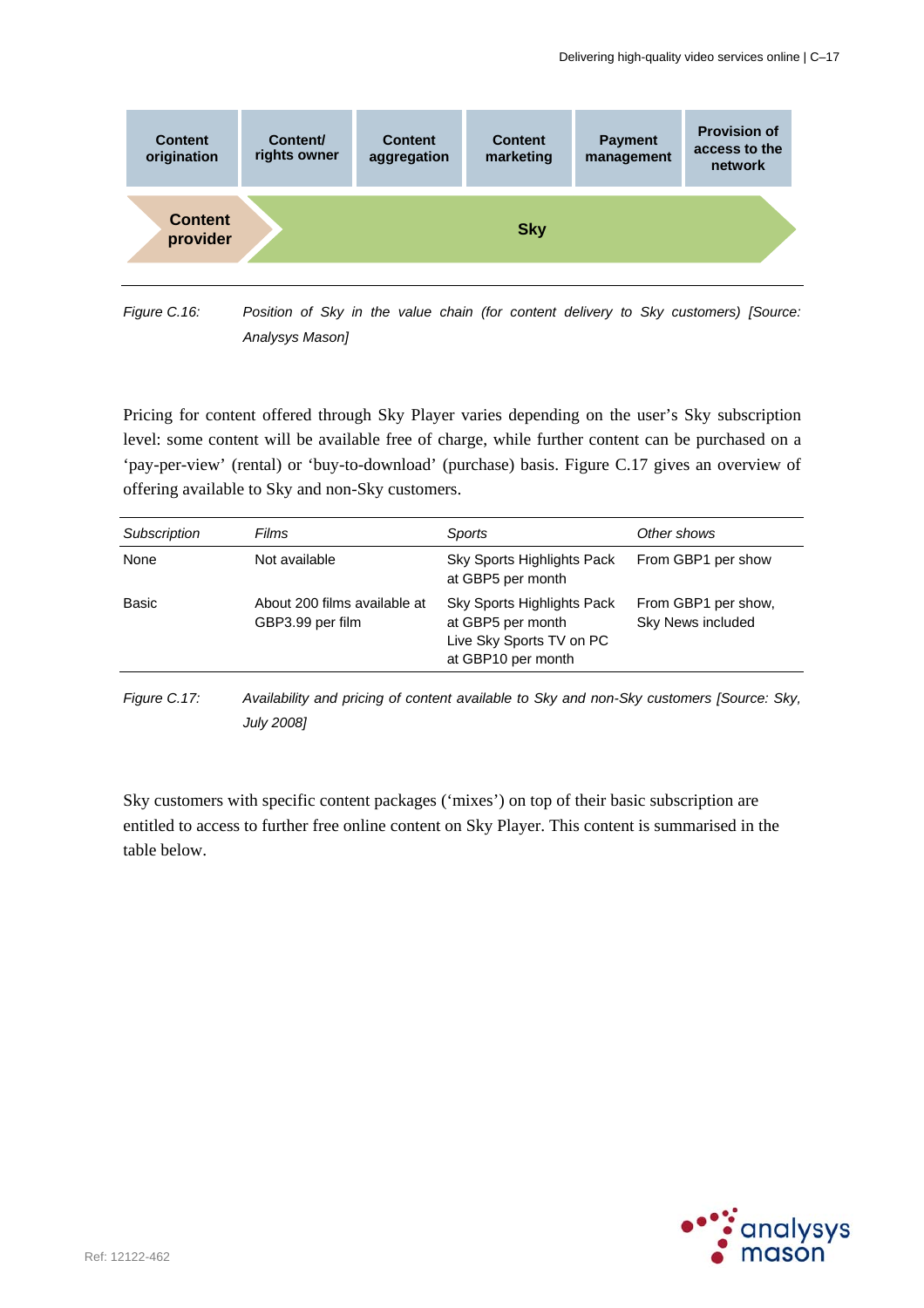| Subscription              | <b>Movies</b>                      | Sports                                         | Other shows                                                               |
|---------------------------|------------------------------------|------------------------------------------------|---------------------------------------------------------------------------|
| Movies mix                | 500 additional films <sup>67</sup> |                                                |                                                                           |
| Sports mix                |                                    |                                                |                                                                           |
| News and Events<br>mix    |                                    | Selected sporting moments<br>from ESPN Classic |                                                                           |
| Multiroom<br>subscription |                                    | Live Sky Sports TV on PC                       |                                                                           |
| Variety Mix               |                                    |                                                | Series from Sky One                                                       |
| Knowledge Mix             |                                    |                                                | Documentaries from<br>National Geographic                                 |
| Style and Culture<br>Mix  |                                    |                                                | Lifestyle and culture<br>shows from Sky Arts and<br><b>Sky Real Lives</b> |

*Figure C.18: Overview of online content offered free of charge as part of specific Sky 'mixes' [Source: Sky, July 2008]* 

Sky Anytime TV is free of charge, but serves a marketing purpose. The content available to a given customer corresponds to that customer's content packages subscriptions. However, a complete range of content is downloaded for all customers; customers wanting to watch content outside their subscription are recommended to upgrade.

# *Future perspectives*

At the end of Q1 2008, around two years after launch, Sky Player reported 2 million film downloads and 1 million sports and entertainment downloads, equivalent to more than 4000 a day. For a popular show such as Ross Kemp in Afghanistan, Sky Player only generates a 2% share of overall Sky viewing<sup>68</sup>.

In March 2008, Sky Anytime TV was available to about 2 million households, corresponding to almost 60% penetration of all Sky+ and Sky HD households. Sky Anytime TV is claimed to be the sixth most viewed channel in households where it is available, corresponding to a 4% share of viewing for Ross Kemp in Afghanistan.

This compares with a 75% share for traditional broadcast viewing and a 12% share for personal recordings.

<sup>68</sup> Source: Sky Bear Stearns Media Conference 2008, SKY IN THE UK ENTERTAINMENT& COMMUNICATIONS LANDSCAPE.



l

<sup>67</sup> The free 500 films come in addition to and do not include the 200 films already available at GBP2.99 per film as part of the basic subscription.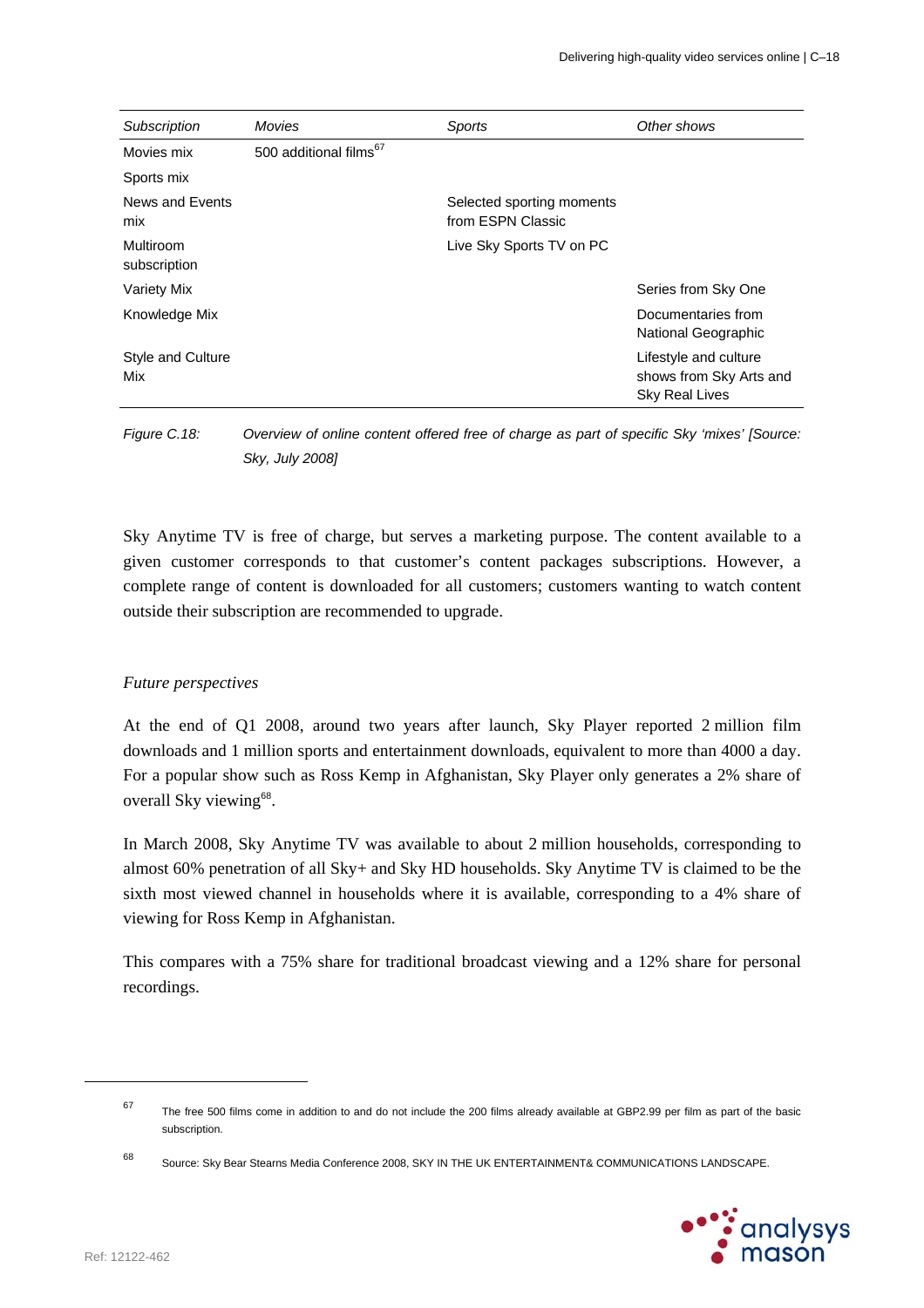# **C.7 BT Vision**

BT Vision is an IPTV service that is exclusively available to BT Retail broadband subscribers. It uses a combination of Freeview and pay-TV services over a customer set-top box.

### *Services offered*

BT Vision offers both broadcast content via DTT (i.e. Freeview and Setanta sports), and ondemand content. The on-demand content includes a film library, sport, US and UK shows, children's TV and music videos. The on-demand content also include a BBC catch-up service that is similar to iPlayer. BT Vision is available to all BT Retail customers of the BT Total Broadband service. There is no additional rental for the service and packages of content are optional. A free set-top box offers Freeview for digital TV channels and a hard drive for live recording: so most material will come from digital transmissions to a TV aerial – only the on-demand material needs special treatment via broadband.

### *Technology and user experience*

To deliver a high-quality on-demand video service over the broadband network three technical aspects are important:

- giving the customer an assured 1.6Mbit/s channel for the session
- good-quality video compression of content
- caches located in the core network to store and forward live and recorded material.

The assured 1.6Mbit/s channel over the customer's broadband link is set up for the duration of the programme. It still allows simultaneous, best-effort Internet browsing for other devices using the link but ensures that the 1.6Mbit/s video channel is given top priority. Without this assured channel any live consumption of high-bandwidth video content is at the mercy of congestion caused by capacity limitations, which can result in freezing of the flow of material or a reduction in the quality of the video and audio streams. These limitations are the output capacity of the content servers, or restrictions in bandwidth in any part of the chain – which can be exacerbated by sudden peaks of demand. In the case of BT Vision, the assurance of the bandwidth is a function of IP Stream advanced services (downstream Quality of Service) which BT Retail rents from BT Wholesale.

BT Retail has chosen to compress its video stream content for transmission at 1.6Mbit/s, which is sufficiently high to match the quality of a Freeview channel but sufficiently low that it can be delivered to a higher proportion of BT Retail's broadband customers. The highest quality offered is MPEG4 – H.264. As with Freeview, the quality of pictures of fast-moving action (e.g. football matches) has limitations, with blurring of the edges of images.

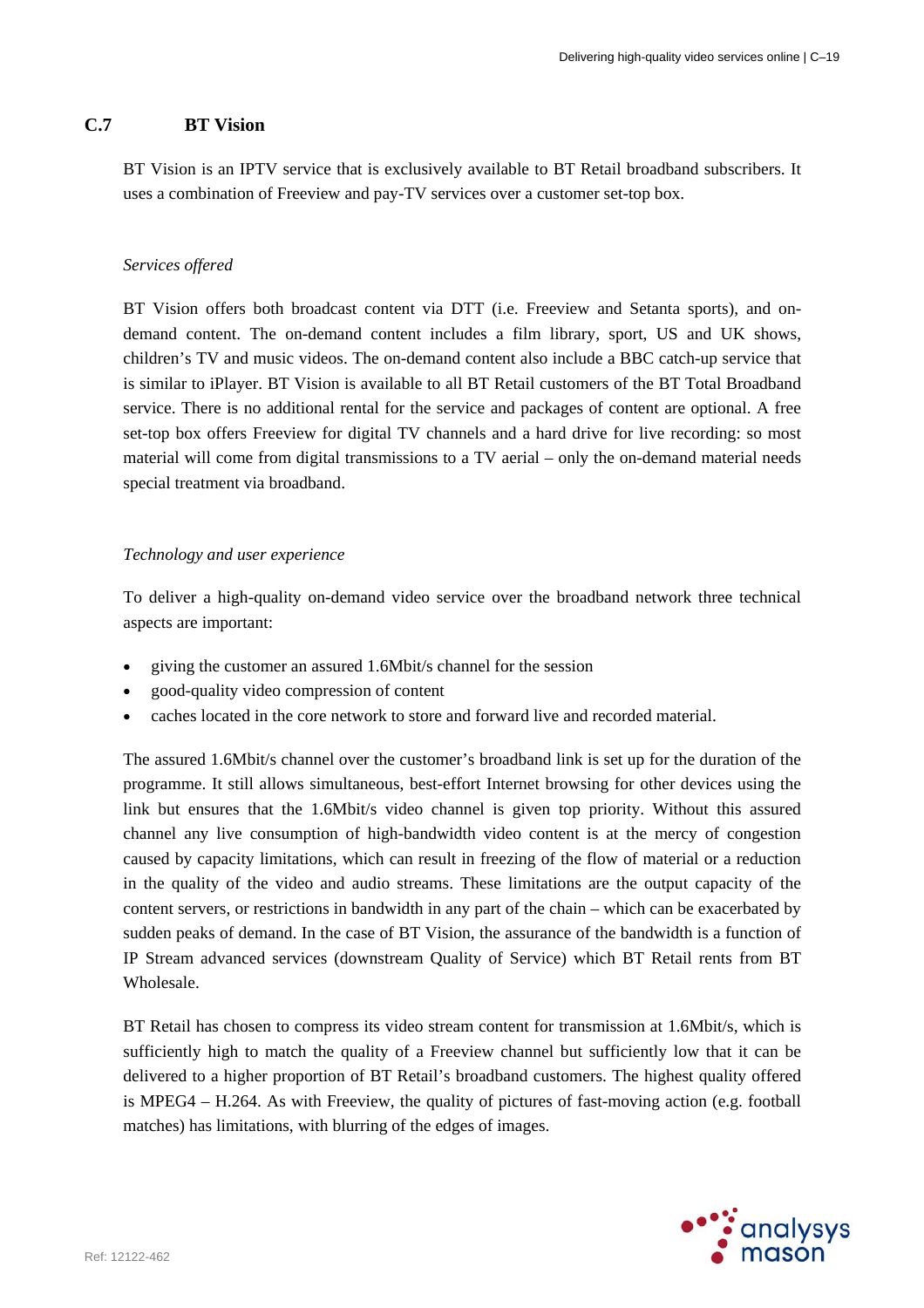BT has chosen to place the caches close to the ten BT IP Stream nodes in the core network. This choice may have been determined by the location of the Broadband Access Servers (BRAS) (see Annex D for more information).

The building blocks of the on-demand service are:

- a single BT Retail Head End feed content to the caches with updates to libraries and live video located at Telehouse in Docklands.
- caches (the Stream Node) to store and manage content which is streamed through the Retail Traffic Manager (RTMan) into BT Wholesale's aggregation points, the BRAS. The Stream Nodes and RTMans are sited close to each BRAS.
- a management system to communicate with the ADQ system and provide management of ondemand requests; to analyse and manage traffic (Retail Traffic Manager). Deep packet inspection ensures that a customer's service is not throttled by the Retail Traffic Manager (RTMan) – this traffic does not qualify for use towards monthly broadband download limits.
- BT IP Stream (rate adaptive up to 8Mbit/s, minimum 2Mbit/s required) from BT Wholesale provides the broadband access from the customer's Home Hub through the DSLAM and on to the BRAS. Its key components are:
	- network provider application driven quality of service (NP-ADQ), which provides the capability for a 1.6Mbit/s assured channel. Once this is enabled, the end user will be able to 'request' to watch a video and, generally within two seconds, that capacity will be set up. The residual capacity remains usable for 'best effort' applications. BT Retail has a real-time interface to BT Wholesale systems. 'Call' blocking is needed to stop demand exceeding backhaul or server capacity  $\langle \langle 0.01\% \rangle$  which would otherwise degrade the service of those customers already receiving a video stream.
	- BT Central Plus, which gives access from the BRAS directly over the BT IP Backbone to the Internet at Telehouse without going via the service provider (i.e. BT Retail) network.

The BRAS, RTMan and Stream Node are located on the same ten core nodes.

The diagram below illustrates the key building blocks of BT Vision's on-demand service:

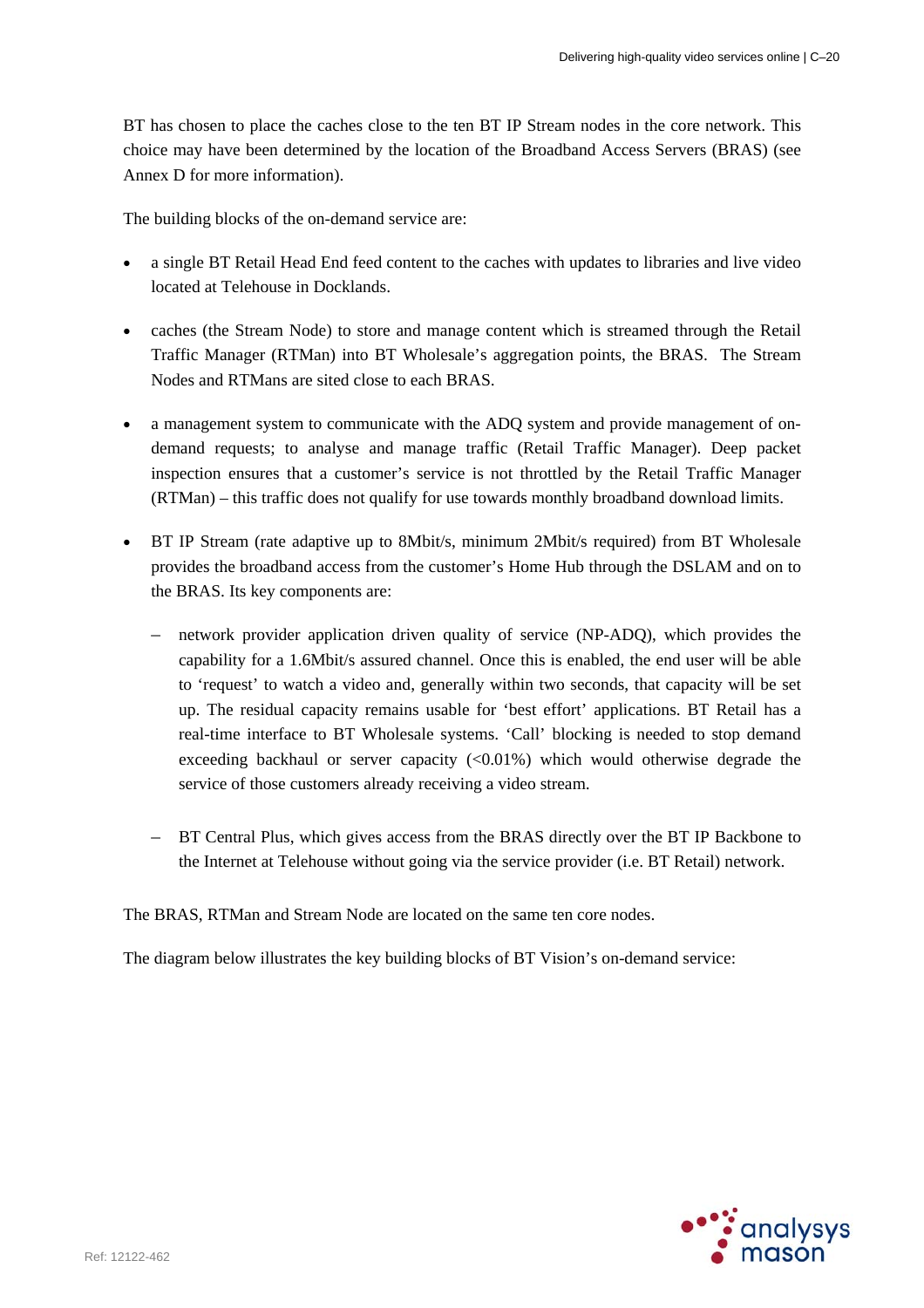

*Figure C.19: Network diagram for BT Vision [Source: Analysys Mason]* 

The detailed steps in the process for setting up an on-demand video session are:

- The BT Vision customer requests an immediate on-demand video session, and this message is sent to the BT Vision head end at Telehouse
- The head end requests (from the NP-ADQ) a 1.6Mbit/s assured bandwidth channel from the home hub to the BRAS
- A message is sent back to the head end to say whether it has been successful
- The head end sends the Internet address of the stream node (cache server) to the V-box
- The set-top box initiates the video session
- The content flows from the stream node to the V-box
- The NP-ADQ returns the broadband to its default (best efforts) state at the end of the booked session or on request from the head end.

#### *Value chain and charging model*

*BT Vision*'s position in the value chain is similar to a pay-TV operator using a satellite or cable based infrastructure.



*Figure C.20: Position of BT Vision in the value chain [Source: Analysys Mason]* 

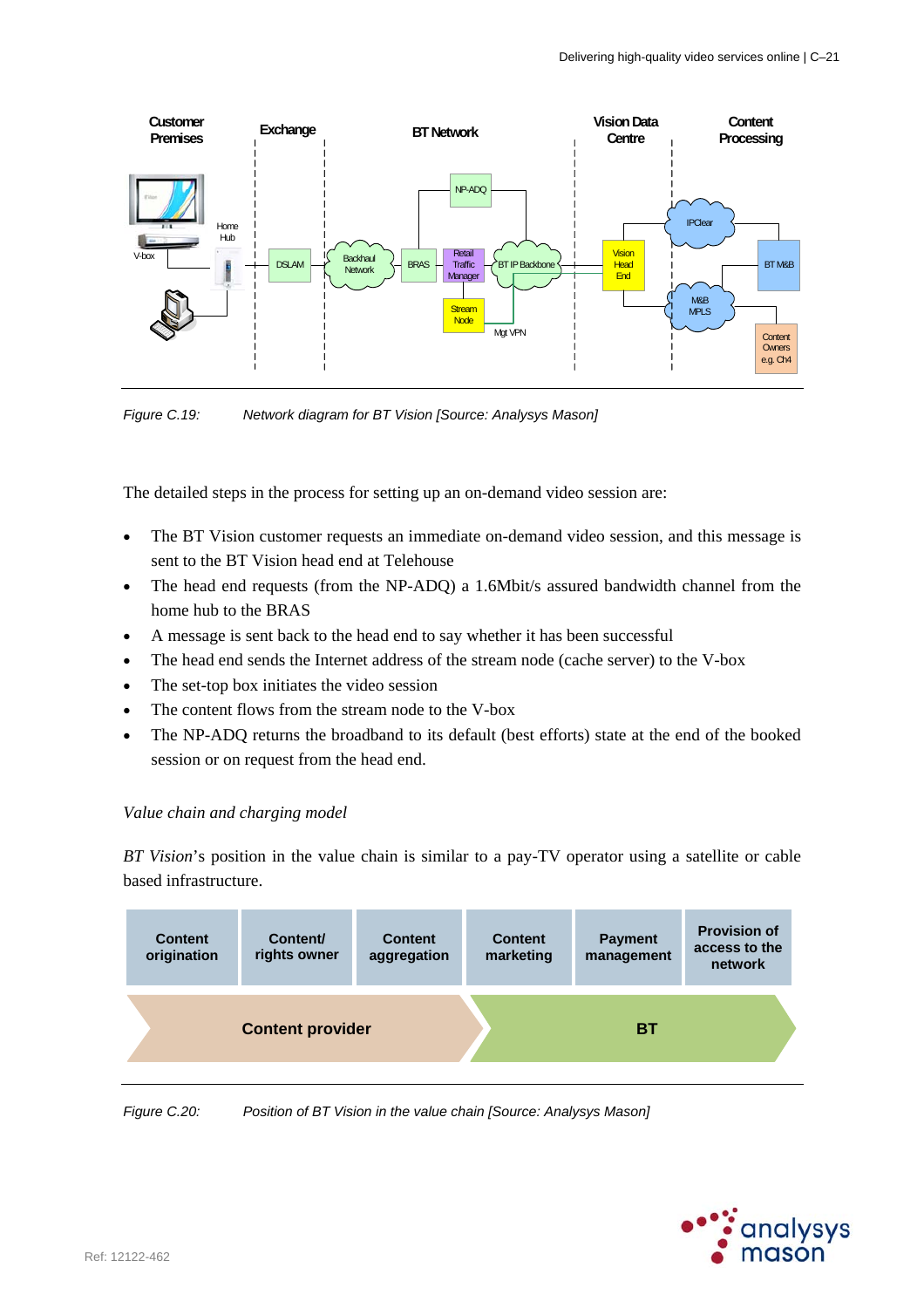The paid-for content on BT Vision is charged via either pay-per-view or subscription-based viewing packs. The pay-per-view content begins at GBP0.29 for music content, with TV shows starting at GBP0.79, and films ranging from GBP1.99 to GBP3.95 each. There is a variety of viewing packs that cover either specific types of content or bundles of content.

TV Replay is an add-on to the TV Pack which allows access to the last seven days of content from the BBC and Channel 4. TV Replay costs GBP3 per month (in addition to the GBP6 per month for the TV Pack). The TV Replay add-on is similar to the BBC iPlayer and the 4oD service from Channel 4, though it is worth noting that these services are free of charge on all other platforms. The TV Replay service used to be free of charge on BT Vision, but this was changed during 2008.

# Future perspectives

At the end of June 2008, BT reported that it had 282 000 customers for BT Vision, with over 80% of new customers choosing to take a subscription package at the time of sale. BT stated that recent increases in the amount of content available (including football) have had a positive impact on subscriber numbers. Within the wider context of the UK pay-TV market, BT Vision has a small market share and it remains to be seen whether it can expand the business to a similar scale to Sky and Virgin Media. BT Vision currently only offers HD content to download and is unlikely to offer streaming HD content until its next-generation access network is deployed. The impact of the lack of streaming HD content has yet to be observed.

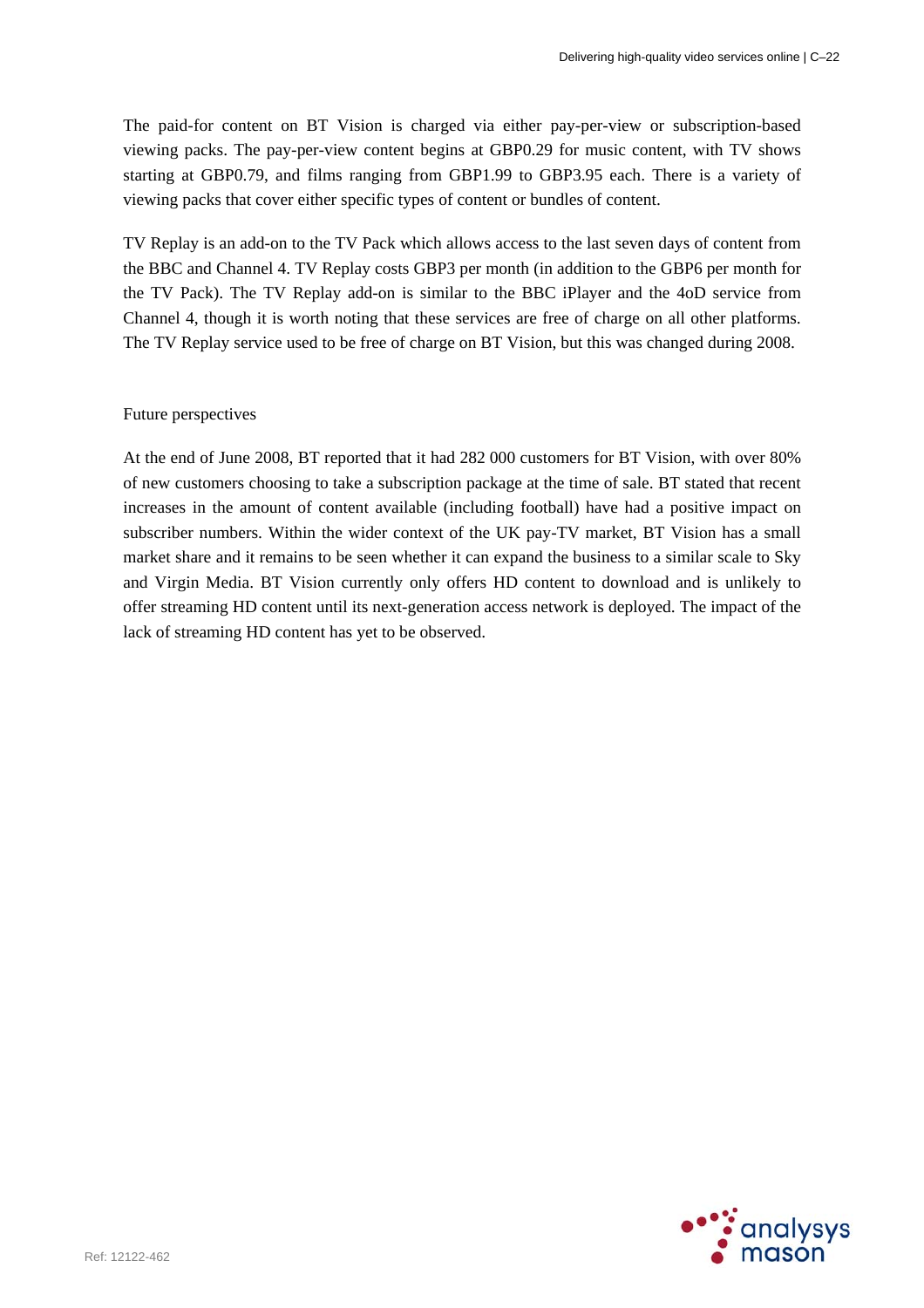# Annex D: Technical challenges in implementing caching at the exchange

The classical ADSL aggregation network uses a BRAS to aggregate and authenticate end-user connections. The end user connects using a point-to-point protocol (PPP) session between the network CPE and the BRAS within which all IP traffic transits. We understand that in the majority of UK broadband networks the BRAS is located in the core network – which typically has 20 or fewer sites. In the case of networks which offer wholesale services (e.g. the BT Wholesale network) the BRAS also has an important role in identifying the traffic from different service providers that are being supported.

When the aggregation network uses a BRAS, the BRAS performing the PPP termination is the first IP-capable node. If IP equipments such as caches or multicast servers are placed deeper and in a more distributed fashion than the BRAS, the outgoing traffic from those servers will have to be sent back to the BRAS first. This traffic is then sent on the PPP sessions to the end-user device.

There are two primary ways of modifying the network architecture so that a content cache can be efficiently located deeper in the network:

- move the BRAS deeper in to the network
- use a second IP session that bypasses the BRAS.

If the BRAS is moved deeper into the network this can involve either investing in a new BRAS that sits alongside the DSLAM in the exchange, or the purchase of a DSLAM with an integrated BRAS. The choice between these options may depend upon existing asset replacement cycles, and could also be affected by the future availability of other access technologies such as VDSL (which may lead to service providers preferring a separate BRAS). Whichever detailed solution is implemented, additional capital investments will be required.

By using a second IP session from the CPE it is possible to route specific types of traffic that need to be cached separately, thereby avoiding the BRAS which would be located in the core network. The second connection from the network CPE to the DSLAM could be either bridged or routed. The choice is very important, because the complexity of implementation and the service offered are not equivalent.

In a bridged mode, the network CPE would be equivalent to having two independent network CPEs, and there would be no cross traffic. This would be suitable for a closed environment IPTV solution. However, it is problematic when the end-user devices need Internet access (e.g. a setup box which would browse the Internet). This approach would not be suitable for services which need content to be delivered to a PC.

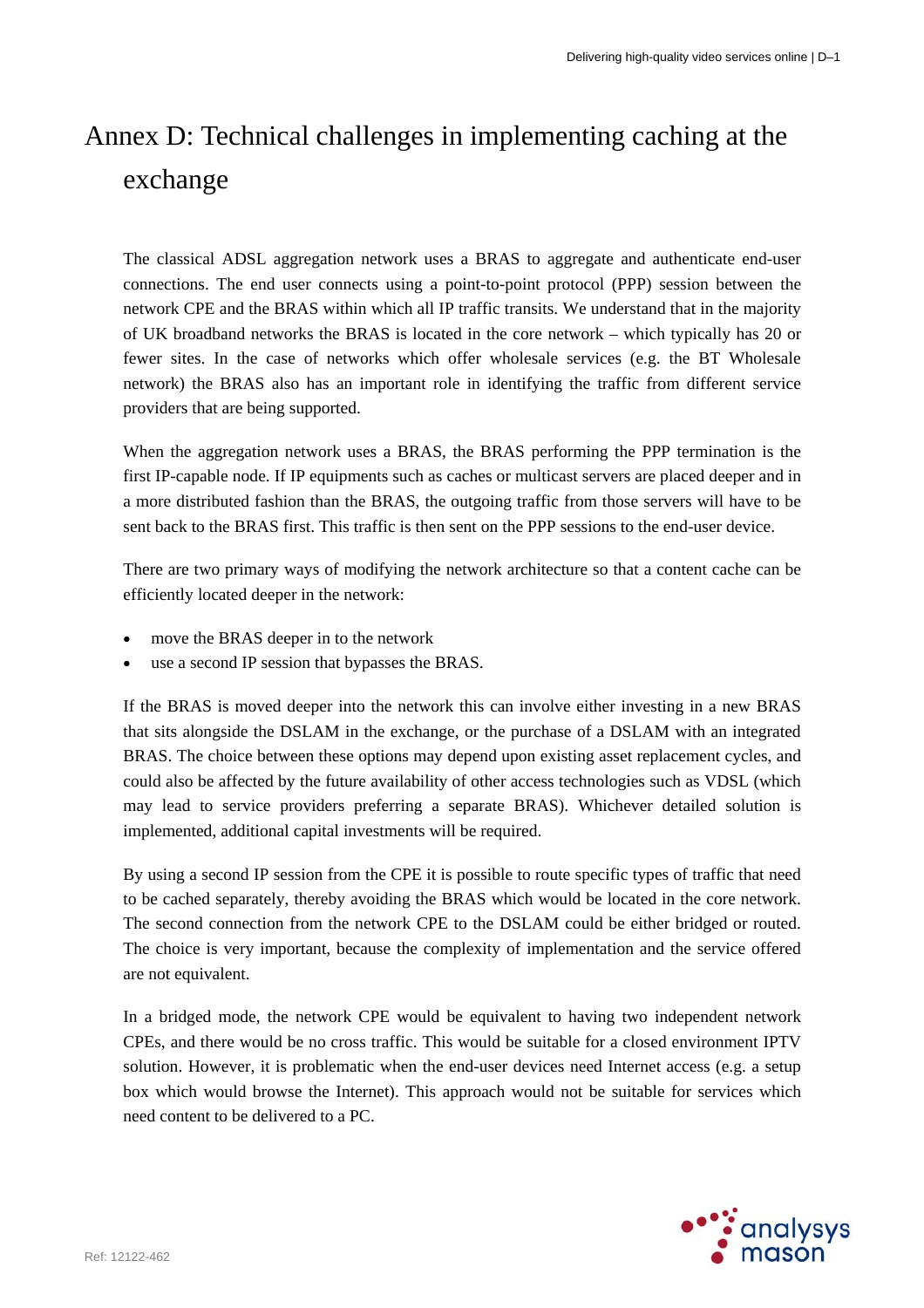The alternative is to have a routed second connection. In this case, the network CPE acts as a router and has two IP connections to the rest of the network. The complexity of the network CPE increases, but so does the flexibility as it is much easier to control (even remotely) which way the traffic should be routed. The routeing table in the CPE will decide whether the data should be sent to the PPP link at the BRAS or the cache and multicast-enabled servers. Routeing information can be acquired dynamically on the second link through the use of DHCP options.

A schematic network diagram with a second IP session is shown in Figure D.21. In the absence of a second IP session, the traffic from the caching and multicast servers would need to pass through the BRAS as well.



*Figure D.21: Network design with a second IP session [Source: Analysys Mason]* 

Whichever approach is used for a second IP session will involve the use of new type of CPE, that may need to be standardised across the industry. Because of the complexity in replacing CPE, we believe it is more likely that a solution will be deployed that solely involves upgrades to the network. Our modelling of caching at the exchange therefore includes an allowance for costs of a new BRAS at the local exchange that could then route traffic which is to be retrieved from a cache collocated at the exchange.

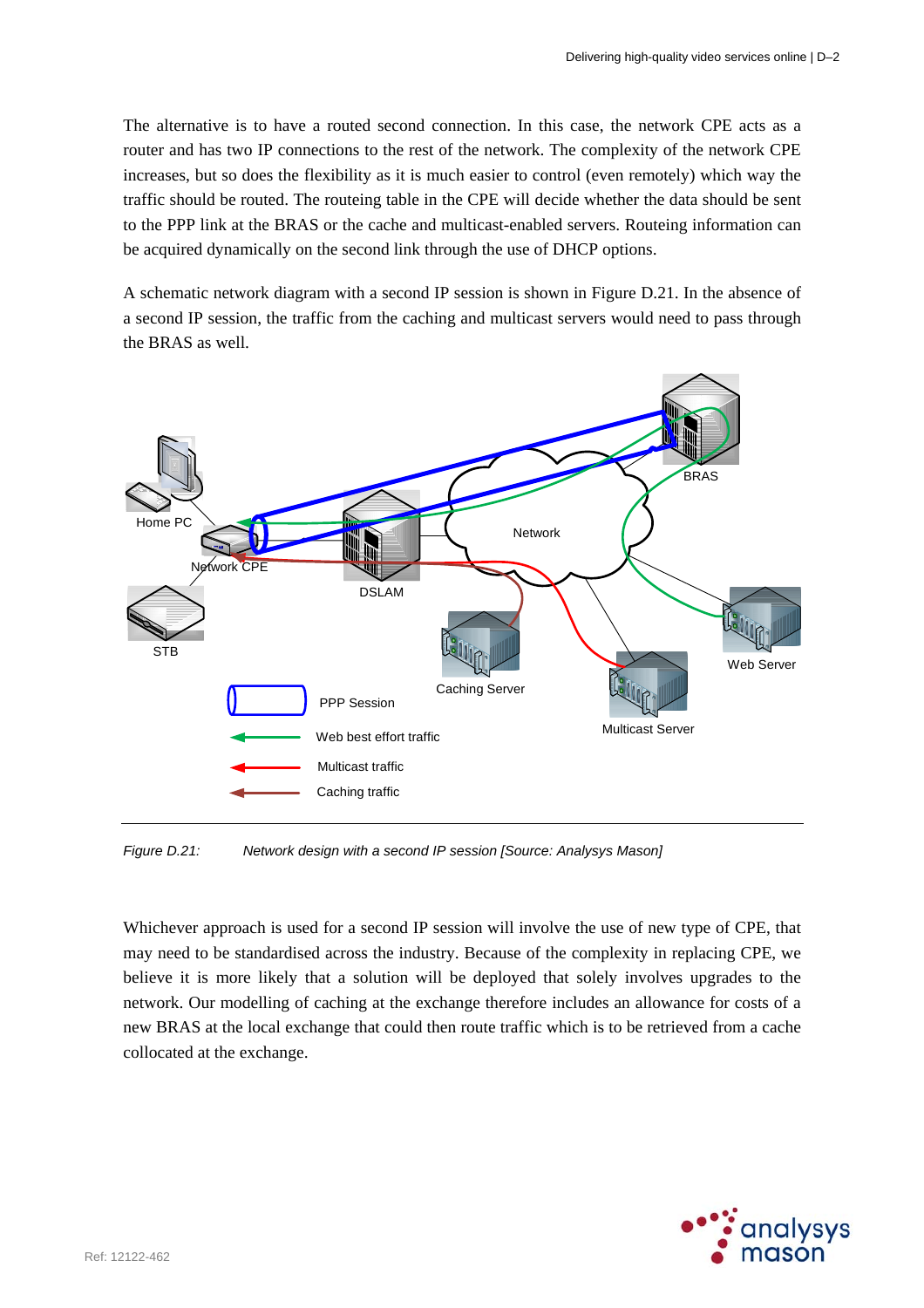# Annex E: Results from technical and economic analysis

The following figures replicate the results of our analysis of the efficiency of the technical solutions, as carried out in Section 6.4.2. They compare the total monthly traffic cost per line for the base case with that involving the deployment of all technical solutions. The costs are higher in the final years as the same capacity is required, but the technical solutions involve operating costs. In practice, an operator may choose the remove the technical solutions at this point.



*Figure E.1: Total monthly cost per line for a bitstream operator employing all technical solutions in Scenario 1 [Source: Analysys Mason]* 

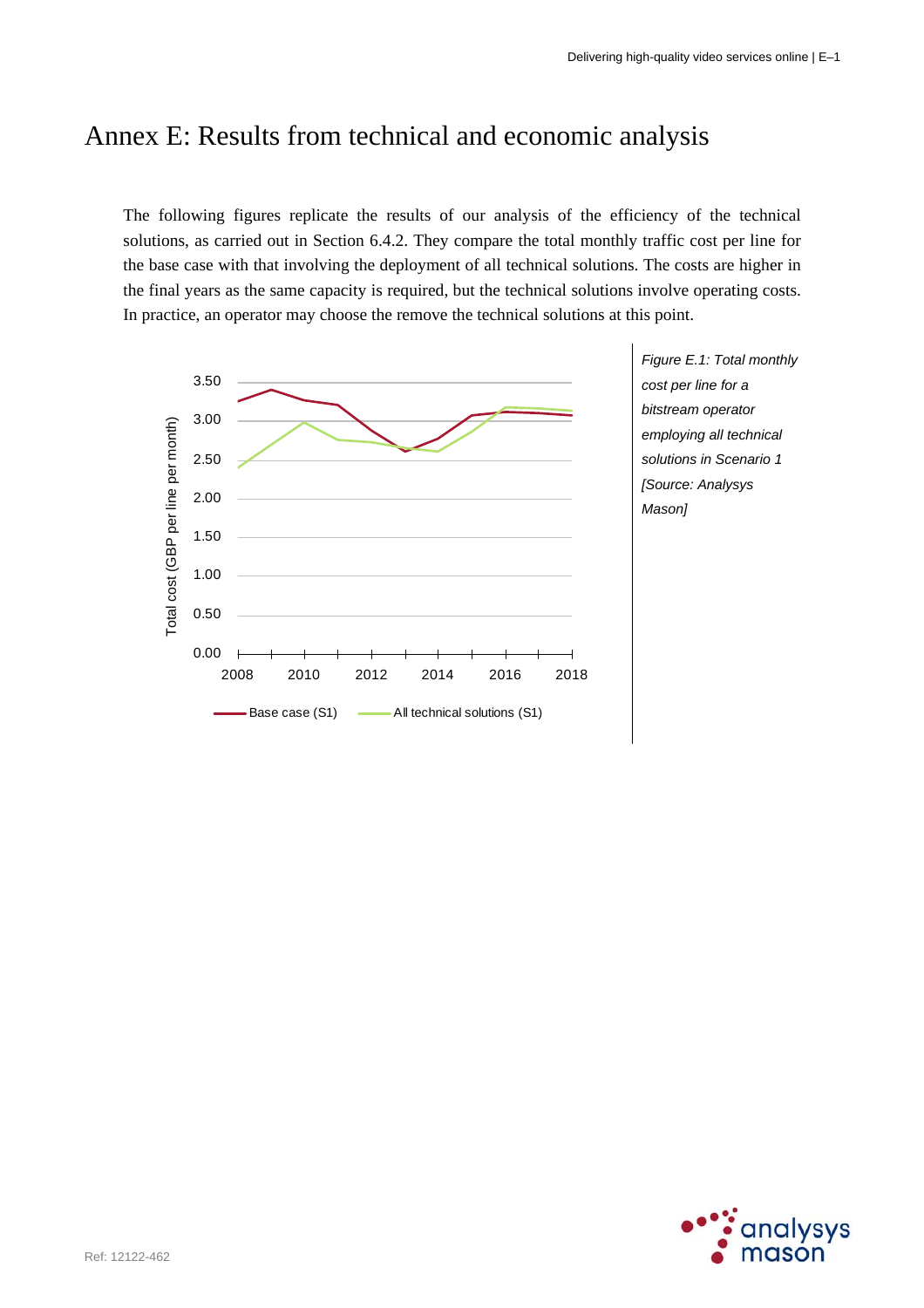

*Figure E.2: Total monthly cost per line for an LLU operator employing all technical solutions in Scenario 1 [Source: Analysys Mason]* 



*Figure E.3: Total monthly cost per line for a bitstream operator employing all technical solutions in Scenario 2 [Source: Analysys Mason]* 

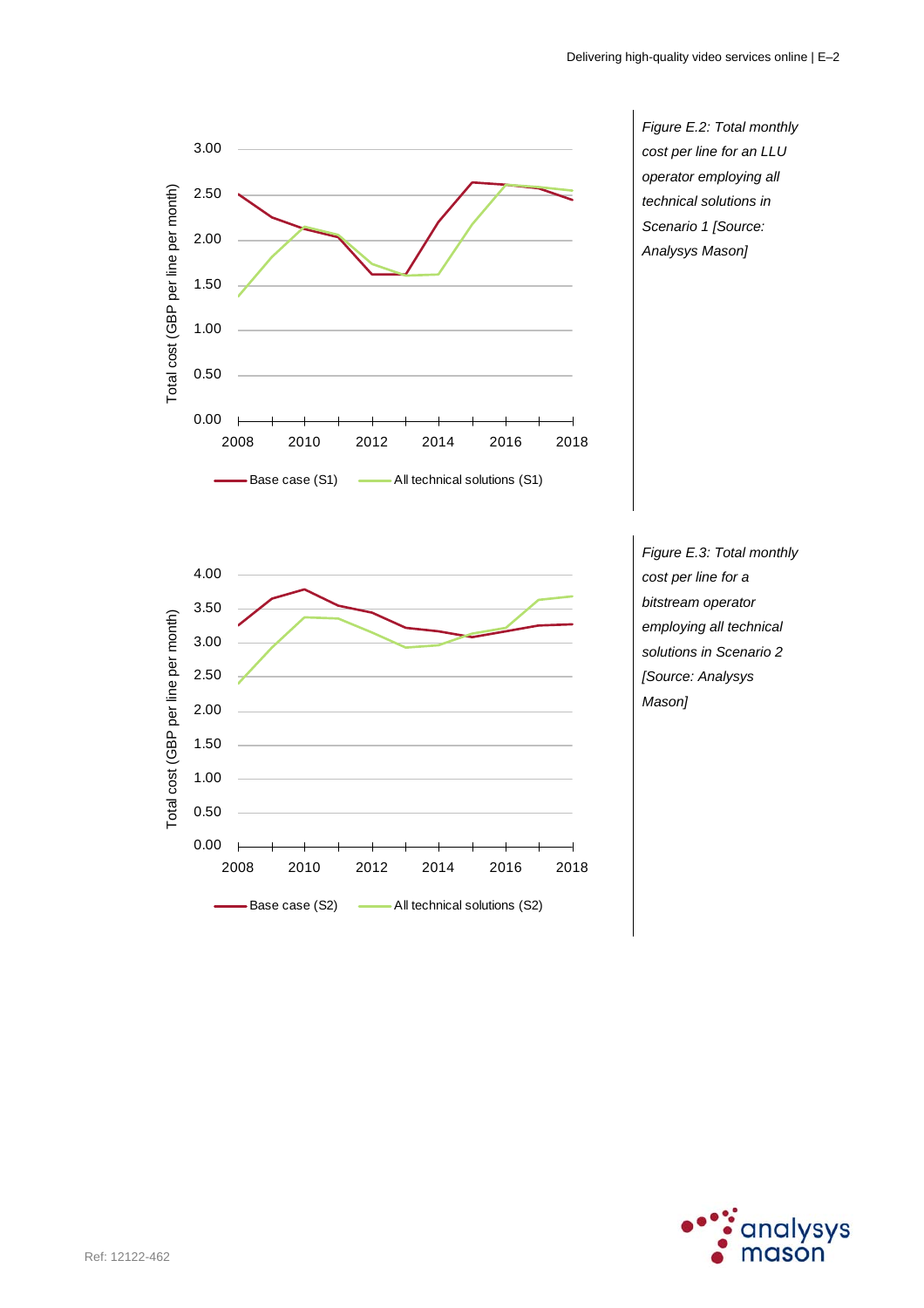

*Figure E.4: Total monthly cost per line for an LLU operator employing all technical solutions in Scenario 2 [Source: Analysys Mason]* 



*Figure E.5: Total monthly cost per line for a bitstream operator employing all technical solutions in Scenario 3 [Source: Analysys Mason]* 

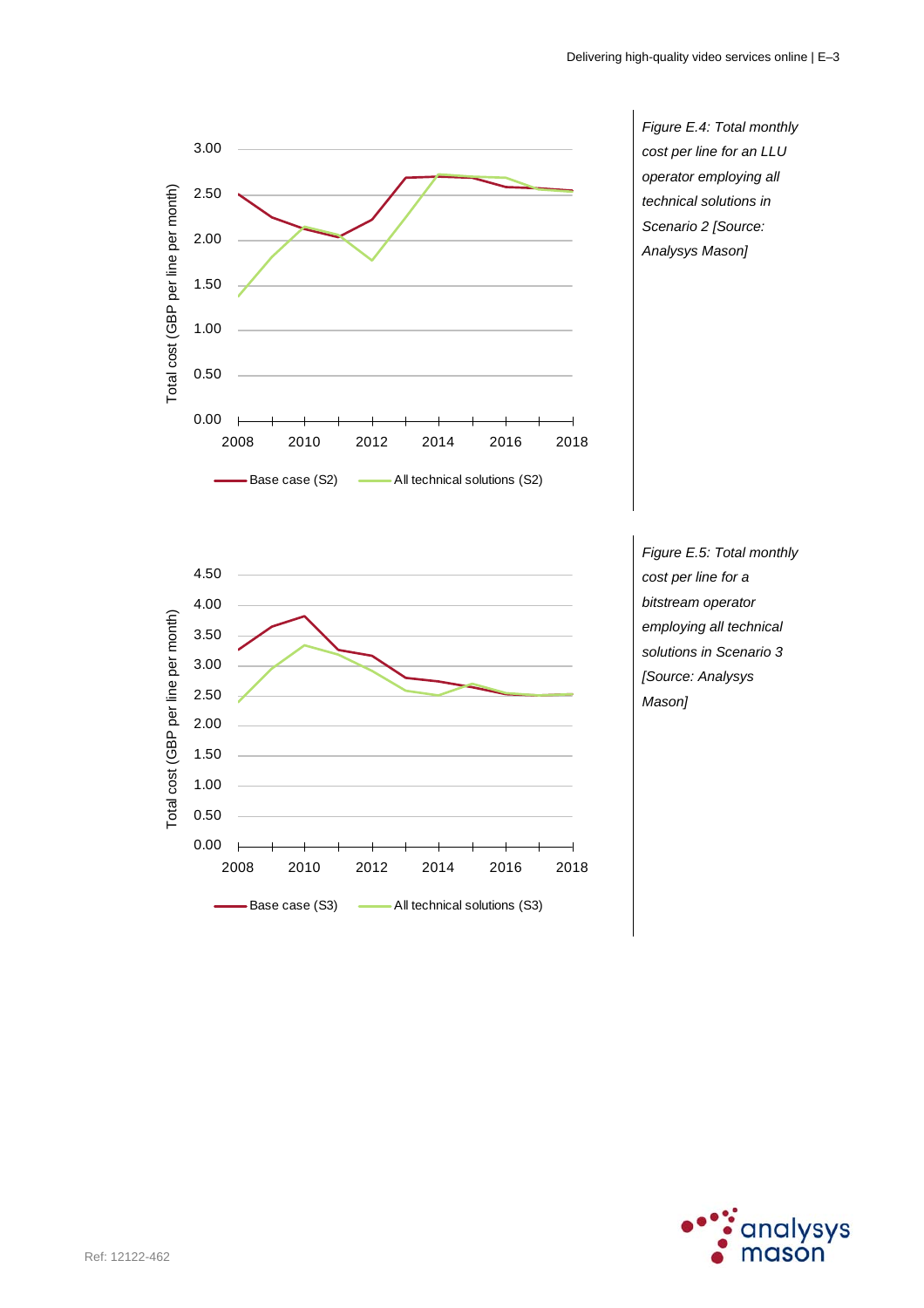

*Figure E.6: Total monthly cost per line for an LLU operator employing all technical solutions in Scenario 3 [Source: Analysys Mason]* 



*Figure E.7: Total monthly cost per line for a bitstream operator employing all technical solutions in Scenario 4 [Source: Analysys Mason]* 

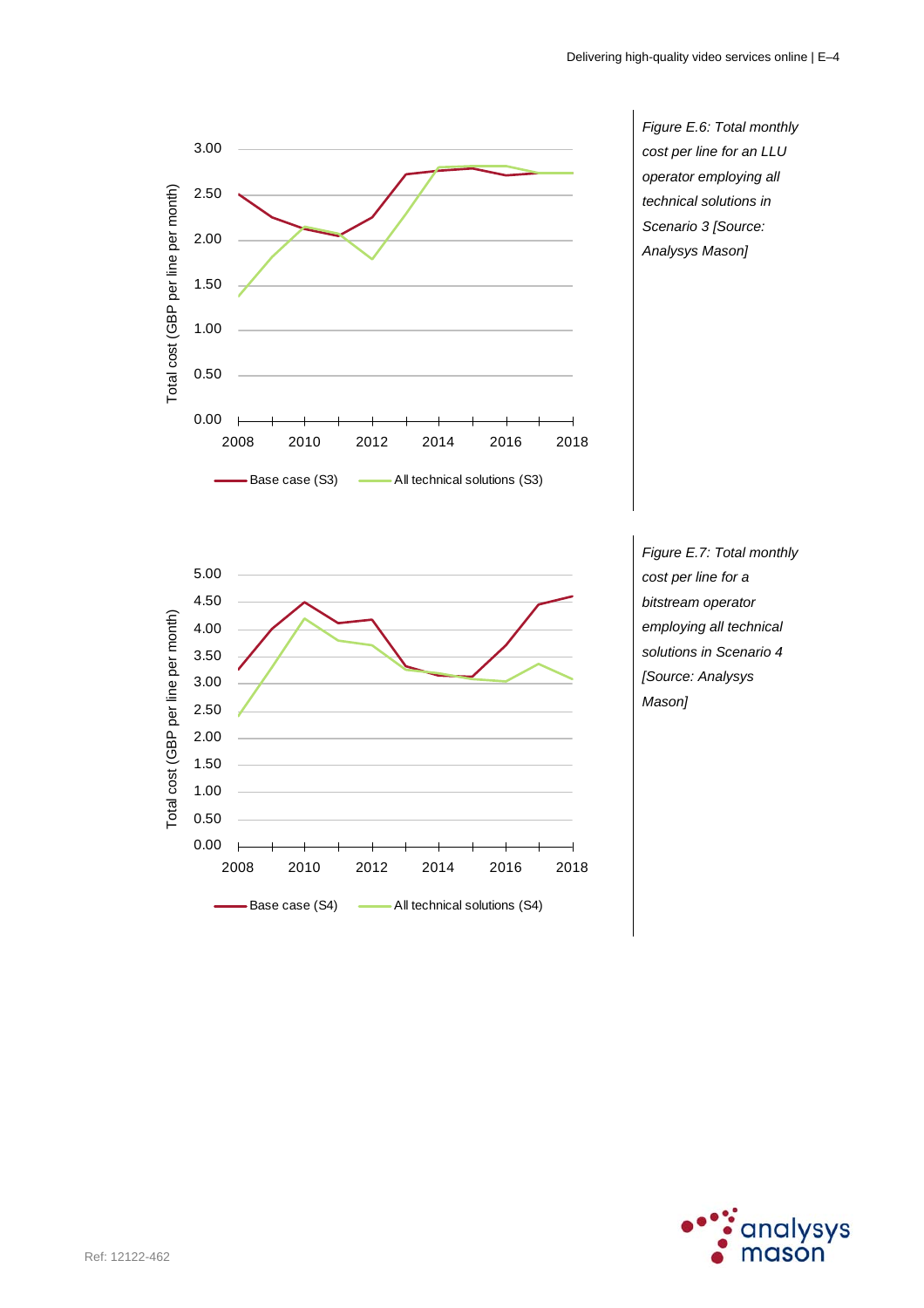

*Figure E.8: Total monthly cost per line for an LLU operator employing all technical solutions in Scenario 4 [Source: Analysys Mason]* 

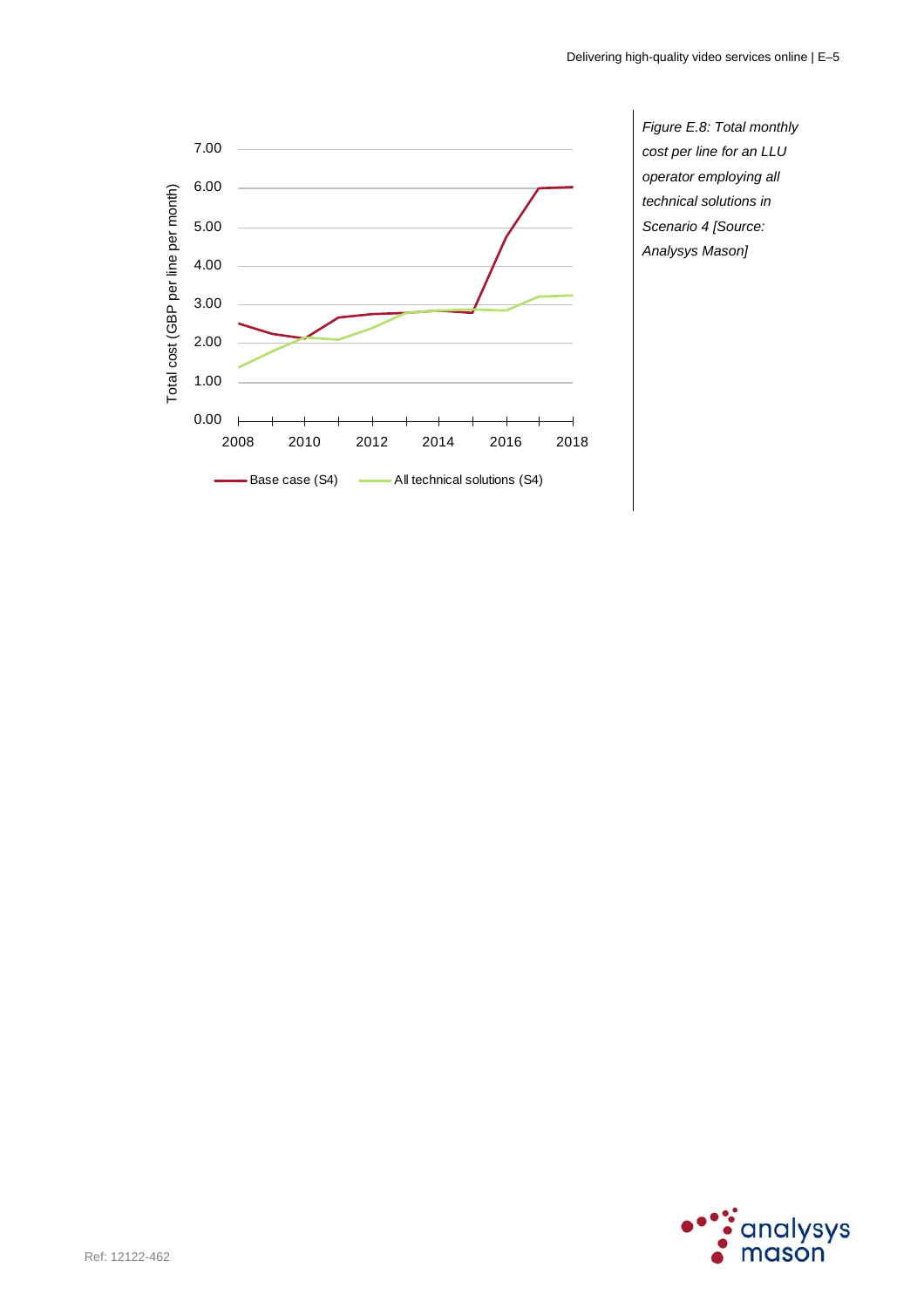# Annex F: Glossary

- **21CN:** the next-generation core network being deployed by BT.
- **bitstream:** a wholesale product, typically from an incumbent such as BT, that allows other operators to provide broadband connections on a wholesale basis. Bitstream does not require significant investment in infrastructure from alternative operators.
- **caching:** storage of content closer to the end user to reduce loads on networks by not having to transfer it across all of the network each time it is requested.
- **content distribution network (CDN):** a network that is designed to provide high-quality delivery of content from the servers of content owners to the final service provider. By combining caching servers and dedicated links, CDNs are able to provide a higher quality of service than the public Internet.
- **dark fibre:** fibre-optic cables that are rented on a wholesale basis without any equipment attached to them to 'light' the fibre.
- **dense wavelength division multiplexing (DWDM):** a technology that allows different 'colours' of light to be sent down fibre optic cables. This allows a single fibre to support total data rates in excess of 100Gbit/s.
- **Internet protocol (IP):** the protocol used for transferring packet-based data that underpins the Internet.
- **IP transit:** a service that allows a service provider to access the public Internet. IP transit is typically provided by large global network operators who charge smaller operators for data that transits their global networks.
- **IPTV:** Internet Protocol TV is a generic term for TV delivered over IP networks. In the context of this report we consider IPTV to be TV services delivered over a proprietary platform from an operator who also provides the broadband connection. Examples of this service include BT Vision and Tiscali TV.
- **local loop unbundling (LLU):** a suite of products supplied by incumbent operators (e.g. BT) to allow other operators to place their equipment in the telephone exchange and rent the copper access line to the customer's premises.
- **multicasting:** a technology that allows data to be broadcast over IP networks. This means that popular content that is being requested by many users at the same time (e.g. live TV) only has to be sent once across the network. Without multicasting, the data would have to be sent separately for each user.